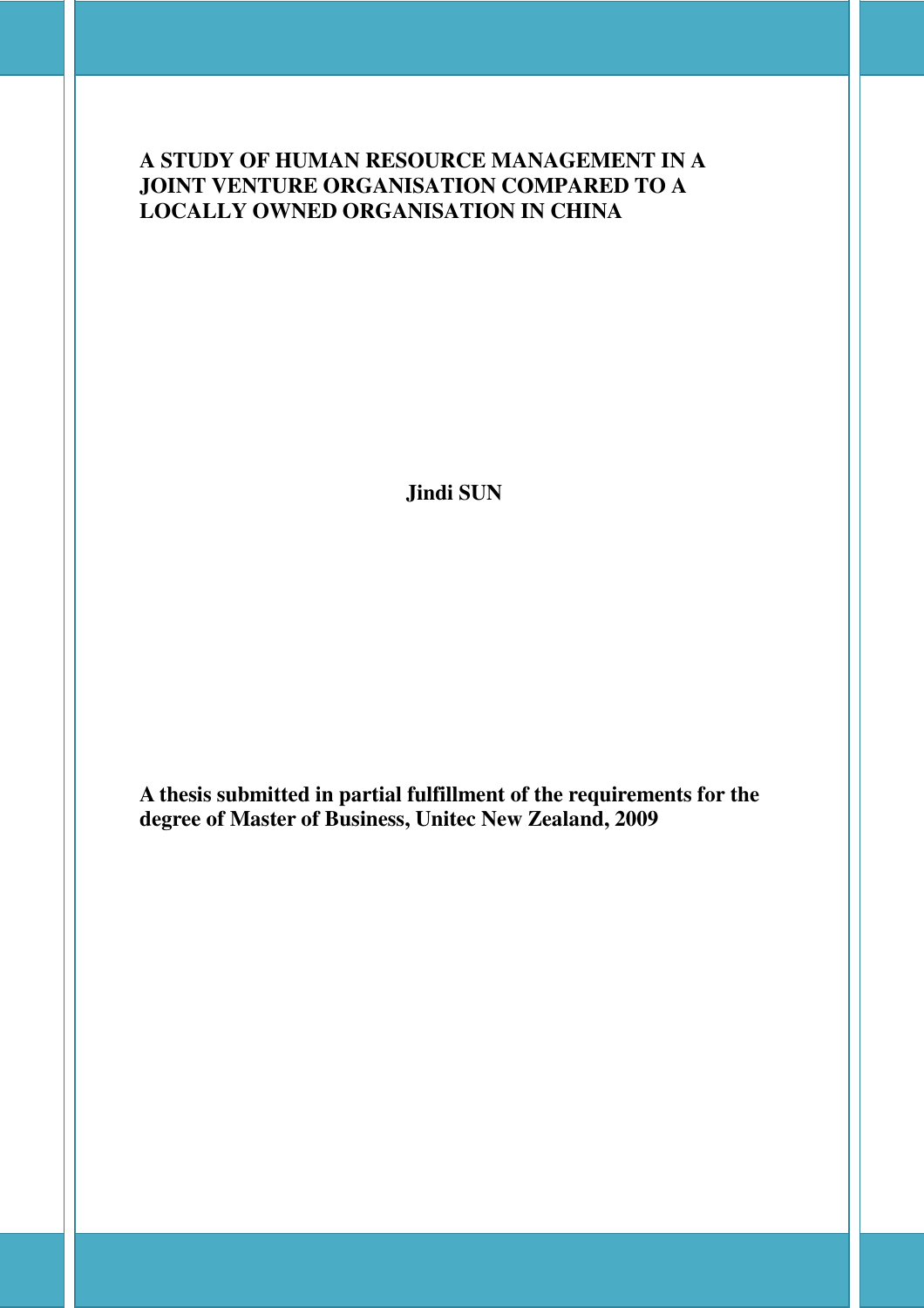

## **DECLARATION**

## **Name of candidate: Jindi Sun Student ID Number: 1145344**

This thesis is submitted in partial fulfillment for the requirements for the Unitec New Zealand, the degree of **Master of Business**.

#### **Candidate's Declaration:**

I confirm that:

- This thesis is my own work.
- The contribution of supervision and other to this thesis is consistent with the Unitec's Regulations and Policies.
- The research for this thesis has been conducted in approval with the United Research Ethics Committee Policy and Procedure, and has fulfilled any requirements set for this thesis by the Unitec Ethics Committee.

The Research Ethics Committee Approval Number is: 2009 – 928

Candidate Signature:

Date: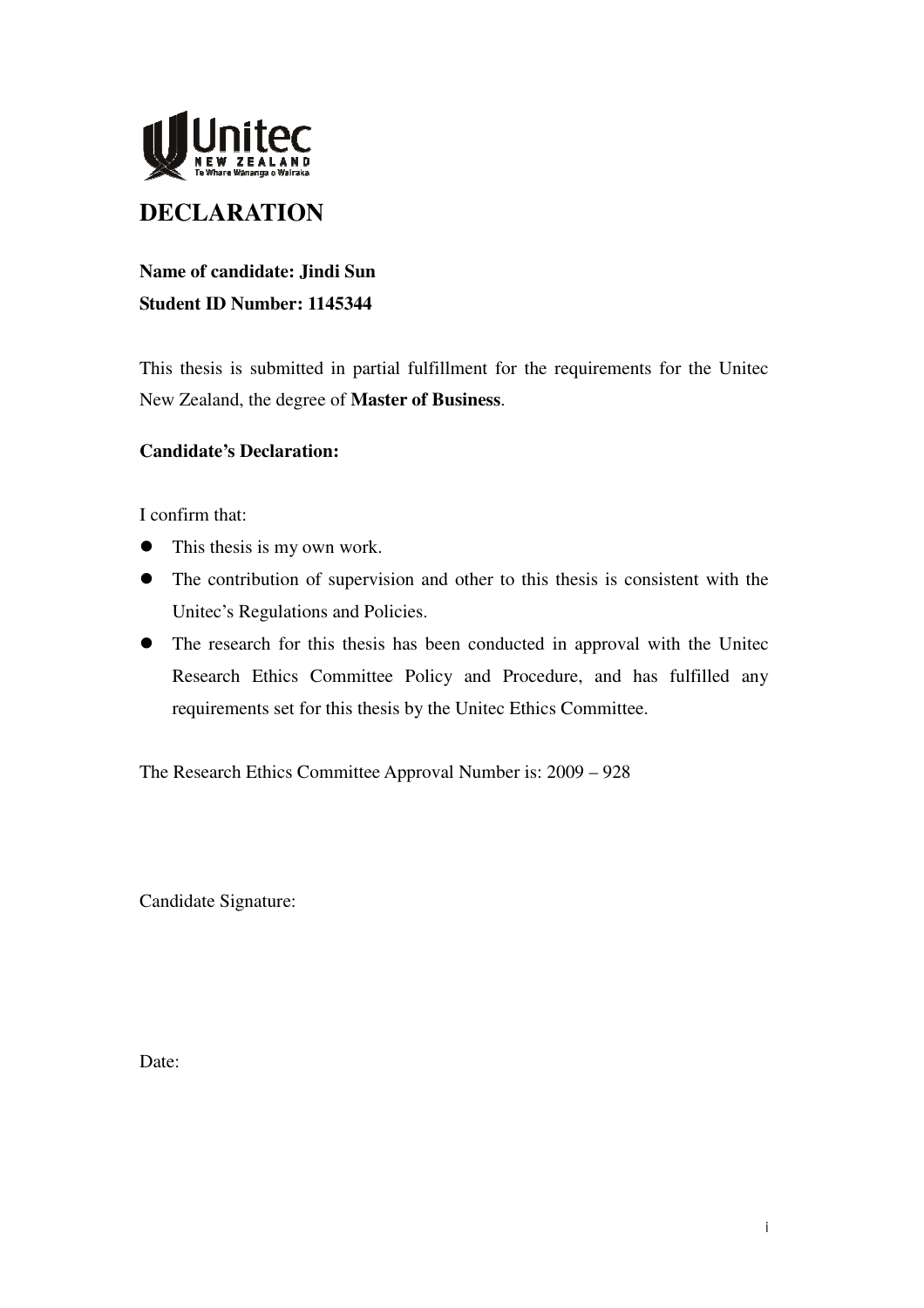## **ACKNOWLEDGEMENTS**

The thesis would not been completed without the support and assistance from some enthusiastic people. I would like to thank the principal supervisor of the thesis, Dr. Andries Du Plessis. He has provided the most valuable and professional guidance and feedback, and he gave me the most support and encouragement in the research. I would like to thank the associate supervisor, Bob Beaver for his valuable comments and insights on the draft of the thesis. I would also like to thank Prof Howard Frederick, without whose help I would not have had the opportunity to conduct the research in the joint venture organisation in Nanjing, China. I would also like to thank Dr Deepa Marat. In her workshop I have obtained a lot of help with data analysis.

I wish to acknowledge Ruming Ma who is the HR manager in the researched joint venture and Shuangjun Xu who is the HR manager in the locally owned organisation in China. They have given me a lot of assistance and support to conduct the research. I also would like to thank all respondents in the survey in these two organisations.

I give heartfelt thanks to my dear parents, Zhanguo Sun and Wenru CaiSun, for their understanding and encouragement. Their unconditional love has provided a great support to me emotionally during my Masters Degree.

I also wish to thank my cousin and his wife, Jason and Emma; and my friends Lu, Paul, and Sally; who were very considerate to me throughout this time.

Finally I wish to thank my partner William for his understanding and patience, and for his relentlessly positive attitude in every eventuality. He buoyed me up when I felt I was sinking! Thanks for taking care of me.

XieXie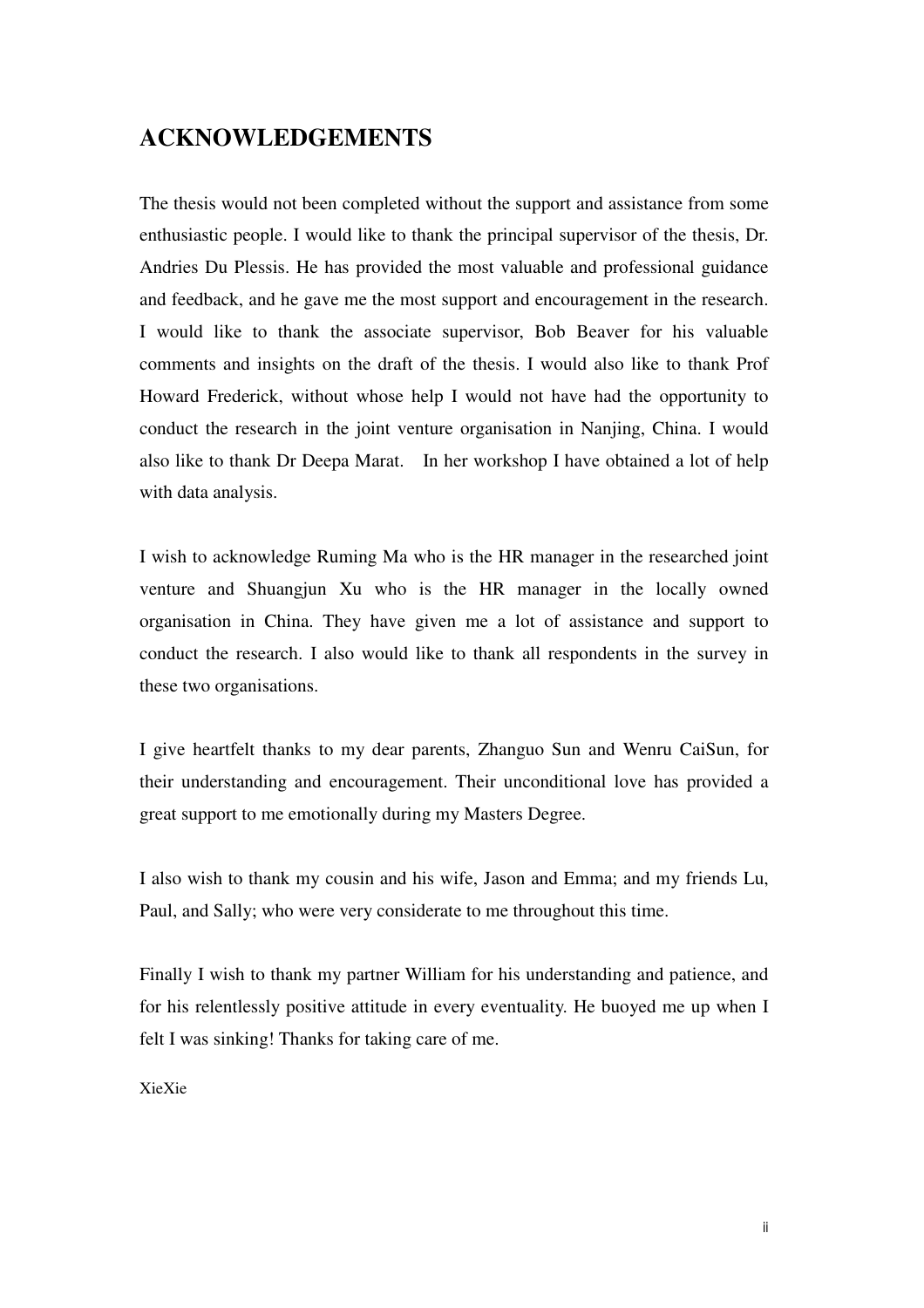## **DEDICATION**

This thesis is dedicated to my father Zhanguo Sun and my mother Wenru CaiSun, whose lifelong understanding and encouragement to their daughter has made me want to make them proud of me.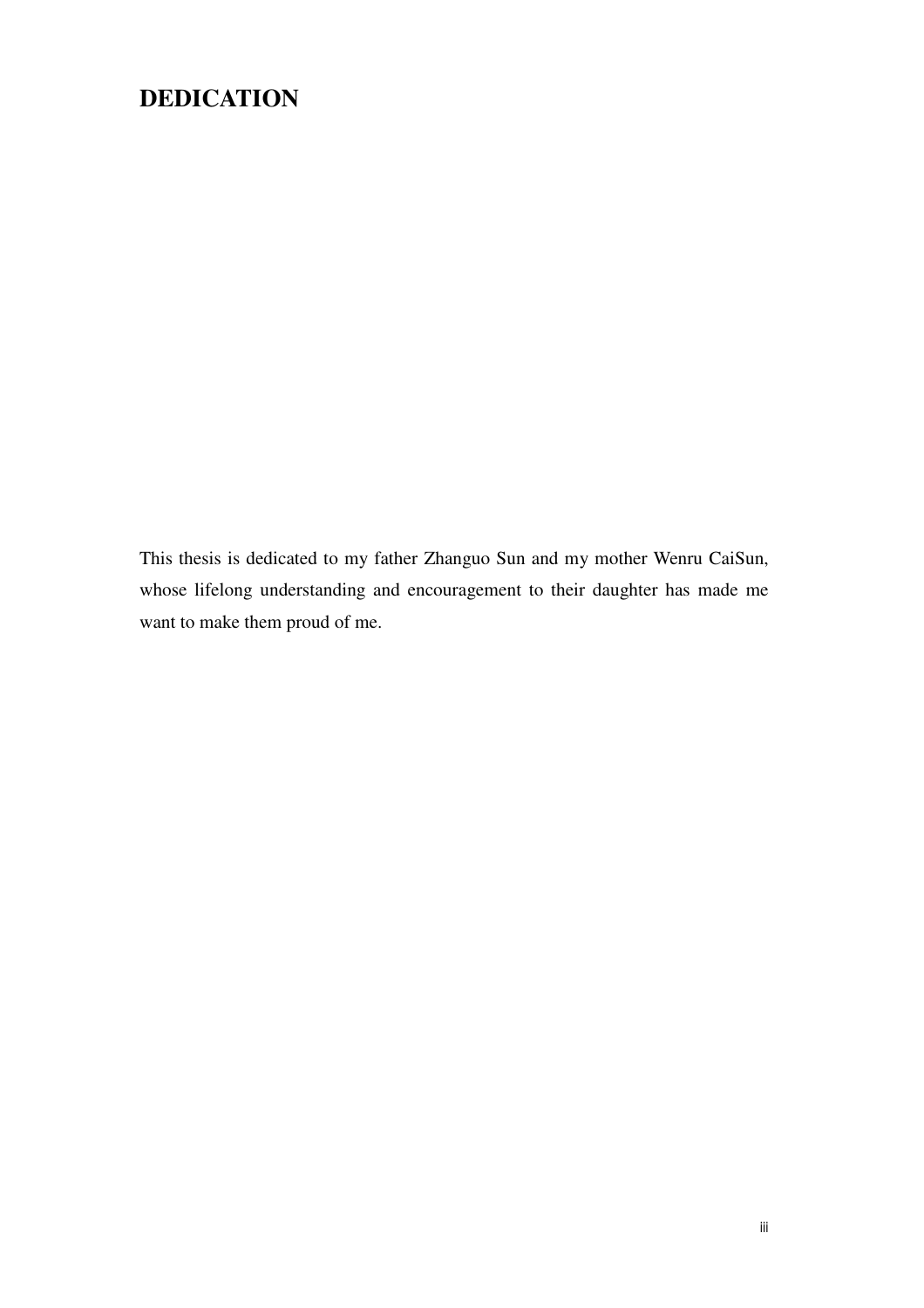## **TABLE OF CONTENTS**

| 1. |       |                                                  |  |  |  |  |
|----|-------|--------------------------------------------------|--|--|--|--|
|    |       |                                                  |  |  |  |  |
|    |       |                                                  |  |  |  |  |
|    |       |                                                  |  |  |  |  |
|    |       |                                                  |  |  |  |  |
|    |       |                                                  |  |  |  |  |
| 2. |       |                                                  |  |  |  |  |
|    | 2.1   |                                                  |  |  |  |  |
|    | 2.2   |                                                  |  |  |  |  |
|    |       |                                                  |  |  |  |  |
|    | 2.3   |                                                  |  |  |  |  |
|    |       |                                                  |  |  |  |  |
|    |       |                                                  |  |  |  |  |
|    |       | 2.3.3                                            |  |  |  |  |
|    | 2.3.4 |                                                  |  |  |  |  |
|    |       |                                                  |  |  |  |  |
|    | 2.4   |                                                  |  |  |  |  |
|    | 2.4.1 |                                                  |  |  |  |  |
|    |       |                                                  |  |  |  |  |
|    |       | 2.4.3 HRM EVALUATION/AUDITING/MONITORING  18     |  |  |  |  |
|    |       |                                                  |  |  |  |  |
|    | 2.5   | HRM IN THE CHINA CONTEXT VERSUS HRM IN A WESTERN |  |  |  |  |
|    |       |                                                  |  |  |  |  |
|    |       |                                                  |  |  |  |  |
|    |       |                                                  |  |  |  |  |
|    |       |                                                  |  |  |  |  |
|    | 2.6   |                                                  |  |  |  |  |
|    | 2.7   |                                                  |  |  |  |  |
| 3. |       |                                                  |  |  |  |  |
|    | 3.1   |                                                  |  |  |  |  |
|    | 3.2   |                                                  |  |  |  |  |
|    | 3.3   |                                                  |  |  |  |  |
|    | 3.4   |                                                  |  |  |  |  |
|    | 3.5   |                                                  |  |  |  |  |
|    | 3.6   | INTRODUCTION OF RESEARCHED ORGANISATIONS  30     |  |  |  |  |
|    |       |                                                  |  |  |  |  |
|    |       |                                                  |  |  |  |  |
|    | 3.7   |                                                  |  |  |  |  |
|    |       |                                                  |  |  |  |  |
|    |       |                                                  |  |  |  |  |
|    |       |                                                  |  |  |  |  |
|    | 3.8   |                                                  |  |  |  |  |
|    |       |                                                  |  |  |  |  |
|    |       |                                                  |  |  |  |  |
|    | 3.9   |                                                  |  |  |  |  |
|    | 3.10  |                                                  |  |  |  |  |
| 4. | 4.1   |                                                  |  |  |  |  |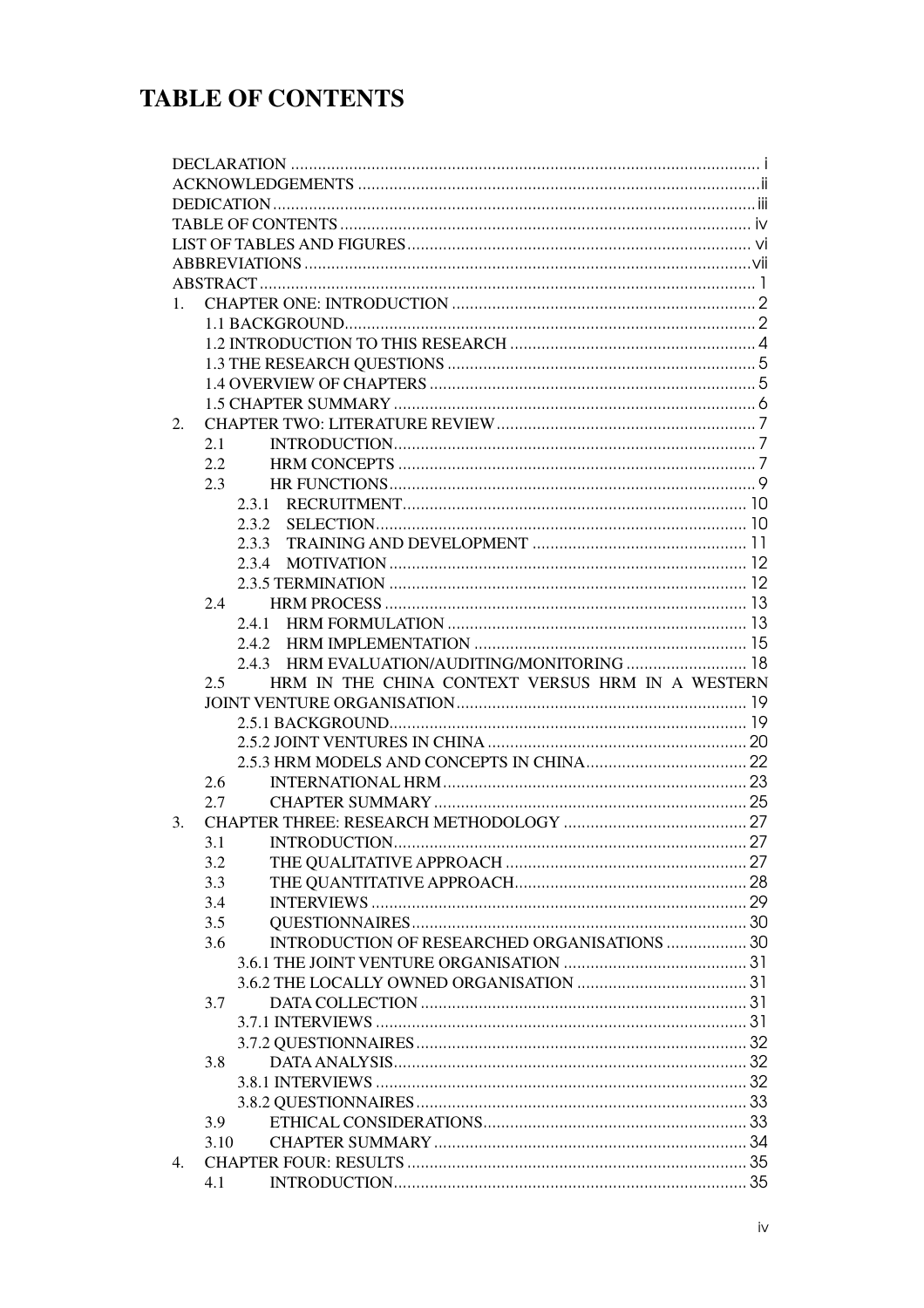|                                                                 | 4.2 |                                                           |  |  |
|-----------------------------------------------------------------|-----|-----------------------------------------------------------|--|--|
|                                                                 |     |                                                           |  |  |
|                                                                 | 4.3 |                                                           |  |  |
|                                                                 |     |                                                           |  |  |
|                                                                 | 4.4 |                                                           |  |  |
|                                                                 |     | 4.4.1 AGREEMENT AND SATISFACTION OF HRM PRACTICES  42     |  |  |
|                                                                 |     | 4.4.2 BACKGROUND INFORMATION FROM RESPONDENTS 52          |  |  |
|                                                                 |     | 4.4.3 EXPECTATIONS TO IMPROVE THE CURRENT HRM SYSTEM 54   |  |  |
|                                                                 |     |                                                           |  |  |
|                                                                 |     |                                                           |  |  |
|                                                                 | 4.5 |                                                           |  |  |
| 5 <sub>1</sub>                                                  |     |                                                           |  |  |
|                                                                 | 5.1 |                                                           |  |  |
|                                                                 | 5.2 |                                                           |  |  |
|                                                                 |     |                                                           |  |  |
|                                                                 |     |                                                           |  |  |
|                                                                 | 5.3 |                                                           |  |  |
|                                                                 |     |                                                           |  |  |
|                                                                 |     |                                                           |  |  |
|                                                                 |     |                                                           |  |  |
|                                                                 |     |                                                           |  |  |
|                                                                 |     |                                                           |  |  |
|                                                                 |     | 5.3.3 TRADITIONAL CHINESE HRM PRACTICES VERSUS WESTERN    |  |  |
|                                                                 |     |                                                           |  |  |
|                                                                 |     | EMPLOYEE EXPECTATIONS TO IMPROVE THE CURRENT HRM<br>5.3.4 |  |  |
|                                                                 |     |                                                           |  |  |
|                                                                 |     |                                                           |  |  |
|                                                                 | 5.4 |                                                           |  |  |
|                                                                 | 5.5 |                                                           |  |  |
|                                                                 | 5.6 |                                                           |  |  |
|                                                                 |     | 5.6.1 RECOMMENDATIONS FOR THE JOINT VENTURE ORGANISATION  |  |  |
|                                                                 |     |                                                           |  |  |
|                                                                 |     | RECOMMENDATIONS FOR THE LOCALLY OWNED<br>5.6.2            |  |  |
|                                                                 |     |                                                           |  |  |
|                                                                 |     | 5.7                                                       |  |  |
|                                                                 | 5.8 |                                                           |  |  |
|                                                                 |     |                                                           |  |  |
|                                                                 |     |                                                           |  |  |
|                                                                 |     |                                                           |  |  |
|                                                                 |     |                                                           |  |  |
|                                                                 |     |                                                           |  |  |
| APPENDIX 5: TABLE OF COMPARISON OF THE RESPONDENTS' EXPECTATION |     |                                                           |  |  |
|                                                                 |     |                                                           |  |  |
|                                                                 |     |                                                           |  |  |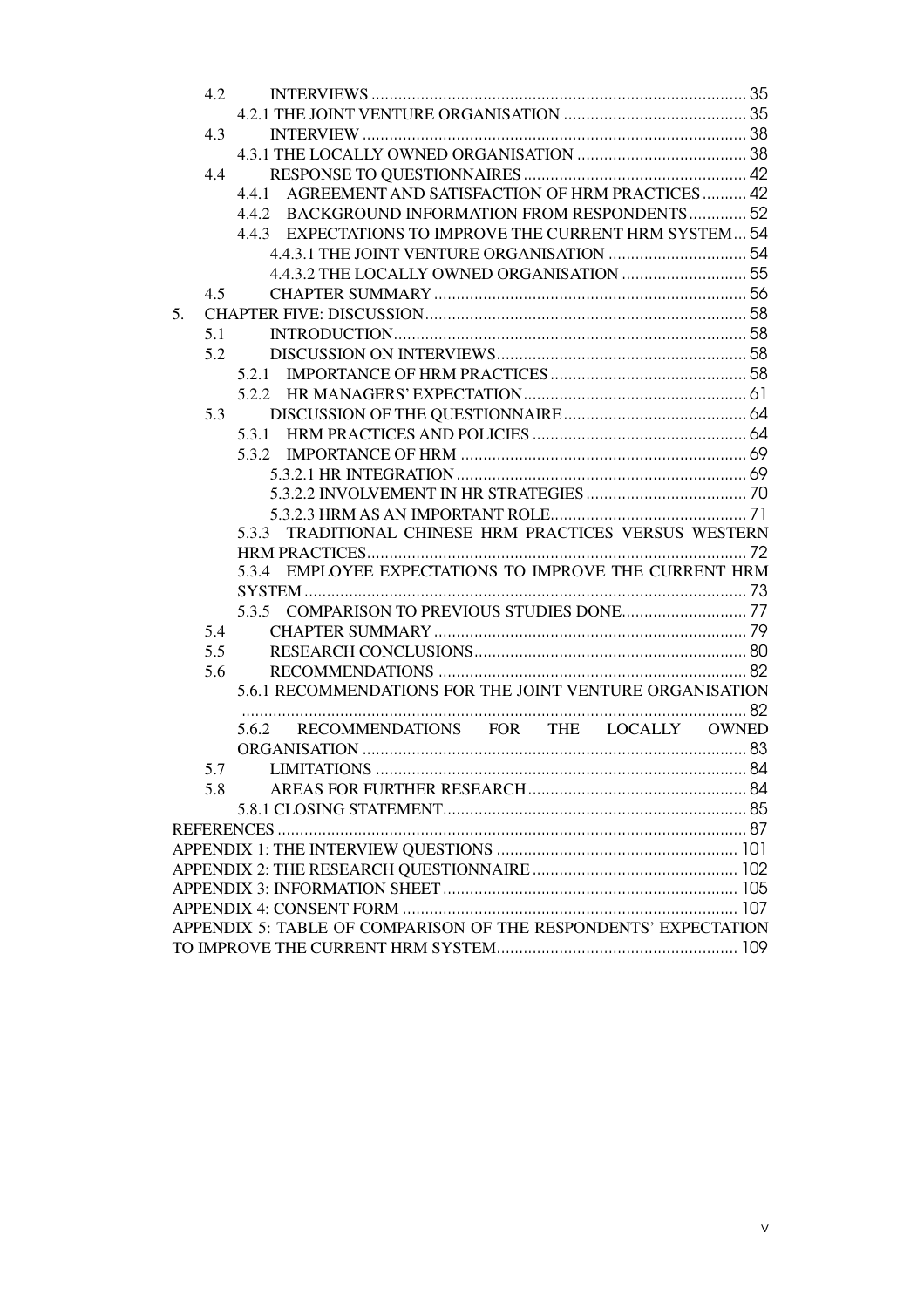## **LIST OF TABLES AND FIGURES**

## **TABLES**

| Table 1: Differences between HRM in China and HRM in Western joint ventures23 |  |
|-------------------------------------------------------------------------------|--|
|                                                                               |  |
|                                                                               |  |
|                                                                               |  |
|                                                                               |  |

## **FIGURES**

| Figure 6: Traditional Chinese HRM practices versus Western HRM practices46 |  |
|----------------------------------------------------------------------------|--|
|                                                                            |  |
|                                                                            |  |
|                                                                            |  |
|                                                                            |  |
|                                                                            |  |
|                                                                            |  |
|                                                                            |  |
|                                                                            |  |
|                                                                            |  |
|                                                                            |  |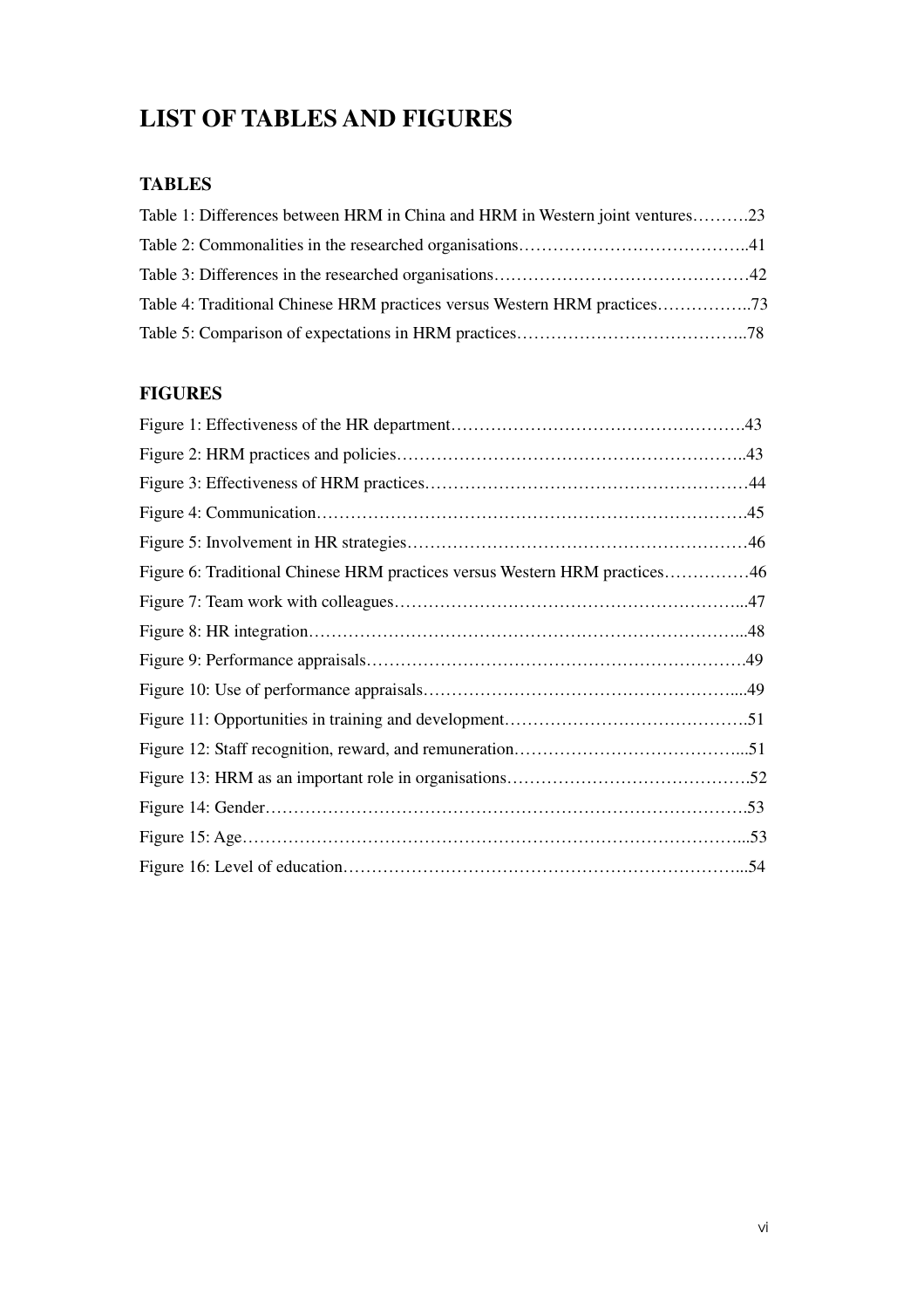## **ABBREVIATIONS**

HR: Human Resource HRM: Human Resource Management HRISs: Human Resource Information Systems HRINZ: Human Resource Institute of New Zealand JV: Joint Venture Organisation KSAs: Knowledge Skills Attitudes LO: Locally Owned Organisation MNCs: Multinational Corporations TQM: Total Quality Management UREC: Unitec Research Ethics Committee WTO: World Trade Organisation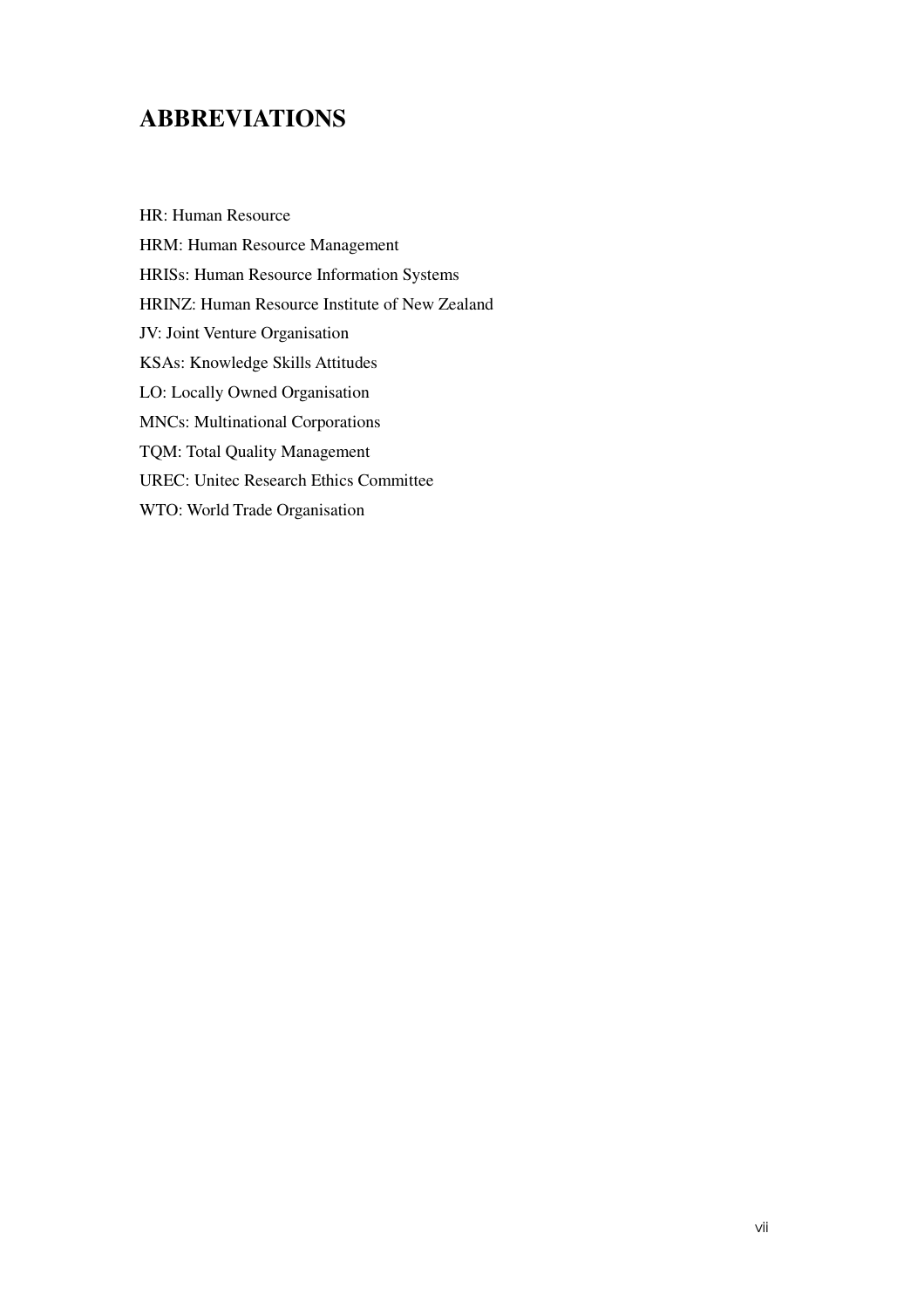## **ABSTRACT**

The thesis examined the study of human resource management (HRM) in a joint venture organisation compared to a locally owned organisation in China. With the increase in foreign investment in China, more Western invested organisations of various kinds are being established in the Chinese business environment. HRM as a Western concept, has an effective influence in the transition from personnel management to HRM in China. The literature review in the research was focused on some aspects of HRM concepts, which are human resource (HR) functions, Western and Chinese HRM models, the HRM process and international human resource management (IHRM).

The research methods were decided using both a qualitative and quantitative approach. Two interviews were conducted with the HR managers from the selected joint venture and locally owned organisation, and questionnaires were completed by 50 employees from each of the selected organisations. All responses were received, and the rate of useable response is 38%.

After analysing the findings, the researcher concluded that the development of HRM practices in the joint venture focuses on HR integration in order to build the organisation's competitive advantage. The development of HRM practices in the locally owned organisation aims at some improvement in HR functions and the innovation of 'technological HRM'. Finally, it was recommended to both types of organisations to review their HRM system regularly and be more aware of the link between their HRM system and the business's developing direction.

More research is needed concerning HR integration with business development and HRM information management. These aspects are all important to investigate the success of HRM.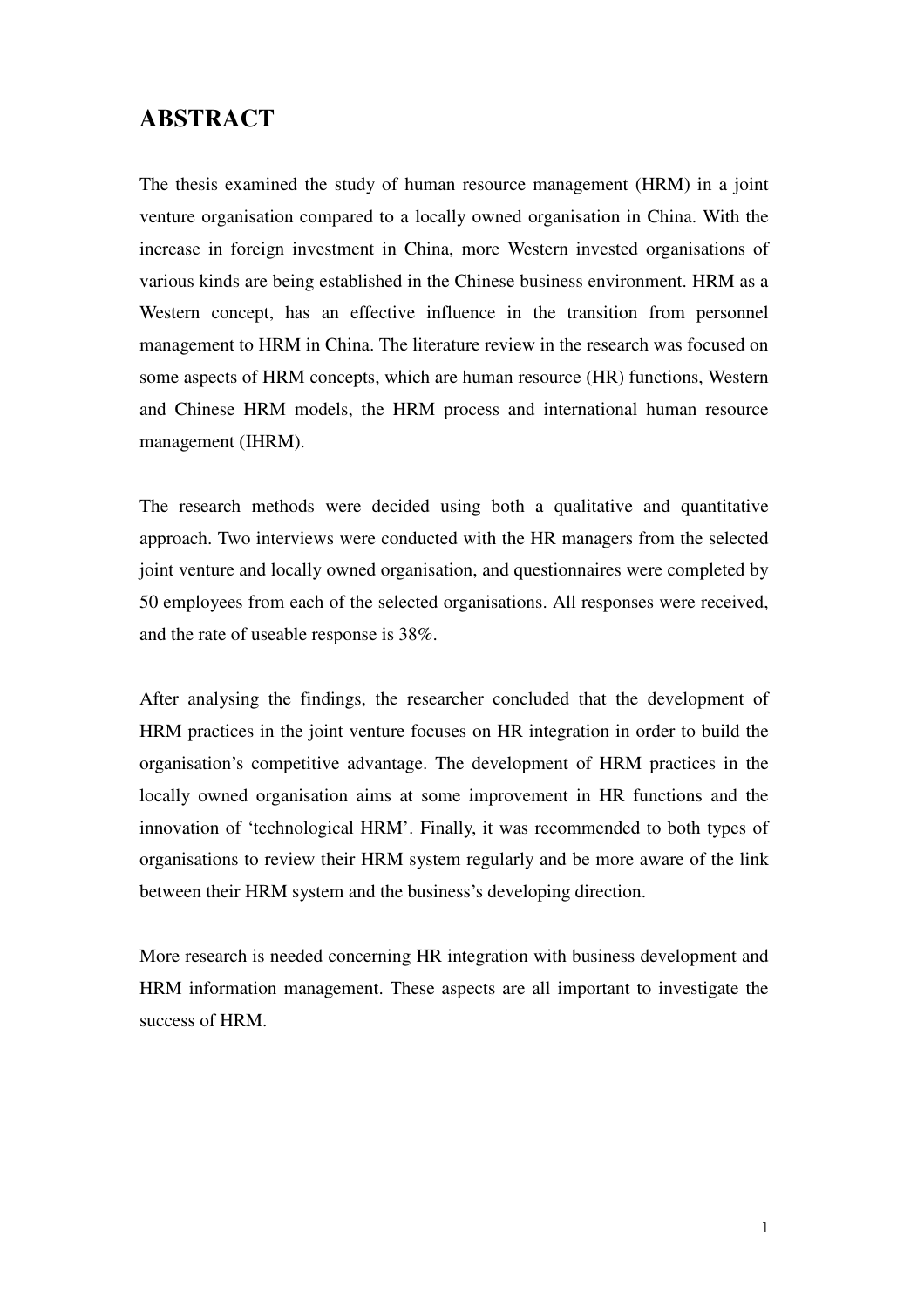## **1. CHAPTER ONE: INTRODUCTION**

## **1.1 BACKGROUND**

Human resource (HR) can be defined as the most important resource to affect production performance in organisations (Stone, 2008). The study of how to manage employees is extremely important for organisations in sustaining their competitive advantage in today's business environment. Thus, human resource management (HRM) plays a very significant role in influencing employees' behaviour within organisations (Cowham, 2008).

China is a large and fast developing country, attracting more and more foreign investors to locate their business in the Chinese marketplace (Lightfoot & Almeida, 2007). China has a long history of dealing with people in its historical business culture; however, with its rapid development and the appearance of increasing joint ventures in the Chinese market, a 'Western HRM model' is beginning to exert a strong influence in modern China. It is becoming increasingly obvious that it is vital to operate effective HRM practices, as well as matching different cultural backgrounds, in order to manage and communicate with people in an appropriate way (Wang & Satow, 1994).

There are a number of influential factors which could manipulate the development of joint ventures in China; including political factors, economic factors, societal factors, cultural factors, and managerial factors (Yang & Lee, 2002). Joint ventures with the Western HRM model to manage employees in the Chinese working environment have to face a few clashes with Chinese traditions, and cultural issues can strongly influence the design and operation of HRM practices (Jolly, 2006). Zhang & Goffin (1999) point out that the business environment, operational issues, and performance evaluation are equally relevant in developing effective HRM models in a Western joint venture in China.

In the researcher's view, a joint venture with a Western background faces the difficulties of managing diversity, and operating HRM practices based on Western HRM concepts and aligning HRM practices with the working environment in China.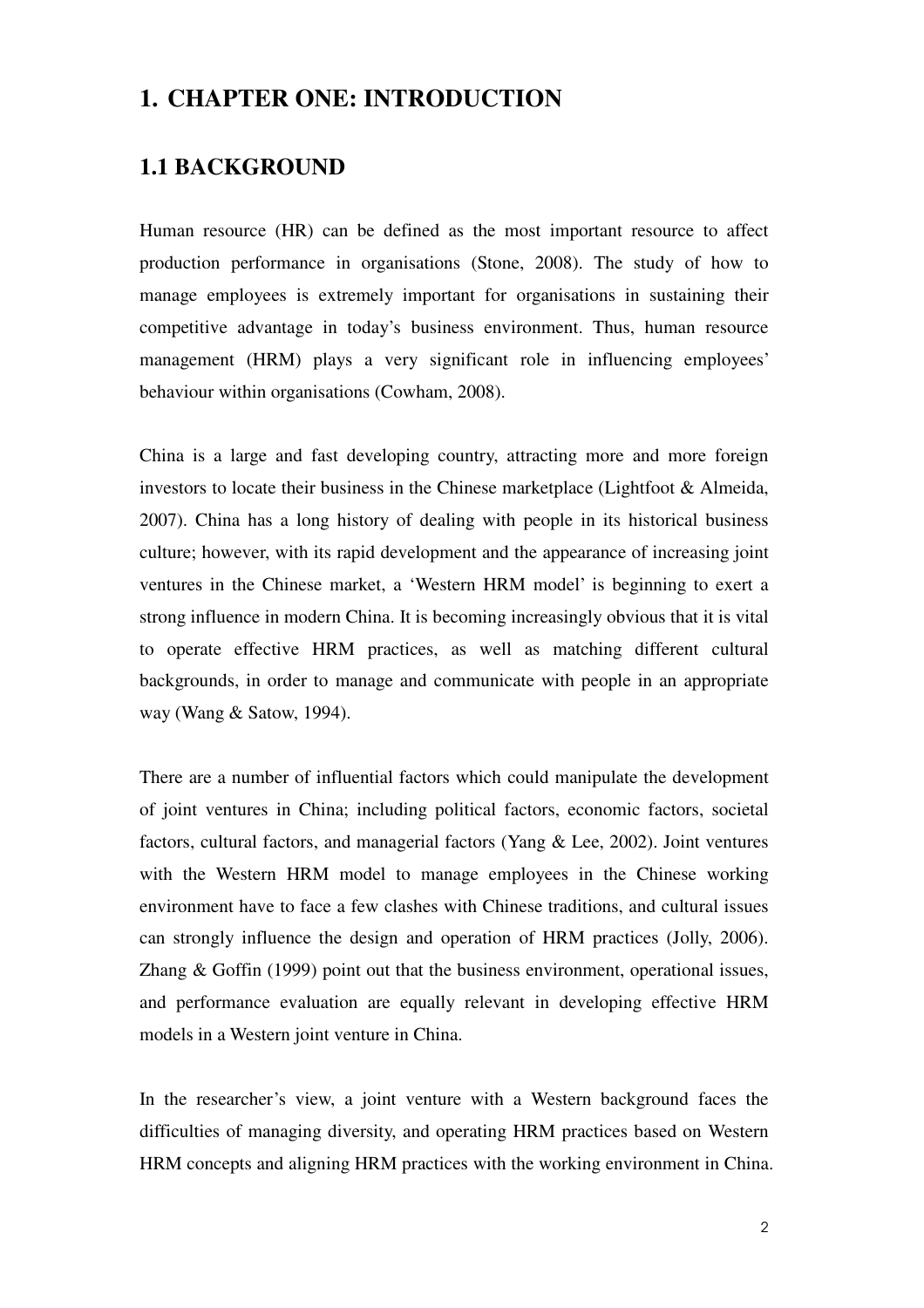Cultural and environmental issues cannot be avoided in designing and implementing HRM practices in joint ventures. Effectively developed HRM practices act as a mainstay in reducing misunderstandings between employees and the organisation in the diverse environment. From a Chinese perspective, a Western joint venture can be seen as a model of obtaining new managerial ideas to improve and update the current activities.

Locally owned organisations in China have been undertaking personnel management in managing employees for a long time. There are still some locally owned organisations that perceive HRM as personnel management, and they are facing the transition to HRM by considering the Western HRM concept (Warner, 2004). The research has the focus of investigating the locally owned organisation's development of HRM practices, and its perspective of HRM.

Joint ventures have different features to locally owned organisations. Joint ventures in China, especially Western joint ventures, must face the challenge of diversity. Joint ventures have to consider cultural issues if they want to be involved in the Chinese environment. One of the researcher's key directions is to discover the implementation and development of HRM practices in the joint venture, and obtain its experience of operating Western HRM concept in the Chinese environment.

The entire research focuses on HRM practices in a joint venture organisation and a locally owned organisation in China. The research investigates how HRM practices work in the chosen joint venture organisation and locally owned organisation in China. It also compares the similarities and differences of HRM practices in these organisations. The research contributes to the current knowledge on HRM concepts, HR functions, HRM process, and international human resource management (IHRM). NPC Ltd and LPC Ltd as the selected organisations, will present their various understanding on HRM practices in Chapter Four.

From a theoretical point, the research provides some basic understanding of HRM concepts. HR functions such as recruitment, selection, training and development, motivation, and termination are explained to support the research strongly. IHRM is also explained theoretically to link the concepts and actual results in this research.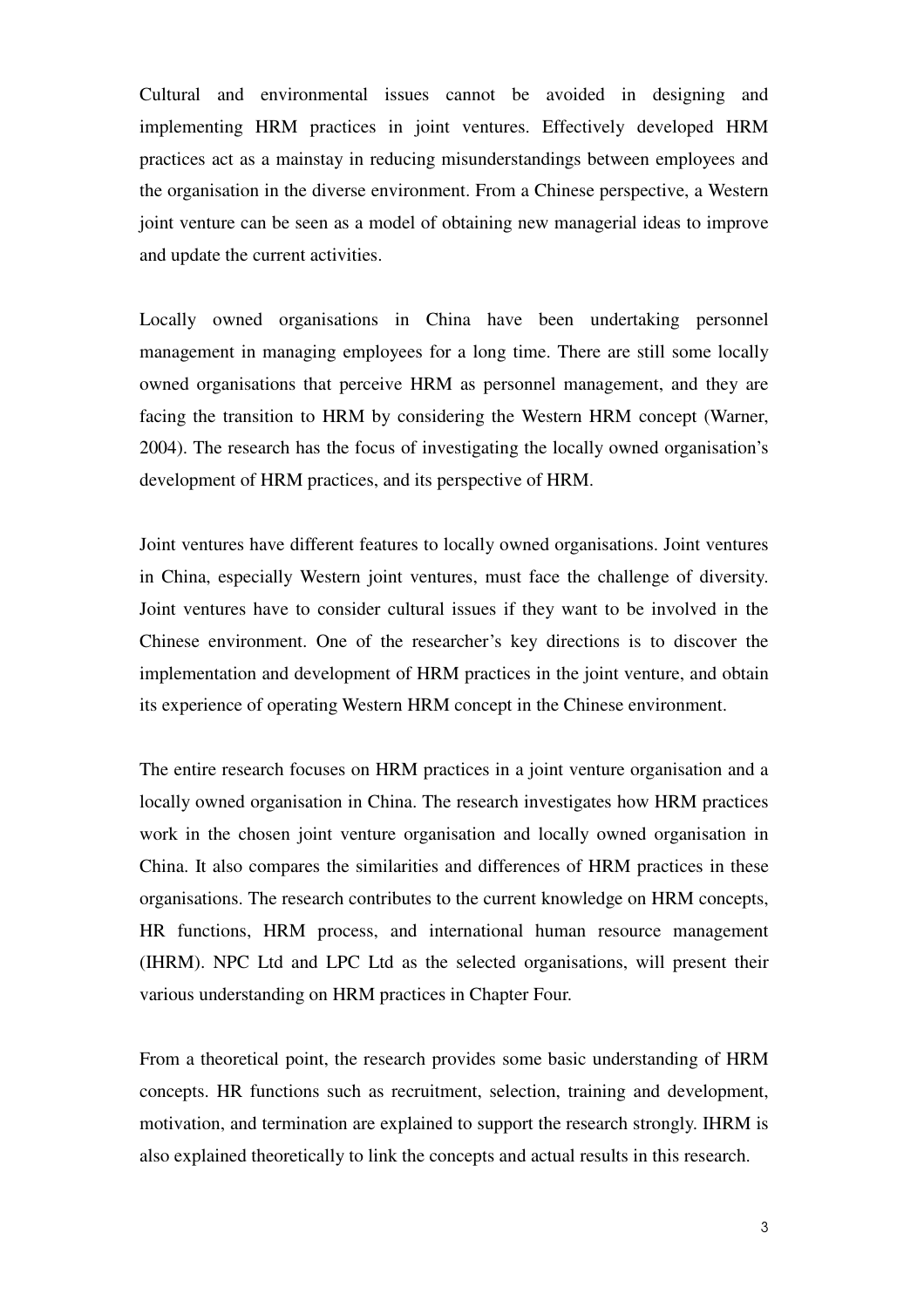From a practical standpoint, two researched organisations share their experience on managing people and the problems that usually occur in their work place. The joint venture organisation pays more attention to employee recruitment and selection to attract candidates who are experienced in order to minimise the training cost. The locally owned organisation pays more attention on employee training and development, and also motivation; it aims at maintaining and motivating current employees to achieve their organisation's inclination. The researched organisations have a different perspective on their HRM practices; however, they have the same expectation which is to hire the most suitable people in the right work position to contribute their competence to the organisation.

### **1.2 INTRODUCTION TO THIS RESEARCH**

First, the researcher makes a statement comparing similarities and differences on HRM practices between a joint venture organisation and a locally owned organisation in China.

Second, the literature review is analysed to identify HRM practices that are important to influence an organisations' performance. Besides focusing on HRM concepts and processes, the literature review also indicates the IHRM link to HRM practices in joint venture organisations. The research also discusses the 'Chinese HRM model' and 'Western HRM model', and the integration of these models in joint venture organisations and locally owned organisations in China.

Third, the research conducts a qualitative and a quantitative research method. Interviews with HR managers from the researched organisations give a clear understanding of HRM practices from a managerial point of view. The survey conducted of employees was to gain their perceptive on their current HRM practices. The research is designed with two methods in order to achieve the expected results as accurately as possible.

Finally, the research presents the collected results and discusses and compares them in the light of relevant theories. The research suggests the integration of strategies that can be used to improve effectiveness of HRM practices in a multicultural work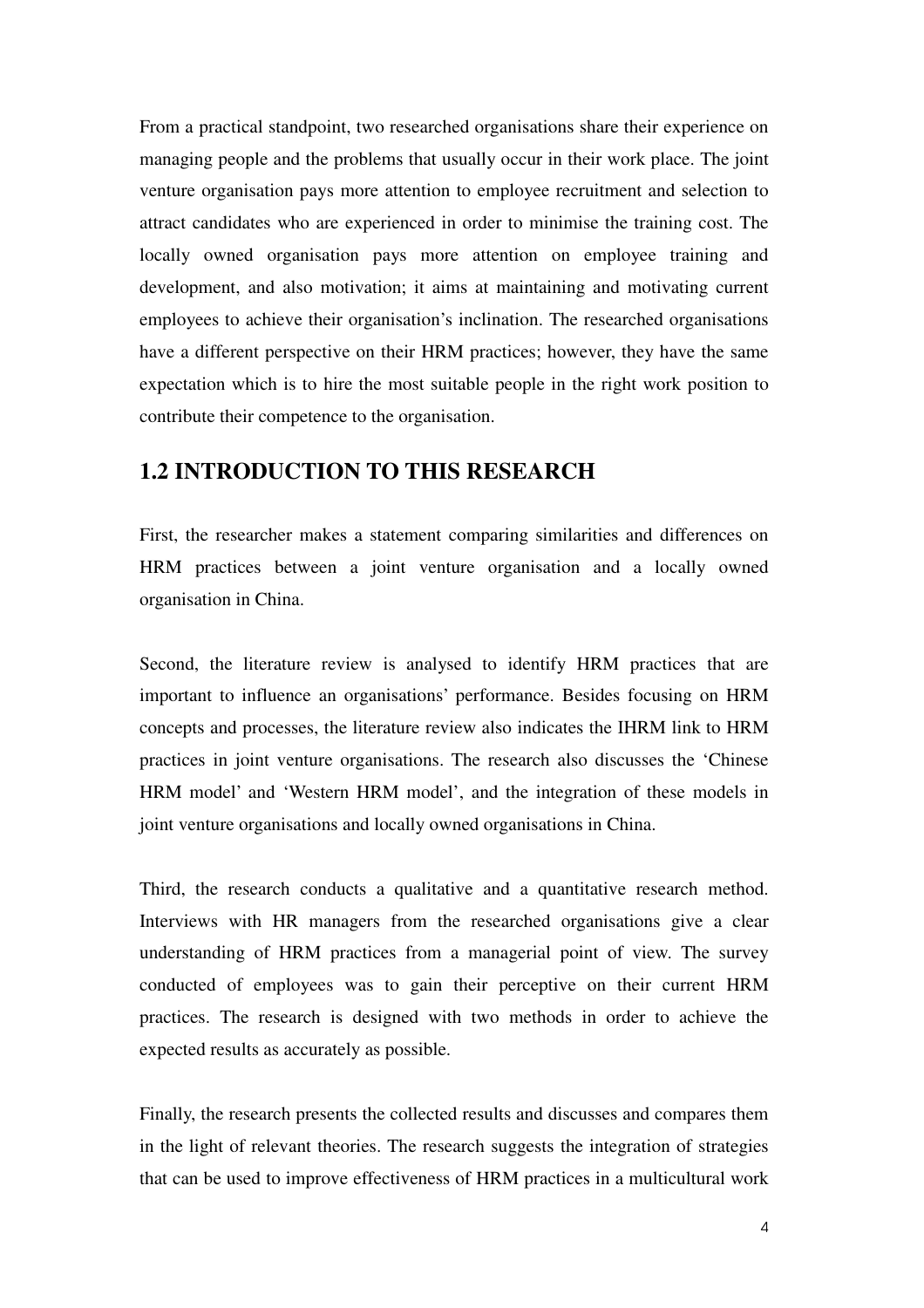place. In the recommendation section, the research recommends the researched organisations undertake effective communication techniques to create superior relationships, and reassess the system to review their HRM practices regularly. The success of operating HRM practices can bring about success in an organisation's performance.

## **1.3 THE RESEARCH QUESTIONS**

The research seeks to answer the core research question - **What are the differences of HRM practices in a joint venture organisation compared with a locally owned organisation in China?** 

Under the core research question there are six sub-questions that need to be considered:

- What HRM practices are evidenced in the researched joint venture organisation and locally owned organisation?
- Who is responsible for developing and implementing these HRM practices?
- To what extent is HR strategy formulated and integrated with the organisational strategy?
- To what extent are the HRM practices consistent between 'Western HRM model' and 'Chinese HRM model'?
- How are HRM practices measured and evaluated?
- How are HRM practices perceived to be associated with success in a joint venture organisation or a locally owned organisation in China?

### **1.4 OVERVIEW OF CHAPTERS**

Chapter One entails the introduction. In Chapter Two, an in-depth literature review of HRM concepts is presented. The next chapter, Chapter Three, presents an overview of designed research methodology in the current study of HRM practices. Chapter Four explores the results of this research. The discussion chapter, Chapter Five, discusses the findings from Chapter Four, as well as recommendations, limitations, and areas for further research.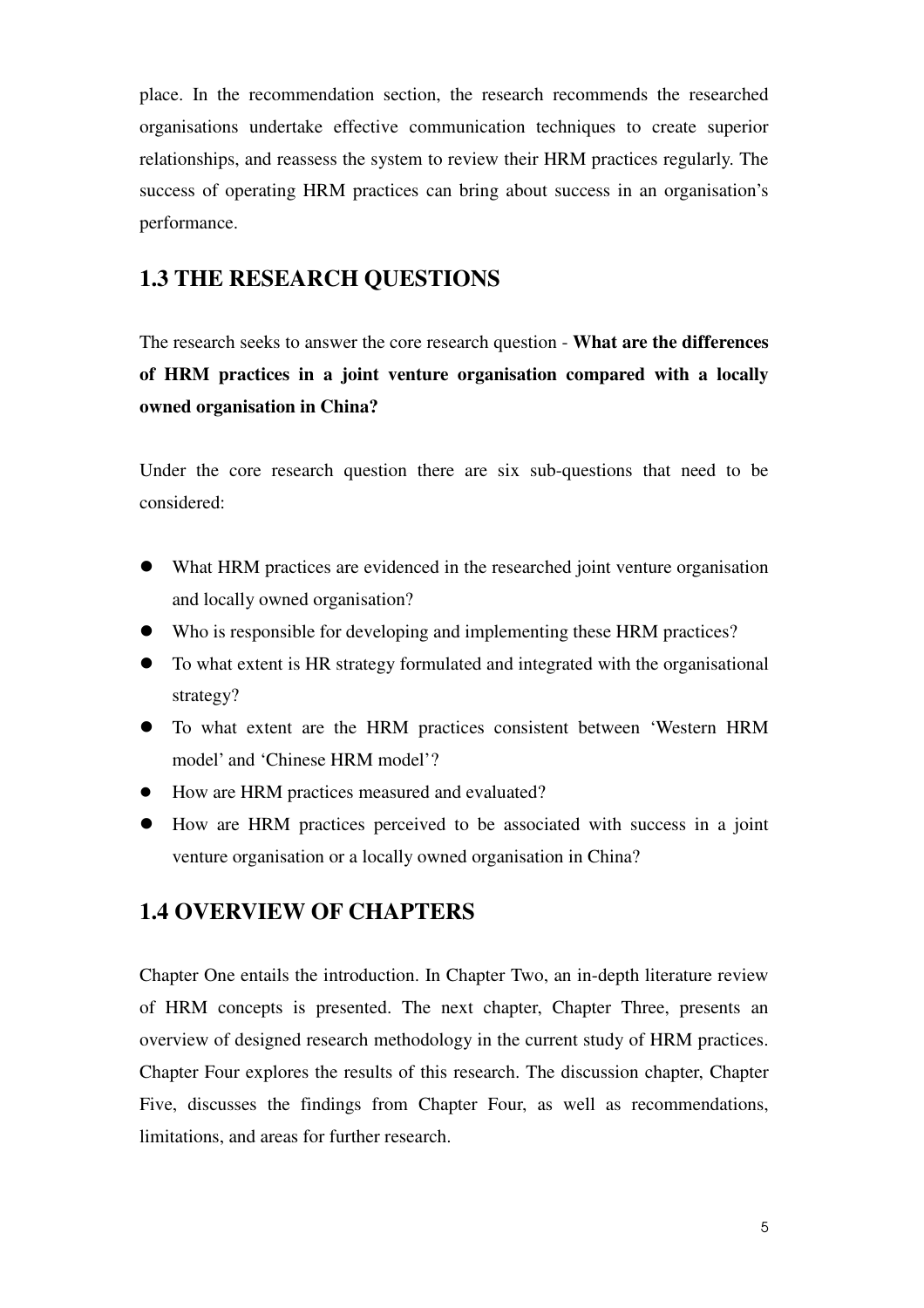## **1.5 CHAPTER SUMMARY**

This chapter gives a clear direction as to what the reader can expect in the thesis, and summarises the main background of the research; including the main research question and relevant sub-questions that were explained, as well as an overview of the chapters in the thesis. Chapter One, the introduction, introduces the framework of the research project, with the results and discussion thereafter reflecting the researcher's views.

The following chapter provides an in-depth literature review of HRM concepts including HR functions, HRM process, and IHRM.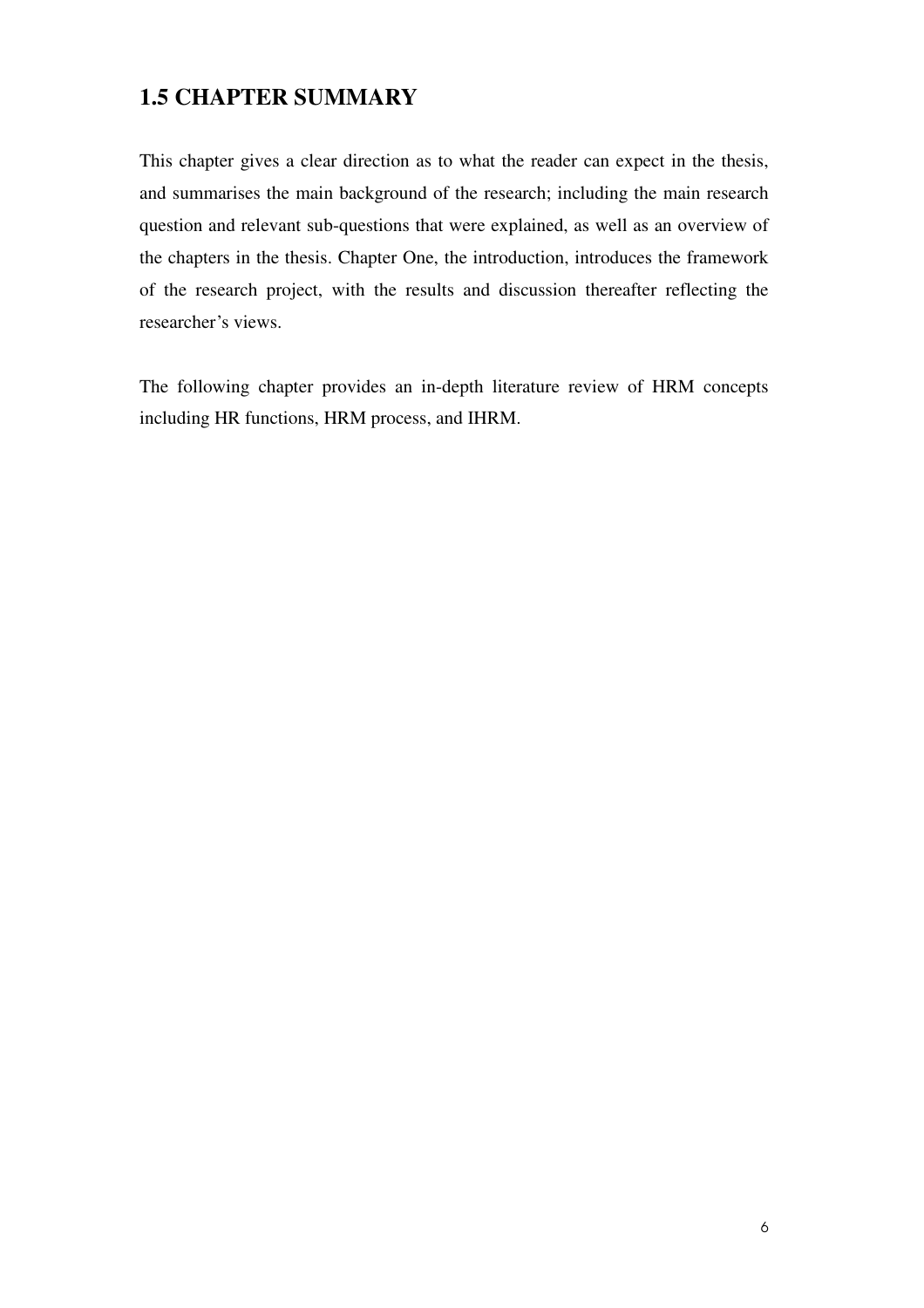## **2. CHAPTER TWO: LITERATURE REVIEW**

## **2.1 INTRODUCTION**

In the previous chapter, a brief overview of the components in the research was given. The purpose of this chapter is to present an understandable explanation of HRM concepts from various sources to support the research theoretically. The relevant HRM concepts can explain benefits of undertaking effective HRM practices in organisations. The chapter gives an overview of HRM theories to indicate the importance of HRM in managing people in any organisation. HR functions are explained in order to make a clear distinction of elements which play main roles in HRM. The HRM process including HRM formulation, HRM implementation, and HRM evaluation/auditing/monitoring is discussed to present a logical frame work for HRM, and explains how HRM operates its various elements in organisations.

Because China has a long history and it has its own 'Chinese HRM model' to manage people relationships; with increasing foreign investment in China the 'Western HRM model' is influencing the current management system. The cultural background is also briefly explained in this chapter, and IHRM is discussed as important management knowledge to manage multicultural organisations.

### **2.2HRM CONCEPTS**

HRM is an American concept. Employees are resources in organisations, and as such they need to be trained and developed properly in order to achieve an organisation's goals and expectations (Brewster, 2007). The initial development of the HRM concept is based on the effective utilisation of people, and to treat them as resources leading to the realisation of business strategies and organisational objectives (Zhu, Warner & Rowley). HRM contributes to create high performance work systems by linking various employees in different departments in the same organisation (Brewster, 2007). Organisations use the effectual HRM system to increase their competitiveness by investing in employee development (Sutiyono, 2007).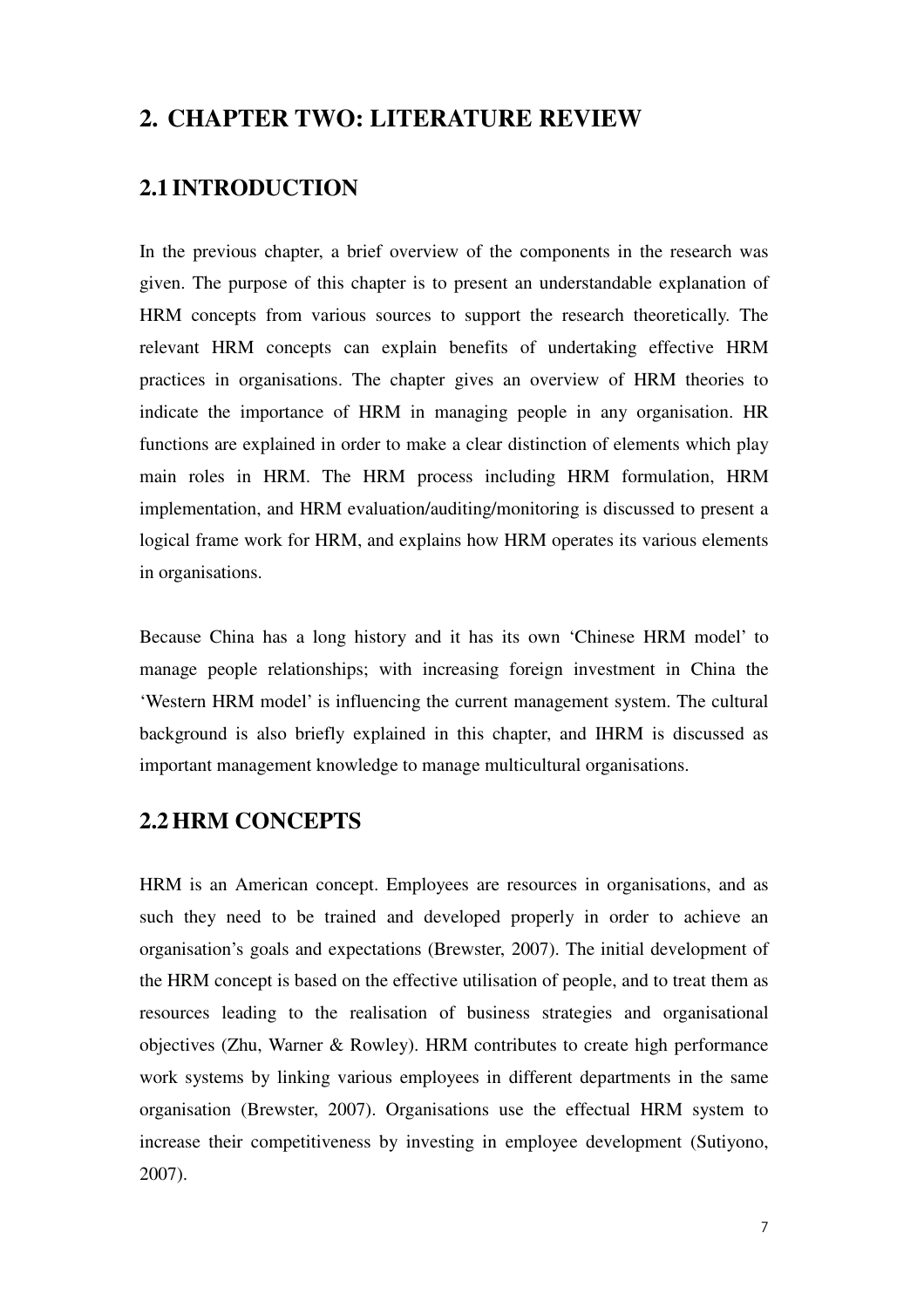HRM is a pattern of planned HR development and activities which affect the behaviour of individuals with the intention of enabling organisations to achieve their goals (Wood, Holman & Stride, 2006). All HR activities are dependent upon the managers' efforts to formulate and implement the organisational strategy (Wei & Lau, 2005). HRM refers to the policies, practices, and systems in organisations for recruiting and developing their employees, as well as influencing their behaviour, attitudes, and performance to achieve the organisations' goals (Stone, 2008). HRM competency contains an organisations' ability to recruit, train and develop, maintain and utilise prospect-oriented employees with their capacities in a way that they comply with their organisations' goals (Zaugg & Thom, 2003).

Wilkinson & Holden (2001) point out "The now extensive literature on HRM rarely differentiates between human resource management and human resource strategy, although the former would suggest the day-to-day implementation of policy while the latter is a long-term perspective" (p. 2). HRM, as a long-term strategy, plays an important role in creating and developing an organisation's competitive advantage in the corporate world. Adding value is another interest in HRM, as employees add value to their organisations with performance improvement. Richard & Johnson (2001) state that in order to improve effectiveness and efficiency HR managers must concern themselves with activities that affect the rank and file in their organisations.

HRM is a unique and important concept to develop superior people practices in organisations. The main research question deals with different HRM practices and the important role of HRM in the joint venture and the locally owned organisation. The role of HRM effectiveness creates a sustained competitive advantage in promoting an organisation's overall performance (Richard & Johnson, 2001). Effective HRM can identify each employee's knowledge, skills, and attitudes (KSAs), that motivates employees to use their KSAs, and place them in appropriate positions in order to achieve the organisation's effectiveness and efficiency (Lajara, Lillo & Sempere, 2003).

Having referred to several researchers' and authors' views on what HRM actually is, the researcher can therefore say that HRM is an essential implement to link different people in the same organisation to use their various capabilities for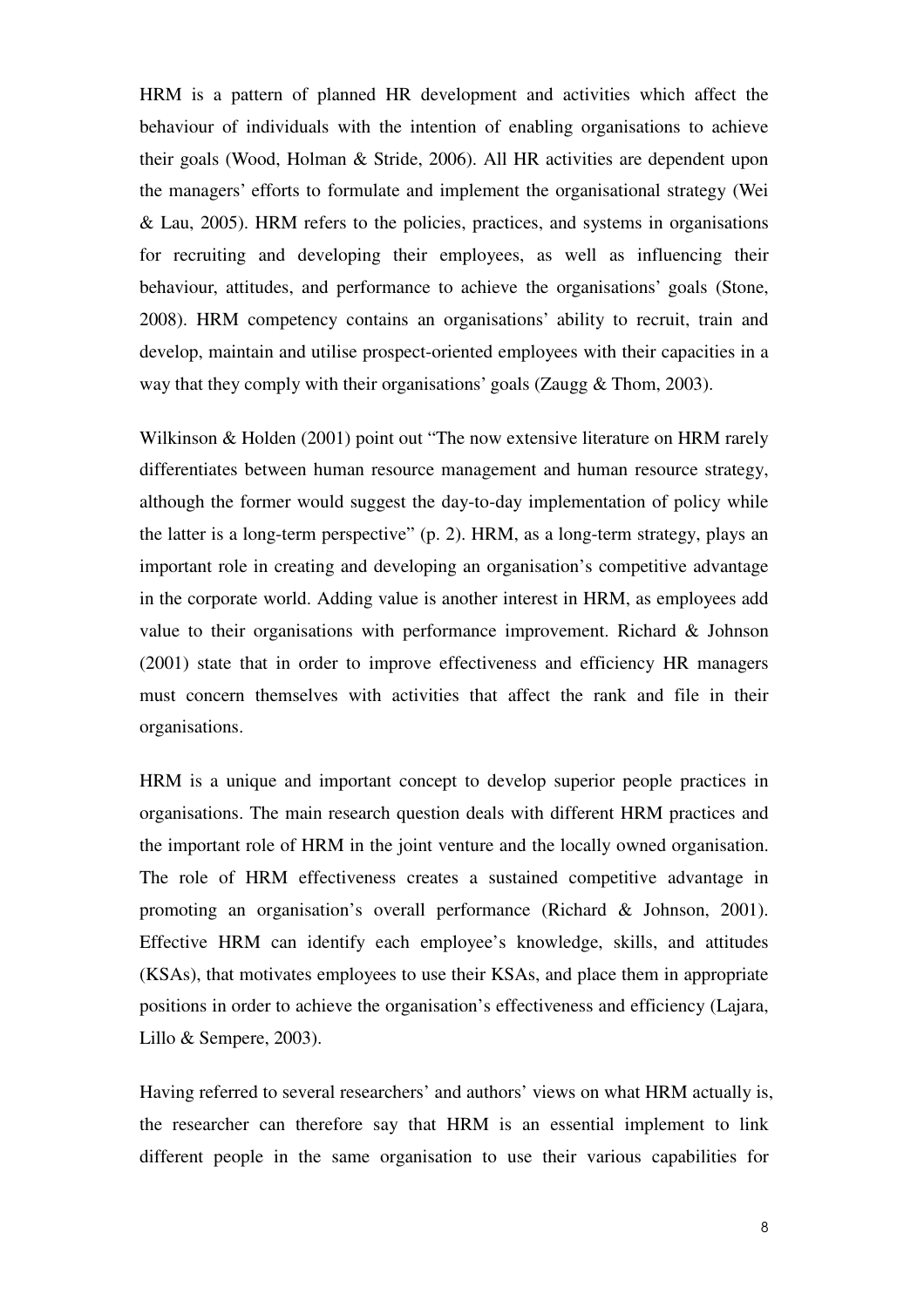achieving the organisation's goals. HRM is not understood as only working for managers or employees. Rather, it is a managerial function for creating the organisation's competitive advantage by developing people's KSAs, which in turn benefits the organisation.

Many authors explain HRM as management knowledge and function. Keegan & Boselie (2006) argue that HRM is a social construction, and it works as a form of social action in structuring employment relations. From that standpoint, people can understand that HRM plays a social role in managing relationships between employers and employees in their organisation. Some people are confused about the understanding of talent management, personnel management, and HRM. In developing their HRM practices, some Chinese locally owned organisations face and experience the transition from personnel management to HRM (Zhao, 2008).

These three types of management functions are very different theoretically and practically. Talent management focuses on managing people in strategic roles in their organisation, and it is the integrated and systematic process of engaging employees with potential competency (Kock & Burke, 2008). One of the sub-questions requires the respondents to give their views on the implementation of their HRM practices.

Personnel management is the discipline of hiring and developing employees, and it is performance-related. Personnel management is defined as a 'hard' management function, in which employees are managed under organisational rules and procedures (Nishii, Lepak & Schneider, 2008). Personnel management has been renewed to HRM, which is to manage and develop employees as valuable resources. HRM believes that people drive an organisations' success (Chien, 2004). HRM conducts both 'hard' (policies) and 'soft' (motivation) management functions to manage employees and help them to achieve their organisation's expectation as well as work-life balance (Nishii et al., 2008).

## **2.3HR FUNCTIONS**

Employees have expectations regarding HR functions, including recruitment, selection, training and development, motivation, and termination in their organisation, and the role of HRM has an important effect on HR functions (Antila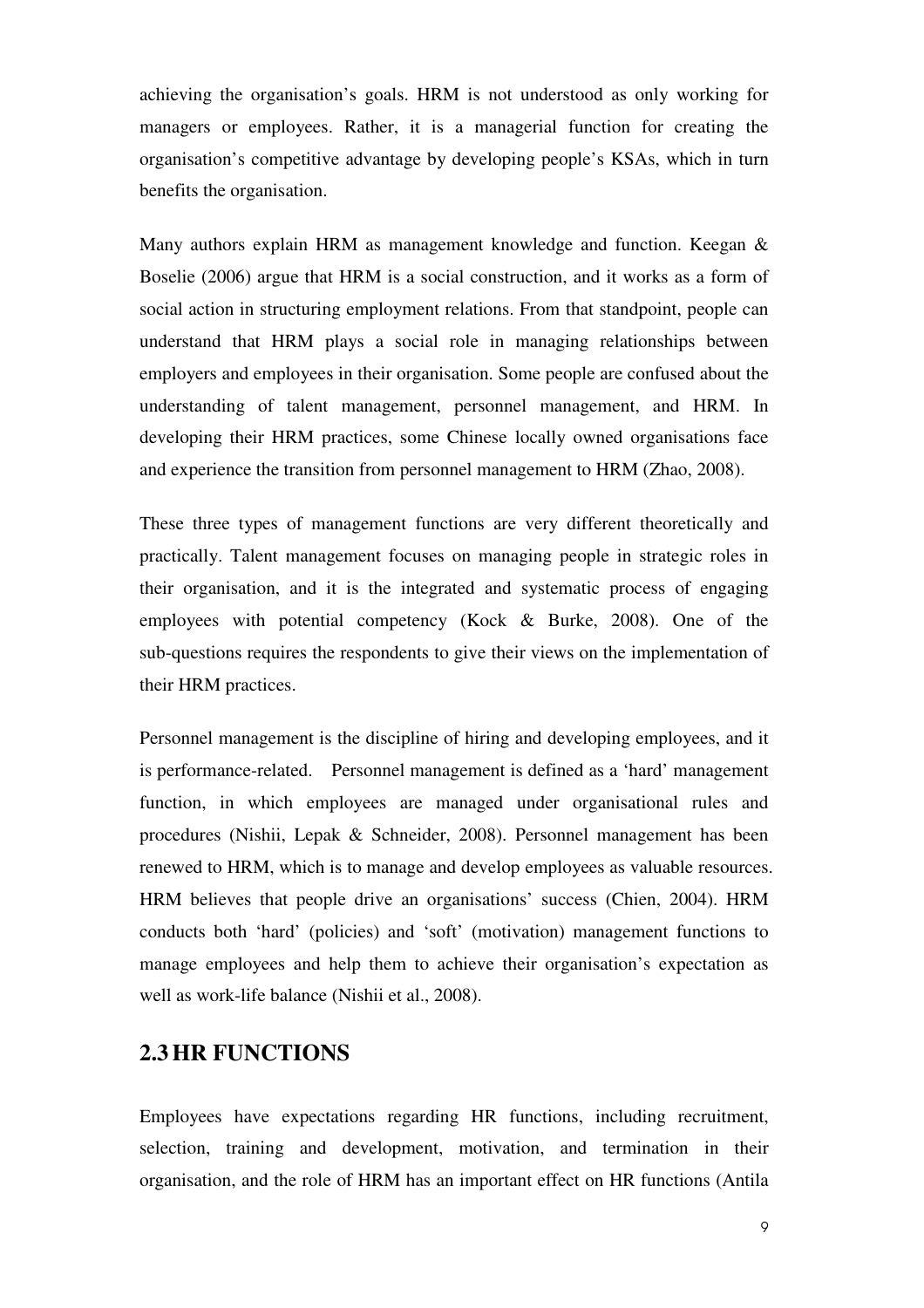& Kakkonen, 2008).

#### **2.3.1 RECRUITMENT**

Recruitment is defined as a process that seeks and obtains potential job applicants in sufficient numbers and quality in order to fulfil the available work positions, as well as meeting the organisation's requirements and expectations (Shen & Edwards, 2004). Recruitment is highly dependent on job analysis to identify the organisation's needs, and recruitment is also linked to organisational strategy through HRM planning (Macky & Johnson, 2003). Recruitment policy is very important to organisations, and it reflects an organisations' general strategy (Nel, Werner, Haasbroek, Poisat, Sono & Schultz, 2008). There are internal and external factors that influence recruitment. Government or trade union restrictions and labour markets are defined as mainly external factors influencing the development of recruitment policy; internal factors such as organisational policy and an organisation's image can indicate the recruitment effort (Nel et al., 2008).

Recruitment methods are various from both internal and external aspects. In the internal aspect, current employees are allowed to apply for their desired jobs within their organisation; referrals among current employees are also used as internal recruitment (Nel et al., 2008). External recruitment methods include advertisements, employment agencies/consultants, school recruitment, and electronic/Internet recruitment (Macky & Johnson, 2008). Internet recruitment is very common nowadays, and most organisations create 'online careers' for attracting applicants to post their applications online. Online recruitment brings more convenience for applicants as well as saving costs.

#### **2.3.2 SELECTION**

As a professional HR manager, it is vital to have the competency and ability to select appropriate employees and place them in suitable work positions (Marques, 2007). Selection is an important element in HR functions, because the selected employees have close relationships and connection with the organisation's development. Selection is the process of gaining information for the purpose that decides who should be employed in particular work positions (Shen & Edwards, 2004).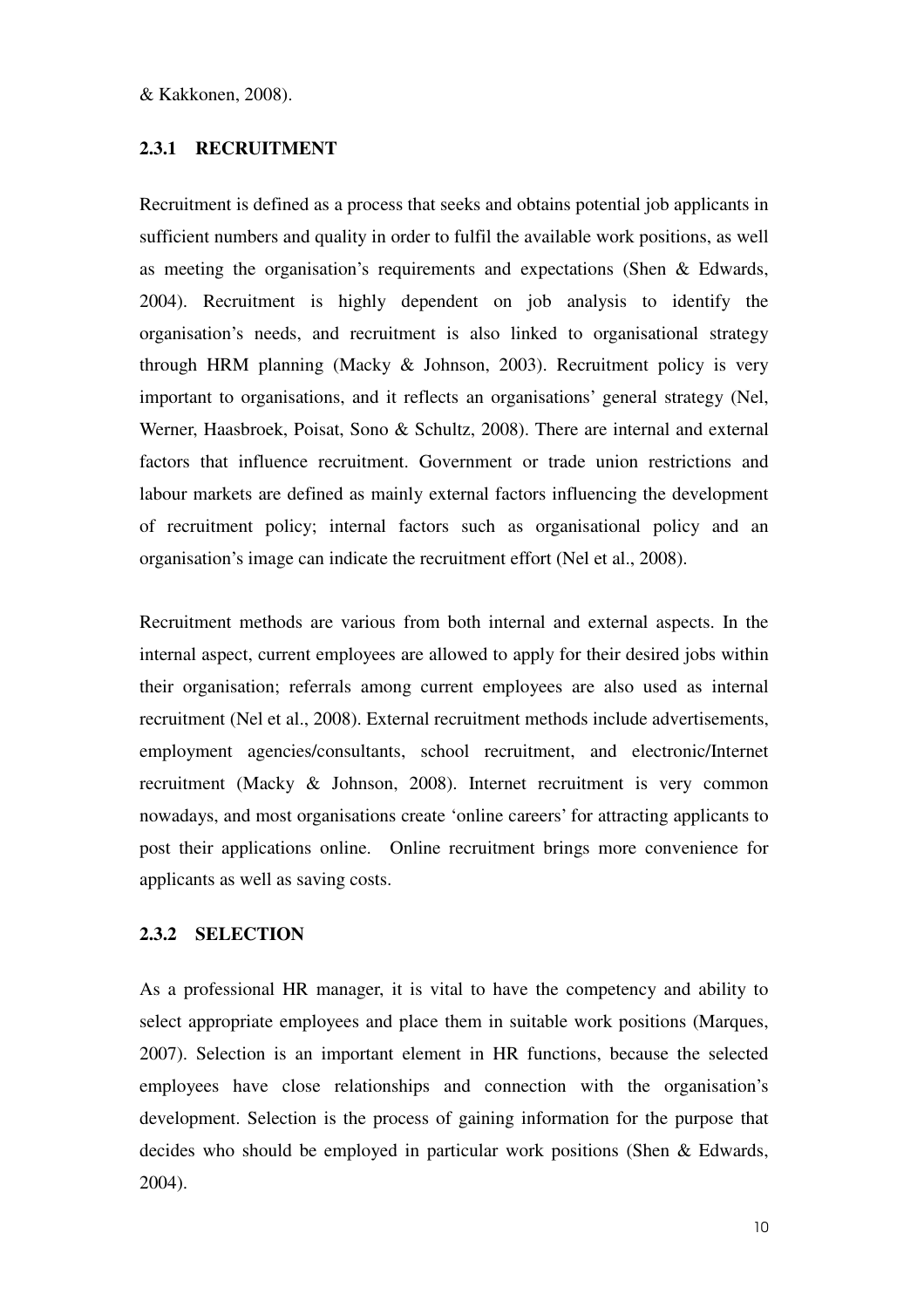There are some factors that influence employee selection. Internally, these include the organisation's size and type, applicant pool, and selection methods to decide the requirements and outcome of employee selection. Externally, legislation and the labour market play key roles in influencing employee selection (Nel et al., 2008). Interviews including unstructured interviews and structured interviews, are key methods in employee selection. Interviews can give a much better picture of the candidates than reading their applications from paper (Macky & Johnson, 2003).

#### **2.3.3 TRAINING AND DEVELOPMENT**

Training and development is defined as activities within organisations, and managers have limited control over these activities. Training and development as a learning opportunity provides employees with an in-depth understanding of their organisations' value and performance standard (Antonacopoulou, 2000). General training is understood by its applicability to most employers, and specific training is understood as the attainment of KSAs valuable to one employer (Garavan, 1997). As supported by the literature, training and development is an essential function in HRM; and it plays a key role in giving employees an opportunity to improve their performance, and to gather more understanding of their organisations' expectations and future directions. The literature leads to the sub-question requesting information from the respondents regarding HRM practices such as training and development.

Investing in employee training and development can enhance an organisations' specific knowledge, especially in developing employees' KSAs in their professional area (Birdi, Clegg, Patterson, Robinson, Stride, Wall & Wood, 2008). It would not be easy to have fully capable and developed employees in organisations; however organisations can provide opportunities through effective training and development systems or programmes to improve their employees' capability (Cunningham, 2007). The importance of training and development is to recognise an organisation's skill gaps; the gaps are between the skills which existing employees have and the skills which their organisations require them to learn or improve (Holland & Cieri, 2006). Training and development helps the organisation's management meet its HR needs and requirements as well as improving their market value (Nel et al., 2008).

Training and development in personnel control can be utilised to adjust antecedent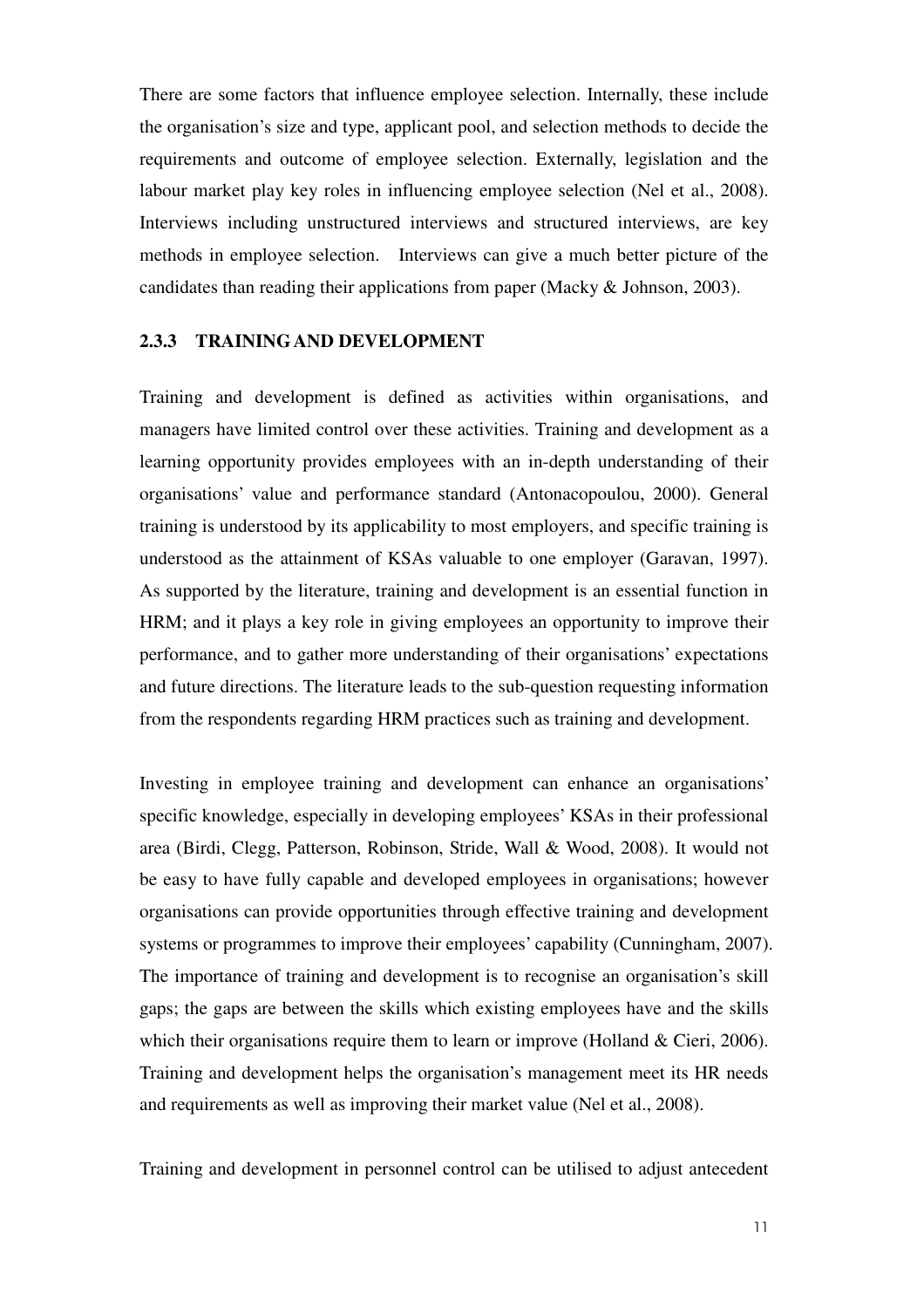conditions of performance including KSAs, and employee values and motives (Teo, Lakhani, Vrown & Malmi, 2008). Training and development is a way to add value to employees who are trained and developed, and it also adds value and creates a competitive advantage to their organisations (Burke & Hsieh, 2005). The purpose of training and development is to have the competency which relates to the cluster of KSAs that are associated with an organisations' effective performance, and can be evaluated and improved through training and development (Berge, Verneil, Berge, Davis & Smith, 2002).

#### **2.3.4 MOTIVATION**

From a psychological perspective, motivation is defined as an independent and a dependent factor; as an independent factor, motivation is a process administering people's choosing from alternative forms of their voluntary activities; as a dependent factor, motivation plays a role of stimulating people's behaviour and encouraging their intention to behave (Kooij, Lange, Jansen & Dikkers, 2008). In the HRM concept, motivation is one of the most important functions. Employee motivation is the way to make employees understand their organisation's special goals and requirements of achieving the goals, and employee motivation is also the way to give an opportunity to employees to recognise their capability (Nel et al., 2008).

It is imprudent for managers not to recognise changes in employee performance and attitudes. Employees need to be recognised and motivated in order to develop their potential to continue more effectiveness (Christie & Kleiner, 2000). Creating benefits for employees is a relevant way to motivate them in order to achieve better performance. From a HR point of view, money incentives are not the only way to benefit employees (Birdi et al., 2008). Employee motivation is also importantly related to customer satisfaction as the motivated employees will present high quality production or service in order to satisfy their customers for achieving their organisation's goals (Teo, Ling & Ong, 2005).

#### **2.3.5 TERMINATION**

Christie & Kleiner (2008) state that while terminating an employee is unpleasant,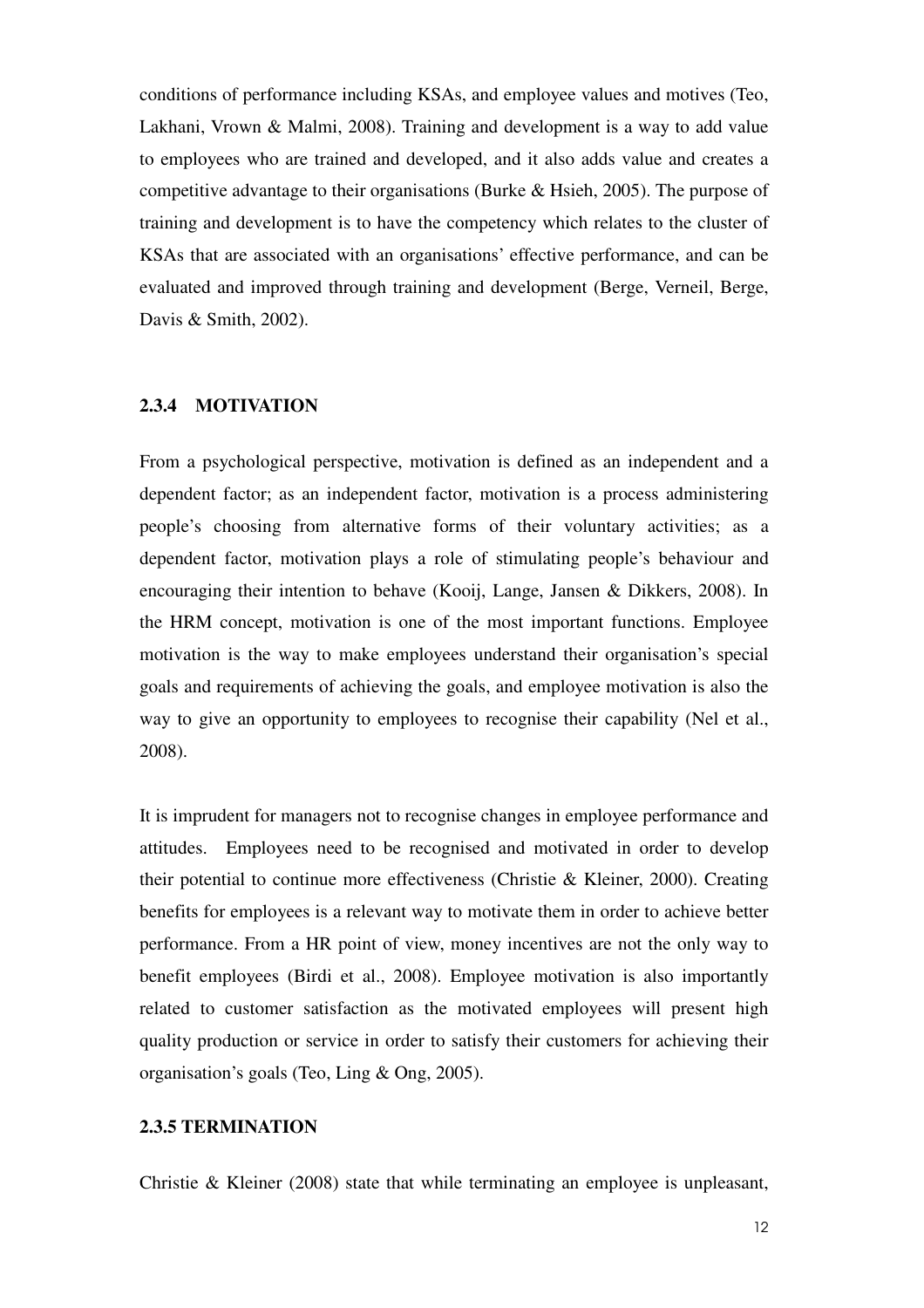the outcome of termination may have a positive influence. When managers want to terminate their employees rightfully, they must have a comprehensive understanding of employment law, as well as criteria for specially protected workers such as consideration of people's race, gender, or religion (Kleiner, 2003). Termination is a sensitive element for organisations, and it can build relationship stress in the work place. HR professionals must have the ability to reduce employees' stress about termination, and give them an accurate understanding of the organisation's discipline and termination procedure (Holmlund-Rytkonen & Strandvik, 2005).

#### **2.4HRM PROCESS**

In this thesis, the HRM process is discussed in three stages – HRM formulation, HRM implementation, and HRM evaluation/auditing/monitoring. The HRM process becomes strategic in influencing organisational decision making. Utilising HRM practices and policy will determine the formulation and implementation of the HRM process, and the control perspective is also defined by HRM practices in order to regulate employees' behaviour within organisations as well as avoiding internal conflicts (Andolsek & Stebe, 2005).

#### **2.4.1 HRM FORMULATION**

The design of HRM policy is an initially important step to develop HRM process in organisations. To design an effective HRM policy, HRM needs to create the conditions which authorise the utilisation of human capital. HRM should integrate the designed policy with the organisation's business strategy, and that is the way to align HRM policy and the organisation's goal coherently (Heijltjes, 2000). HRM policy can be the central role in setting business performance in organisations, and it is an important stage in formulating an effective HRM system for employees to comply with and operate by in order to complete their tasks in the appropriate way (Chandrakumara & Sparrow, 2004).

Another sub-question requires the respondents' views on HR strategy in formulating an effective HRM process. Literature supports this in saying that by emphasising the importance of formulating HRM effectively in organisations. According to Godard (2009), there are four different types of HRM practices: traditional HRM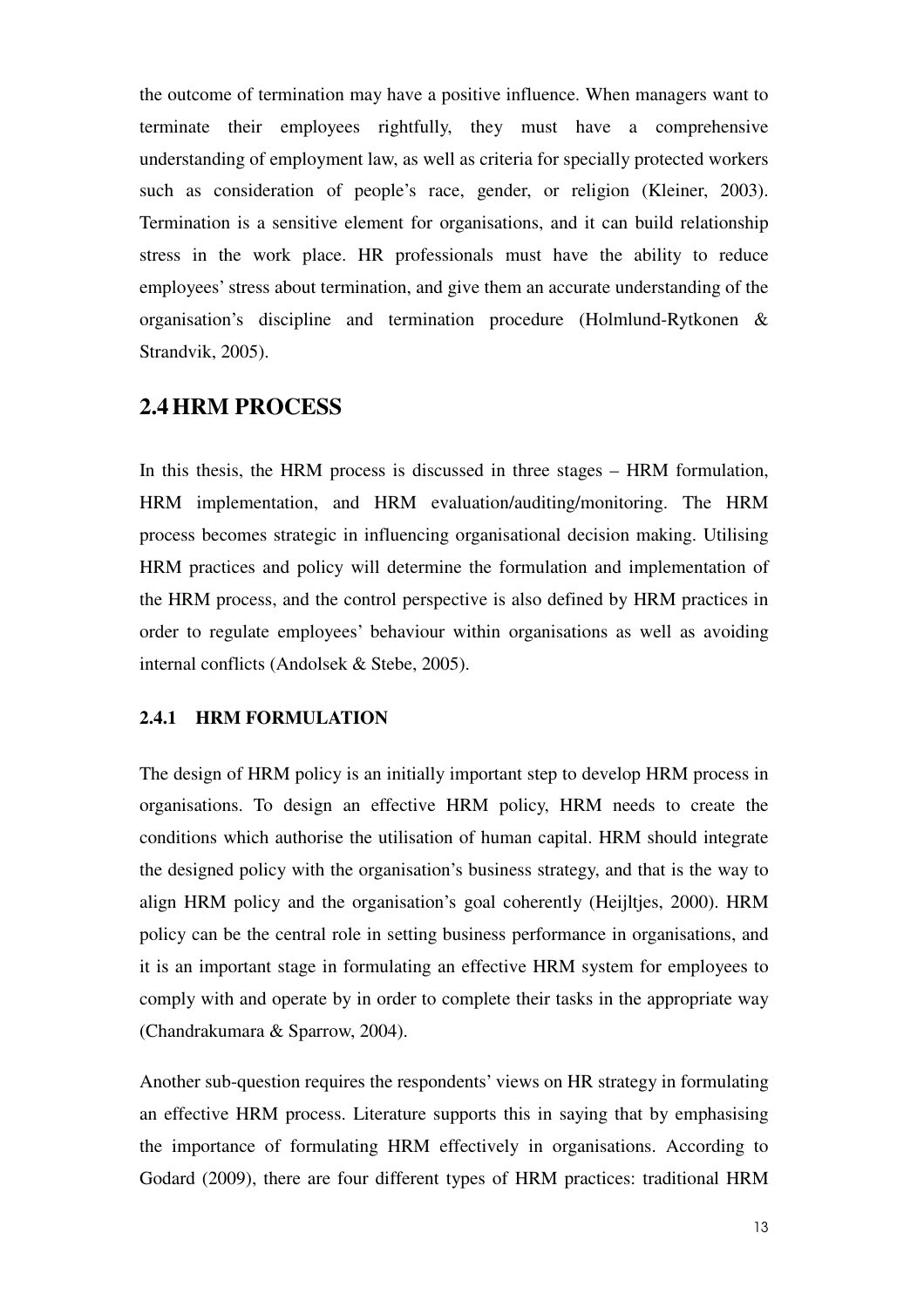practices, new HRM practices, contingent pay schemes, and alternative work practices. Traditional HRM practices focus on maintaining a competent and stable work force and minimising problems such as turnover, absenteeism, and strikes (Godard, 2009).

New HRM practices focus on developing a highly committed and performance-oriented organisation, and the purpose of new HRM practices includes values-based selection, team skill training, performance appraisals, career development, and continuous learning (Godard, 2009). Contingent pay schemes focus more attention on employee self-interest rather than commitment; thus, they are considered as 'HRM best practices' (Godard, 2009). Alternative work practices are 'flexible' work forms in organisations, including autonomous or semi-autonomous teamwork, cross-training, and job rotation (Godard, 2009). Specific HRM practices are also considered in formulating HRM in organisations. Specific HRM practices are used to enhance employee activity and performance; as well as selective staffing, training and providing equitable rewards (Rodwell & Teo, 2004).

The concept of integration does not only focus on individual HRM policies and practices; it focuses on a set of HRM practices in organisations that are integrated and consistent with an organisation's business development (Bjorkman & Lervik, 2007). Alignment of HRM practices with specific organisational competencies is important for organisations to sustain their competitive advantage (Myloni, Harzing & Mirza, 2007). There is a positive relationship between high commitment or high performance of HRM practices, and organisational performance (Haynes & Fryer, 2000). Consequently, HRM practices have an essential linkage with organisational performance and outcome as well as the quality of an organisation's goal achievement. This gave rise to a sub-question designed to analyse HRM practices associated with the organisation's business development.

Paul & Anantharaman (2004) state that HRM practices have a significant positive relationship with organisational commitment, and organisational commitment has a positive influence on employee turnover rate. Organisations often operate their HRM practices through employee skills, motivation, and job design, resulting in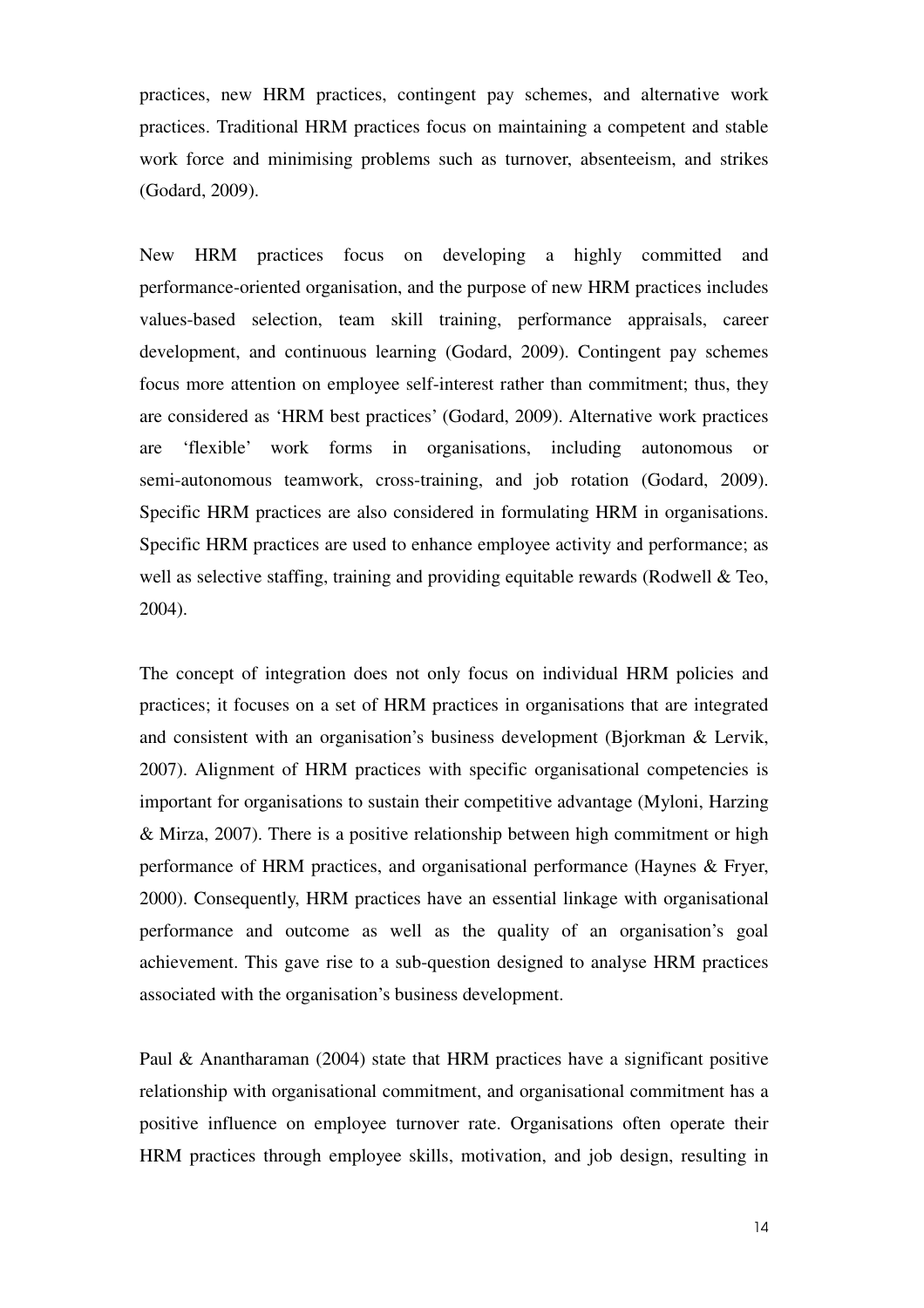their employee's improved productivity, creativity, and discretionary efforts (Wright & Kehoe, 2008).

There are three common dimensions in describing aligning HRM practices in different departments within an organisation in order to improve employee commitment and performance quality. The first is HRM practices intended to improve employees' KSAs to match the organisation's business strategy and requirements. The second is HRM practices which motivate employee behaviour in order to create an effective and efficient team performance, especially in aligning different employees from various departments. Thirdly, HRM practices provide opportunities for employees to participate in decision making as a way of making employees become more involved in their organisations and contribute their commitment and loyalty (Wright & Kehoe, 2008). Thus, HRM practices positively relate to organisational commitment and negatively relate to employee turnover (Gardner, Moynihan & Wright, 2007).

HR strategy is formulated to improve the level of an organisations' performance, and HR strategy is also important in improving the organisation's business development and consistency. This means that integrating HR and organisational strategies can help ensure the developing direction in organisations (Zhao, 2008). Thus, HRM is not just a procedural management knowledge or function; it is considered as a weapon that integrates people from different departments, and motivates and monitors them to contribute their efforts in order to achieve their organisation's goals.

From the above, it can be seen that formulating a positive HRM system means designing an effective HRM policy to conduct employees' behaviour and attitudes, and utilising HRM practices to align and integrate people of various competencies from different departments within an organisation in such a way as they align with the organisation's goals and expectations.

#### **2.4.2 HRM IMPLEMENTATION**

HRM implementation refers to the varied involvement of managers within their organisations conducting and applying the designed HRM policy and practices in their working environment in order to manage their employees and lead them to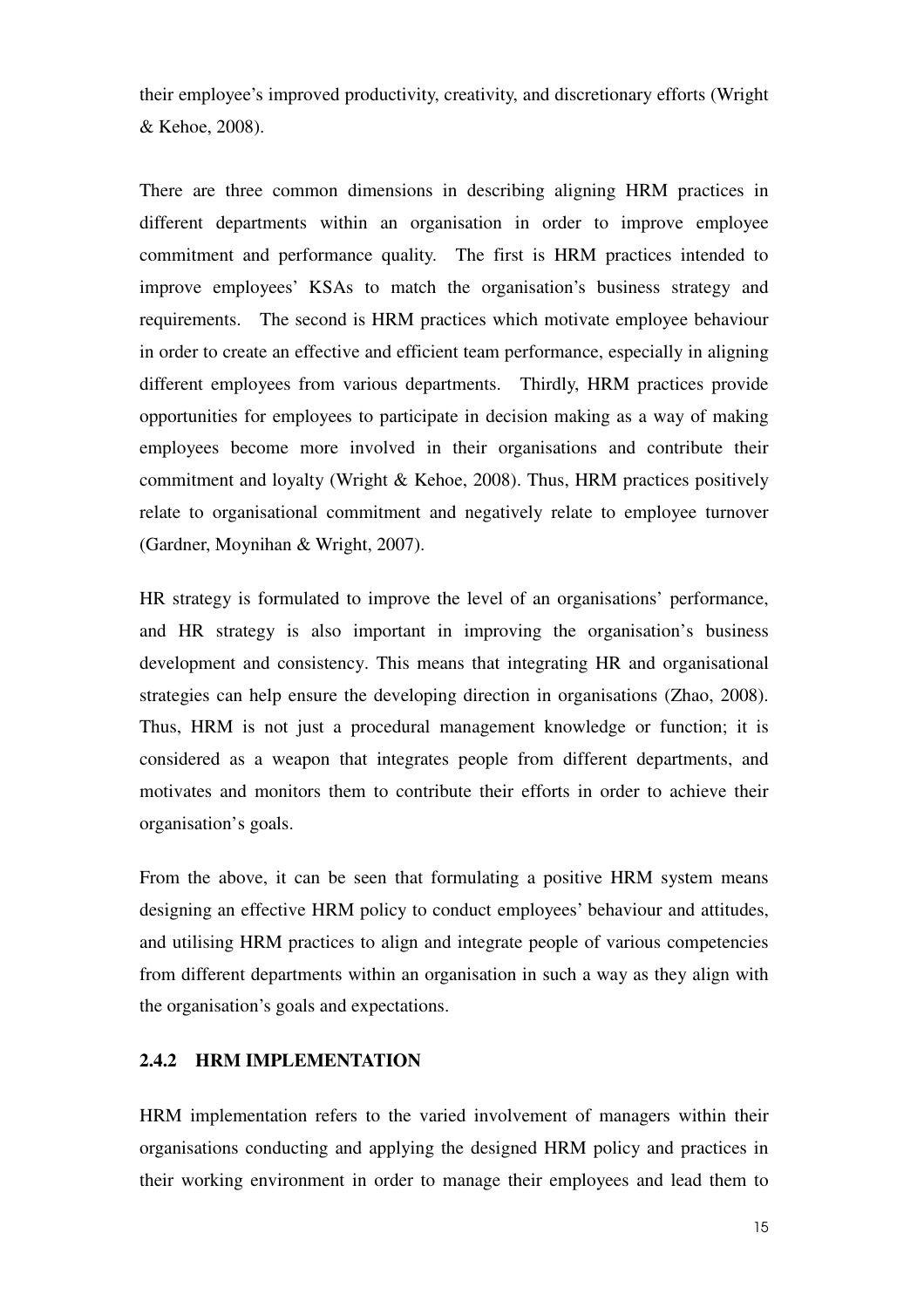achieve their organisation's expectations (Houtzagers, 1998). HRM implementation also has an important relationship with total quality management (TQM), and TQM requires the motivation of all employees within organisations to achieve both the organisation's goals and customer satisfaction (Yang, 2006). The involvement of managers provides an opportunity for non-HR managers (such as line managers, production supervisors, marketing managers, and financial managers) to improve their relationships with their employees as well as achieving a harmonious working environment (Birdi et al., 2008). This section focuses on the sub-question of responsible involvement for developing and implementing HRM practices.

Most line managers have limited HR or HR-related knowledge, but line managers need HRM knowledge in their interaction with their employees (Perry & Kulik, 2008). From the literature review, it can be seen that implementing the HRM process improves managers' HR knowledge in both decision making, and employee empowerment. HR activities to be performed by line managers, including design of training programmes, HR budgeting, provision of coaching and mentoring initiatives, and creating positive working conditions (Watson & Maxwell, 2007).

Although line managers or production managers are dealing with quality of products or services, employees' working attitudes will strongly affect their performance. Employee satisfaction in organisations implementing HRM practices such as staff promotion, motivation, and training and development will definitely influence customer satisfaction which is also related to employee performance (Hay, 2002). Moreover, involvement of managers, especially line managers, in implementing HRM activities will improve the manager's skills and knowledge of dealing with employee issues over and above than the technical skills and knowledge in their own working areas (McGuire, Stoner & Mylona, 2008). In modern organisational design, HRM involves line managers in implementing HRM policy and practices, because line managers can integrate their knowledge and experience in a way that benefits the entire organisation (Zupan & Kase, 2007).

Involvement of senior managers is also importantly relevant to implement the HRM process. Senior managers are mostly looking at their organisations' strategic force and development of organisational effectiveness; thus senior managers play their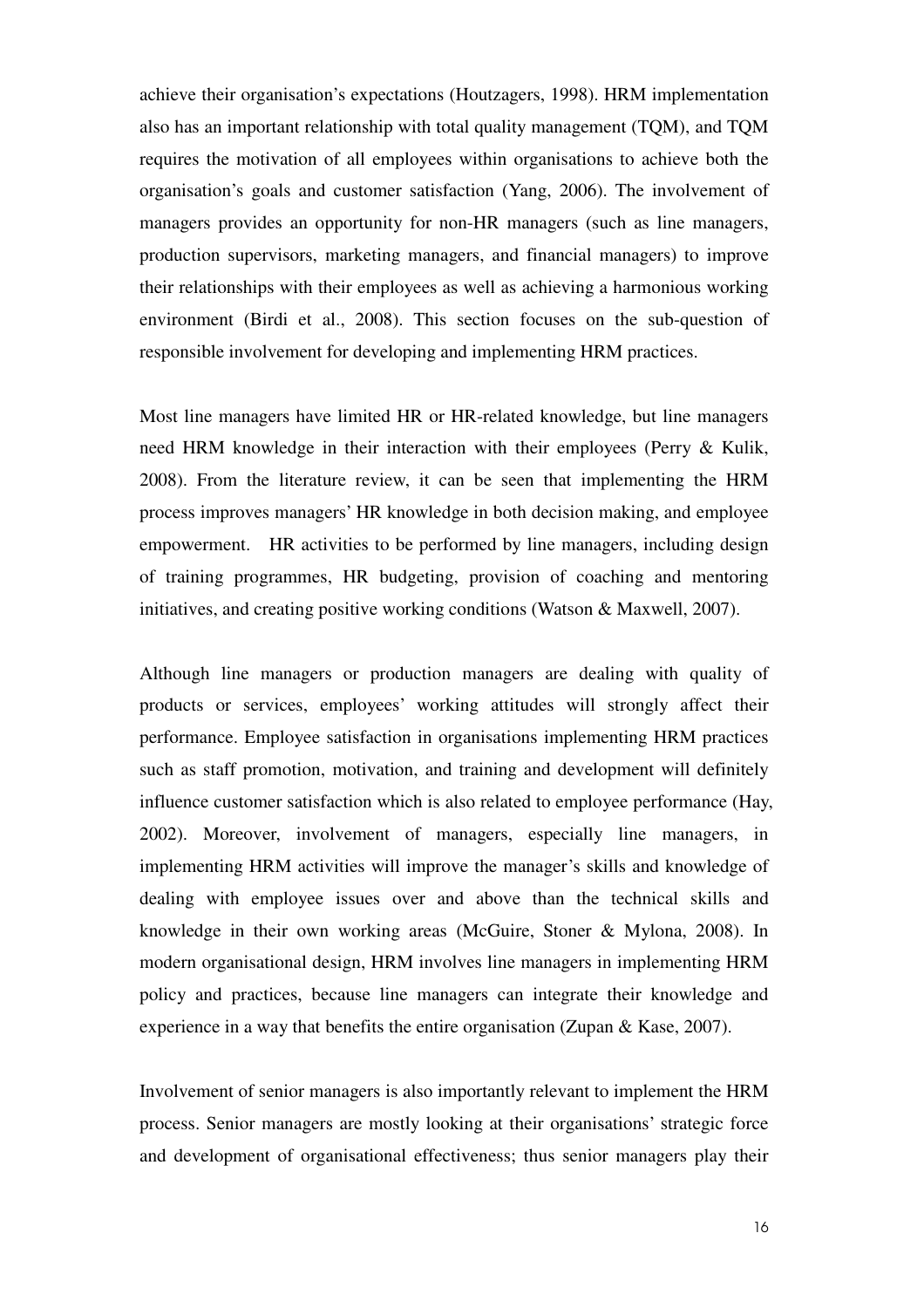roles as long term planners, and need effective communication techniques to communicate with their employees to make them understand what their managers want them to achieve for their organisations (Maxwell & Farquharson, 2008).

The best organisational strategy needs the best people to implement it; whether they are managers or employees, and people can drive the success of organisations by their behaviour (Chien, 2004). From this perspective, implementing an effective HRM process is an important way to create an organisation's competitive advantage. In regards dealing with people, communication is the main tool between managers and employees; and communication skills can be defined as managerial knowledge to build good relationships with their employees (Desmarais, 2008). Organisational performance is affected positively by managers' and employees' behaviour effectively communicating their ideas and problems (Jorgensen, Laugen & Boer, 2007).

From reviewing the above, it can be seen that people are a strongly competitive advantage in organisations, and it is also difficult to sustain and develop this competitive advantage for an organisation's future improvement. For HR managers, communication is a fundamental technique in making every employee valuable for their organisation and in implementing the HRM process, communication between managers and employees can provide a straight pathway towards giving accurate direction and guidelines to satisfy the entire organisation (Gowen & Tallon, 2003).

From a HRM point of view, implementing communication well can reduce conflict between managers and employees in the work place as well as improving their understanding and interaction in carrying out their tasks (Cheng, Dainty & Moore, 2007). As with the previous discussion of integration of HRM practices and organisational business strategies in formulating the HRM system, communication with employees is a functional way to help employees understand their organisation's developing direction and expectations (Cakar, Bititci & MacBryde, 2003). Not only are HR managers responsible for developing and implementing an organisation's HRM practices and policies; as managers they need the 'HR' capability of managing their relationships with their employees. HR managers are the professionals who design and illustrate the organisation's HRM practices and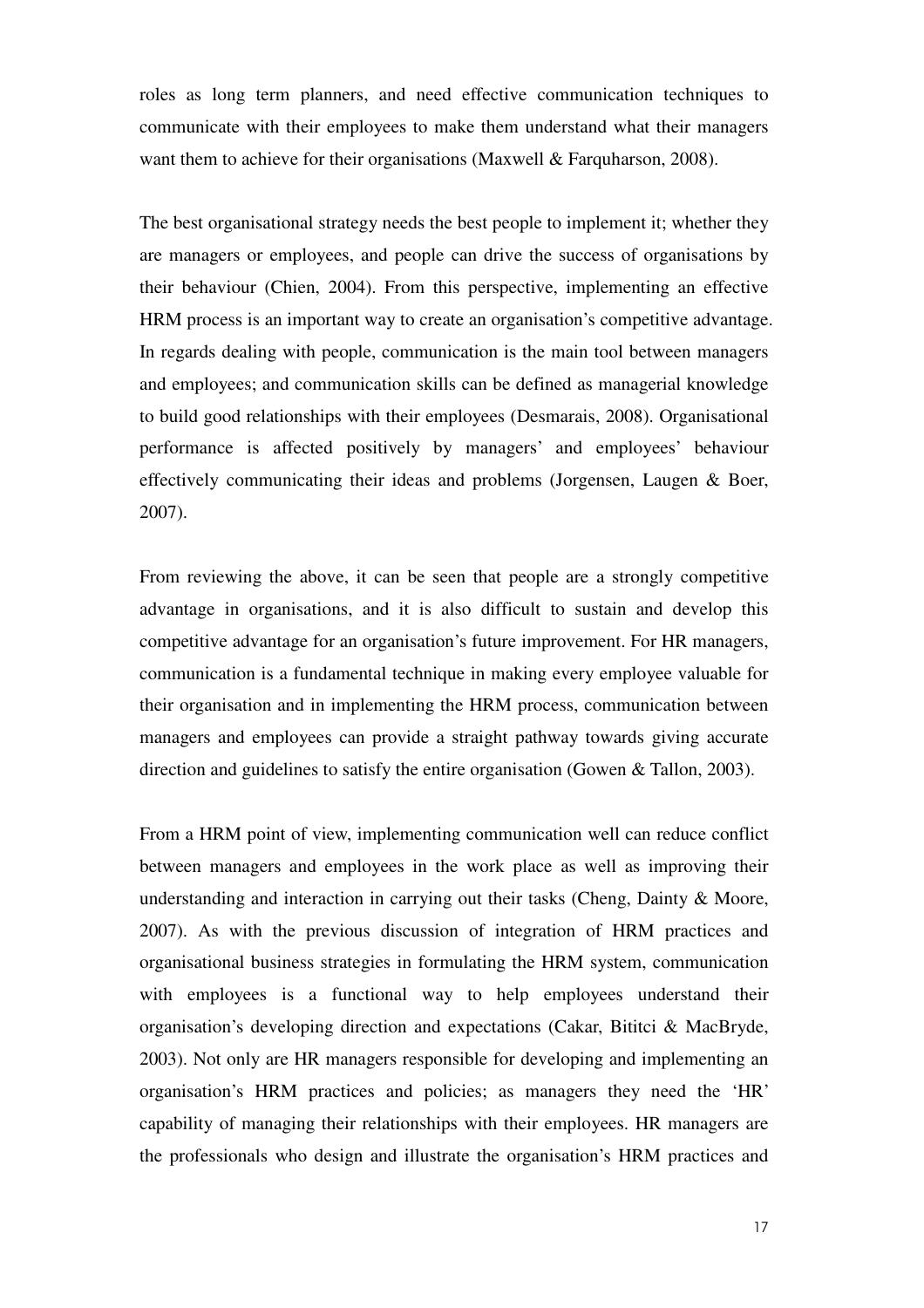policies, and they play the role of leading other managers to implement HRM practices and policies to employees as well.

#### **2.4.3 HRM EVALUATION/AUDITING/MONITORING**

HRM evaluation and auditing relate to an organisation's performance and goal attainment, employee attitudes, reputation, assessment of HRM practices, and activity analysis (Baruch, 1997). The evaluation of HRM effectiveness looks at the 'fit' of HRM activities with an organisation's business strategy, and the integration of HRM, is the 'fit' between HRM policy and practices and the organisation's strategic direction (Gibb, 2000). HRM evaluation has the purpose of examining employees' actions and behaviours, against their organisations' requirements (Fleetwood & Hesketh, 2008). Thus HRM contributes to creating an organisation's competitive advantage, and HRM evaluation properly configured gives a competitive strategy through using, motivating and monitoring employee performance to accomplish the organisation's goals (Wang & Shyu, 2008).

The sub-question that covers the analysis and evaluating of HRM practices in the HRM process is supported by the literature in the section. Employee recognition is an important factor in HRM evaluation. Performance-based compensation is a dominant HRM practice, and it is used in order to evaluate employees' contribution to their organisations (Vlachos, 2008). Employees' recognition is mostly relevant to their quality of performance; HRM playing the role of leading and monitoring employee performance as well as analysing the results to make decisions (Boselie & Wiele, 2002). Employee recognition is also a tool to encourage and motivate the employee's intention to achieve a higher quality of performance' employees believe that there is a relationship existing between their efforts and their final performance (Vlachos, 2008).

The well-recognised employees will be more confident for their further tasks and they will put more efforts into their tasks to achieve more success and recognition from their organisations (Taylor, Li, Shi & Borman, 2008). Employee recognition can also be defined as an instrument to create a positively competitive environment within organisations (Budhwar, 2000). For instance, the employee is recognised by his or her organisation with money reward or any other non-monetary compensation,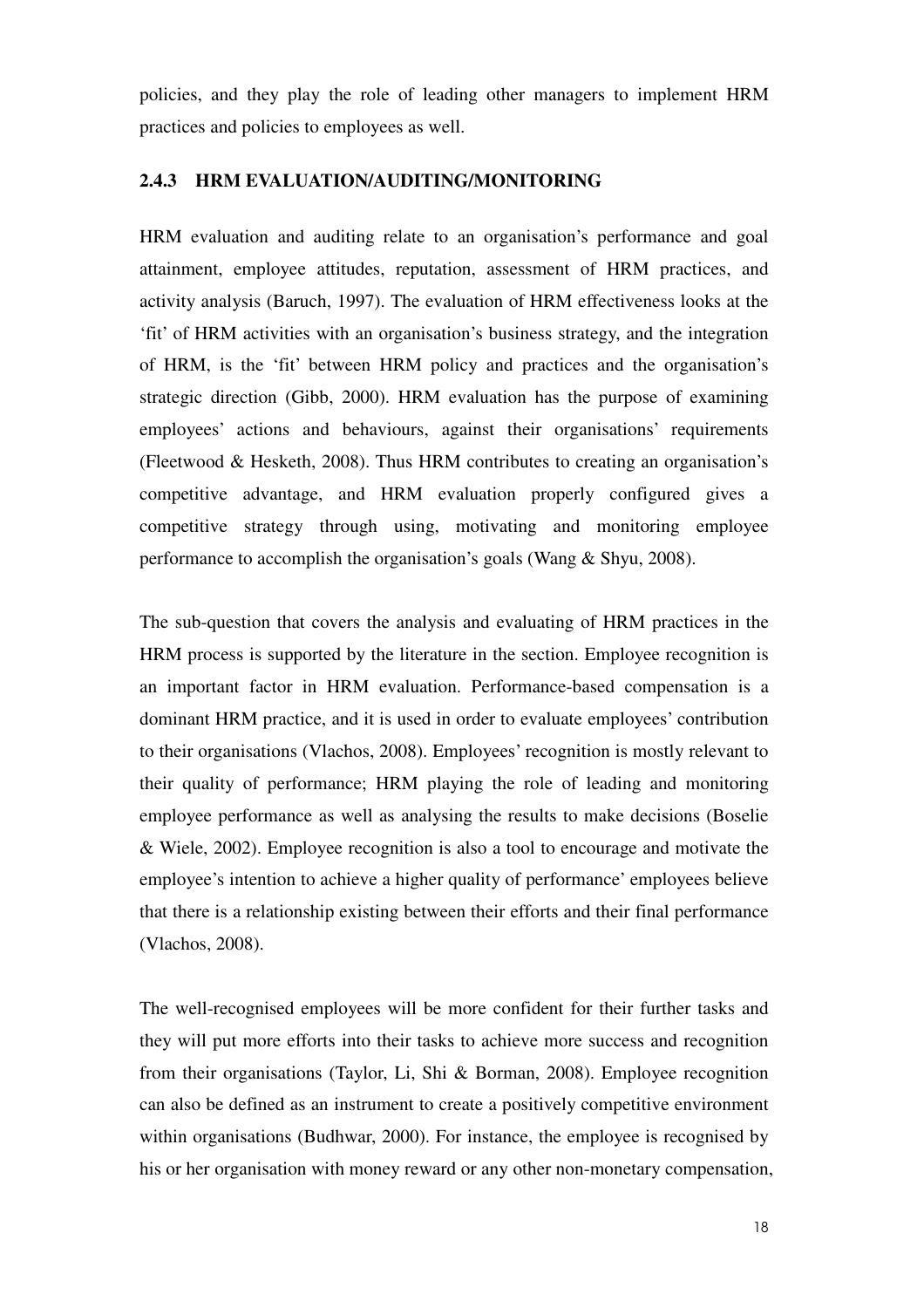and this stimulates other employees' willingness to put forth more effort in order to also achieve the organisation's recognition. It can therefore be seen that employee satisfaction is an effective way to evaluate whether an organisation's HRM practices are implemented profitably.

In evaluating the HRM process, it can be seen that monitoring is both important, and sometimes neglected, in organisations. Monitoring is consistent with behavioural perspectives and integrated with HRM practices in order to control employees' actions by setting the organisational constitution and policies (Liao, 2005). HRM evaluation also obtains employee perspectives regarding their organisations' rules and policy, and communicates with employees regarding the application of organisational rules and policy (Drumm, 1999). HRM monitoring is the way to control employees' behaviour under an organisation's designed constitution, to make an effective and harmonious working environment (Huang, 2001).

HRM evaluation has another important factor – appraisal. Appraisal, especially performance appraisal, is the managers' observation of employees' behaviour when they are carrying out their job (Liao, 2005). Performance appraisal is when managers give their feedback to employees' about their tasks; therefore feedback is the most important source of evaluation showing whether an employee's contribution is recognised by their organisation (Verreault & Hyland, 2005). HRM evaluation/auditing/monitoring is to reduce an organisations' strategic risk and create more value by restricting and limiting employee behaviour under organisational rules and policy (Hyland & Verreault, 2003).

# **2.5HRM IN THE CHINA CONTEXT VERSUS HRM IN A WESTERN JOINT VENTURE ORGANISATION**

#### **2.5.1 BACKGROUND**

The major research question requires information concerning HRM differences in Chinese and Western contexts. Chinese culture is characterised by collectivism and Confucian values, and Chinese cultural values including social duty and obligations,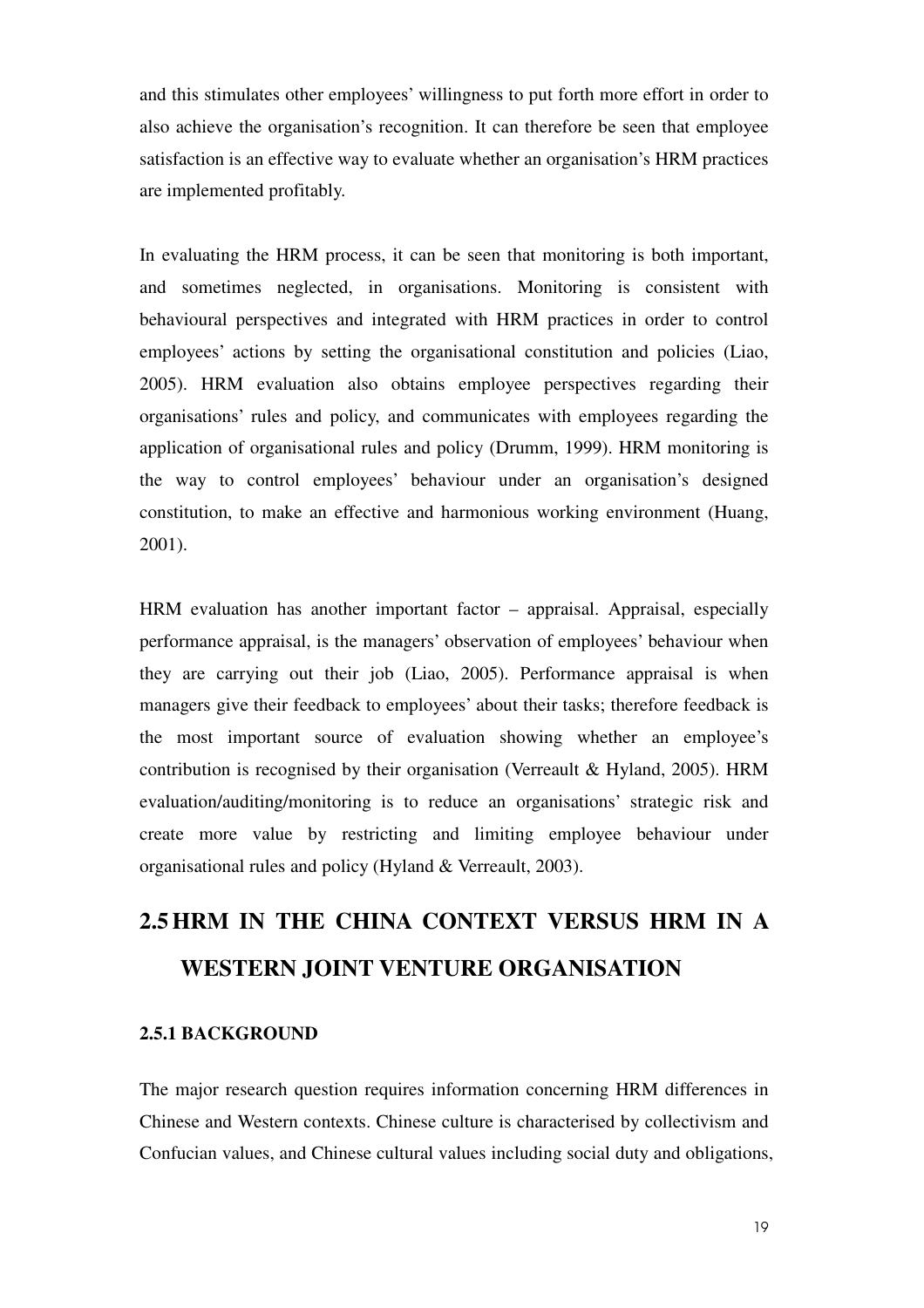loyalty, and respect for authority are expected to have an important impact on managing employees (Ma & Trigo, 2008). There are three important transitional periods of HRM in China. The first is personnel reform in locally owned organisations from 1978 to 1983, followed by a second wave of reform from 1984 to 1994. The third is the preliminary introduction of HRM after 1994, and in the middle of 1998 personnel management, including job analysis, recruitment, selection, training and development, performance appraisal, compensation, motivation and termination was shifted to the HRM department (Zhao, 2008).

With the Liberation in 1949 in China, 'jobs for life' became the main organisational concept in locally owned organisations; and personnel management was the key managerial function in managing employees (Warner, 2004). A new terminology of HRM has impacted on locally owned organisations in China, and the meaning of HRM in Chinese characters is 'labour force resource management' (Warner, 2004).

Personnel management was very common and government-oriented in locally owned organisations in China before the 1980s; in the middle of the 1980s there were major changes in traditional people management because of the introduction of the 'labour contract system'. In the mid-1990s the HRM concept started to influence the Chinese business environment (Zhu et al., 2007). With China joining the World Trade Organisation (WTO), most organisations studied changed their HRM policy and practices by adding an international dimension (Zhu & Warner, 2004).

#### **2.5.2 JOINT VENTURES IN CHINA**

With increasing foreign investment in China, more joint venture organisations and multinational corporations (MNCs) are joining the Chinese business environment. HRM strategies from these foreign organisations are visibly influencing Chinese locally owned organisations in hiring and managing their employees (Ma & Trigo, 2008). Nowadays, most locally owned organisations in China have perceived that people management has been changed from government-controlled personnel management to strategic relations between employees and their organisations with effective HRM policy and practices (Zhao, 2008). Thus, China's HRM is a combination of traditional personnel management and modern HRM (Shen &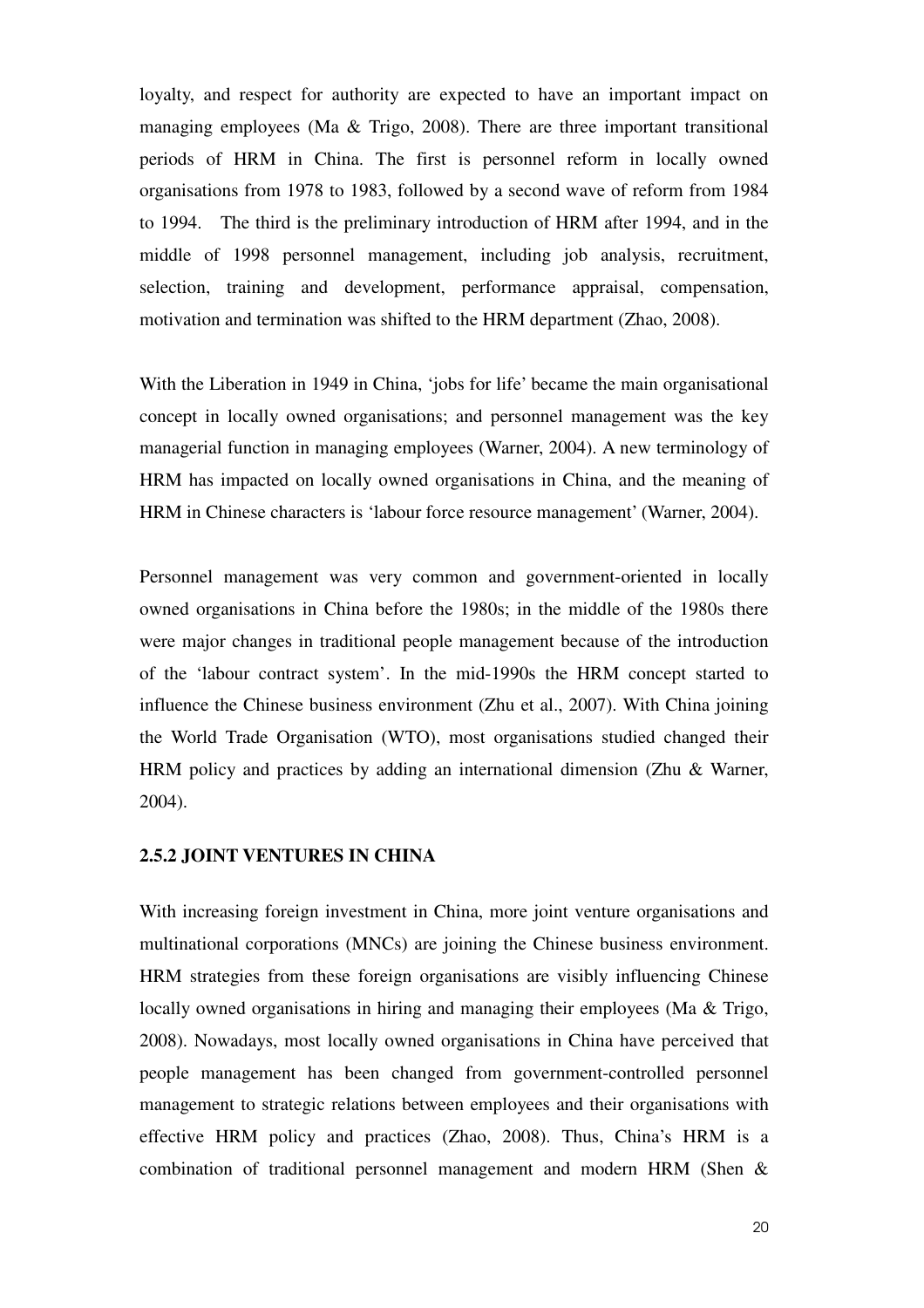Edwards, 2004).

A major factor in China's economic development has been the large number of international joint venture organisations which have been established in recent years (Blake, Gao & Wraith, 2000). More and more foreign owned organisations prefer joint venture businesses to invest their capital, because the joint-ventures format can easily implement business operations under a multi-cultural environment, as well as posing less risk compared with a complete foreign-owned organisation (Miah & Bird, 2007). Western joint venture organisations implement 'Western management philosophy' in their management structure, as well as merging the local culture to adapt to the local business environment (Wong, Maher & Luk, 2002).

Functional features of HRM styles in joint venture organisations can positively influence employee behaviour in the multi-cultural environment (Wang & Satow, 1994). For example, a Chinese employee in a Western-Chinese joint venture organisation, with his or her tradition of collectivism, can easily develop the ability to work as part of a team. On the other hand, this employee is also supported by a western tradition of individualism to innovate his or her performance.

One of the most important factors to influence the development of joint ventures is leadership in organisations, particularly in managing employees, because joint ventures have more complex people diversity than locally owned organisations (Li & Clarke-Hill, 2004). In the business environment in China, understanding the traditional Chinese management style and acquaintance with Chinese employees' attitudes and criterion for their evaluation is necessarily important in building an effective HRM system and good employment relations in the diverse environment (Yang & Lee, 2002).

In joint ventures team diversity is very common. Team diversity can improve employee creativity and innovation. Different perspectives from employees can enhance the decision making process. However, team diversity is also the main source of internal conflict in an organisation's HRM process (Cabrales, Medina, Lavado & Cabrera, 2008). When people with a Western background work and manage in joint ventures in China, it is indispensable for them to try appropriate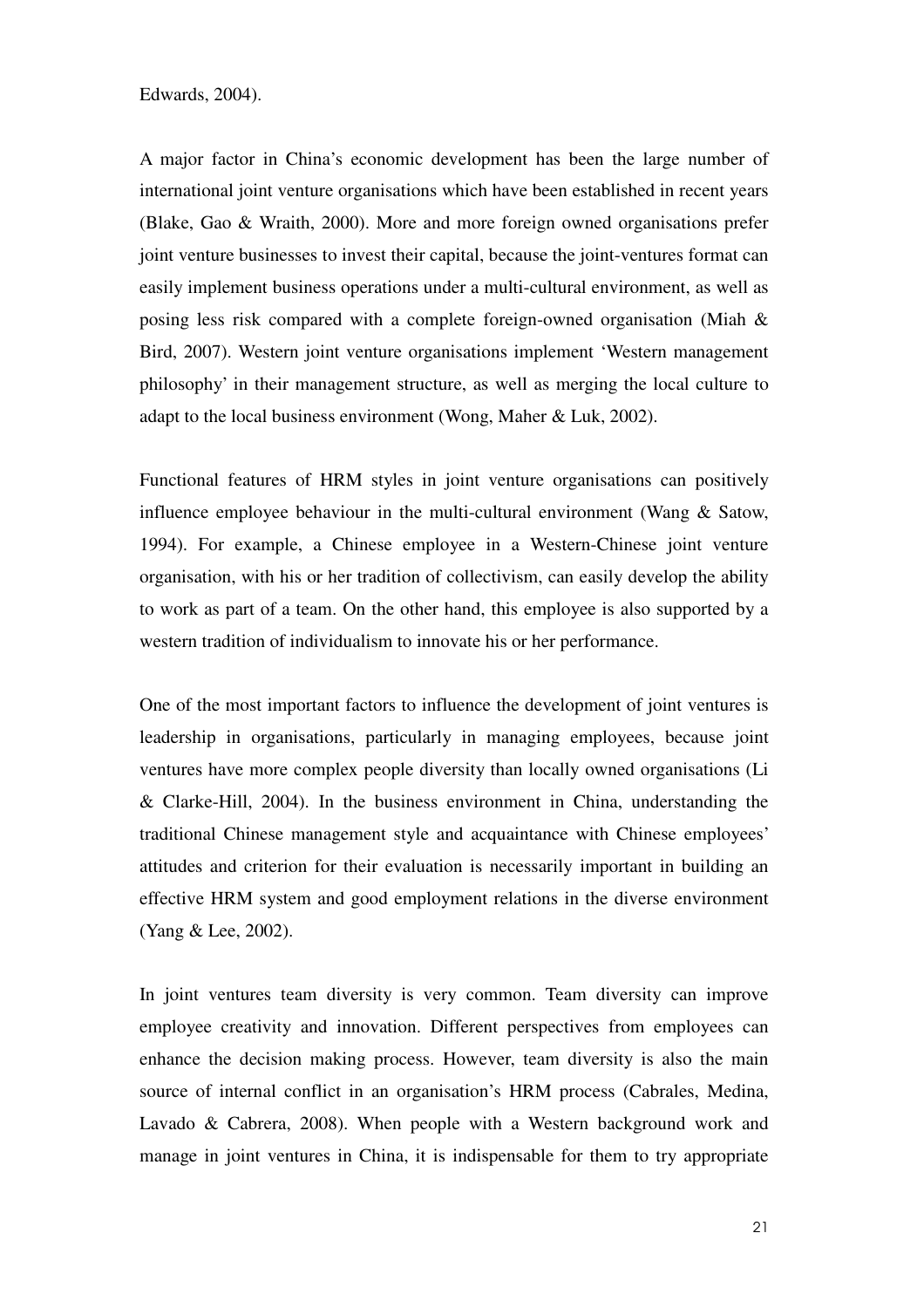knowledge and understanding about the Chinese business environment and cultural background in order to avoid any needless conflicts and improve employment relations for achieving the expected performance (Jolly, 2006).

#### **2.5.3 HRM MODELS AND CONCEPTS IN CHINA**

HRM models have a strong impact on influencing HRM practices and policies. The tradition of collectivism has influenced China for a very long time, and the dominant Chinese intellectual ideal is focused on hierarchy and low individualism (Sun, 2000). Thus, in traditional Chinese organisations, and owing to an indirect communication system, employees do not have opportunities to make suggestions. Tsang (2007) highlights that in traditional Chinese organisations the relationship between employers and employees is perceived in honourable terms, and is not confined to a simple employer-employee relationship in Western terms. For example, identification with the organisation is high in the Chinese employee – such factors as loyalty and trust are strong. However, due to more and more foreign investment in the Chinese marketplace, the Western tradition of individualism is influencing current Chinese management concepts. Most current Chinese organisations expect to place emphasis on HRM skills development as well as developing innovation (Lightfoot & Almeida, 2007).

The HRM model from the Western aspect has been divided into 'hard-oriented' and 'soft-oriented'; and these two models are named the Matching model and Harvard model respectively (Zhu et al., 2007). The matching model focuses on linking personnel functions to an organisation's structure and strategies, and it emphasises a 'tight fit' between the HRM process and the organisations' structure and strategies (Hyman, 2001). The Harvard model pays more attention to the 'soft' aspect of HRM, which focuses on the 'human' aspect of 'human resource management'. This model highlights various stakeholders' interests within an organisation and aligns their interests with the organisation's goals and objectives. The Harvard model also aims at influencing employer–employee relationships (Zhu et al., 2007). There is also a famous Western HRM model known as 'Contextual', based on the Harvard model, and focused on integrating strategy making and the ability to transform HRM practices (Budhwar & Debrah, 2001).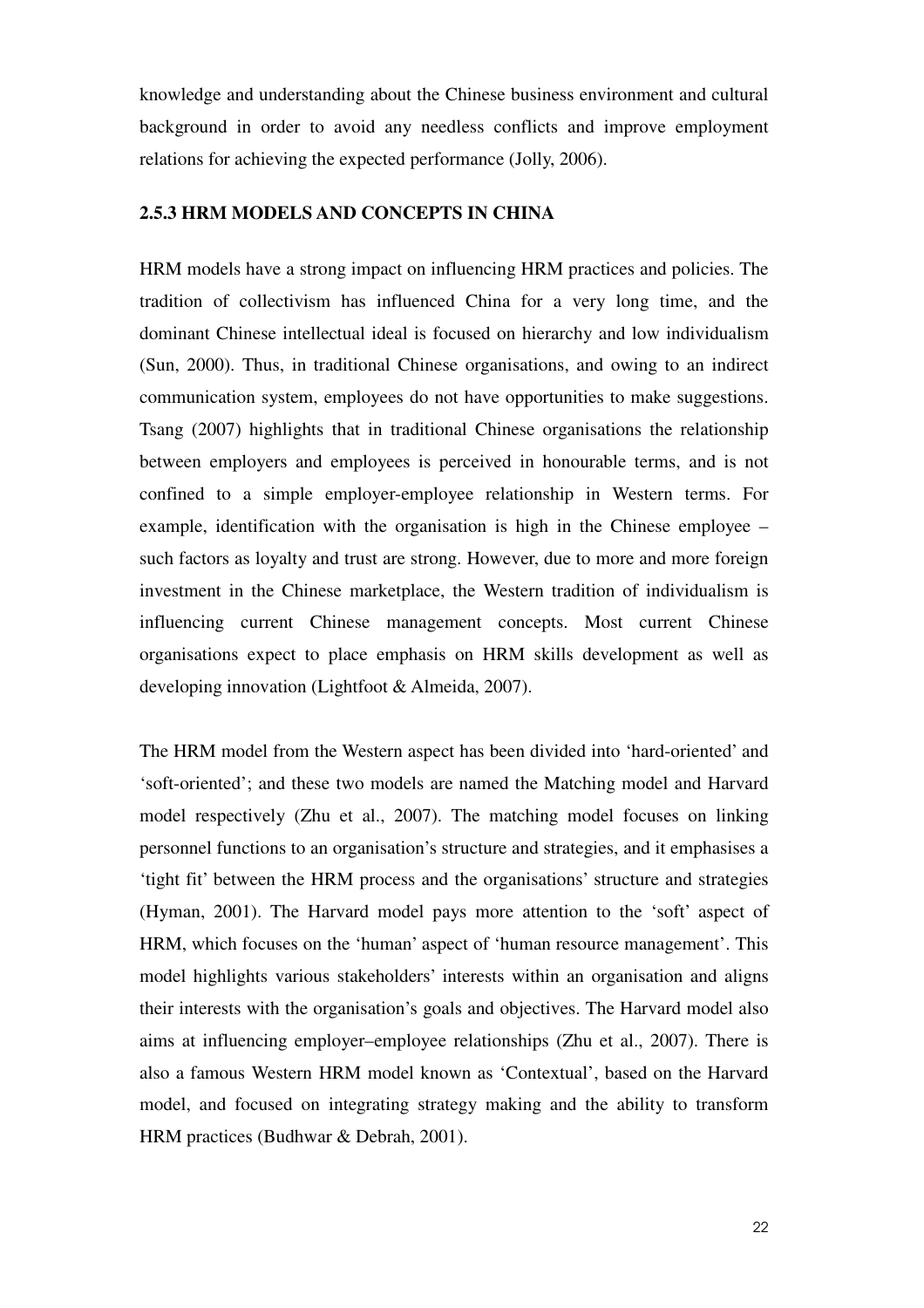For any HRM model, the success of HRM integration into the organisation is as important as the role of people working within their organisations' HRM area (Sheehan, 2005). Joint ventures need to consider factors at a national level national cultural distance, national institutional distance, organisational level and structure, compatibility of the organisational culture with the Western one, and the way HRM operates in the organisation - in order to select and develop the best and the most appropriate HRM model to conduct their entire HRM process (Liu, 2004).

The main differences are summarised in several key points in the following table:

**Table 1: Differences between HRM in China and HRM in Western joint ventures** 

| <b>HRM</b> in the China Context       | <b>HRM</b> in Western Joint Ventures |  |
|---------------------------------------|--------------------------------------|--|
| <b>Culture Issue: Collectivism</b>    | <b>Culture Issue: Individualism</b>  |  |
| <b>Working Environment:</b>           | <b>Working Environment:</b>          |  |
| Less diversity                        | More diversity                       |  |
| <b>Influences in HRM:</b>             | <b>Influences in HRM:</b>            |  |
| Transition from personnel management  | Transition to strategic HRM          |  |
| to HRM                                | Encouraging employee innovation in   |  |
| Encouraging group work to achieve the | new and different ideas              |  |
| same idea                             | Low power distance                   |  |
| High power distance                   | Direct communication style           |  |
| Indirect communication style          |                                      |  |

## **2.6 INTERNATIONAL HRM**

IHRM can be explained as a system involving distinct activities, functions, and processes in order to attract, develop, and maintain human resources in a multinational organisation (Shen, 2005). Senior management decisions strongly determine and influence an organisations' success in the international environment, and human resources is an important part of the success in aligning HRM practices to an organisations' business strategies and culture integration in the international environment (Du Plessis, Venter & Prabhudev, 2007). IHRM policies and practices are influenced by an organisation's different structures and strategies, as well as their institutional and cultural conditions (Muratbekova-Touron, 2008). The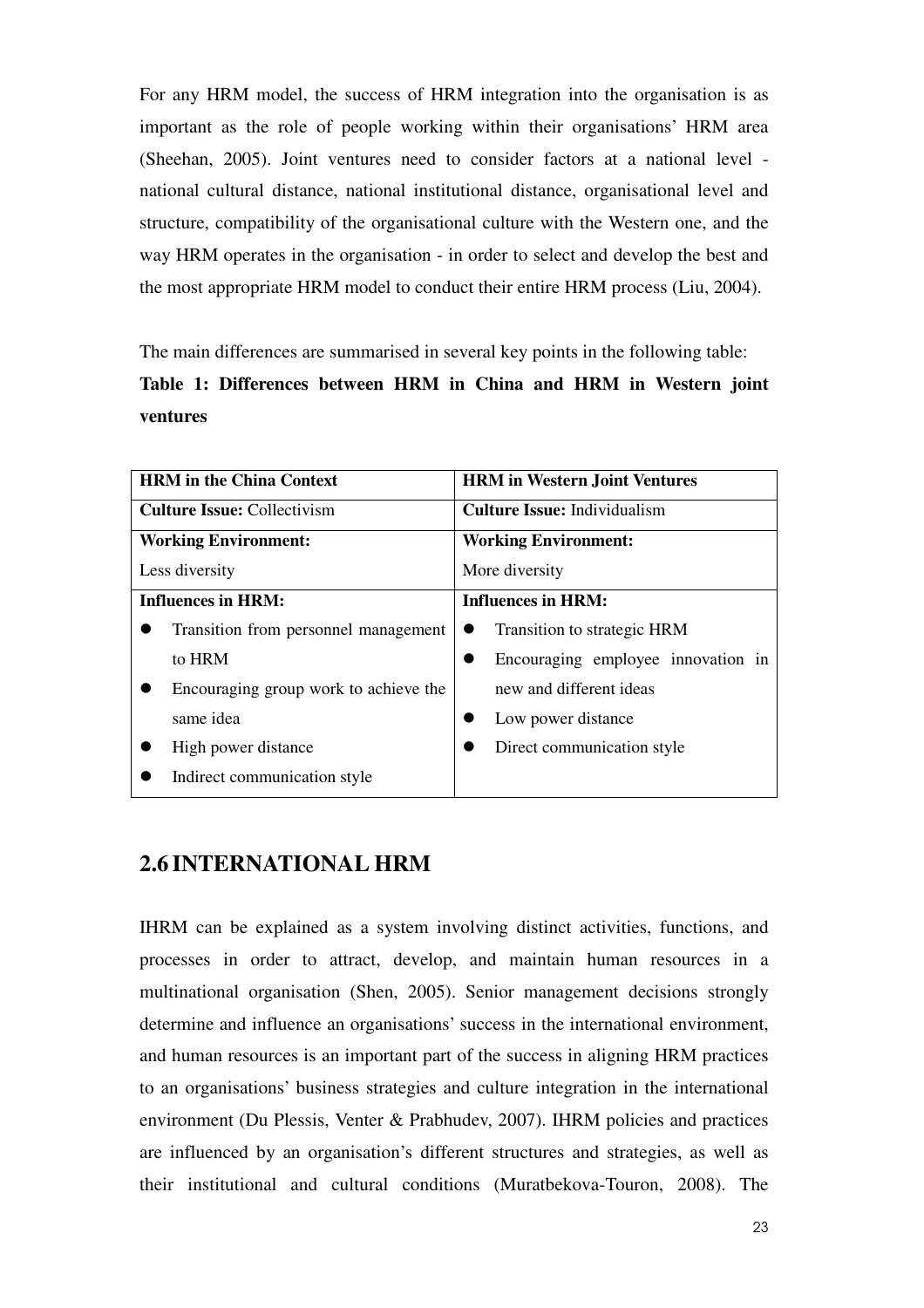literature on IHRM is very clear and links up with the sub-question about consistency between the Western HRM model and the Chinese HRM model.

In the researcher's view, IHRM faces managing diversity in an international environment, and it requires the HR manager's ability to organise and manage employees based on cultural and environmental issues in other countries. As misunderstandings and conflicts could occur in the international environment due to the confusion of culture and society, HR managers must use effective HRM practices and crucial HR strategies to manage their employees.

Intercultural differences are important in influencing the IHRM processes. One such intercultural difference is "power distance", which refers to the degree of acceptability in the distribution of power. In different cultures the power distance dimension in the work place is different (Broadway, 2006). 'Intercultural effectiveness' is a momentous element influencing the success of an organisations' IHRM development. Intercultural effectiveness is defined as people's competence in the intercultural environment; and the competence includes effective communication skills, as well as the ability to create interpersonal relationships and cope with stress (Fisher & Härtel, 2003). In the Chinese collectivist culture employees in locally owned organisations prefer the recognition and reward of groups, whereas Western countries like Germany have a culture of individualism employees in German organisations prefer the recognition of individuals to groups (Du Plessis et al., 2007).

Due to globalisation in today's world, many MNCs chase efficient management styles and systems which have a global reach, rather than focusing solely on productive activity (Perkins, 2003). There are four key approaches to managing international subsidiaries: the ethnocentric approach refers to direct control to the host country subsidiary and is common in the early stage of the organisation being international; the geocentric approach refers to the parent organisations recruiting their staff and placing them in key positions intentionally; the regiocentric approach allows staff to move in geographic operations in MNCs; the polycentric approach refers to the expatriate manager being employed in order to help the local organisation and provide support when the organisation is in a mature stage of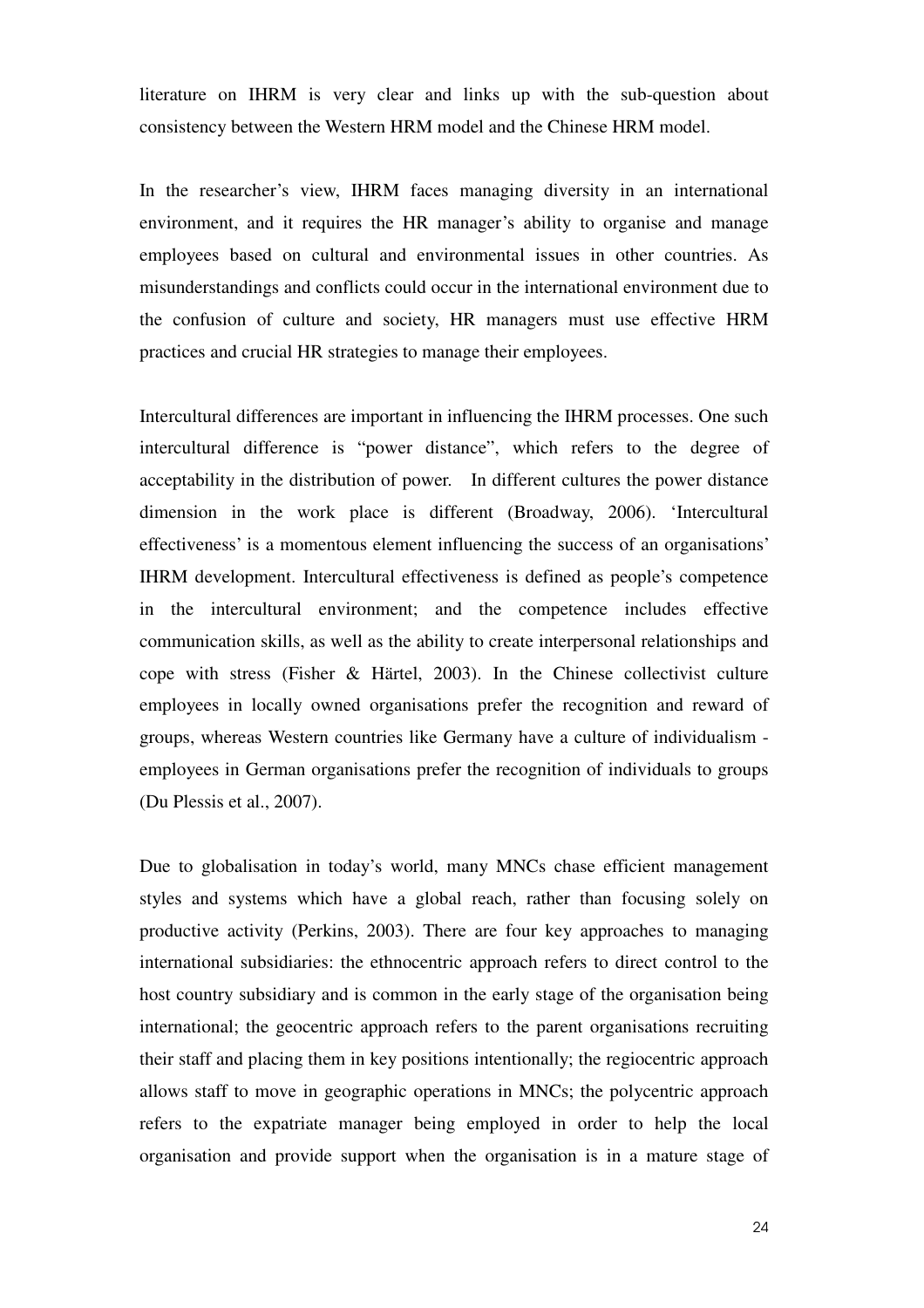international development (Nel et al., 2008). The geographic approach to IHRM is considered the best way to operate global integration by implementing the concept of 'thinking globally and acting locally' (MuratBekova-Touron, 2008).

In a global industry, an organisation's competitive position in one country can affect competition in other countries; hence, developing international competitive strategies is complicated and indispensable to winning a strong position in one or more countries (Myloni et al., 2007). For an organisations' growth IHRM becomes a more competitive and strategic function, and internalised HRM policy and practices are capable of being conducted in the deregulated international economy (Thory, 2008). Whether joint ventures have their parent organisations in their home countries or independently established overseas, implementing IHRM as a necessary management function will assist joint ventures by solving many problems within organisations such as staff selection and diversity management (Miah & Bird, 2007). With increasing competition among various organisations, MNCs need to operate IHRM by conducting effective and efficient policy and practices in their increasingly diverse environment in order to win a sturdy and stable position in other countries as well as being more competitive among their rivals (Ozbilgin, 2004).

## **2.7 CHAPTER SUMMARY**

HRM is important for organisations managing and developing their employees and creating a good employment relationship in order to encourage employees to achieve the expected performance. Understanding of the HRM concept is the initial step in the strategic management of employees to achieve their organisation's goals.

HR functions are extremely essential elements in developing HRM policy and practices. The effectiveness and efficiency of developing employee recruitment, selection training and development, and motivation and termination will bring huge benefits for an organisations' quality of productivity and services, as well as benefits for employees' well-being within organisations.

Well-formulated and articulated HRM practices and policies influence both employees' and managers' perceptions and attitudes towards HRM development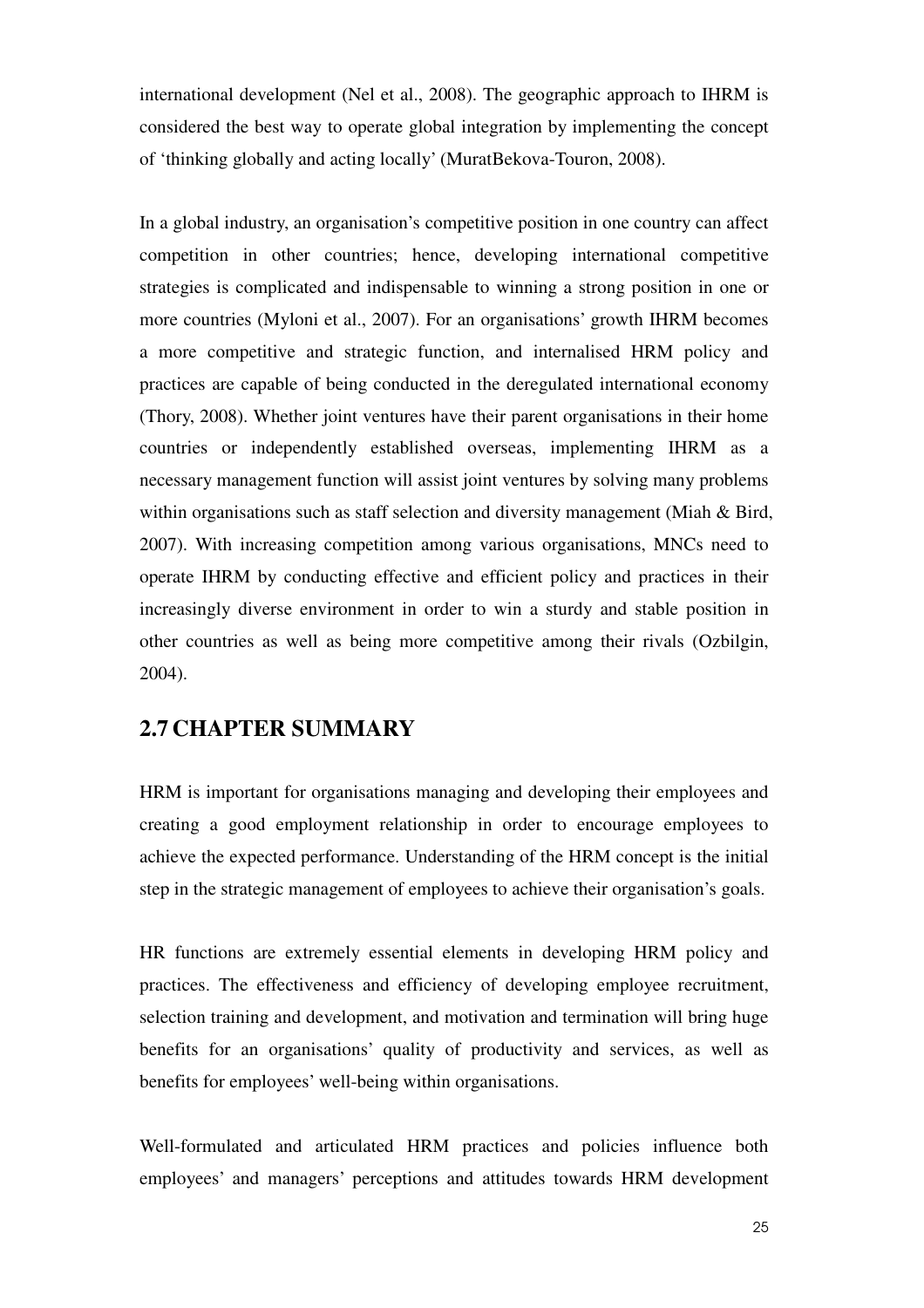(Gubbins, Garavan, Hogan & Woodlock, 2006). HRM formulation, implementation, and evaluation seriously influence the success of an organisations' HRM process.

HRM has taken different forms in China in different periods in history, and there are many differences between Chinese HRM and Western HRM; there are differences, too, in the way Chinese locally owned organisations perceive the 'Western HRM models'. From an IHRM's point of view, it is important and necessary to evaluate the effects of global development in management knowledge (Du Plessis et al., 2007). Especially in joint ventures, IHRM is the main instrument to manage diversity with different cultures and improve the entire working experience.

In Chapter Three, the research methodology is discussed and the selection of empirical data and collecting approach is also described.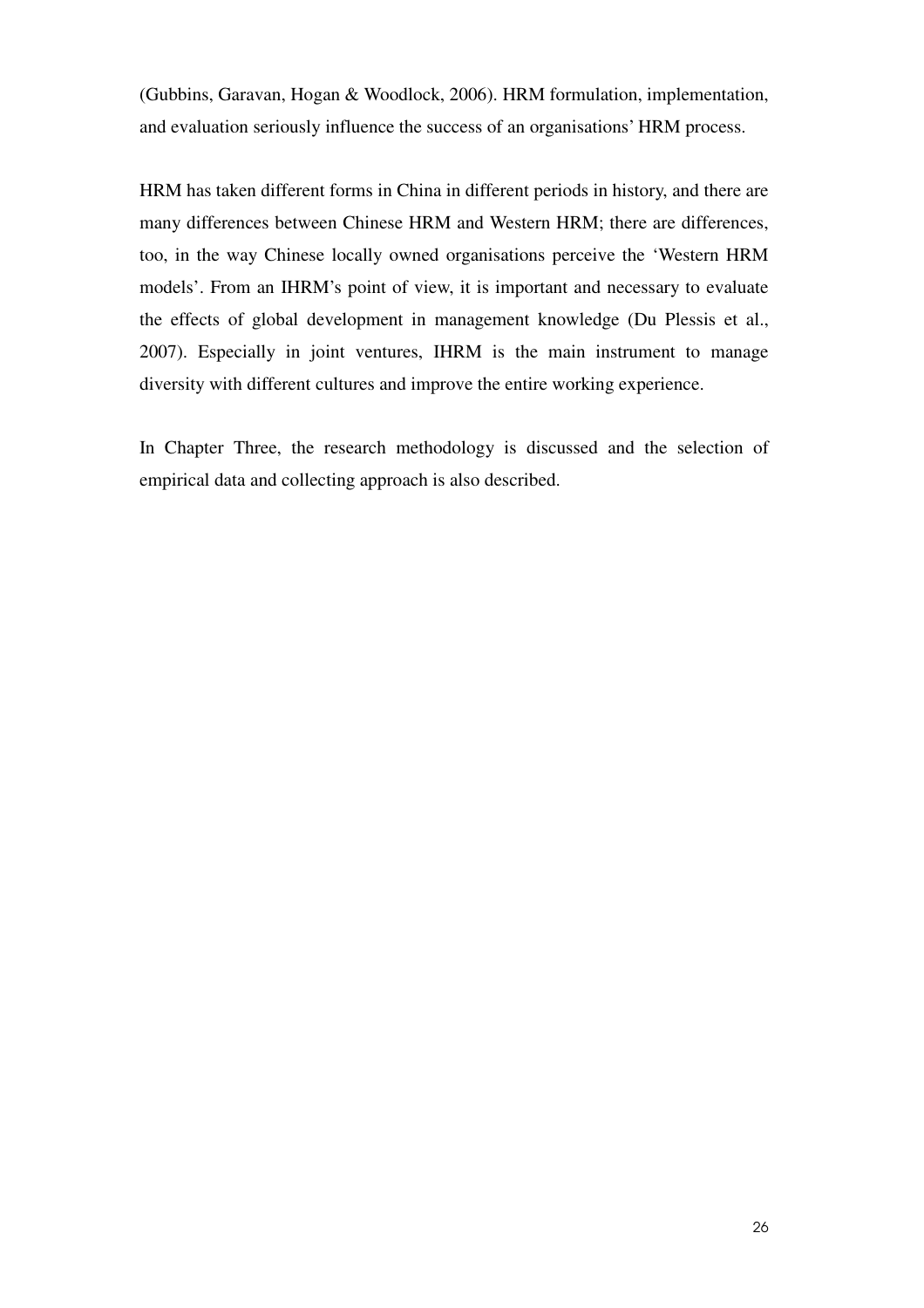## **3. CHAPTER THREE: RESEARCH METHODOLOGY**

## **3.1 INTRODUCTION**

In Chapter Two, the literature review revealed a definition of HRM and its relevant components in this research from different theoretical perspectives. In this chapter the research methodology, including qualitative and quantitative approaches, is discussed. The interviews, questionnaire design, and data collection instrument is also considered. In the final sections, the chapter discusses the procedure of data analysis, as well as research limitations and ethical issues.

### **3.2THE QUALITATIVE APPROACH**

Silverman (1999) states that there is the common belief that qualitative research can provide a 'deeper' understanding of social and environmental phenomena, rather than quantitative data alone. Quantitative approaches are more about what is contained in the research, and qualitative approaches are focused on an insight into the deeper question of 'why' (Williams & Gunter, 2005). The basic beliefs of a qualitative approach are that the world is socially constructed and subjective, and the observer is part of the observation (Amaratunga, Baldry, Sarshar & Newton, 2002). Qualitative researchers believe that they can get closer to the respondents' perspectives by using detailed interviews and observations, and they tend to believe that rich descriptions are valuable, while quantitative researchers are less concerned with detailed descriptions (Naslund, 2002).

Murphy (1995) states that a qualitative approach can establish the meaning of relationships including influences and actions; it is not concerned with the scale of actions as is the case in a quantitative approach. Qualitative approaches are widely used in order to measure the extent of phenomena, while principles of qualitative approaches focus on gathering insight, meaning, and new ideas in the area of interest (McKenzie, 2006). Thus, a qualitative approach has the ability to lead to new issues, and ideas for generating theories.

Symon & Casell (1999) argue that qualitative approaches in research have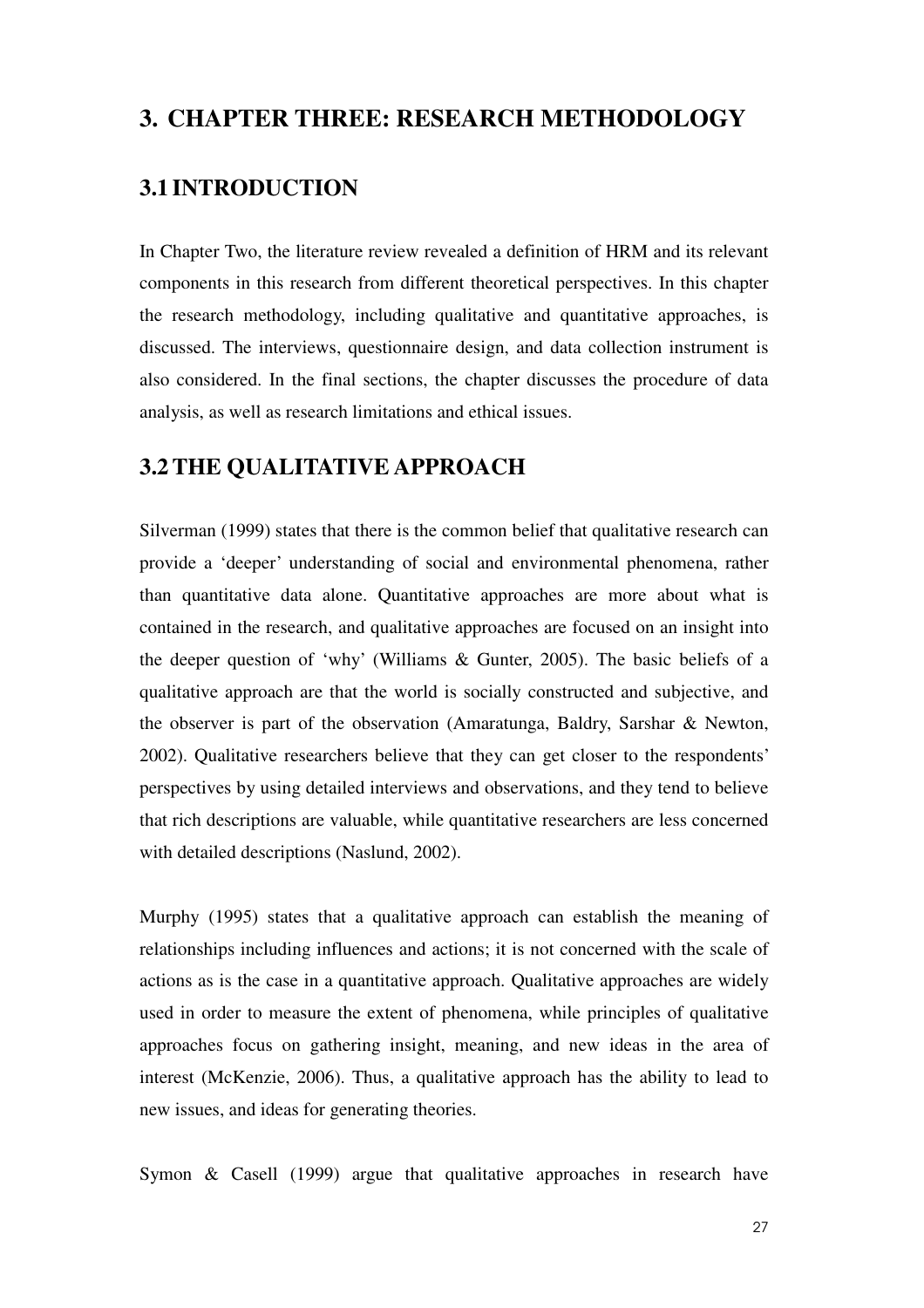difficulties in analysing and interpreting data. A qualitative approach cannot easily control the progress and pace of the research process either. It is difficult for researchers to control the time frame of the research. In addition, sometimes the response may produce low credibility for the results. All these issues depend on the type and personality of selected respondents, because a qualitative approach is gathering information from people directly. Qualitative approaches also inevitably have some barriers in the research process, the careful consideration and recognition of various business positions and environment can help the research proceed more effectively and efficiently (Cassell, Symon, Buehring & Johnson, 2006).

## **3.3THE QUANTITATIVE APPROACH**

A quantitative approach in research methods is numerically and statistically focused on logical positivism, and it aims to test hypotheses (Collis & Hussey, 2003). A quantitative approach has the basic belief that the world is external and objective, and the observer is independent (Amaratunga et al, 2002). Thus, a quantitative approach focuses on facts, and needs to take a large sample to test. Hence, quantitative approaches have a strong emphasis on methodology, procedure, and statistics. A quantitative approach can be implemented quickly and economically. Once the sample size is determined and the questionnaire is designed, then the research action can start immediately. It will not take a long time to finish, and the cost is not very high.

Results from quantitative research approaches are mostly statistical, and have limitations when it comes to potential changes and future action. A quantitative approach cannot in and of itself indicate the richness of social and environmental phenomena, and it is not flexible in some research areas (Swartz & Boaden, 1997). It is also argued by Eldabi, Irani, Paul & Love (2002) that a quantitative approach relies on measuring and analysing statistical and numerical data in order to determine the relationships between one group of data and another.

Nobody has so far successfully established that only one method is best for a successful research study. It would appear that the collaborated methodology of both quantitative and qualitative research approaches is needed to make the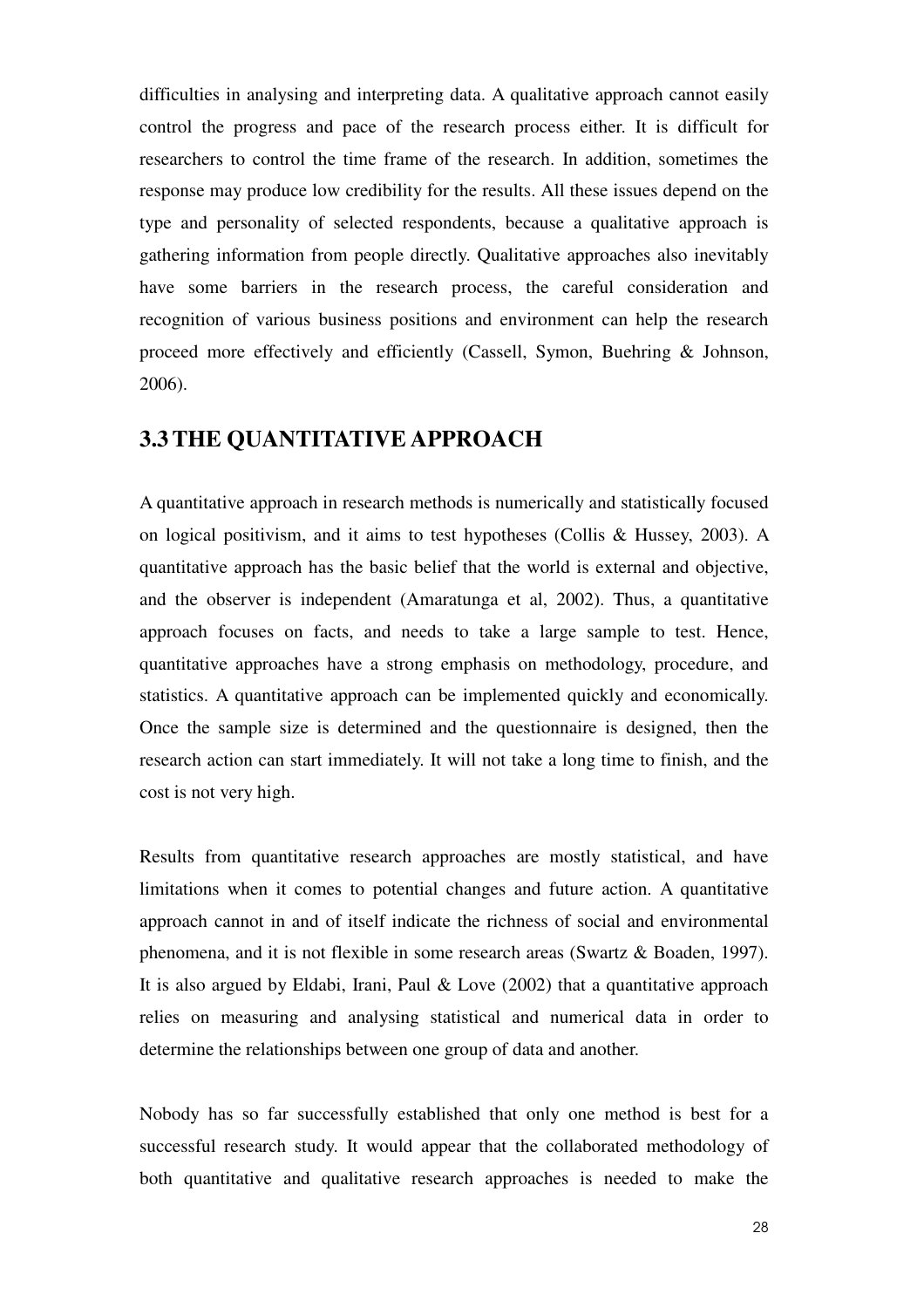investigation as accurate as possible. Researchers must define the research problem, and then consider and select the research method which will provide sufficient quality evidence to address the problem (Given, 2006). The research problem must present a clear research direction; then the selected research approach or combined research approach can be utilised advantageously.

Researchers also need to review the research aim and objectives carefully to check whether their research action is following the research aim and objectives, as well as evaluating whether their selection of research approaches match their research target. Qualitative and quantitative approaches are complementary paradigms; they are selected depending according to different research circumstances. Selecting and utilising adequate research approaches will guide the research in an accurate way to meet the research direction, as well as helping to avoid any problems along the way.

This research utilises a 'mixed' approach, which is a combination of the qualitative and the quantitative approach. The mixed approach provides both statistical and conceptual results to support the entire research.

# **3.4 INTERVIEWS**

In surveying an interview, information is gathered from participants and transferred to the researcher through a communication process; thus, interviews can be characterised by concepts of information, communication, and control (Zouwen & Smit, 2005). Interviews have sampling advantages including control of selecting respondents, and more depth, context, and flexibility in the inquiry process (Stokes & Bergin, 2006). Interviews concentrate on qualitative research in specific areas, and are focussed on investigating respondents' perspectives to collect the data. The collected information from interviews can support the research in a more in-depth way than questionnaires alone (Bryman & Cassell, 2006).

In researching the development of HRM practices in a joint venture organisation and a locally owned organisation in China, a qualitative approach brings some strength. A planned interview is necessary in order to gather sufficient information to support the research. The required respondents are the HR managers from both the joint venture organisation and the locally owned organisation. Interviews focus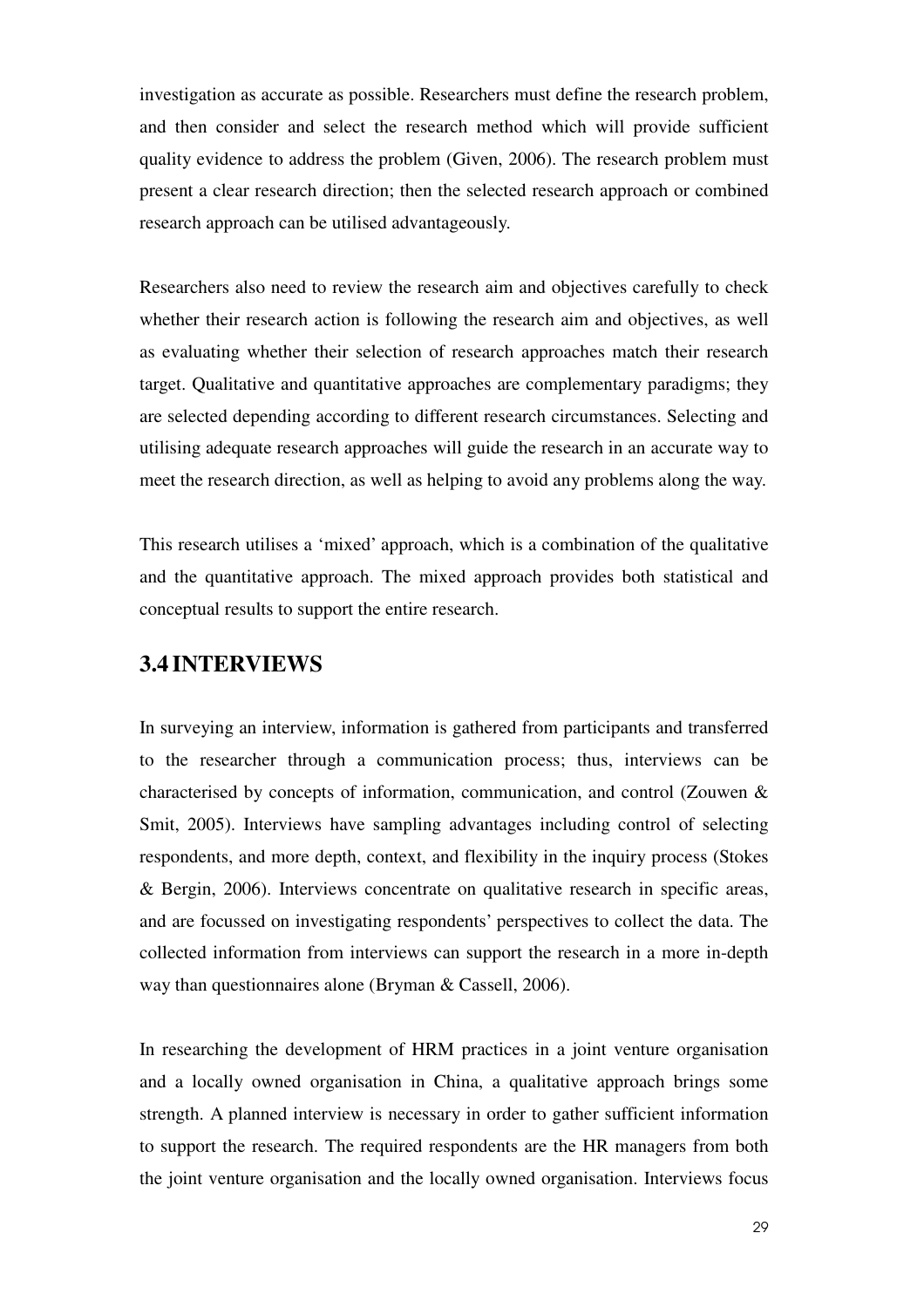on the questions relating to the implementation of HRM practices and HR functions in their organisations, performance management, HRM models, communication techniques, and future expectations (Appendix 1).

# **3.5QUESTIONNAIRES**

Questionnaires contribute to survey respondents' feedback from presenting statistical evidence, and questionnaires should be designed to obtain feedback in an unbiased manner (Synodinos, 2003). Questionnaires should be designed for respondents, and guidelines for answering questionnaires must be clarified. Questionnaires must be designed to relate to objectives in the evaluation process. The questionnaire must serve the research purpose; they must cover the issues, and the data must be able to be collected and analysed (Rowley, 2003).

The questionnaire for this research has 17 questions including two sections and one open-ended question (Appendix 2). Section A focuses on questions concerning their organisations' HRM practices, such as ranking effectiveness of their organisations' HRM practices, employment involvement, participation of performance appraisals, and the organisations' training and reward policies. These questions are designed to find out different employee perspectives regarding both the Western HRM model and Chinese HRM model. Section B focuses on employees' background information, namely gender, age, and education. The open-ended question is to gain the employees' perspective on how to improve their organisations' HRM system. Thus the purpose of questionnaires is to gather perspectives concerning HRM practices from different employees as well as evaluating their attitudes for the current HRM practices in their organisations.

# **3.6 INTRODUCTION OF RESEARCHED ORGANISATIONS**

The researcher received permission to do research in both the organisations, but would prefer not to use their full names, although it is available on request. The researcher would therefore rather refer to the joint venture as NPC Ltd and LPC Ltd for the locally owned organisation.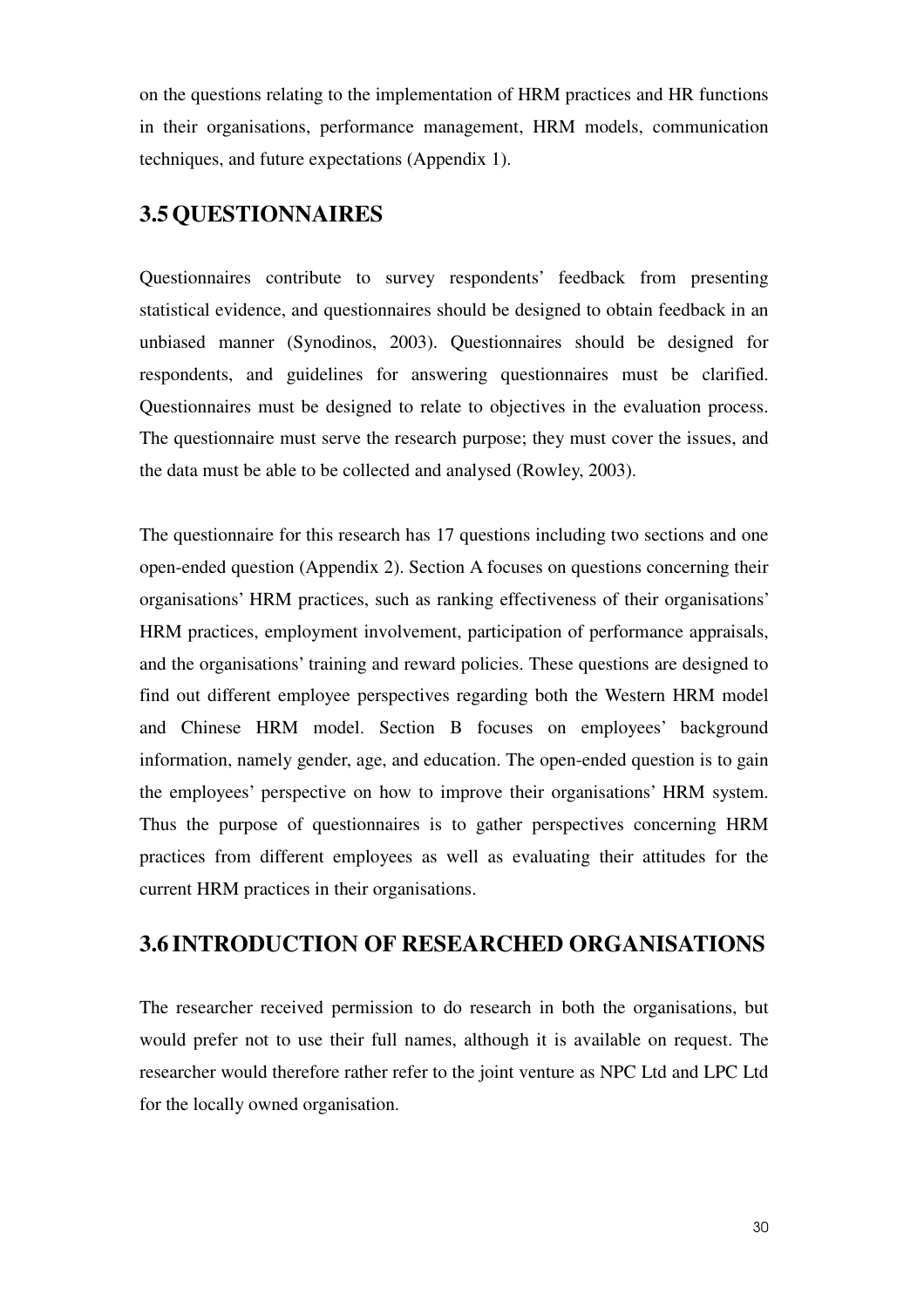### **3.6.1 THE JOINT VENTURE ORGANISATION**

NPC Ltd is a German-Chinese joint venture organisation developing and manufacturing industrial electrical and electronic equipment. It was originally founded more than 80 years ago in Germany (Phoenix Contact, 2008). In 1993, Phoenix Contact targeted the Chinese market and formed a joint venture with China Electronic Power Corporation Ltd in Nanjing (Nanjing Phoenix Contact, 2008). The operating range of NPC Ltd includes electronic interface and surge protection components, system solutions for industrial and device connection, and automation products (Nanjing Phoenix Contact, 2008). NPC Ltd focuses on innovation, financial independence, establishing international contacts, and production in its daily work (Nanjing Phoenix Contact, 2008).

## **3.6.2 THE LOCALLY OWNED ORGANISATION**

LPC Ltd is in the city of Shijiazhuang in China. It was founded in 1935, and it is the largest pharmaceutical manufacturing and retail organisation in Hebei province (Lerentang, 2008). This organisation is manufacturing very similar components as the joint venture. The operating range of LPC Ltd includes mainly electronic pharmaceutical equipment and biological products for the Chinese as well as Western markets. Another section produces medicine and chemical reagents (Lerentang, 2008). LPC Ltd is a large organisation also focusing on pharmaceutical technology research, development, and innovation (Lerentang, 2008).

# **3.7 DATA COLLECTION**

## **3.7.1 INTERVIEWS**

The researcher called the HR managers to make interview appointments. Interviews took about 20 to 30 minutes for each HR manager from both companies. The HR managers were asked 11 planned questions, and the interviews were recorded with the respondents' agreement. The entire interview process was carried out with mutual respect and trust.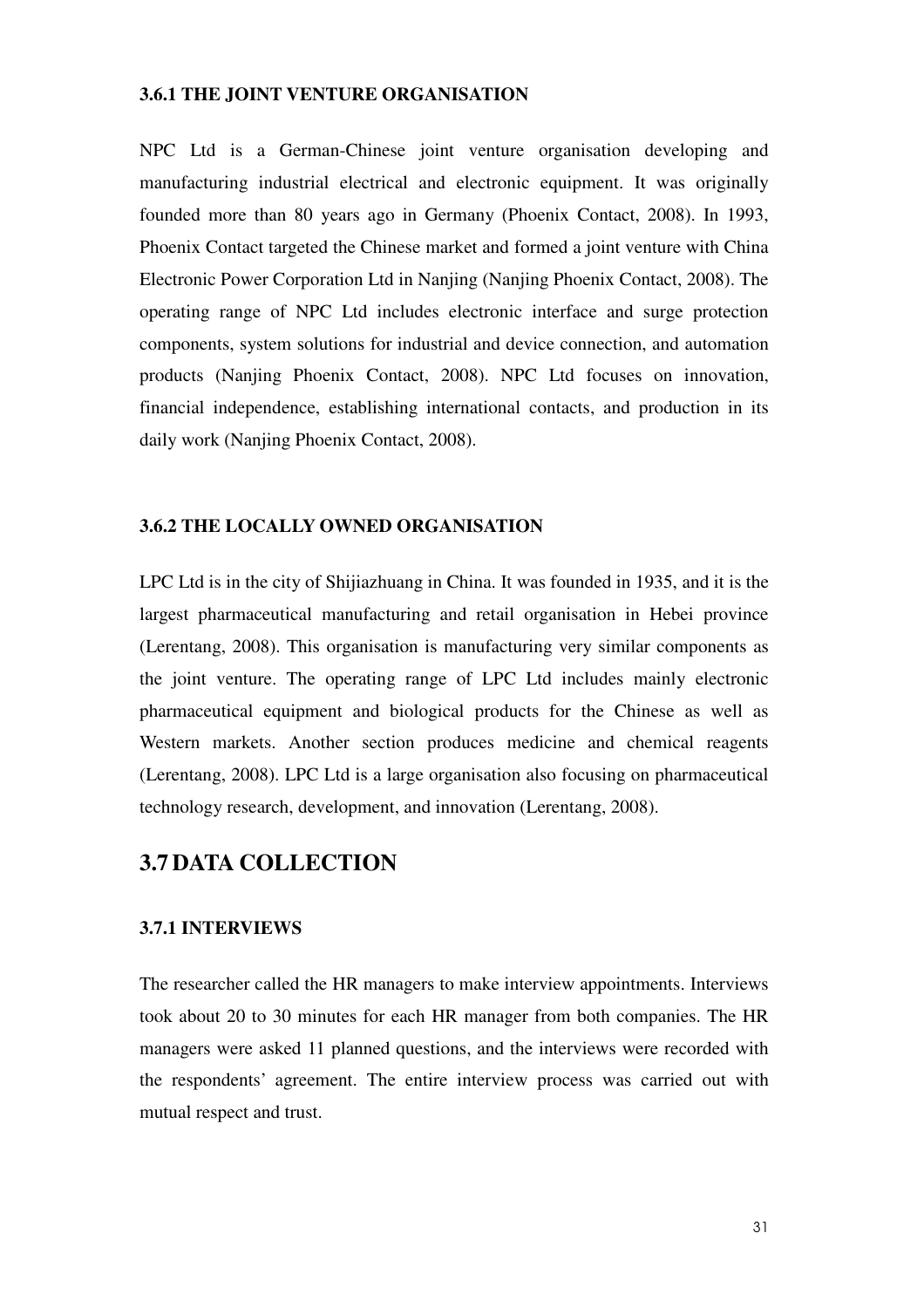## **3.7.2 QUESTIONNAIRES**

NPC Ltd has 500 employees closely working with their supervisors and managers who were the target population for this research project. The employees working in the other departments did not form part of the target population because of their unavailability to attend a meeting to complete the questionnaires. LPC Ltd has 530 employees working closely with their managers and supervisors who were the target population for this research project. The other employees did not participate due to their unavailability for a meeting and because the production line cannot be stopped to answer the questionnaires.

These researched organisations had the same target population, and they both focus on manufacturing electronic equipment and components with technology research and development departments. Therefore, it was easy to make a comparison between these two similar organisations.

The researcher has discussed the process with the HR managers in these two organisations to use every tenth employee on the payroll data base to get 50 respondents from each of the two organisation's employees in an effort to have the respondents randomly selected. The respondents completed their questionnaires in an arranged meeting. The HR managers introduced the researcher to respondents, and the researcher explained to all respondents about the purpose of their questionnaire, and confirmed that respondents have the option to not complete the questionnaire if they do not want to, and they do not need to write their names and payroll numbers in the questionnaire. The entire research process is voluntary. The HR managers and the researcher left the meeting room after their explanation. After respondents finished their research, they left the meeting room, and the researcher went to collect their answered questionnaires.

# **3.8 DATA ANALYSIS**

#### **3.8.1 INTERVIEWS**

The researcher expects managers who are involved in interviews to share their experiences of communicating with their employees, and how they understand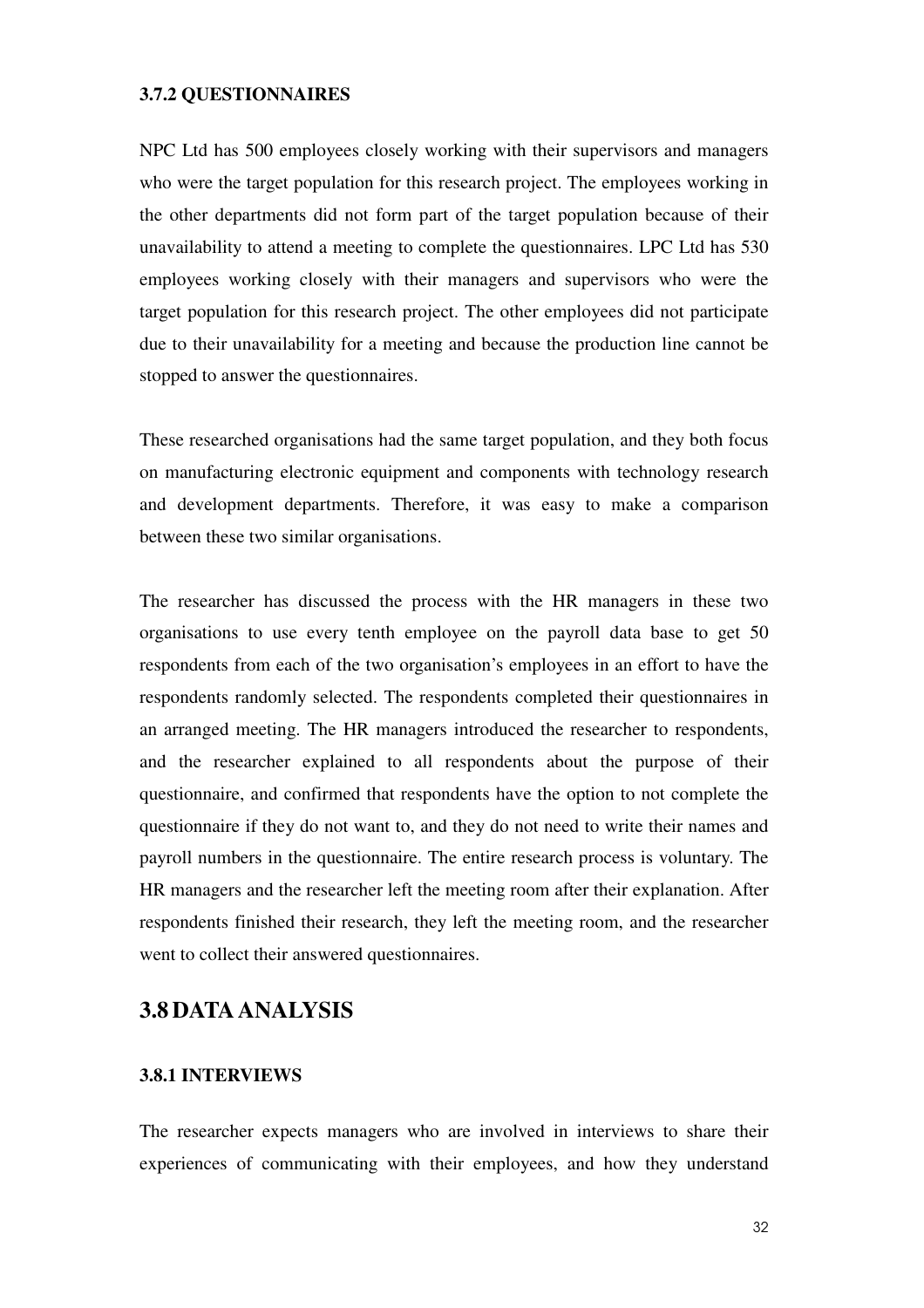implementing and developing HRM practices in their organisations. After collecting information from the interviews, the researcher will analyse the data and compare with sufficient HRM literature and HRM theories to make coherent arguments for this research.

Because the researcher used Chinese language to conduct these two interviews, the researcher recorded the interview and made a transcript of it, and the researcher translated all responses from respondents in English to present it in this thesis.

## **3.8.2 QUESTIONNAIRES**

The completed questionnaires will give various results from different categories of people, and it is easy to analyse different attitudes for the same question by analysing different respondents' answers.

Statistical Package for Social Sciences (SPSS) is statistical software used to manage, analyse, and present data from a quantitative research (Argyrous, 2000; Delahaye, 2005). SPSS will be used to analyse results which are collected from the questionnaires.

# **3.9ETHICAL CONSIDERATIONS**

In this research, both quantitative (questionnaire) and qualitative (interview) methods are used to investigate and analyse the collected evidence. Awareness of ethics issues is important in order to avoid any problems and difficulties in the research process. The researcher completed a Unitec Research Ethics Committee (UREC) application (Form A). Any respondent's name was not mentioned in the research from interviews and questionnaires, and the raw data from the completed questionnaires and interviews is safely locked in the research's private locker. The document attached in the ethical application includes an information sheet (Appendix 3) and a consent form (Appendix 4). The application (Form A) was submitted and approved by UREC for the research to be conducted from 25 March 2009 to 24 March 2010. The ethical application number is 2009-928.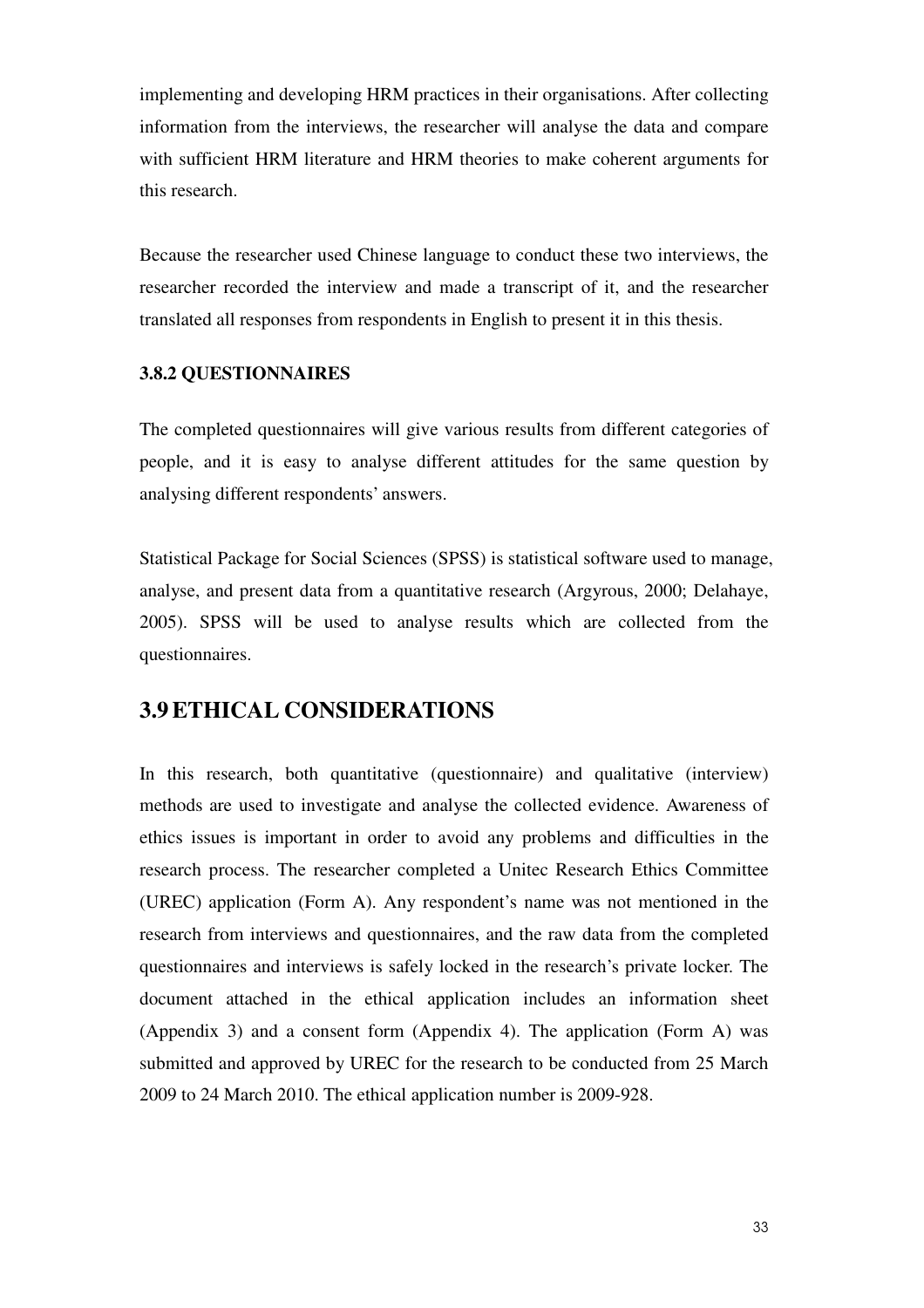# **3.10 CHAPTER SUMMARY**

Chapter Three explains the methodology used in the research. It explains the decision of the researcher to conduct research on these two selected organisations. The researcher used interviews and questionnaires to gather information for the thesis. SPSS was used as the major software to analyse the collected data from respondents.

The researched results are presented in Chapter Four to gain an overview of relevant data collected and analysed in a qualitative and quantitative method.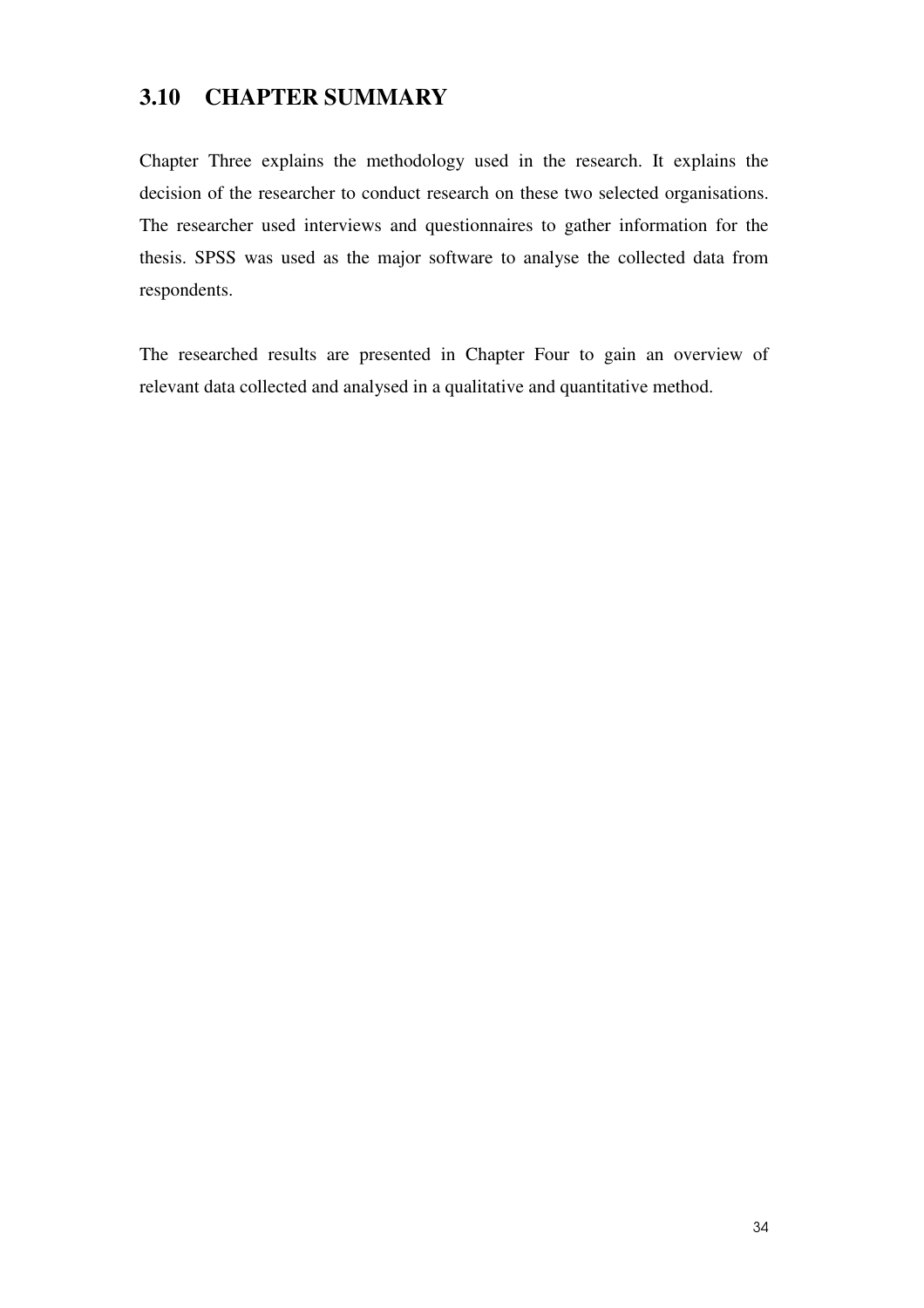# **4. CHAPTER FOUR: RESULTS**

# **4.1 INTRODUCTION**

The previous chapter, Chapter Three, explains the designed methodology in this research, plus key elements in data collection and analysis as well as ethical consideration. This chapter presents the researched results of the thesis based on interviews with two HR managers from a joint venture organisation and a locally owned organisation in China, and the completed questionnaires from employees in these two organisations. The collected data from the questionnaires is presented in tables and bar charts.

The interview questions and answers are presented and summarised in the first section in this chapter, as well as the implementation and development of HRM practices in the researched organisations from the HR managers' point of view. The second section shows the data collected from employee questionnaires, and the focus of this section explores employees' perspectives and attitudes concerning their organisations' HRM practices as well as suggestions and expectations for future development. Some personal background of the respondents including gender, age and educational level is also presented in this section.

# **4.2 INTERVIEWS**

#### **4.2.1 THE JOINT VENTURE ORGANISATION**

#### **Lead Question**

*Do you think your organisation focuses more on production than on developing HRM practices?* 

#### **Responses from the respondent (transcript):**

*We focused on developing production at the first stage in our organisation, but we are focusing more on HRM practices recently.* 

#### **Lead Question**

*Does your organisation practice HR functions such as health and safety, and good*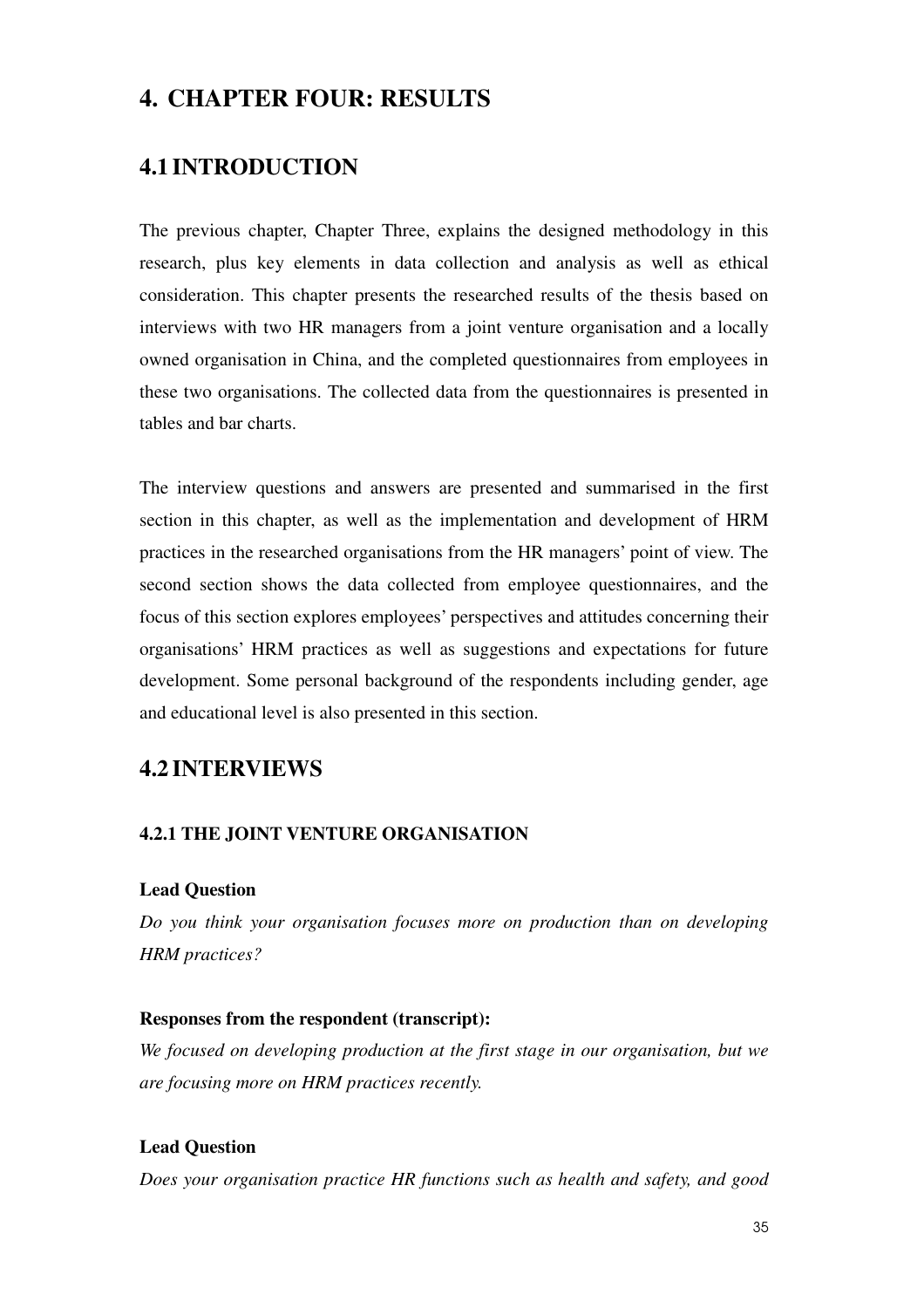#### **Responses from the respondent (transcript):**

*Yes, we do practice HR functions including health and safety and good working conditions; and we pay more attention to creating good working conditions for our employees.* 

#### **Lead Question**

*Do you carry out performance management, such as performance appraisals, motivation, reward ceremonies, evaluation, and auditing? If so, do employees obtain feedback from their managers?* 

#### **Responses from the respondent (transcript):**

*We always carry out performance appraisals in our organisation. I think performance appraisals are very useful and important to employees and the organisation. Our employees usually get feedback from me or other managers.* 

#### **Lead Question**

*Do you think it is important to formulate and integrate HR strategy with your organisation's business strategy? If so, please give an example; if not, please explain.* 

#### **Responses from the respondent (transcript):**

*Definitely … formulating and integrating HR strategy with our organisation's business strategy and goals are important. For example, our auto-products need a very high level of technology, and they are our organisation's main developing target, we spend money and time on technology development. On the other hand, we also need an excellent team with skills and competency to produce these auto-products. How does the organisation select and manage this team? That is an important task for our HRM department. We play the role of selecting the most appropriate employees to create an excellent team, and their task is to achieve the best result of developing auto-products to satisfy our organisation's business goal.*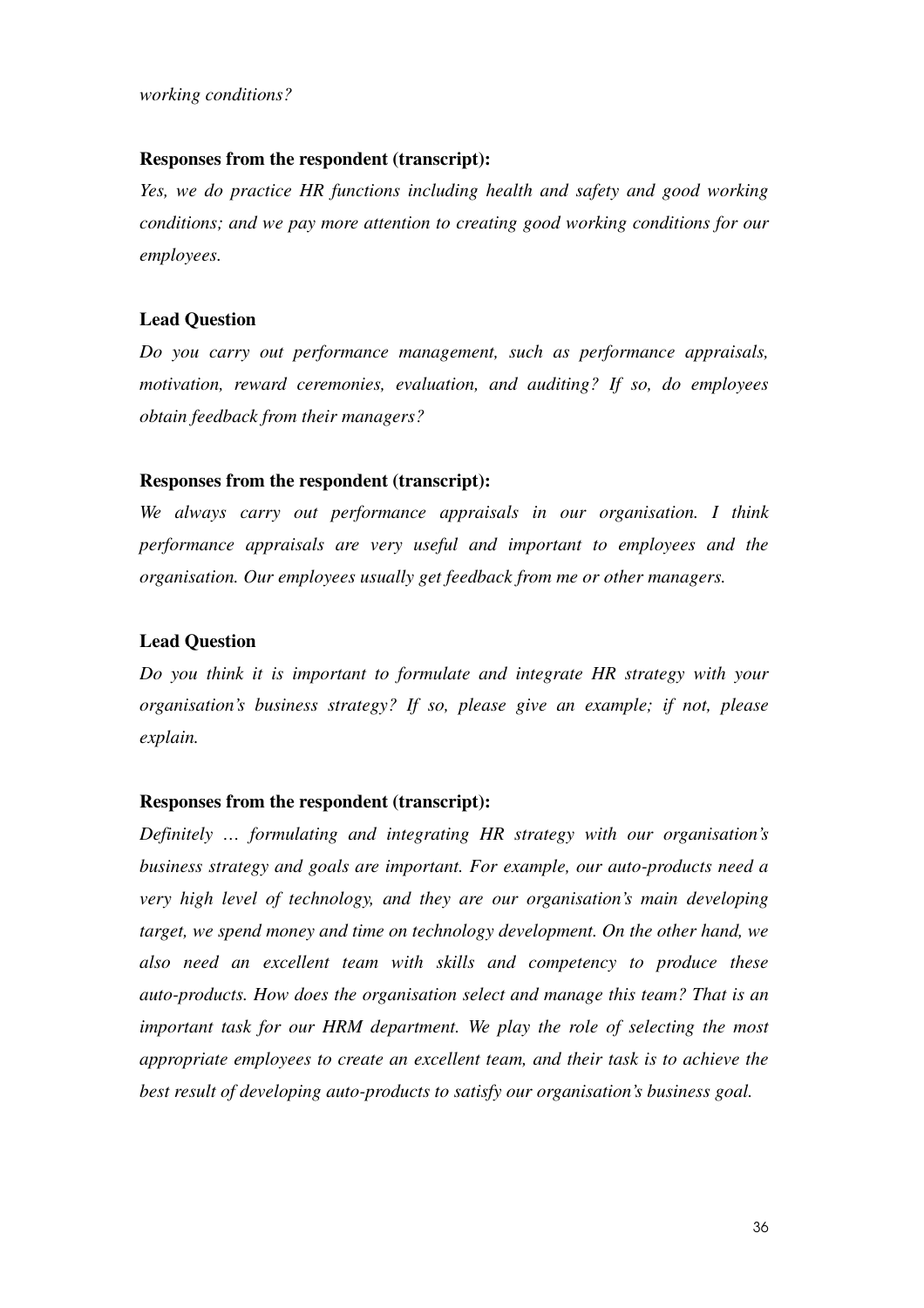# **Lead Question**

*Do you think HRM practices are still new in the joint venture business environment?* 

## **Responses from the respondent (transcript):**

*Not really.* 

# **Lead Question**

*What do you think about the link between the 'Chinese HRM model' (hierarchical model) and 'Western HRM model' ('soft' HRM and 'hard' HRM)?* 

# **Responses from the respondent (transcript):**

*The' Chinese HRM model' has more emphasis on hierarchy, control, and monitoring. The 'Western HRM model' focuses on employee motivation and communication. As a joint venture, we develop our HRM according to both a Chinese model and Western model.* 

# **Lead Question**

*What medium/technique do you use to communicate with your employees?* 

## **Responses from the respondent (transcript):**

*I prefer face to face communication with employees. I also sometimes use emails and the telephone.* 

## **Lead Question**

*What behaviour do you expect from your employees in the organisation?* 

## **Responses from the respondent (transcript):**

*Be more responsible and conscientious.* 

**Lead Question**  *Do you think HRM practices contribute to your organisation's success?*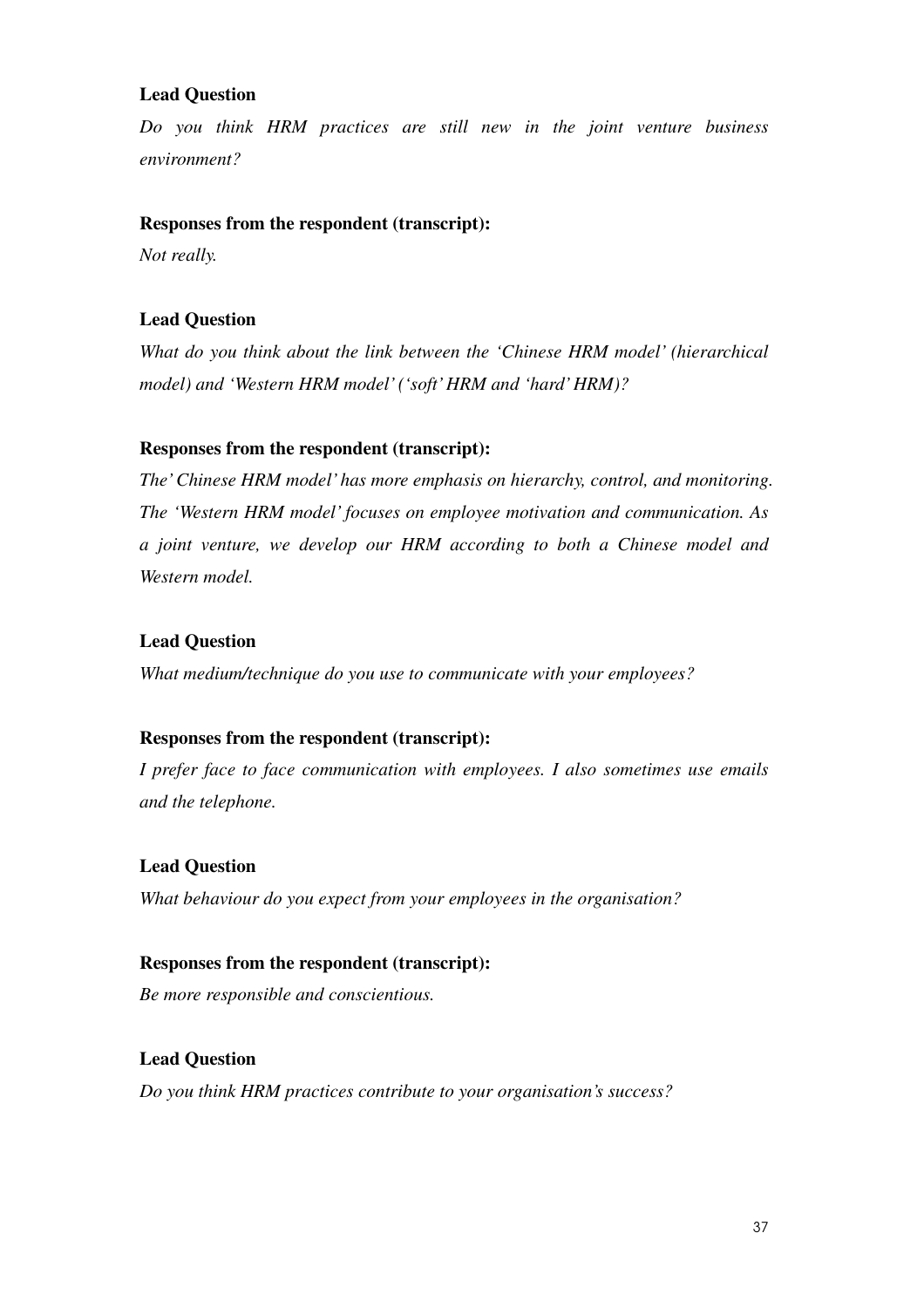#### **Responses from the respondent (transcript):**

*Yes, I think so.* 

# **Lead Question**

*What is your future expectation of HRM practices in your organisation?* 

#### **Responses from the respondent (transcript):**

*… First it is important to create a professional HRM team in our organisation; second, the HRM department needs to build recruitment, selection, training and development, performance appraisals and other HR activities more systematically and consistently in order to improve the organisation's competitive advantage. Third we need to understand and support staff training and development, and staff motivation in order to enhance the quality of team work; fourth is to include HRM in the organisation's operational strategy and development.* 

# **Lead Question**

*If you have a choice would you support a change to traditional Chinese HRM practices?* 

## **Responses from the respondent (transcript):**

*If it is necessary, I will support a change to traditional Chinese HRM practices. Because we are a joint venture business, we have to maintain some traditional Chinese HRM practices, and most employees are* Chinese *in our organisation.* 

# **4.3 INTERVIEW**

## **4.3.1 THE LOCALLY OWNED ORGANISATION**

## **Lead Question**

*Do you think your organisation focuses more on production than on developing HRM practices?* 

#### **Responses from the respondent (transcript):**

*We always focus on developing HRM practices in our organisation.*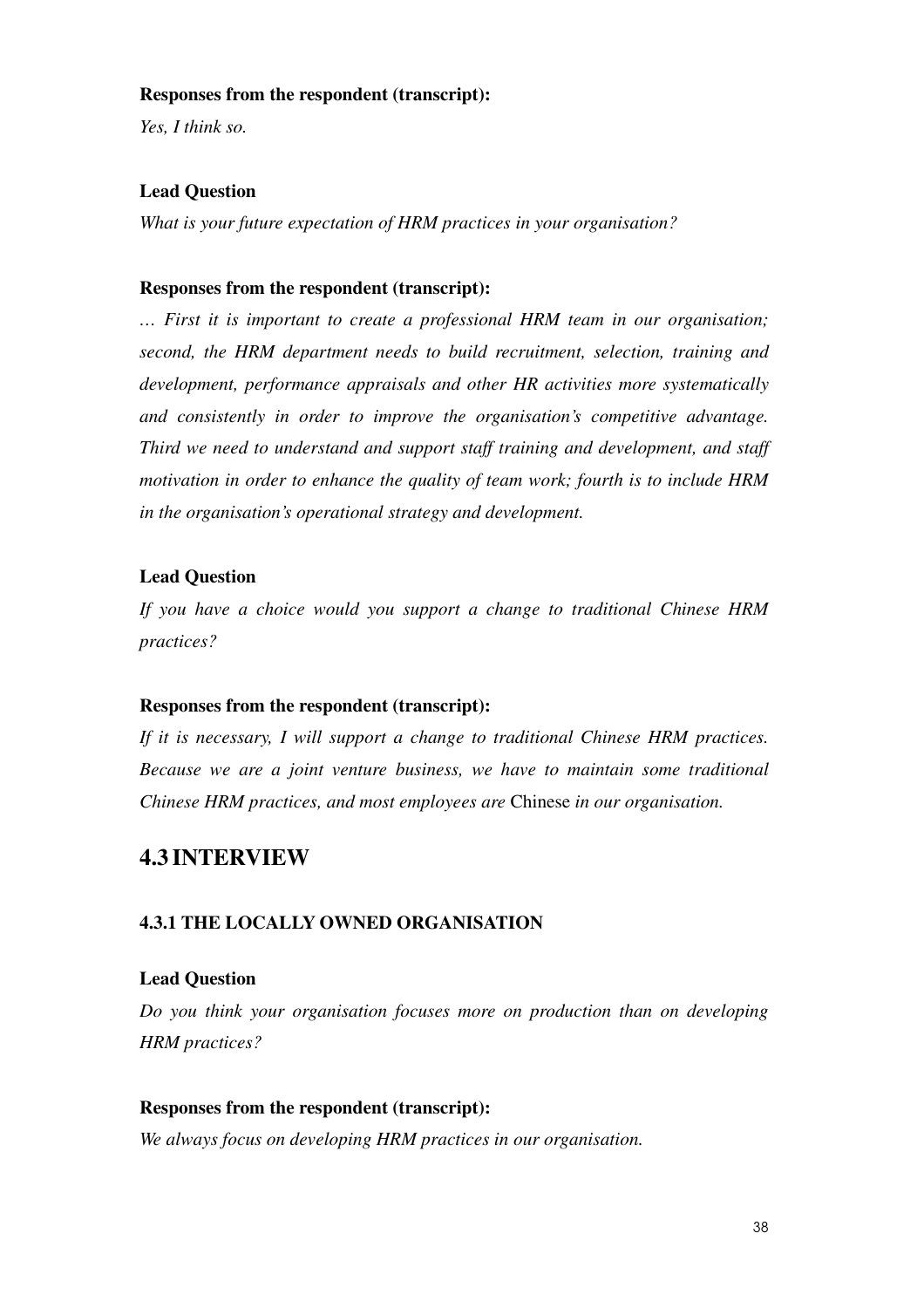# **Lead Question**

*Does your organisation practice HR functions such as health and safety, and good working conditions?* 

#### **Responses from the respondent (transcript):**

*Yes, we do have these HR functions.* 

#### **Lead Question**

*Do you carry out performance management, such as performance appraisals, motivation, reward ceremonies, evaluation, and auditing? If so, do employees obtain feedback from their managers?* 

#### **Responses from the respondent (transcript):**

*Yes, we often carry out performance appraisals. I think performance appraisals are very useful to improve employee competency.* 

## **Lead Question**

*Do you think it is important to formulate and integrate HR strategy with your organisation's business strategy? If so, please give an example; if not, please explain.* 

#### **Responses from the respondent (transcript):**

*Yes … But I think our organisation still has a long way to go to completely achieve the consistency of integrating HR strategy with the organisation's business strategy.* 

#### **Lead Question**

*Do you think HRM practices are still new in the traditional Chinese business environment?* 

#### **Responses from the respondent (transcript):**

*No, HRM practices have existed for a long time in our organisation.* 

#### **Lead Question**

*What do you think about the link between the 'Chinese HRM model' (hierarchical*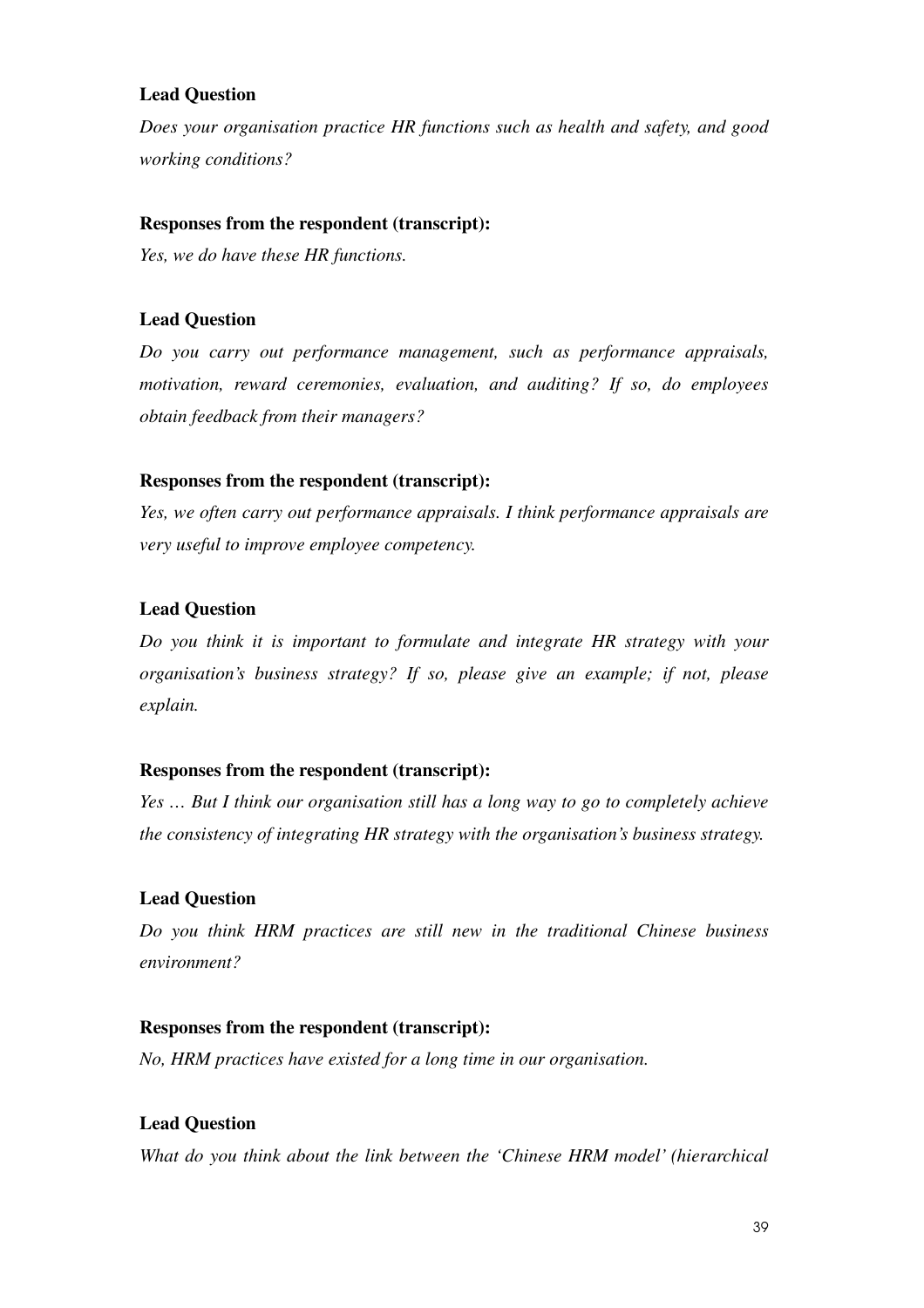*model) and 'Western HRM model' ('soft' HRM and 'hard' HRM)?* 

#### **Responses from the respondent (transcript):**

*… The Chinese and Western HRM models have different emphases. The 'Chinese HRM model' has the emphasis on organisational culture, especially on the culture of collectivism. The 'Western HRM model' has the emphasis on employee encouragement and motivation, and it is more about the culture of individualism. We implement the 'Chinese HRM model' in the organisation mostly.* 

#### **Lead Question**

*What medium/technique do you use to communicate with your employees?* 

#### **Responses from the respondent (transcript):**

*I usually arrange meetings for communicating official tasks. I also sometimes use emails and telephone to communicate with employees.* 

#### **Lead Question**

*What behaviour do you expect from your employees in the organisation?* 

#### **Responses from the respondent (transcript):**

*A positive attitude. I think a positive attitude is the most important factor to influence employees' performance.* 

#### **Lead Question**

*Do you think HRM practices contribute to your organisation's success?* 

#### **Responses from the respondent (transcript):**

*Yes, I think so.* 

#### **Lead Question**

*What is your future expectation of HRM practices in your organisation?* 

#### **Responses from the respondent (transcript):**

*… Obtain more support from the organisation for operating its HRM department,*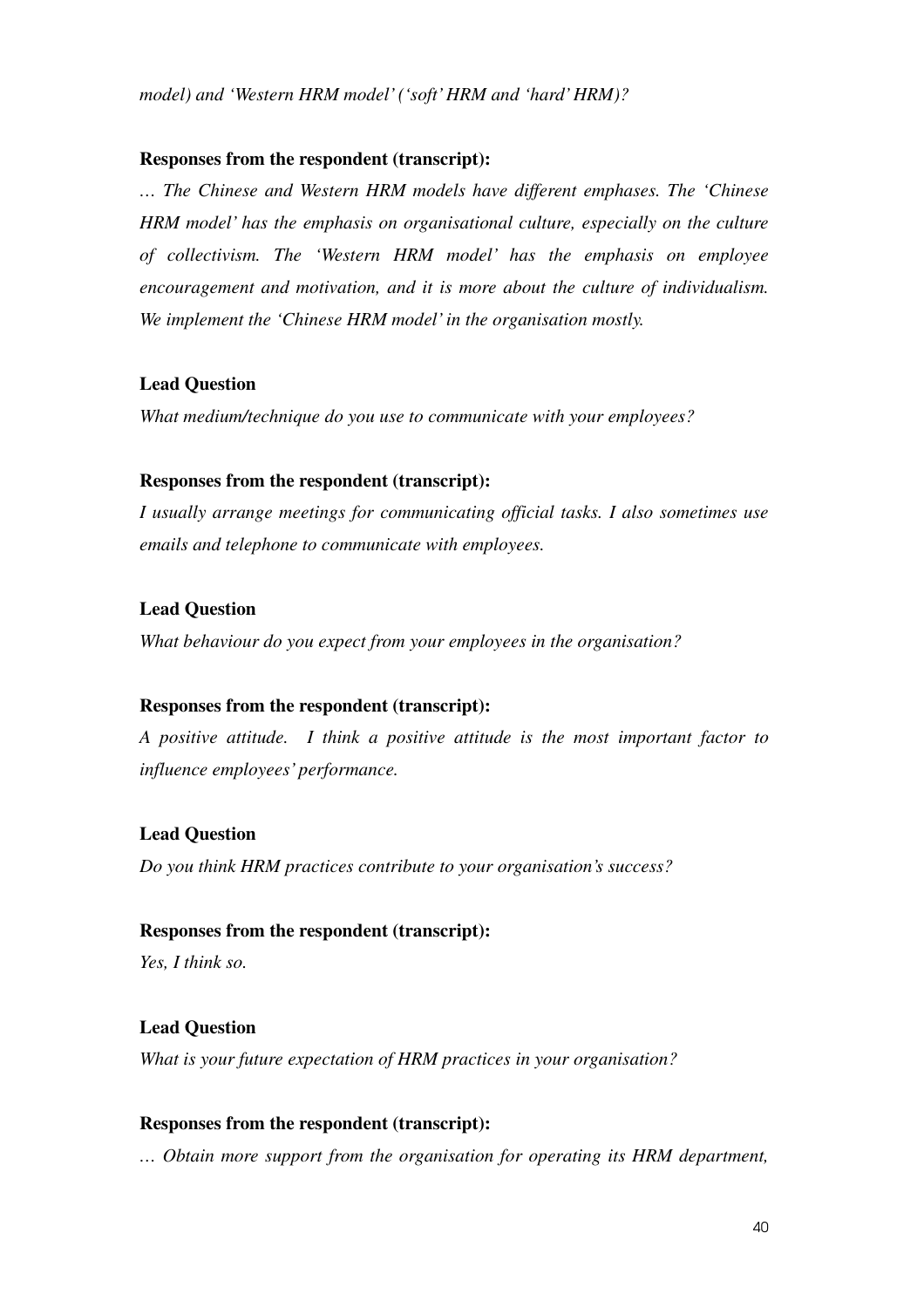*and provide systematic internal performance management, remuneration, and task allocation. Staff selection and training is very important. The organisation needs more talent to implement and develop its business plan, and align and integrate HRM strategy with the organisation's developing direction and strategy. We need to create consistency in operating products and managing employees.* 

# **Lead Question**

*If you have a choice would you support a joint venture with a Western organisation?* 

## **Responses from the respondent (transcript):**

*Yes, I would support a joint venture with a Western organisation if there is an opportunity. I think the HRM system would be much more innovative through supporting a joint venture with a Western organisation. I am currently waiting for this kind of opportunity to make positive changes for our organisation.* 

According to the interviews with these HR managers in the joint venture and the locally owned organisation, the following tables (Table 2 and Table 3) summarise the main commonalities and differences:

| <b>The Joint Venture:</b> |                                          | The Locally Owned Organisation:            |
|---------------------------|------------------------------------------|--------------------------------------------|
|                           | Practices HR functions                   | Practices HR functions                     |
|                           | Carries out performance appraisals       | Carries out performance appraisals and     |
|                           | and thinks they are useful for a joint   | thinks they are useful for a locally       |
|                           | venture                                  | owned organisation                         |
|                           | HRM is not new to the joint venture      | HRM is not new to the locally owned        |
|                           | The HR manager prefers face to face      | organisation                               |
|                           | communication and sometimes uses         | The HR manager prefers face to face        |
|                           | emails<br>telephones<br>and<br><b>as</b> | communication and use emails<br>and        |
|                           | communication techniques.                | telephones as communication technique      |
|                           | HRM practices contribute to the joint    | in the locally owned organisation          |
|                           | venture's success                        | HRM practices contribute to the locally    |
|                           | Suggests the joint venture can support   | owned organisation's success               |
|                           | staff training and development           | Suggests the locally owned organisation    |
|                           |                                          | staff<br>training<br>support<br>and<br>can |
|                           |                                          | development                                |

#### **Table 2: Commonalities in the researched organisations**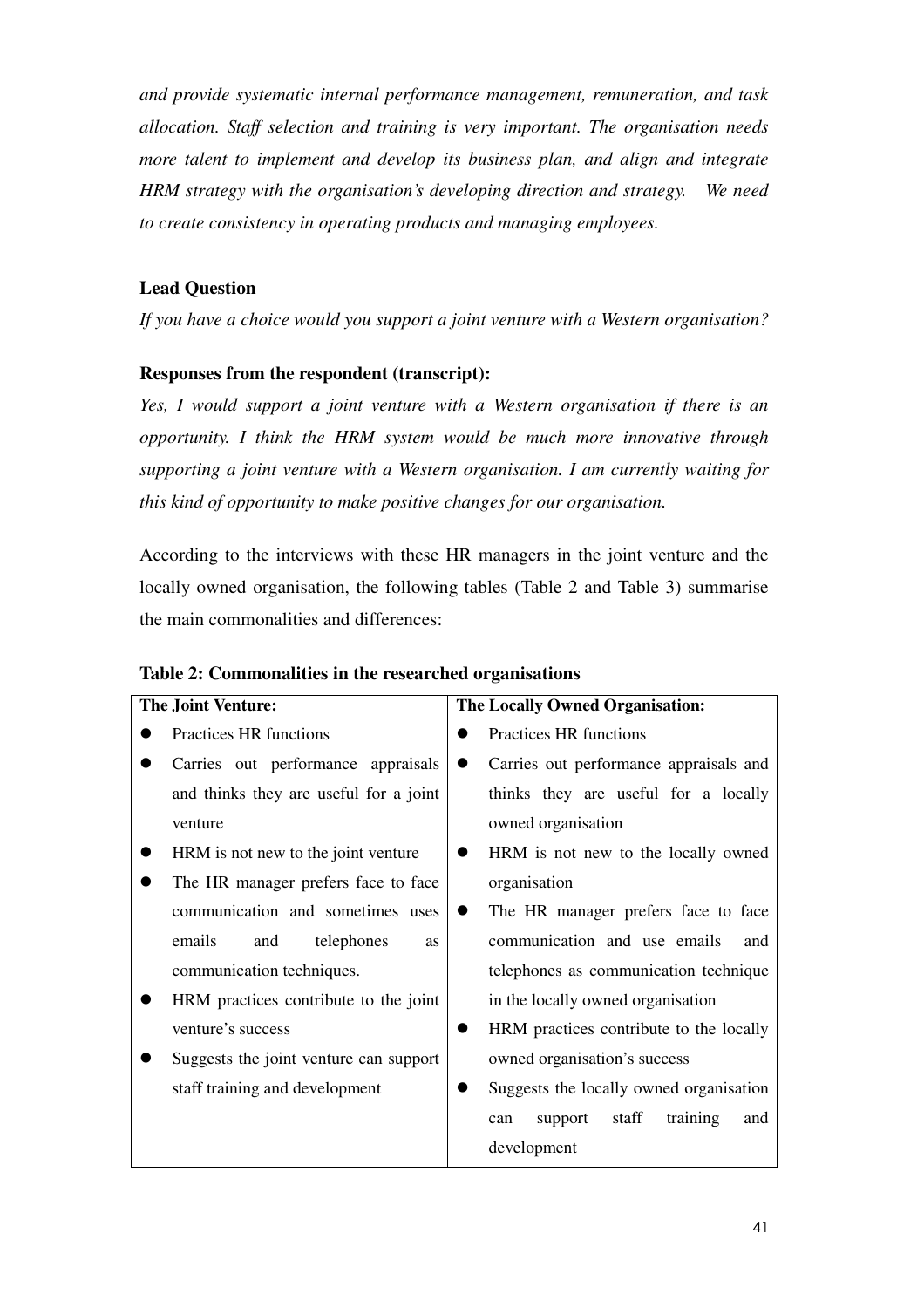| <b>The Joint Venture</b> |                                       | <b>The Locally Owned Organisation</b> |                                      |
|--------------------------|---------------------------------------|---------------------------------------|--------------------------------------|
|                          | The organisation has developed HR     | $\bullet$                             | The organisation still has to go a   |
|                          | integration                           |                                       | distance to implement HR integration |
|                          | The organisation develops<br>both a   |                                       | The organisation develops a Chinese  |
|                          | Chinese model and Western model in    |                                       | model in HRM mostly                  |
|                          | <b>HRM</b>                            |                                       | The HR manager expects employees to  |
|                          | The HR manager expects employees to   |                                       | have positive attitudes in work      |
|                          | be more responsible and conscientious |                                       | The HR manager expects to implement  |
|                          | The HR manager expects to make        |                                       | HR integration in the organisation   |
|                          | HRM involves in the organisation's    |                                       |                                      |
|                          | operational strategy and development  |                                       |                                      |

## **Table 3: Differences in the researched organisations**

# **4.4 RESPONSE TO QUESTIONNAIRES**

The designed questionnaire has 17 questions. The researched joint venture organisation had 50 participants completing questionnaires, and the researched locally owned organisation also had 50 participants. The researcher collected 100 totally completed questionnaires from these two organisations, and used SPSS to analyse the collected data in this section.

# **4.4.1 AGREEMENT AND SATISFACTION OF HRM PRACTICES**

Abbreviations are used as follows: JV for the joint venture and LO for the locally owned organisation.

The result of the joint venture in researching effectiveness of the HRM department, 8% of the respondents strongly agree that their organisation has an effective HRM department; 86% of the respondents agree; 6% disagree, and no participants strongly disagree. Hence, 94% of the respondents in the joint venture think their organisation has an effective HRM department. Figure 1 (below) presents the data below.

In the locally owned organisation, 76% of the respondents strongly agree that their organisation has an effective HRM department;  $10\%$  of the respondents agree; 6%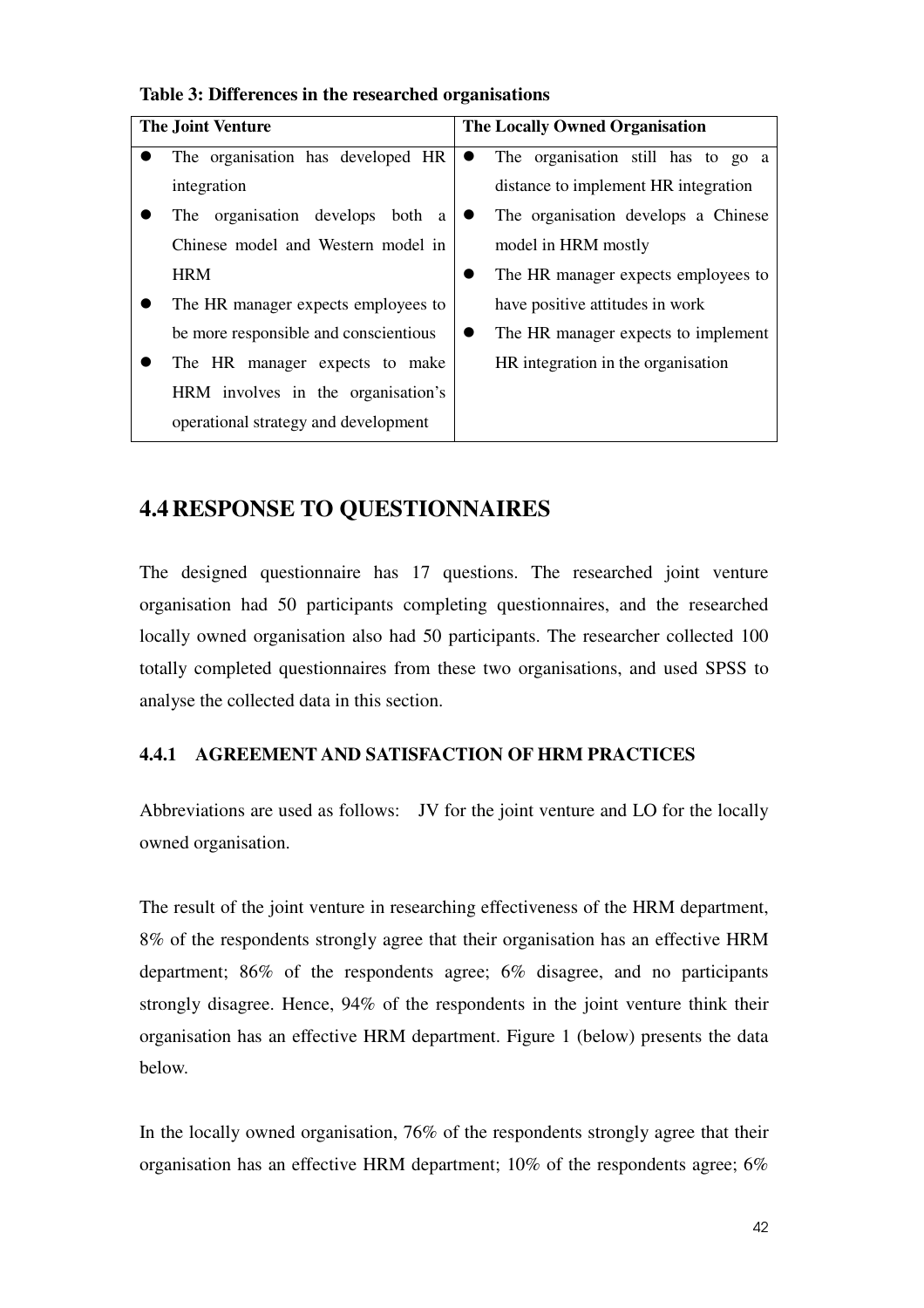of the respondents disagree, and 8% strongly disagree. 86% of the respondents think their organisation has an effective HRM department. Figure 1 shows the data distribution.



#### **Figure 1: Effectiveness of the HRM department**

**Figure 2: HRM practices and policies**



In the joint venture organisation, 78% of the respondents responded that their organisation has written HRM practices and policies, 20% of the respondents are not sure, and 2% of the respondents do not think the organisation has written HRM practices and policies.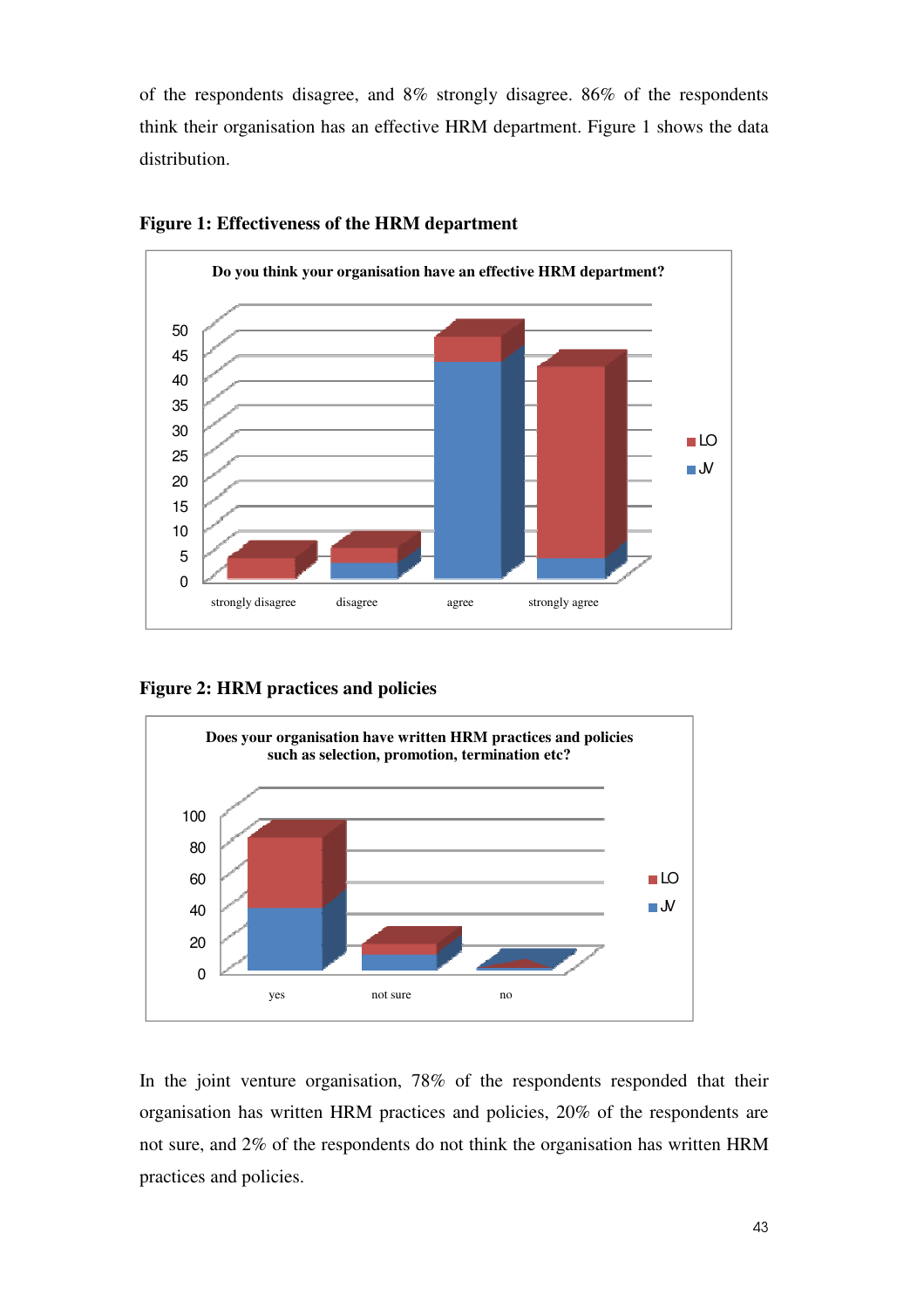In the locally owned organisation, 88% of the respondents responded that their organisation has written HRM practices and policies, and 12% of the respondents are not sure. No participants negated (see Figure 2 above).



**Figure 3: Effectiveness of HRM practices**

In the joint venture organisation, 18% of the respondents rated their HRM practices as highly effective and 78% of the respondents rate it as effective. A mere 4% of the respondents rate the effectiveness of their HRM practices as ineffective and no respondents rate it as totally ineffective. Surprisingly a total of 96% of the respondents think their organisation's HRM practices are effective (see Figure 3 above).

Also in Figure 3 above, it can be seen that in the locally owned organisation, 76% of the respondents rate their HRM practices as highly effective and 24% of the respondents rate it as effective. There are no participants that rate their organisation's HRM practices as ineffective or as totally ineffective. All (100%) of the respondents think their organisation's HRM practices are effective.

This is a large number of respondents perceiving that they work under effective HRM practices in their organisation.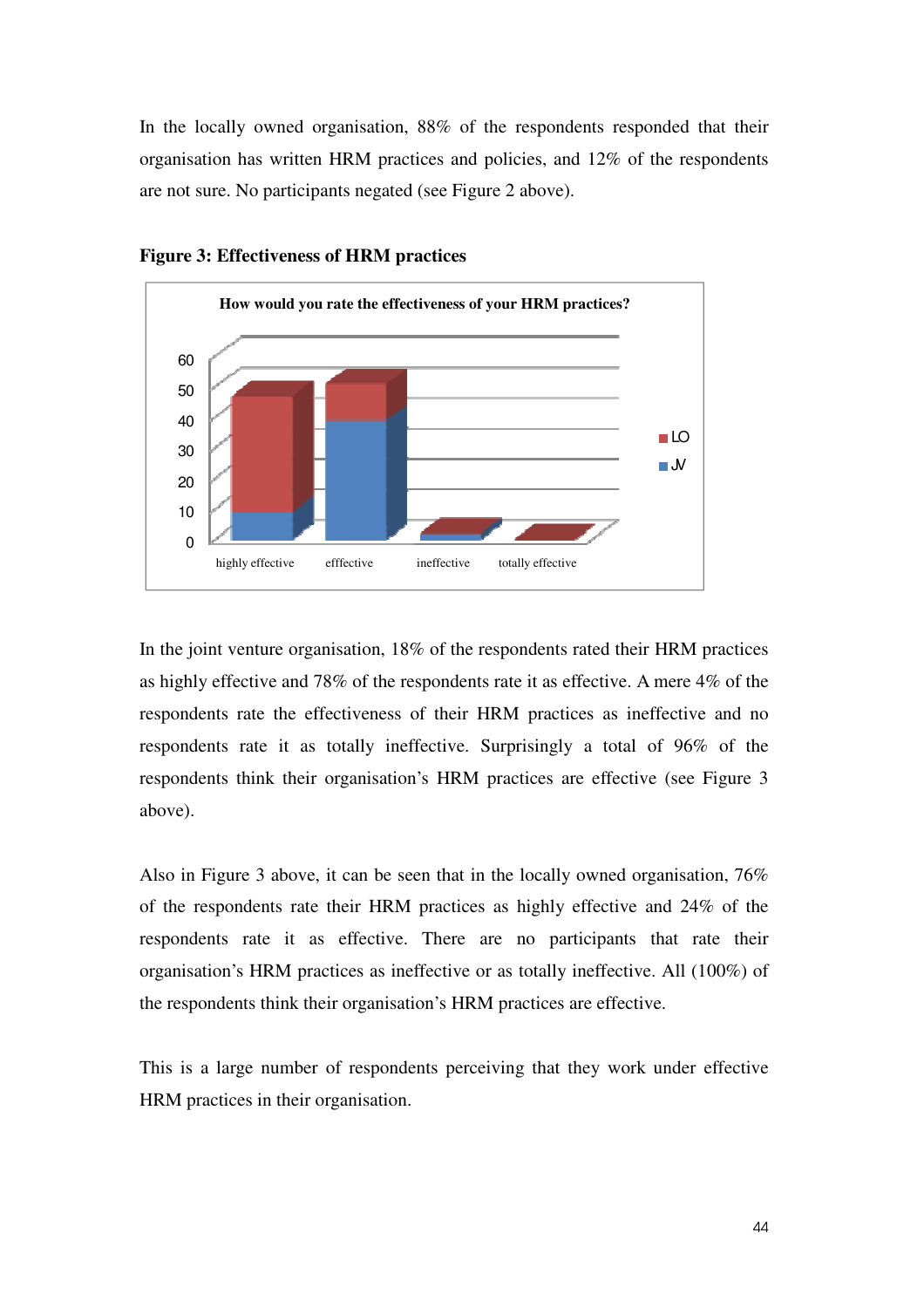



In the joint venture organisation, 16% of the respondents responded that their HR manager always communicates the HRM practices and policies with them, and 14% of the respondents said their HR manager often communicates the HRM practices and policies with them. Only 12% of the respondents said that their HR manager usually communicates the HRM practices and policies with them, and 36% of the respondents said that their HR manager sometimes communicates the HRM practices and policies with them. Almost a quarter (22%) of the respondents said that their HR manager never communicates it with them. Thus 78% of the respondents reported that they had communication with their HR manager concerning the organisation's HRM practices and policies.

In the locally owned organisation, 68% of the respondents said that their HR manager always communicate the HRM practices and policies with them, and 18% of the respondents said that their HR manager often communicates the HRM practices and policies with them. A total of 2% of the respondents said that their HR manager communicated the HRM practices and policies with him or her, and 6% of the respondents said that their HR manager communicated it with them sometimes. A total of 6% of the respondents said that their HR manager never communicated the HRM practices and policies with them. A very high percentage (94%) of the respondents reported their HR manager communicated with them concerning the HRM practices and policies. These percentages are reflected in Figure 4 above.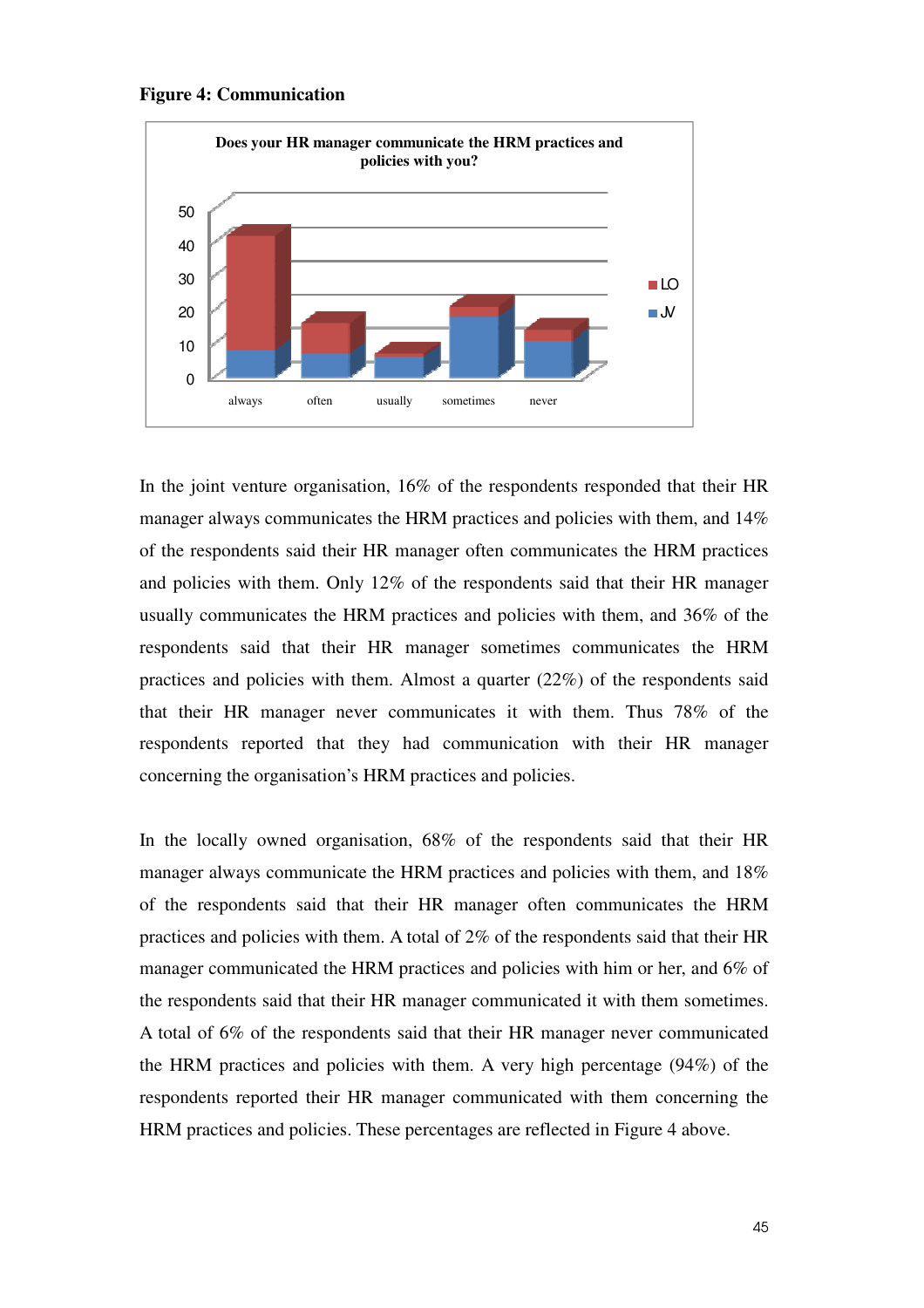In the joint venture organisation, 40% of the respondents are involved in their organisation's HR strategies; and 60% of them are not involved at all (see Figure 5 below).

In the locally owned organisation, 84% of the respondents are involved in their organisation's HR strategies; and only 16% of them are not involved, as pointed out in Figure 5 below.







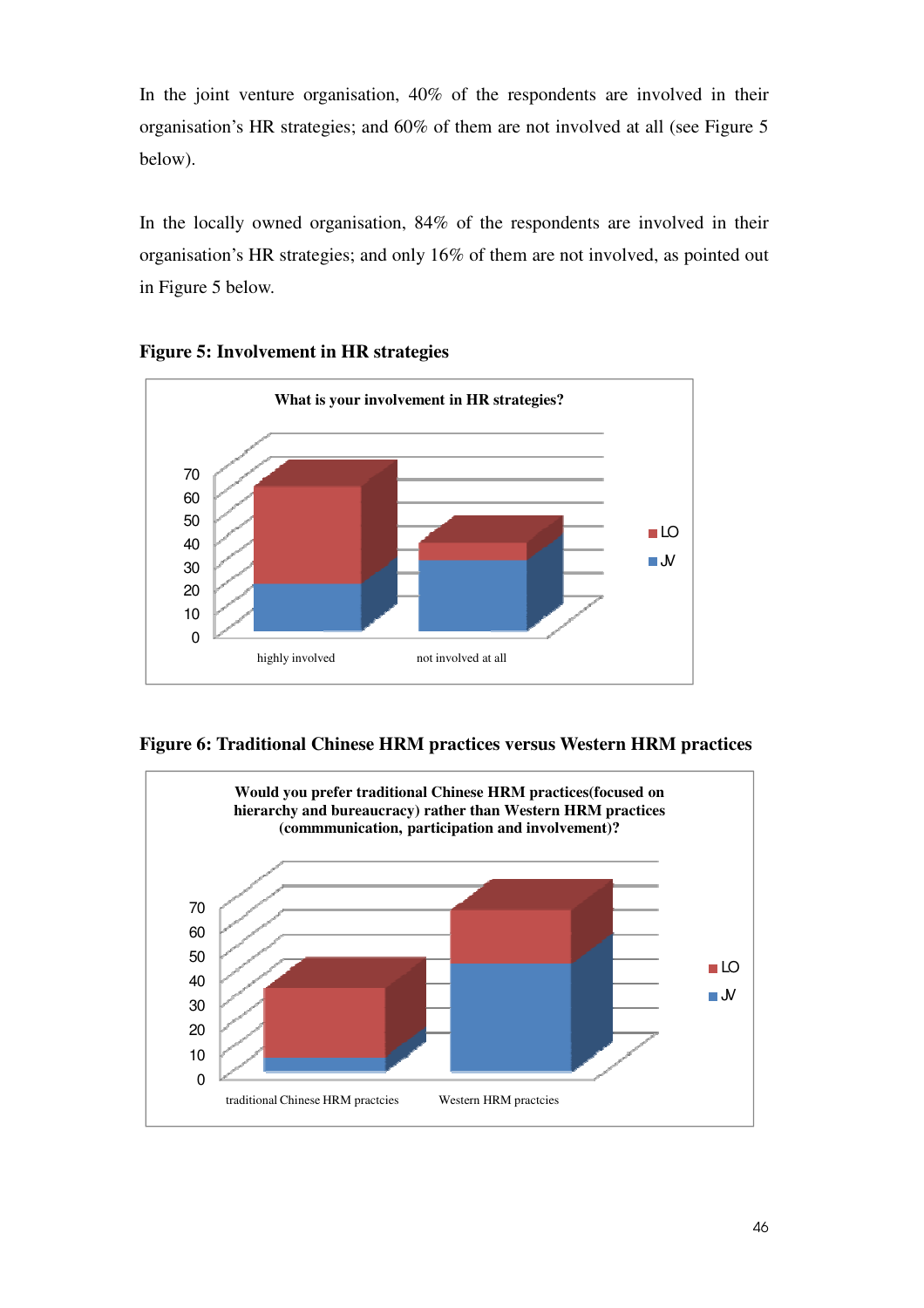In the joint venture organisation, 12% of respondents preferred traditional Chinese HRM practices, and 88% of the respondents preferred Western HRM practices (see Figure 6 above).

In the locally owned organisation, 56% of the respondents preferred traditional Chinese HRM practices, and 44% of the respondents preferred Western HRM practices as shown in Figure 6 above.



**Figure 7: Team work with colleagues** 

In the joint venture organisation, 48% of the respondents responded that they are always requested to work with other colleagues from different departments. A total of 26% of the respondents said that they are often requested to work with other colleagues. Only 6% of the respondents indicated that they are usually requested to work with other colleagues, and 16% of the respondents reported that they are requested to work with other colleagues sometimes. A very small amount (4%) of the respondents responded that they are never requested to work with other colleagues. Most of the respondents (96%) have experience of working in a team with other colleagues (Figure 7, above).

In the locally owned organisation, 56% of the respondents said that they are always requested to work with other colleagues from different departments. Almost a third (32%) of the respondents replied that they are often requested to work with other colleagues, and 12% of the respondents reported that they are requested to work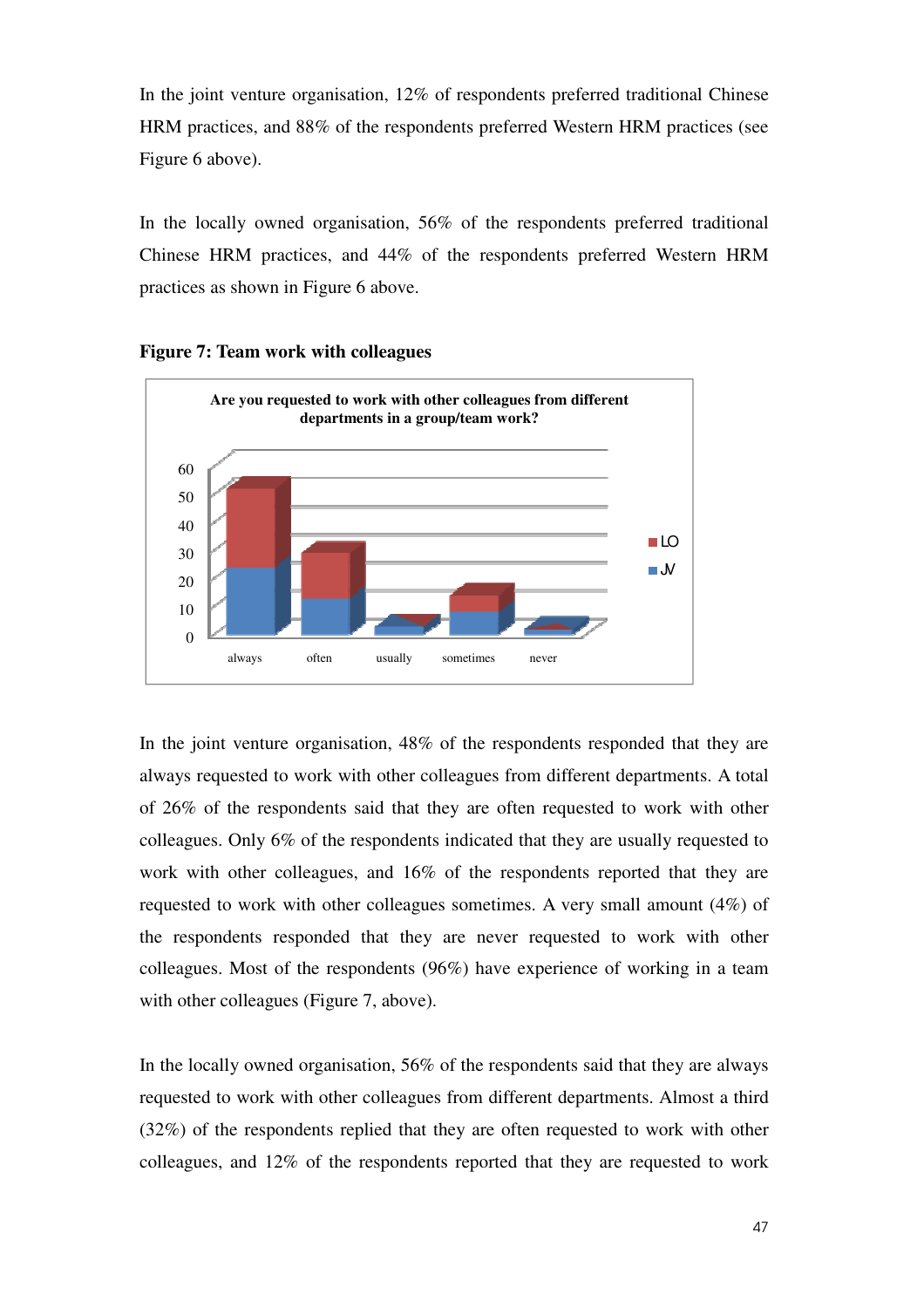with other colleagues sometimes. A total of 100% of the respondents have experience of working in a team with other colleagues (Figure 7 above).

In the graph below, the numbers presented below mean that in the joint venture organisation, 8% of the respondents strongly agree with that their organisation's HR strategy is integrated with the business strategy for achieving their organisation's goal; 80% of the respondents agree with it. Surprisingly only 12% of the respondents disagree with it, and no participants strongly disagree with it. Consequently, 88% of the respondents accept that their organisation's HR strategy is integrated with the business strategy for achieving their organisation's goal.

In the locally owned organisation, 60% of the respondents strongly agree that their organisation's HR strategy is integrated with the business strategy for achieving their organisation's goal, 28% agree and just 10% and 2% respectively disagree and strongly disagree. As with the joint venture, 88% of the respondents accept that their organisation's HR strategy is integrated with the business strategy for achieving their organisation's goal (see Figure 8 below).



#### **Figure 8: HR integration**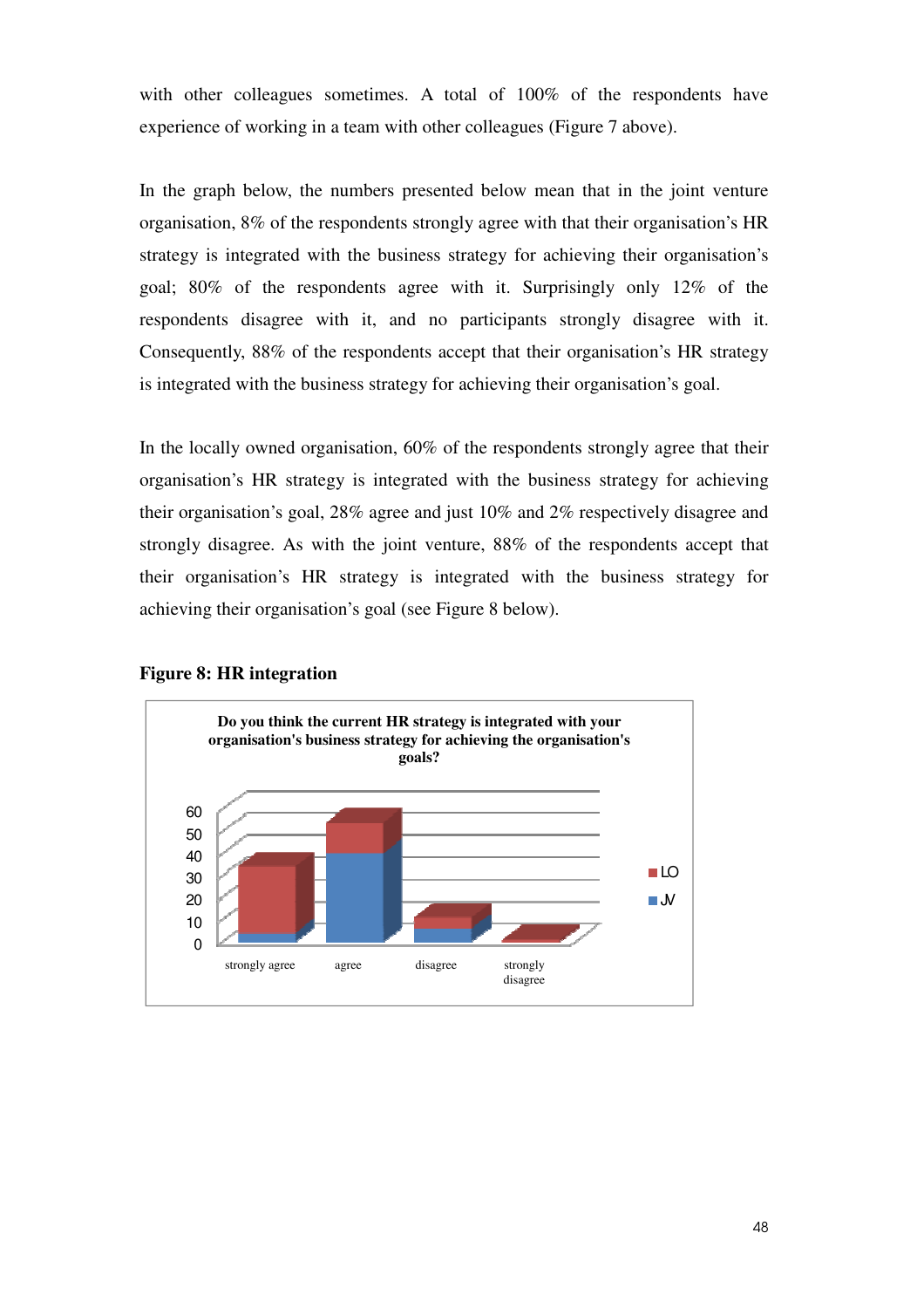



**Figure 10: Use of performance appraisals** 



In the joint venture organisation, 38% of the respondents said that they always participate in performance appraisals; with 20% of the respondents saying that they often participate in performance appraisals. Only 12% of the respondents indicated that they usually participate in performance appraisals, while 26% of respondents said they participate in performance appraisals sometimes. Almost none (4%) of the respondents said that they never participate in performance appraisals. A total of 96% of the respondents have the experience of participating in performance appraisals as shown in Figure 9 above.

In Figure 10 above, 86% of joint venture respondents think performance appraisals are useful; and 14% of the respondents do not think it is useful.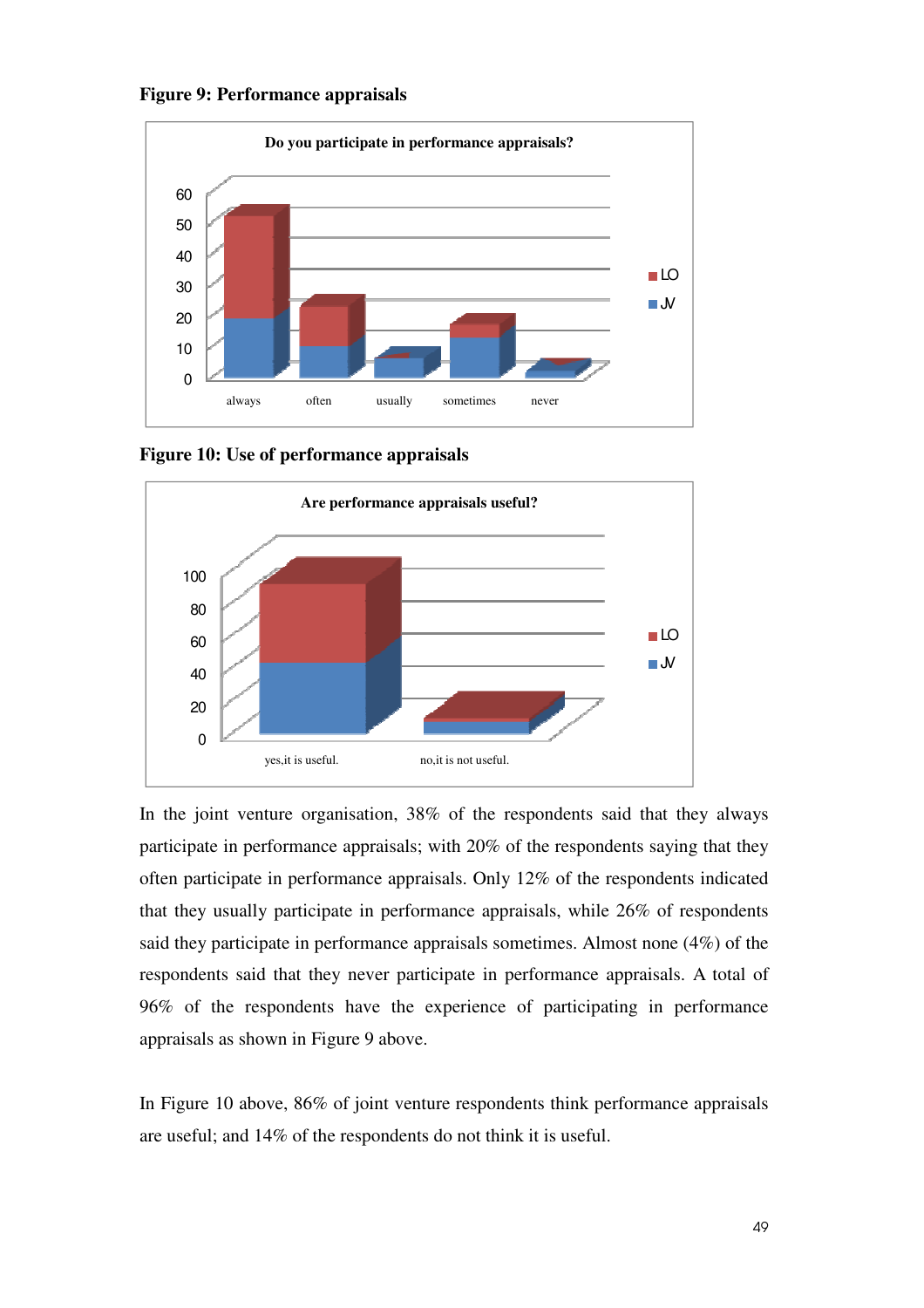There are 4 respondents who specify in their comments why they think performance appraisals are not useful:

- Performance appraisals are not linked with the organisation's goals.
- The employees whose performances are evaluated do not have decision making authority in the organisation.
- Performance appraisals are over formalised.
- Performance appraisals are useless.

In the locally owned organisation, 66% of the respondents said that they always participate in performance appraisals and 26% of the respondents said that they often participate in performance appraisals. A few (8%) of the respondents replied that they participate in performance appraisals sometimes. A total of 100% of the respondents have the experience of participating in performance appraisals (see Figure 9 above).

In the locally owned organisation, 96% of respondents think performance appraisals are useful; and 4% of the respondents do not think it is useful, but they do not give details in their comments (see Figure 10 above).

The following figure, Figure 11, shows that in the joint venture organisation,  $20\%$ of the respondents strongly agree that they have equal opportunities in training and developing their career; and 64% of the respondents agree. Only 14% of the respondents disagree with that they have equal opportunities in training and development; and 2% of the respondents strongly disagree. In total, 84% of the respondents think they have equal opportunities in training and developing their career in their organisation.

In the locally owned organisation, 66% of the respondents strongly agreed that they have equal opportunities in training and developing their career; and 24% of the respondents agree with it. A very small number (8%) of the respondents disagree that they have equal opportunities in training and development; and 2% of the respondents strongly disagree. As a result, 90% of the respondents think they have equal opportunities in training and developing their career in their organisation as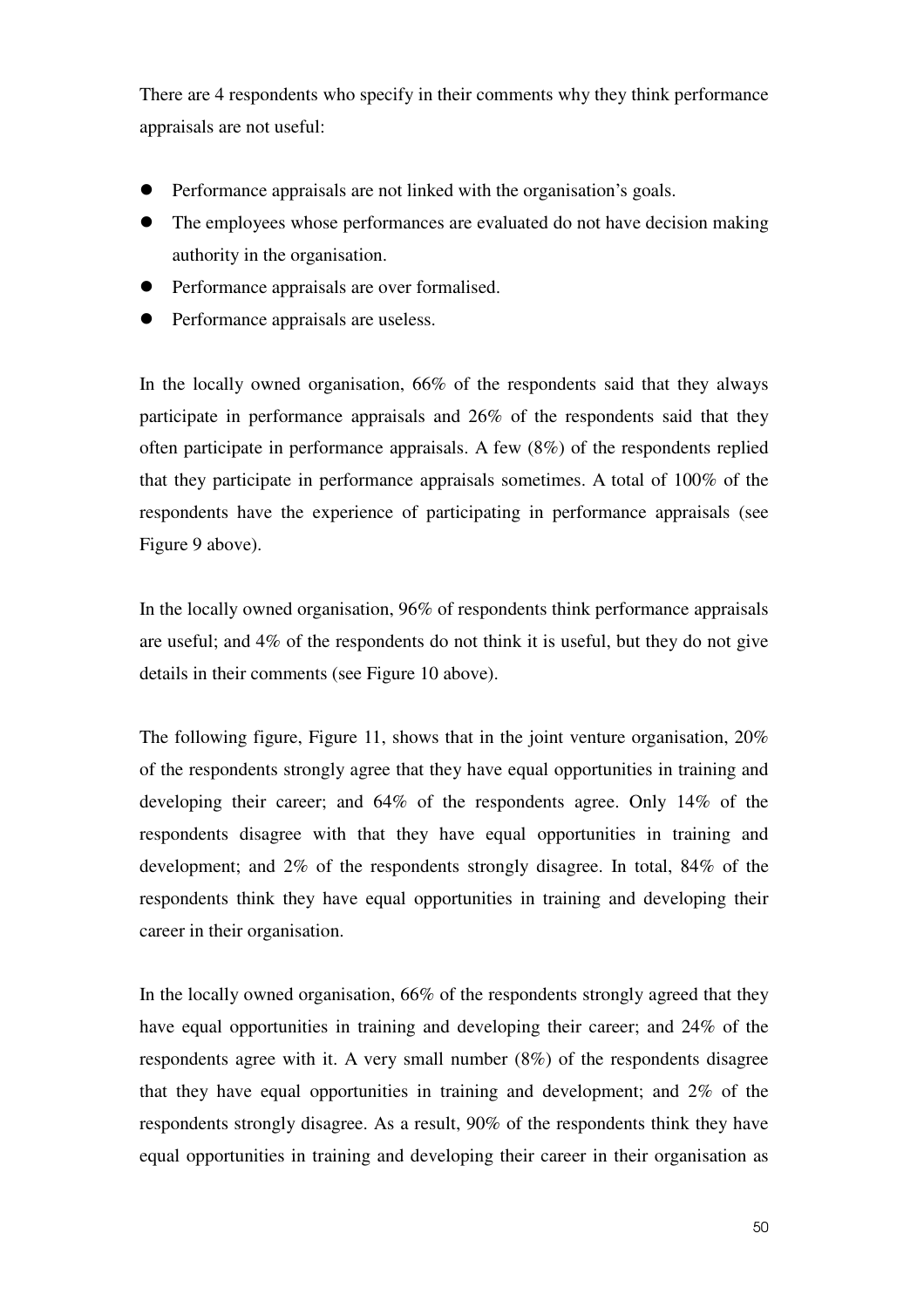shown in Figure 11 below.



**Figure 11: Opportunities in training and development** 

**Figure 12: Staff recognition, reward and remuneration** 



In the joint venture organisation, 2% of the respondents are strongly satisfied with the organisation's recognition, reward, and remuneration system/policy. 78% of the respondents are satisfied with it. The fact that only 20% of the respondents are unsatisfied with their organisation's recognition, reward and remuneration system/policy is surprising; more than three quarters (80%) of the respondents are satisfied with their organisation's recognition, reward and remuneration system/policy as shown in Figure 12 above.

In the locally owned organisation, 44% of the respondents are strongly satisfied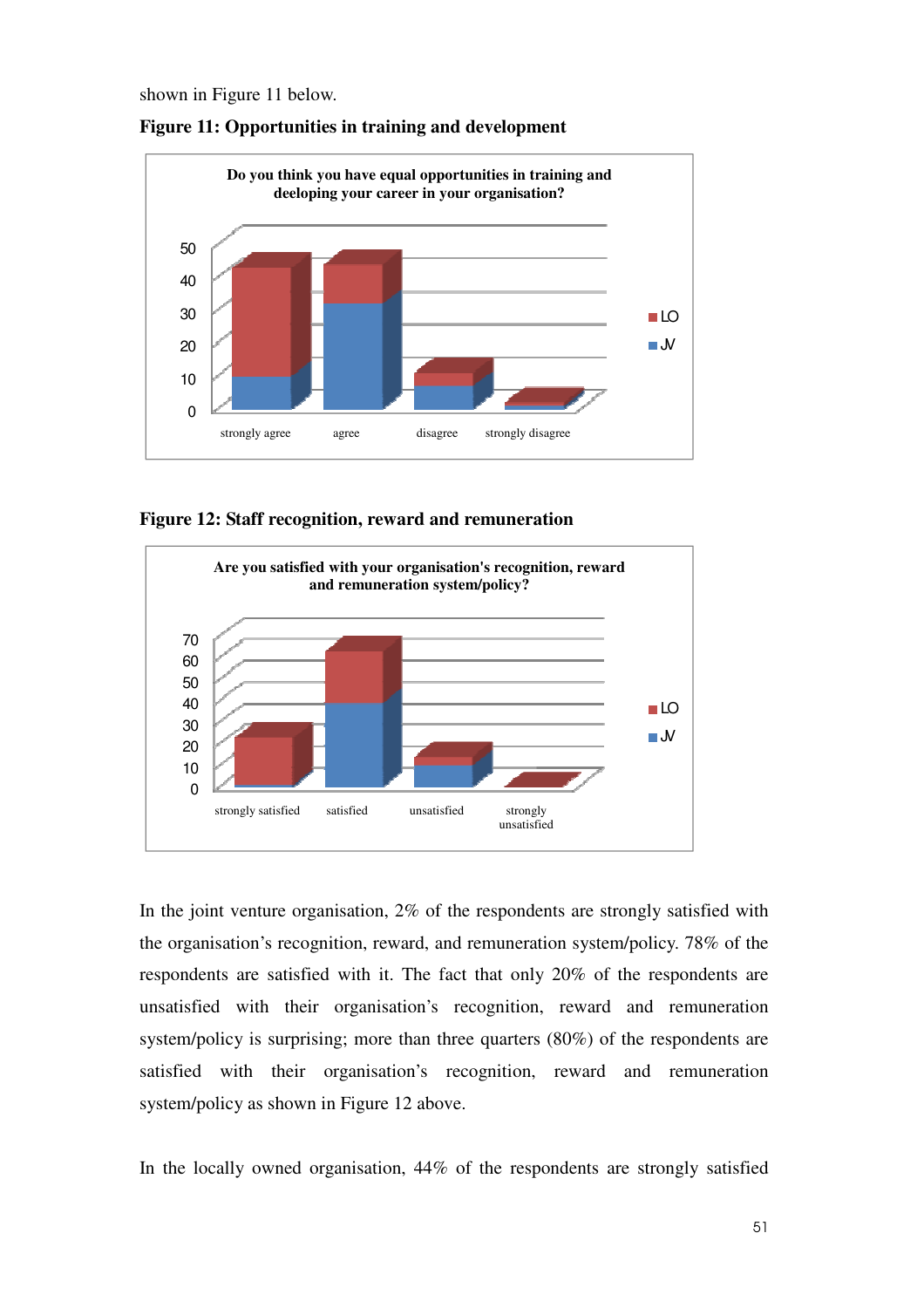with their organisation's recognition, reward and remuneration system/policy.  $48\%$ of the respondents are satisfied with it, while 6% said they are unsatisfied. A total of 92% of the respondents are satisfied with their organisation's recognition, reward and remuneration system/policy (see Figure 12 above).



**Figure 13: HRM as an important role in organisations**

Figure 13, above, shows that in the joint venture organisation, 30% of the respondents strongly agreed that HRM plays an important role in their organisation; and 62% of the respondents agree. With only 6% of respondents disagreeing that HRM plays an important role in their organisation and none strongly disagreeing, a total of 92% of the respondents accept that HRM has an important role in their organisation.

In the locally owned organisation, 60% of the respondents strongly agreed that HRM plays an important role in their organisation; and 40% of the respondents agreed with it, making a total of 100% of respondents who accept that HRM has an important role in their organisation (Figure 13 above).

#### **4.4.2 BACKGROUND INFORMATION FROM RESPONDENTS**

Figure 14 below shows the gender of respondents. In the joint venture organisation, 58% of respondents were male, and 42% female. In the locally owned organisation the distribution was exactly equal with 50% of the male respondents; and 50% female (Figure 14 below).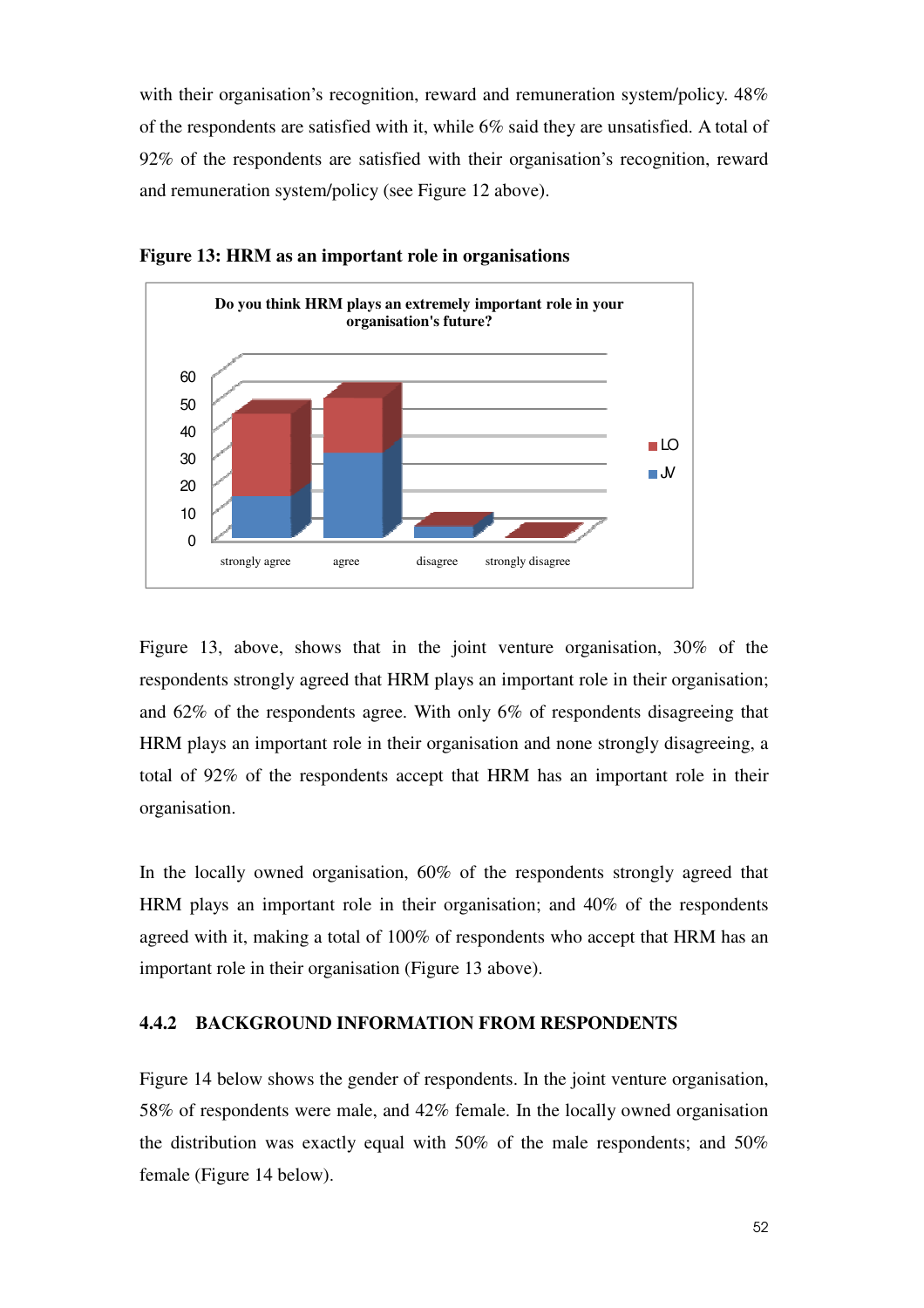







In the joint venture organisation (Figure 15, above), 2% of respondents were in the age group of  $20 - 25$ ; 46% of the respondents in the age group of  $26 - 31$ ; 38% of the respondents in the age group of  $32 - 37$ ;  $8\%$  of the respondents were in the age group of  $36 - 43$ ;  $4\%$  of the respondents in the age group of  $44 - 49$ ; and  $2\%$  of the respondents in the age group of 50 and above.

Also in Figure 15 above, in the locally owned organisation 18% of the respondents in the age group of  $20 - 25$ ;  $24\%$  of respondents were in the age group of  $26 - 31$ ; 24% of the respondents were in the age group of  $32 - 37$ ; 22% of the respondents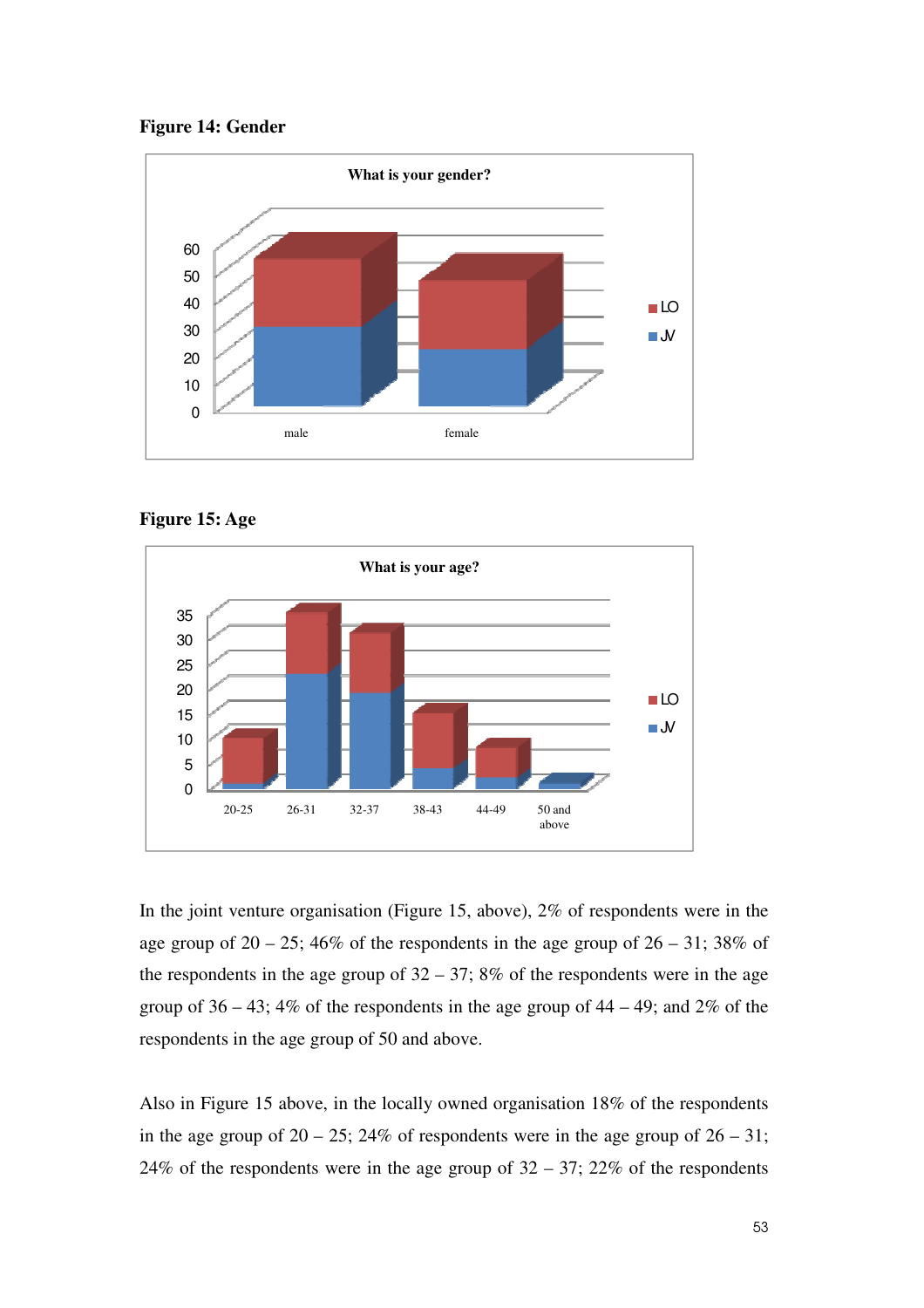were in the age group of 36–43; and 12% fell between the ages of 44 and 49. There were no respondents in the age group of 50 and above.





In the joint venture organisation, 96% of the respondents graduated with a Bachelor Degree/Diploma in Business; while 4% of the respondents had a Masters (see Figure 16 above).

Figure 16, above, also shows that in the locally owned organisation, 22% of the respondents graduated from high school and 78% of the respondents graduated with a Bachelor Degree/Diploma in Business.

## **4.4.3 EXPECTATIONS TO IMPROVE THE CURRENT HRM SYSTEM**

## **4.4.3.1 THE JOINT VENTURE ORGANISATION**

A total of 10 respondents wrote their comments on the last open-ended question to express their expectations and suggestions for improving their organisation's HRM system, as well as answering sub-questions referring to the extent of HR integration and evaluation of HRM practices. These can be summarised as follows:

- Integrate the organisation's business strategy with effective use of HRM practices in order to improve the entire development of the organisation as well as improving the organisation's competitive advantage.
- Create effective staff motivation, and give clear explanation of the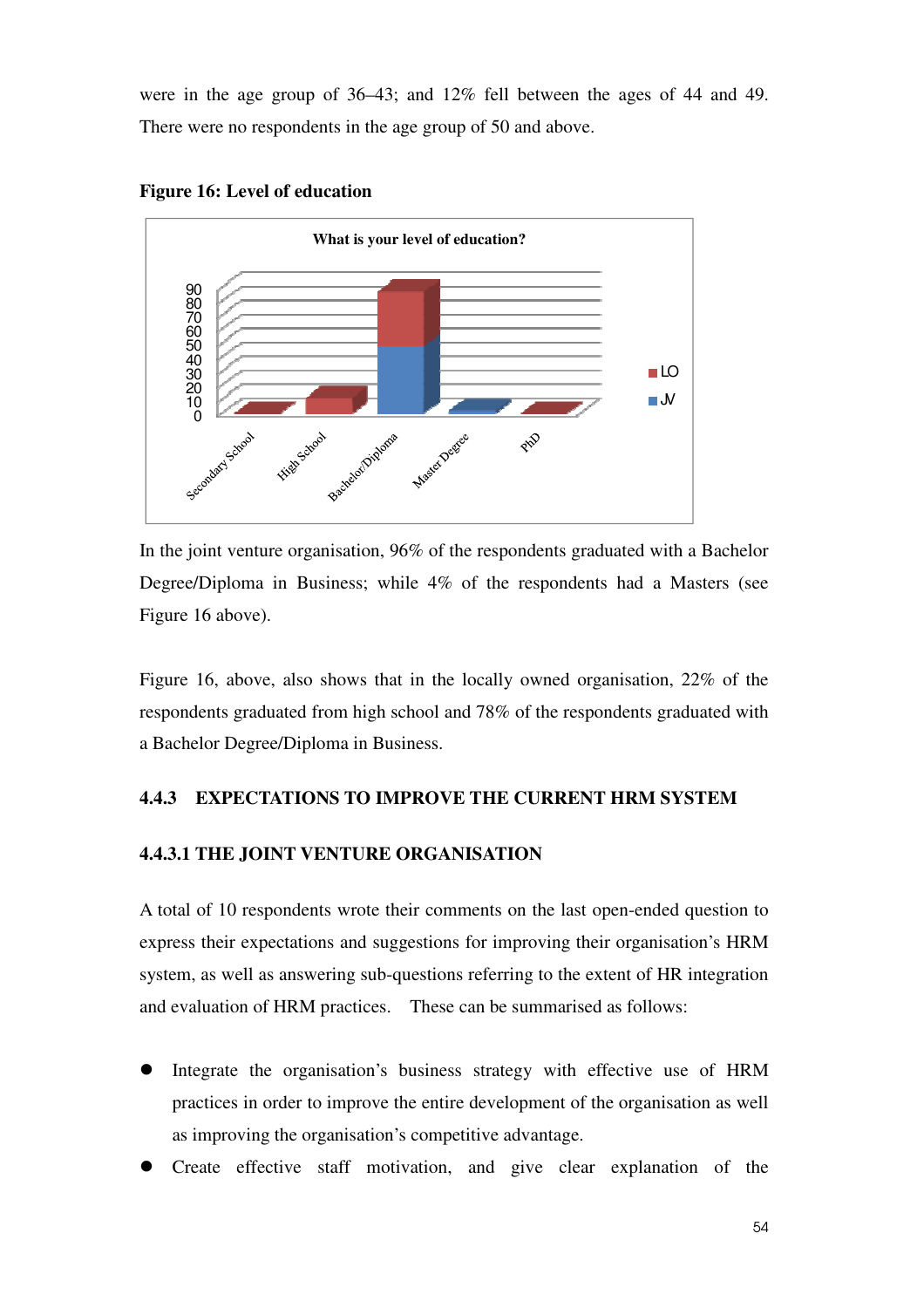organisation's goals and the HRM department's expectations. Provide more encouragement and less control.

- Improve the transparency and equality in the organisation.
- Learn from a successful organisation's HRM system and experience to improve the current HRM model.
- Integrate performance appraisals with reward decisions consistently.
- The organisation's HRM policy should be more open, fair, and equal.
- If the HRM system is improved stage by stage, it will be more effective in the future.
- Relate the HRM practices to the organisation's current developing circumstances.
- Make the organisation's employee rules and guidelines more clear and understandable.
- $\bullet$  Make the HRM system more transparent to employees.

## **4.4.3.2 THE LOCALLY OWNED ORGANISATION**

There are 24 respondents who wrote their comments on the last open-ended question to express their expectations and suggestions for improving their organisation's HRM system. The sub-questions include the extent of HR integration, evaluating HRM practices, and how HRM practices are perceived to be associated with the organisation's success. They are summarised as follows:

- Learn more about information management in order to improve HR information systems (HRISs) in the organisation.
- Increase training opportunities, and learn more from successful organisations.
- Learn more from successful overseas organisations.
- Learn more from successful organisations' HRISs.
- Learn from successful organisations' HR strategies in order to improve the organisation's current HR strategies.
- Keep learning and enhancing HRM knowledge and experience to improve the current HRM system.
- Learn from successful organisations.
- Use effective software to operate HRISs, such as analysing recruiting requirements, training needs and managing other data concerning employees.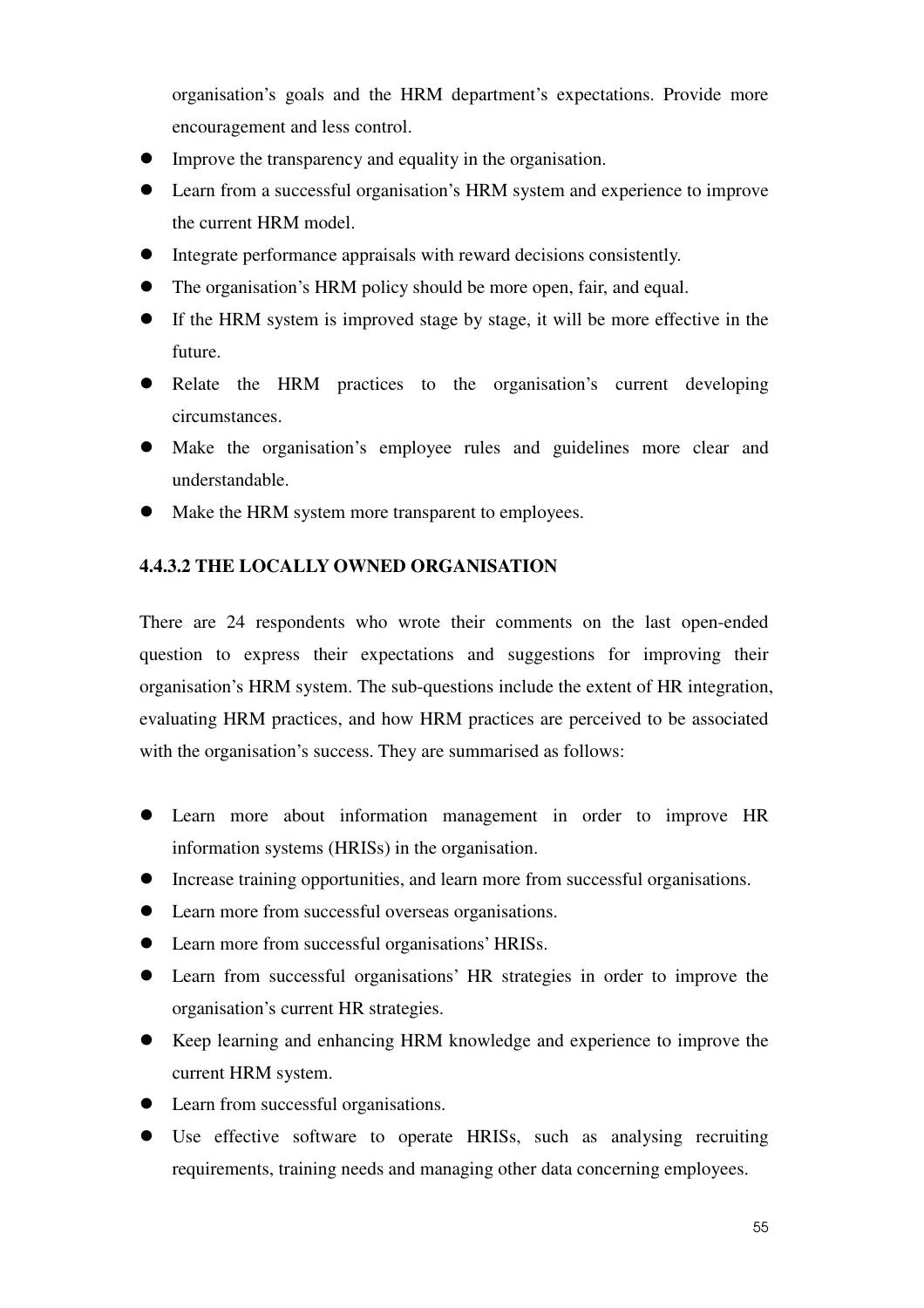- Enhance performance appraisals to improve employees' competency.
- Create the most appropriate HRM model to manage employees in order to improve the organisation's effectiveness and efficiency.
- The HRM department should be more aware of utilising knowledge, formulation and autonomy to build a better working environment as well as improving effectiveness.
- Enhance performance appraisals to motivate employees' potential competency.
- Manage HRISs systematically in order to operate HRM strategies more effectively.
- The organisation's HR information should be shared with employees in order to implement the connection between information systems and HRM system.
- The organisation's HRM department should use appropriate strategies to manage employees in order to improve effectiveness.
- The organisation's HRM department should pay more attention to employee motivation.
- Managers should pay more attention to communicating with employees, and increasing training opportunities.
- Learn from successful organisations.
- Improve team work in order to create effective working teams to achieve the organisation's goals. Managers should focus on communication with team members, and give them both trust and opportunities.
- Focus on staff training communication in order to efficiently solve the organisation's internal problems.
- The organisation's HRM department should enhance efficiency through developing better communication techniques.
- Use technology to improve the organisation's HRISs.
- Learn from successful organisations.
- Improve transparency in the organisation's HRM department.

For a comparison of the above points, refer to Appendix 5.

# **4.5 CHAPTER SUMMARY**

In this chapter, the collected information and data has been explored by prose descriptions, figures, and tables. It was used to provide actual evidence from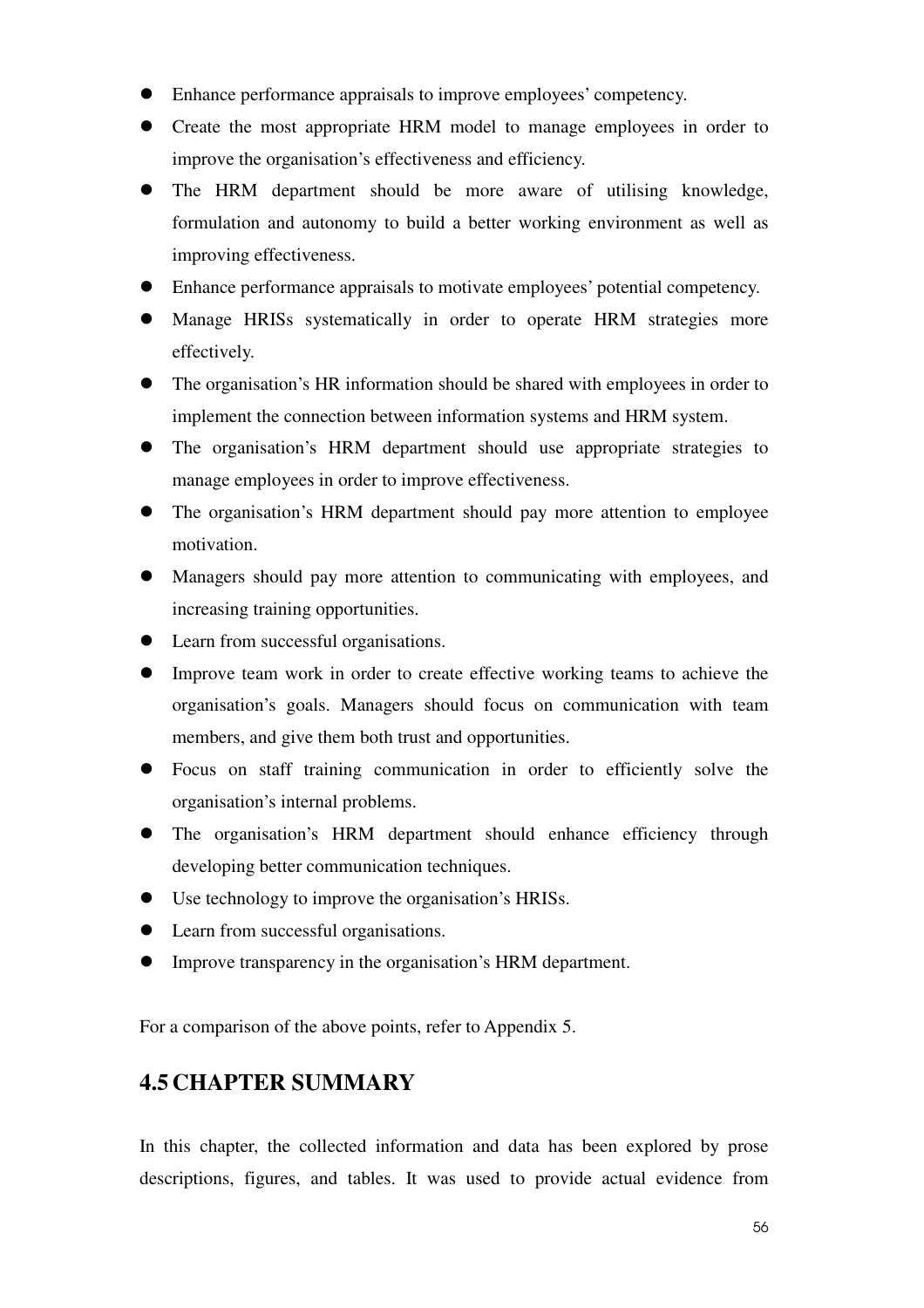respondents and to support the relevant literature in Chapter Two. Furthermore, it gives answers and sheds light on the main research question as well as the sub-questions, and links the discussion in the next chapter of this thesis. Although there is some unanswered information from respondents, the collected data is still valuable, valid and sufficient for answering the research questions and subquestions posed.

The results presented in this chapter are discussed in detail in Chapter Five; the analysed data is compared with the research question and sub-questions and relevant theories in the literature review to gain support for the rationale of this research.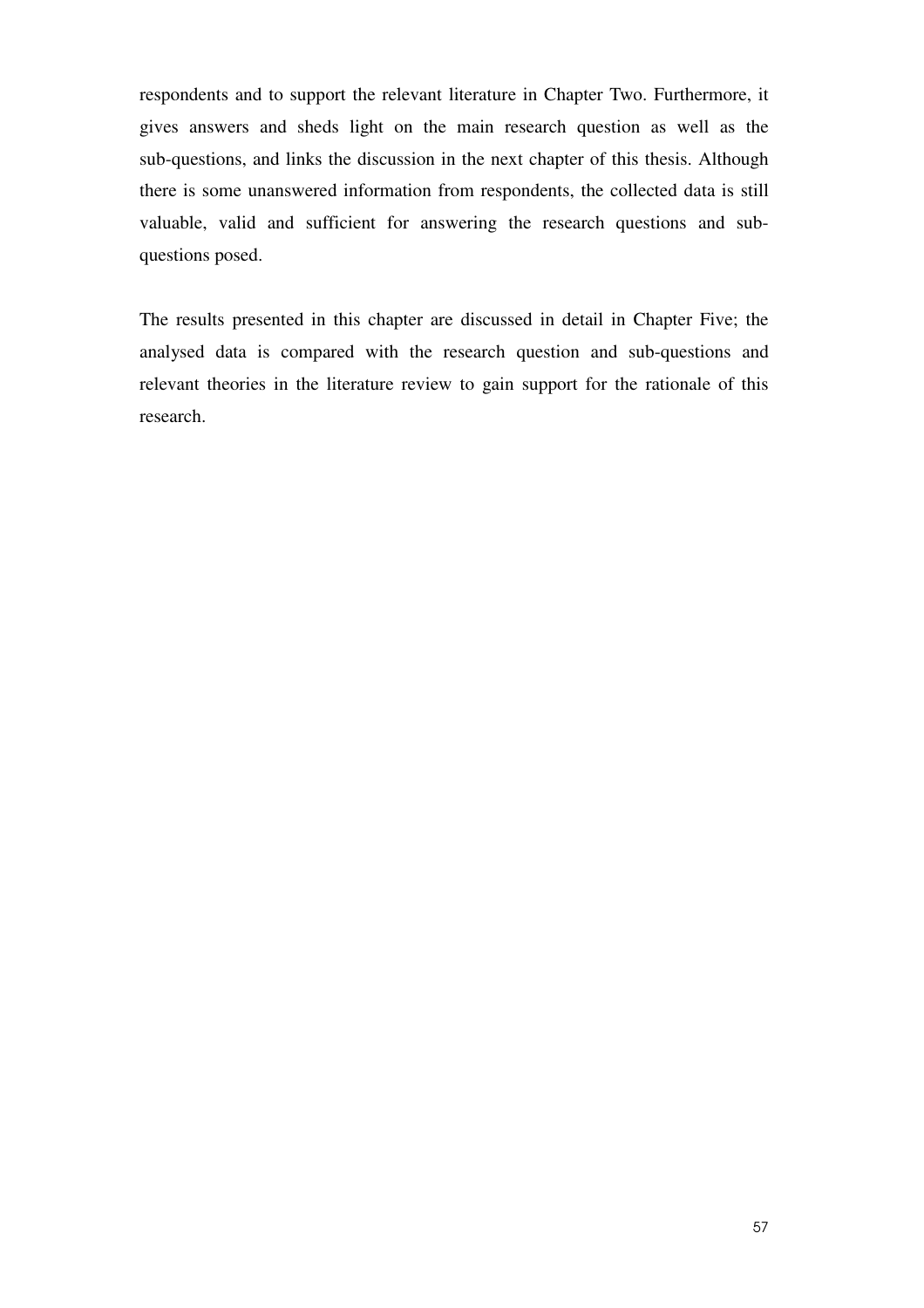# **5. CHAPTER FIVE: DISCUSSION**

# **5.1 INTRODUCTION**

In Chapter Four, the findings from collected and analysed data results are presented. The discussion in Chapter Five is based on the results of the interviews and questionnaires in Chapter Four, and it is integrated with the relevant theories in literature review in Chapter Two. The discussion in this chapter focuses on answering the research question and sub-questions which are presented in Chapter One. This chapter has two main sections which are the discussion on interviews and the discussion on questionnaires. The comparison between the joint venture organisation and the locally owned organisation is based on these interview questions and questionnaires.

The summary concludes the key points in this chapter, and summarise the entire analysis from the research's perspective. The recommendations present the suggestions for further study, and the limitations present the lack of relevant data and resource in the research.

# **5.2 DISCUSSION ON INTERVIEWS**

## **5.2.1 IMPORTANCE OF HRM PRACTICES**

In the interview, the HR manager from the joint venture organisation expresses that their organisation focused on production more than developing HRM practices in the early stage. However, the joint venture pays more attention on its HRM practices currently. The locally owned organisation's HR manager expresses that they always focus on developing HRM practices. There is no significant difference between these two organisations; HRM practices play the very important role in these two organisations, although the joint venture did not pay much attention on HRM practices, it found that HRM practices are necessarily vital for developing effective production. Relationship and networking is very imperative in Chinese culture as collectivism, therefore managing people in organisations means managing their relationship in traditional Chinese culture. Thus, the locally owned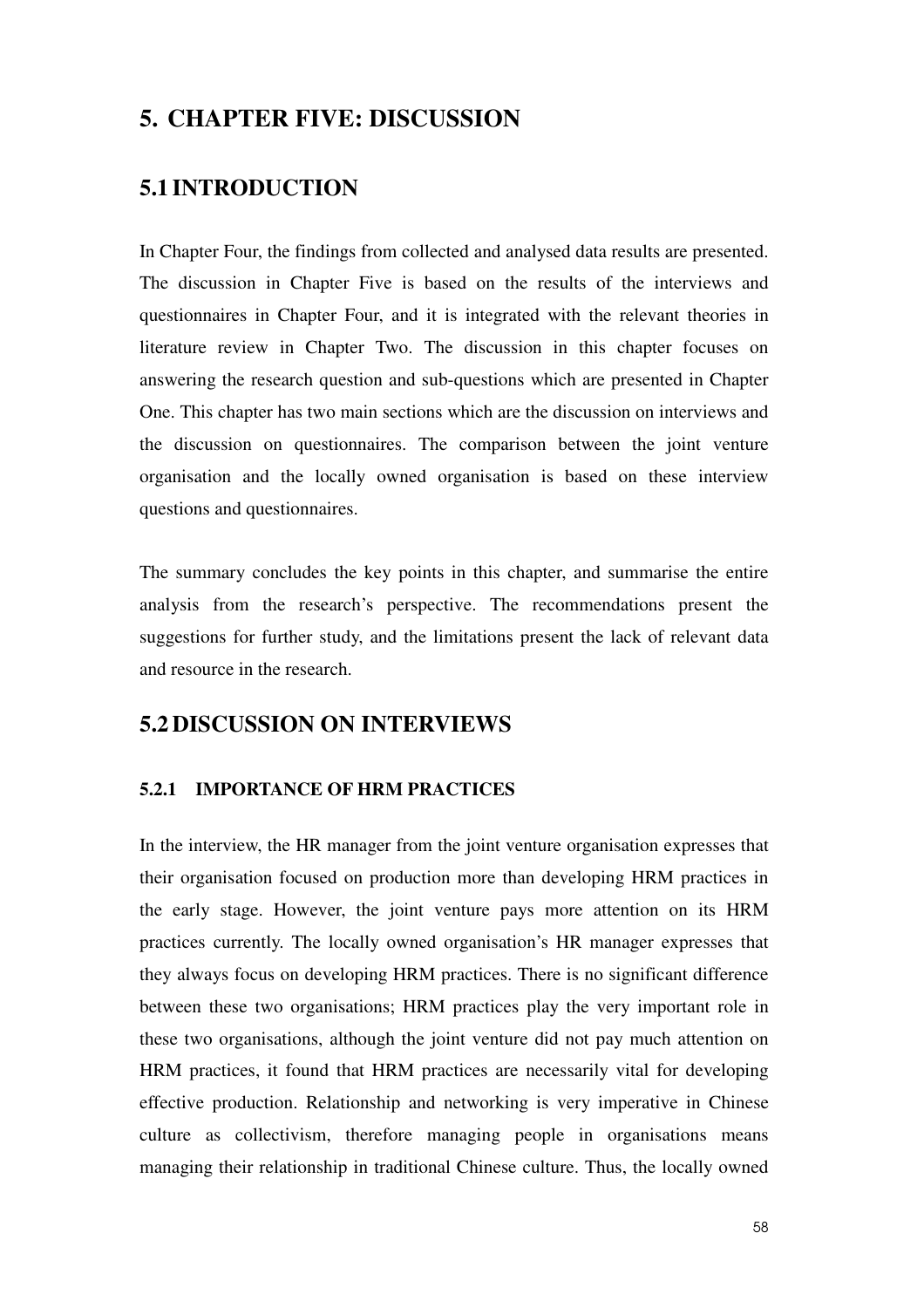organisation in China always pays more attention on HRM practices in managing employees; however, the understanding of HRM practices is different from Western concept of HRM.

These two organisation both practice HR functions such as health and safety and good working conditions. The joint venture's HR manager mentions that their organisation pays more attention on creating good working conditions for employees. Good working conditions as an important factor to influence employees' attitudes for presenting their performance. In most joint venture organisations or MNCs, managers focus on good working conditions in creating their HRM practices and policies; because the working environment in joint ventures or MNCs is more complex and diverse (Cooke, 2009).

In comparison, the locally owned organisation in China develops its HRM practices regularly; and the working environment is less complex than the joint venture's. Performance management is also appeared in the interview questions. These two researched organisations take performance appraisals frequently; both interviewed HR managers think performance appraisals are very useful. Performance management, especially performance appraisals are the key instrument by managers to evaluate their employees. Most managers think that performance appraisals are necessary to undertake in order to obtain understanding of their employees' competency and shortness in their working positions.

In the joint venture organisation, the HR manager mentions about feedback from performance appraisals. Western joint ventures' management focuses on communicating feedback with employees; they make emphasis on employees' understanding from the feedback from their managers. In most locally owned organisations in China, managers make emphasis on the improvement of their employees' competency after collecting the feedback from their managers. Performance management as a necessary factor in HRM practices, the discussed differences from the joint venture and the locally owned organisation in doing performance appraisals bring more evidence in answering the sub-question of finding the evidenced HRM practices in these researched organisations.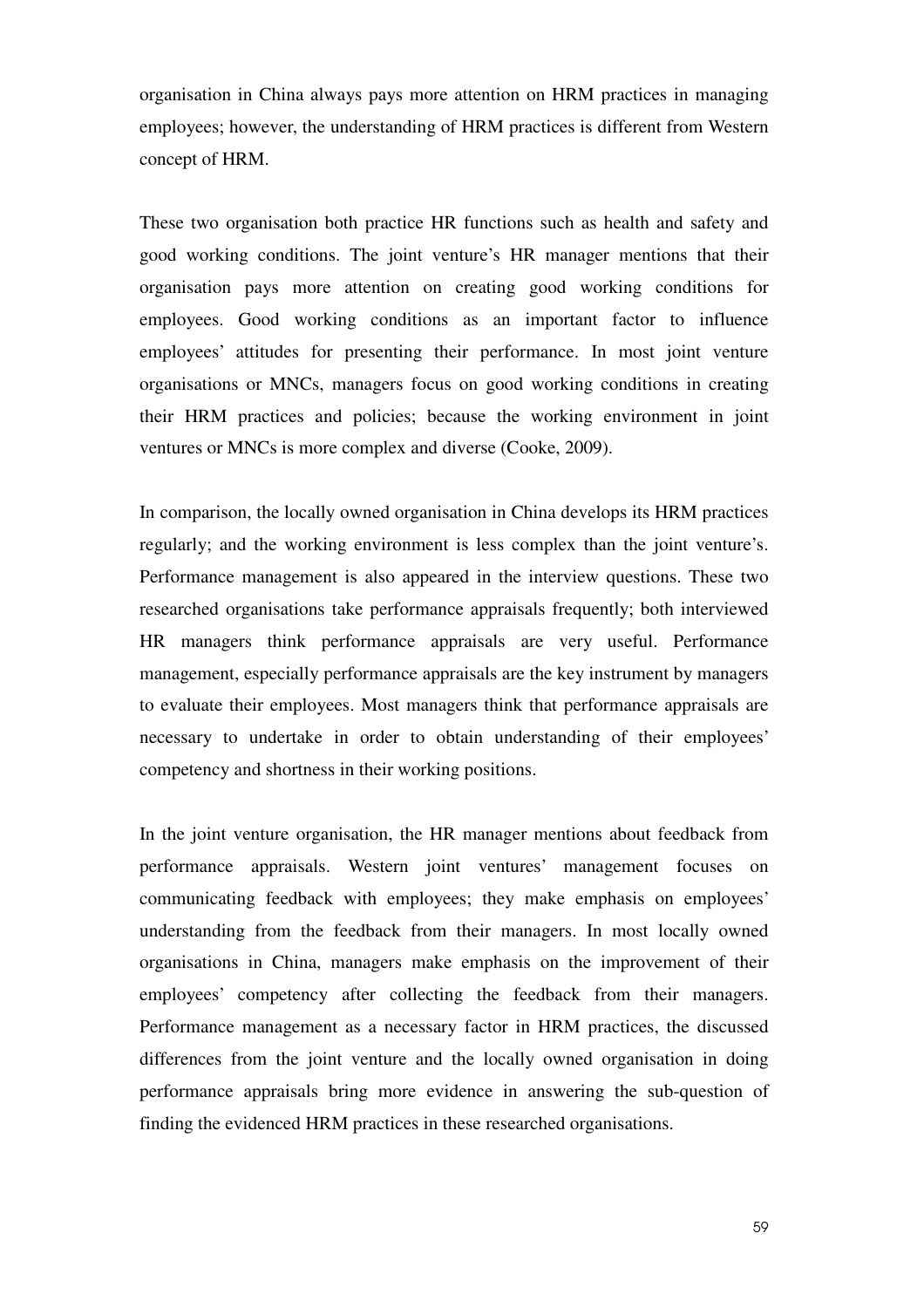Integrating HR strategy with organisations' business strategy is to formulate HRM practices being strategic and powerful in operating its roles in different situation. The joint venture's HR manager gives an example of their auto-products to explain how they integrate their HRM practices with the organisation's business strategy. Therefore, the HR manager in the joint venture totally agree with that it is important to integrate HR strategy and practices with organisations' business strategy in order to create more benefits for organisations' future development. HRM strategy and practices have the closed relationship with organisations' business development. This statement confirms the sub-question of the extent that HR strategy formulates and integrates with the organisational strategy.

People undertake activities to influence organisations' outcome and development, and people operate technology to conduct organisation's production. Thus, managing people effectively is necessarily positive to accomplish expected performance. In this perspective, the HR manager from the locally owned organisation has different point of view. The HR manager agrees with it; however, he explains that integrating HR strategy with the organisation's business strategy still has the distance to achieve for their organisation.

Making HRM to be more strategic and business-related is still new to locally owned organisations in China. Most traditional Chinese organisations think HRM is only focusing on managing people and their activities within organisations, and organisations' business development is relevant to the management in the organisational level. However, there is missed out an important point that is any kind of development in the organisation is undertaken by people; therefore, the HRM plays the extreme momentous role of linking appropriate people to implement their organisation's business development.

HRM is not a new subject to joint ventures and locally owned organisations in China. In joint ventures especially in Western joint ventures, the concept of HRM is more about employment relations, communication between employees and employers/managers, performance management, and employee motivation. The researcher finds that the understanding of the HR manager from the locally owned organisation concerning HRM concept squint towards some areas of personnel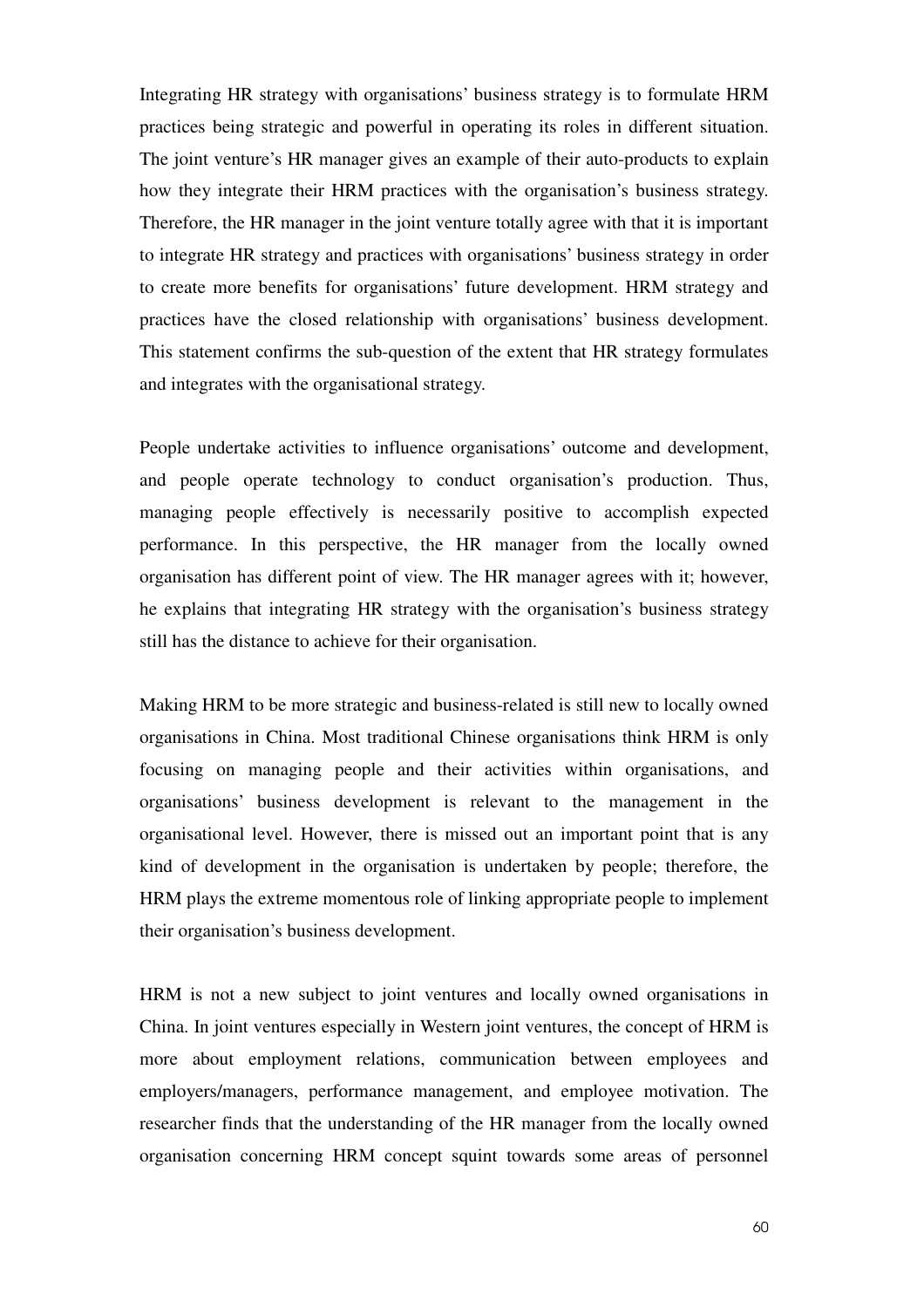management. Personnel management is still very common in locally owned organisations in China, there is still a way for them to develop the well-understood HRM strategy and align it with their business developing direction (Zhu et al., 2007).

HRM is understood simply on managing employees' activities in the locally owned organisation; the HR manager has the power of managing and controlling employees' work-related behaviour, and the HR manager aims on these managerial activities to monitoring employees. The HR manager in the locally owned organisation mentions that 'Chinese HRM model' and 'Western HRM model' have different emphasis due to different cultural background. In 'Chinese HRM model', organisational culture as an important element to influence employees' behaviour and attitudes, and organisational culture is formed by a group of a large numbers of employees, therefore, the group of employees have the ability to influences others, in reason of collectivism culture in China. In the opposite of collectivism, individualism as the feature of Western culture; 'Western HRM model' is more focused on employees' innovative competency, and encourage them to make positive changes in work.

The joint venture's HR manager and the locally owned organisation's HR manager both prefer face to face communication to employees. They use phone calls and emails to communicate with their employees sometimes, but they think a face to face conversation is more directly to make employees understand what they want. Although these two HR managers have different understanding of HRM, they all think that HRM practices contribute to their organisations' success.

#### **5.2.2 HR MANAGERS' EXPECTATION**

These two HR managers expressed their different expectation of their employees' behaviour. The HR manager in the joint venture expects employees to be more responsible and conscientious. The HR manager in the locally owned organisation expects employees to have positive attitudes for facing their work. The HR manager in the locally owned organisation also mentions that positive attitudes are important to influence employees' performance.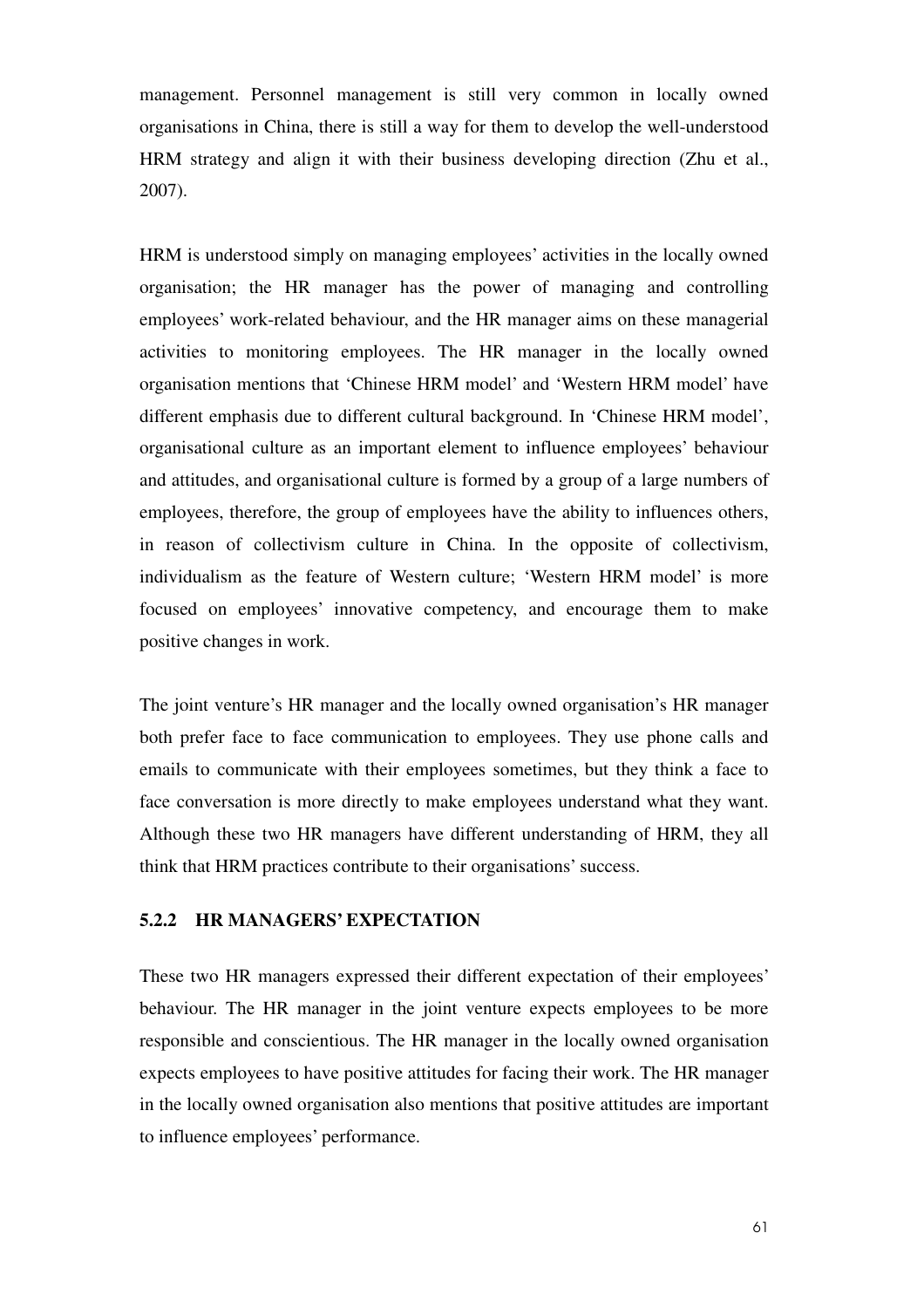Attitude is the imperative in Confucian culture in China, and it is defined as the initial factor to achieve goals in work and life; in the influence of Confucianism, most locally owned Chinese organisations want their employees to present and position positive attitudes before they implement their plans or goals (Hannabuss, 2004). Hence, the HR manager in the locally owned organisation expects employees to have positive attitudes in operating their work with implementing the organisation's HRM practices.

Positive attitudes can also influence others, as the culture of collectivism positive attitudes among employees would build the positive organisational culture to motivate all employees. According to the sub-question of how HRM practices perceived to be associated with success in the organisation, employees' positive attitudes are vital to influence their perspectives of receiving the organisation's HRM practices and associate with the organisation's success.

In the future expectation of HRM practices in the organisation, these two HR managers have similar statements of associating the HRM practices with the organisation's success. The HR manager in the joint venture states four points which are creating a professional HRM team, building recruitment, selection, training and development, performance appraisals and other HR activities more systematically and consistently, obtaining more support on employee training and development and motivation, and involving HRM in the organisation's operational strategy and development. To analysis the statement; creating a professional HRM team is the main leading point, and the next three points are surroundings and conditions to support it.

A professional and effective HRM team must have the competency to make HRM activities systematically and consistently, because the effective HRM can bring competitive advantage to the organisation. If the organisation's HRM department arrange proper recruitment process and select the appropriate employees, and train them and motivate them; the positive working circumstance is established, and the organisation's competitive advantage is created and maintained steadily. Employees who are trained and motivated fairly will have more confidence to contribute their KSAs to achieve their organisation's goals.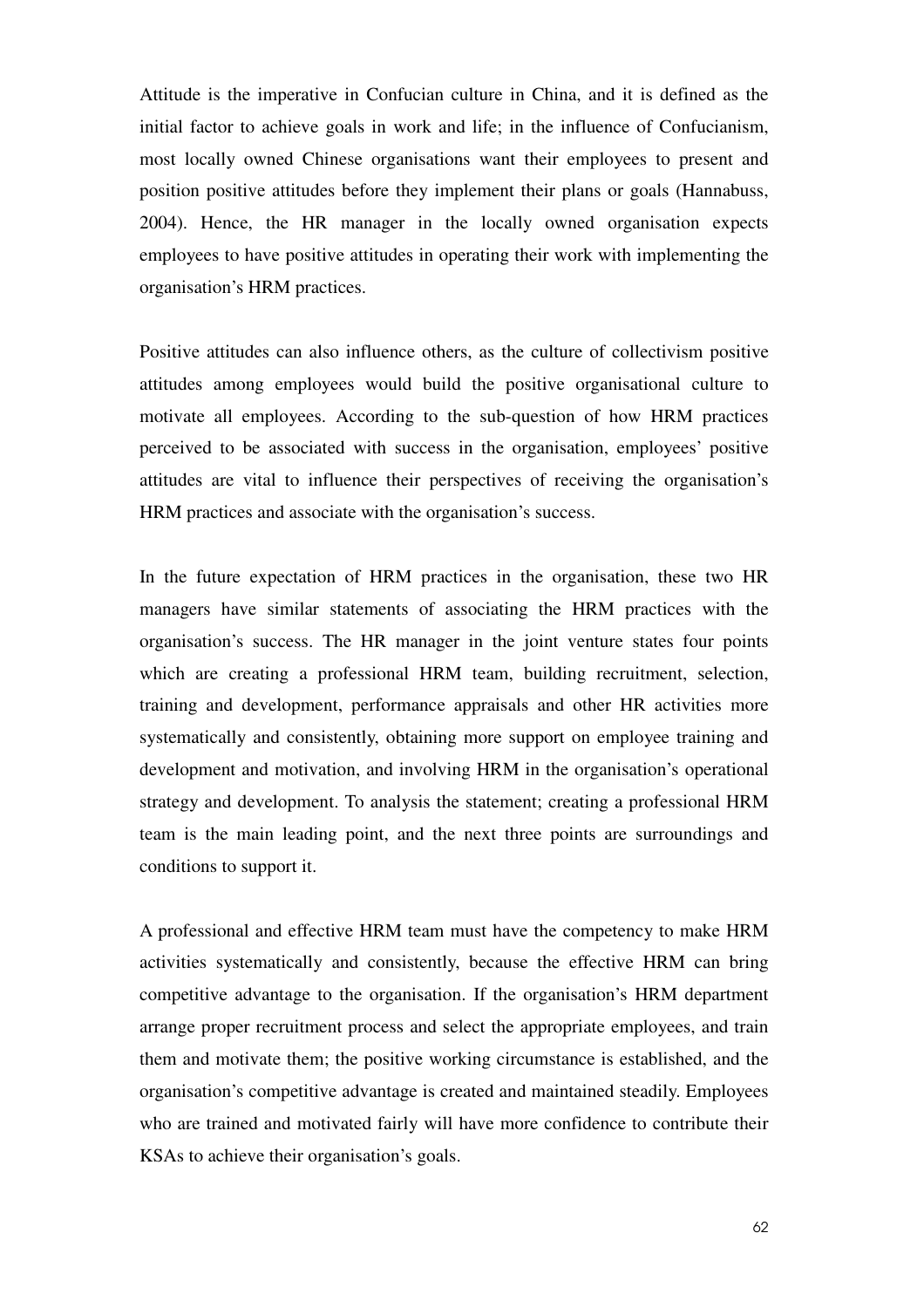The HR manager also mentions about HRM involvement in the organisation's operational strategy and development. From this statement, Western joint ventures pay more attention on making their HRM strategic and long term oriented.

Strategic HRM plays the role of aligning HRM practices and strategy with organisations' business strategy to achieve the win-win solution of using the most suitable employees, place them in the most appropriate working positions, and accomplish the expected goals in the organisation's business development. The sub-question refers to the extent of HR strategy integrating with the organisational strategy has been answered from this discussion.

The HR manager in the locally owned organisation expresses three points in future expectation of HRM practices, which are gaining more support from the organisation for operating HRM activities, improving employee selection and training, and integrating HRM strategy with the organisation's developing direction. This is similar to the HR manager's perspective in the joint venture. The HR manager in the locally owned organisation expects to obtain support from the organisation to improve HRM activities such as recruitment, training and development, remuneration, and performance management. The HR manager expects that the organisation can give more support to its HRM department, and the HRM department has the power to foster employees' KSAs.

The concept of strategic HRM also influences the locally owned Chinese organisation. The HR manager expects the organisation's HRM practices and strategy can integrate with the business development to achieve the consistency of managing employees and improving production effectively and efficiently. Designing HRM strategically is still new to some locally owned organisations in China; they think the role of HRM is only focusing on managing employees and not very closed relating to organisations' business level. This statement is confirmed by answering the sub-question of the extent of HR strategy integrating with the organisational strategy in the locally owned organisation in China.

Referring to the sub-question of discussing the extent of HR integration with the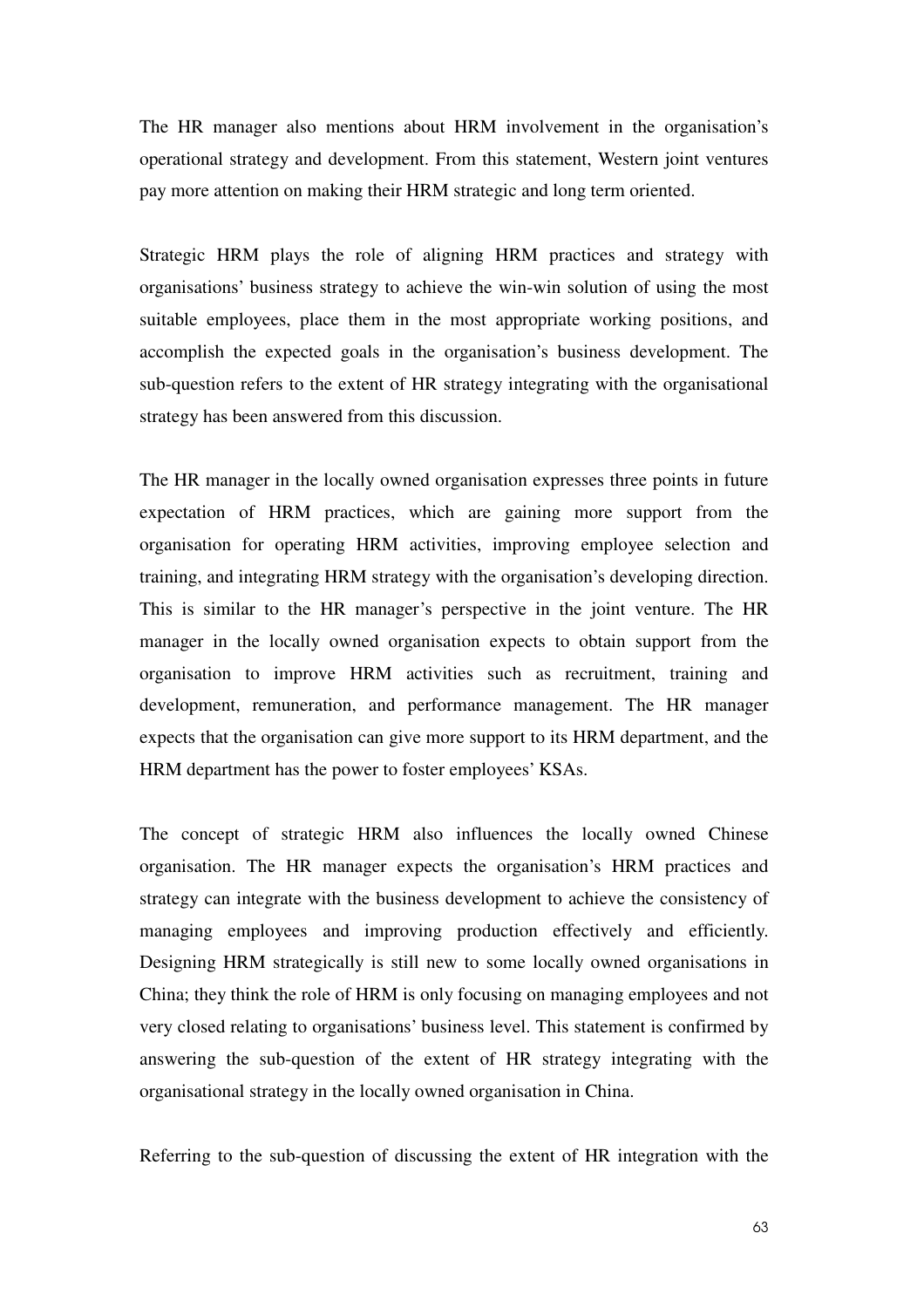organisation's business strategy; recently, more and more Western HRM concepts influence Chinese organisations; HR professionals accept and consider making HRM to be strategic and integrated with organisational business development in order to sustain organisations' competitive advantage as well as achieving organisations' success consistently.

The HR manager in the joint venture would support a change to traditional HRM practices; the HR manager explains that the organisation is formed as a western joint venture in China, more than 85% employees in the organisations are Chinese, and they have to support a change to traditional HRM practices if necessary to balance to diversity in the organisation. Western organisations including joint ventures or MNCs in China need to understand the cultural background to manage diverse employees. As HR managers in joint ventures, it is necessary to understand their local employees' culture to minimise misunderstanding and conflict. In such an understandable working environment, employees will be more encouraged to achieve the organisation's expectation.

On the other hand, the HR manager in the locally owned organisation would support a joint venture with a Western organisation if there is an opportunity. The HR manager explains that the organisation needs a change by developing innovation in the current HRM styles, and an involvement of a joint venture with a Western organisation would be able to bring positive influence to the organisation as well as facing new challenge in these changes. HRM as a Western concept plays an important role in Chinese organisations, 100% respondents agreed with this point in the questionnaires; an evolution of HRM in Chinese organisations would bring new developing opportunities.

# **5.3 DISCUSSION OF THE QUESTIONNAIRE**

### **5.3.1 HRM PRACTICES AND POLICIES**

In surveying employees' perspectives of the effectiveness of their HRM department, 94% of the respondents in the joint venture agree that their HRM department is effective, and 6% of them do not agree with it. In the locally owned organisation 86% of the respondents agree with that their HRM department is effective. A total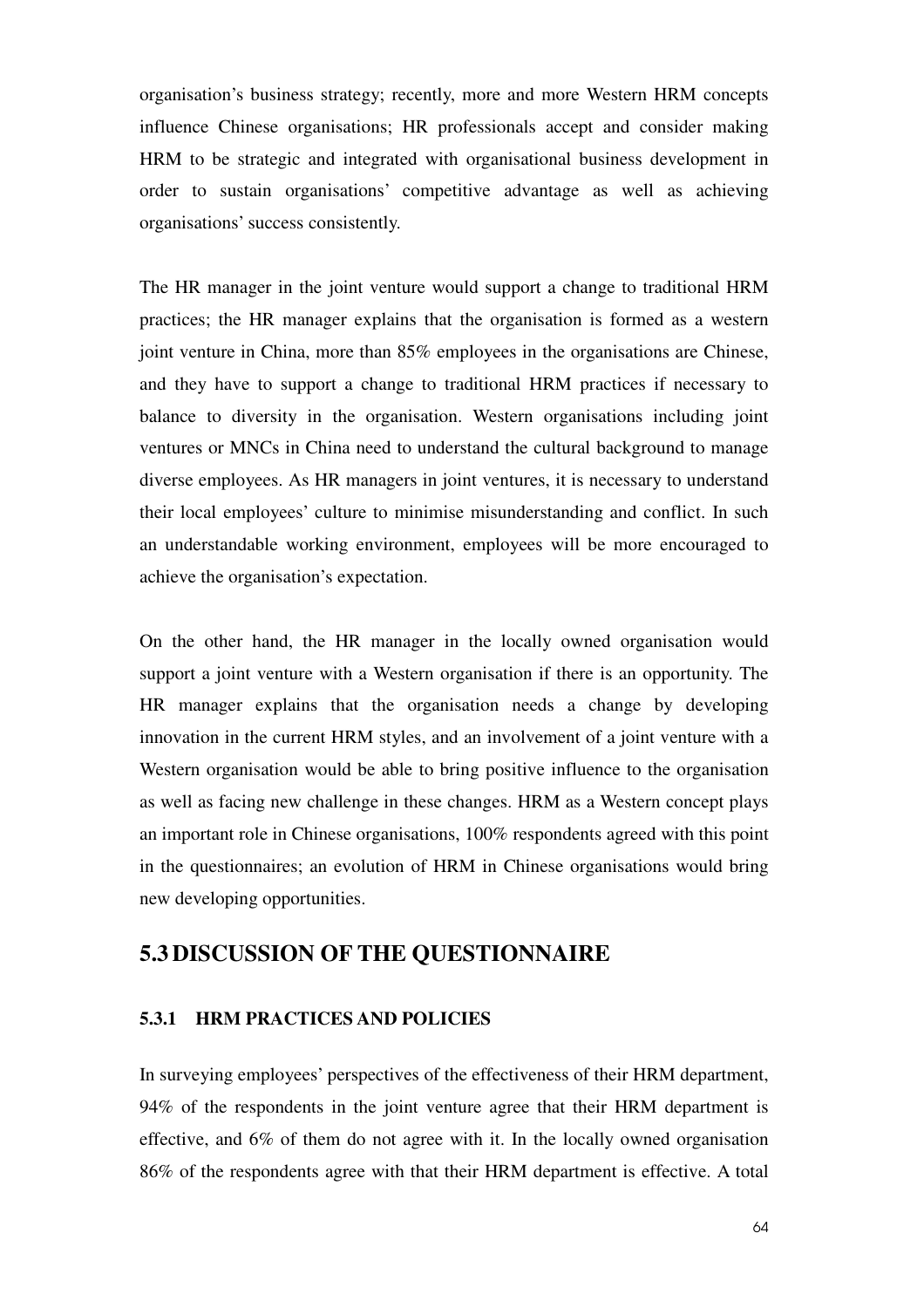of 78% of the respondents in the joint venture and 88% participants in the locally owned organisation reported that their organisations have formally written HRM practices and policies. Almost hundred percent (96%) of respondents in the joint venture and 100% of the respondents in the locally owned organisation think that their organisations' HRM practices are effective.

An effective HRM department is very important to influence employees' working attitudes and it also as an important role to allocate tasks for employees appropriately. From these percentages, the joint venture and the locally owned organisation have their official HRM departments, and most of their employees approbate their organisations' HRM departments. HRM as a necessary managerial function in any forms of organisations in China, and in organisations, constitutions of HRM becomes more officially managed. HRM practices including recruitment, selection, training and development, remuneration, termination, and staff motivation; and HRM policies including health and safety, good working conditions, and performance management are implemented completely in organisations. Employees also have consciousness to obtain benefit from utilising their HRM practices and policies.

In the research in the locally owned organisation, 100% of the respondents think their organisation's HRM practices are effective; there is no negative response. In China, from personnel management to HRM there is a long evolution in most Chinese organisations. HRM as a necessary management function, it contributes its unique competency to economic and business growth in China; and HRM is defined as the key source of creating competitive advantage in most Chinese organisations (Zhao, 2008).

Nowadays, the Western concept of HRM influences and transforms Chinese organisations in managing relationships among managers, employees, and their organisations. HRM in Chinese organisations almost casts off the image of traditional personnel management; however, some small business may still keep some managerial styles of traditional personnel management. As joint ventures, HRM is also important to reduce conflict in the diverse working environment. Designing HRM practices and policies should consider the cultural background of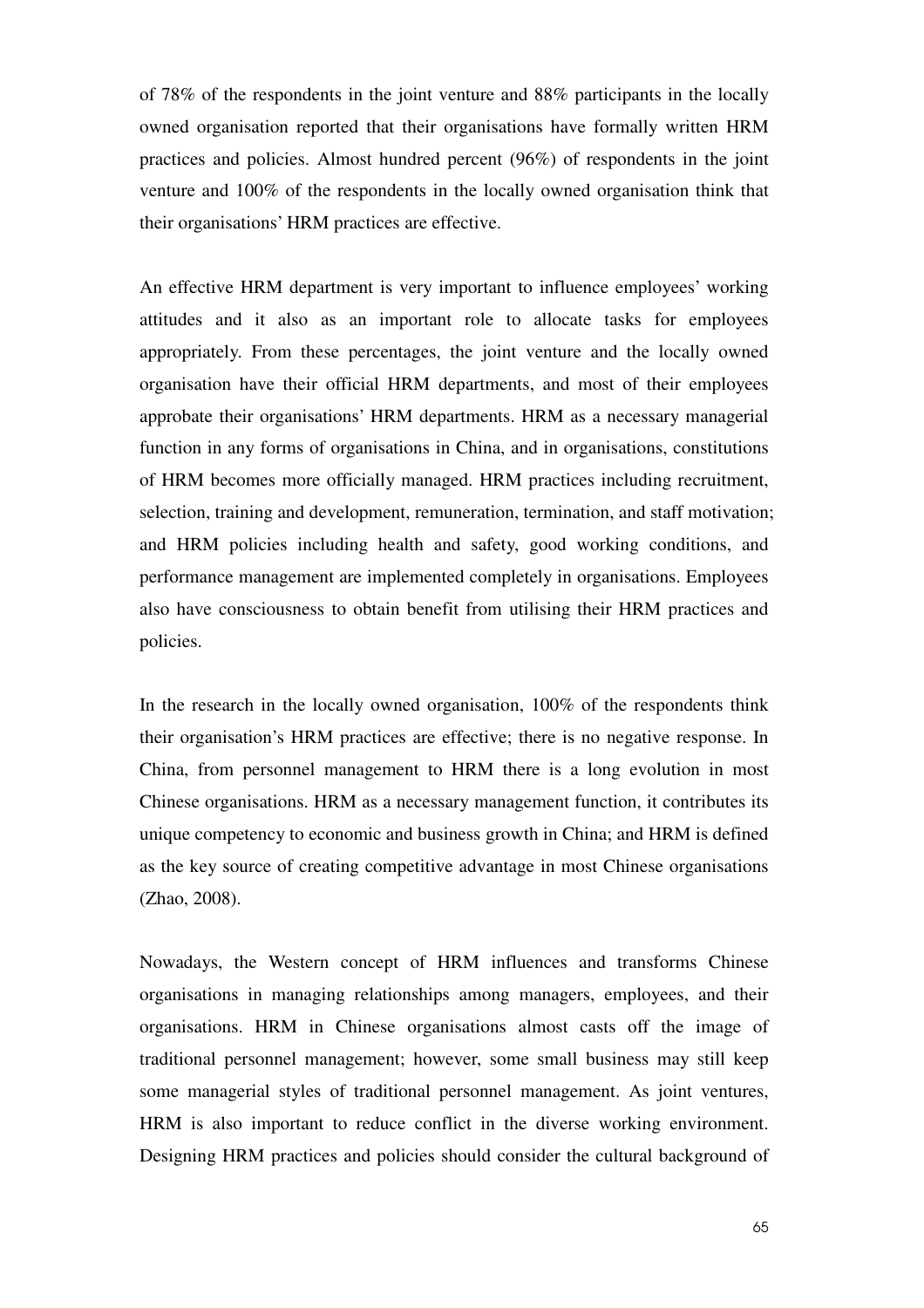various employees and the main environment in the market. In China, the country has collectivism culture; a Western joint venture needs to use 'Western HRM model' to manage Chinese employees as well as accepting and integrating cultural background in the managerial activity. HRM is dealing with people and their performance, creating an understandable environment is a way to implement HRM practices and policies successfully.

In researching opportunities in training and development, staff recognition, reward and remuneration; 80% - 84% of the respondents in the joint venture are satisfied with their organisation's arrangement; and 90% - 92% of the respondents in the locally owned organisation are satisfied with it. To compare these percentages, the joint venture has lower percentage of employee satisfaction than the locally owned organisation.

As discussed above, the joint venture has a more complex environment to implement and develop HRM, because of working diversity. The Western joint venture has many aspects of 'Western HRM model'; however, the employees in the joint venture are most Chinese, some of them might accept it and some might not. Therefore, developing the appropriate HRM in managing a joint venture or even MNCs in China is more difficult than managing in a locally owned organisation.

In the Chinese locally owned organisation, if most of employees can accept and follow such a HRM model; that means all employees would follow it due to there is a large group of people follows it. That is also a representation of collectivism culture; in the other way to explain it, most Chinese locally owned organisations achieve 'consistency' in work, employees would allow their organisations' decisions if most employees accept it. The environment in Chinese locally owned organisations is simpler than joint venture, because of less diversity; hence, differences in notions are also less than in joint ventures. In Chinese locally owned organisations, an effective and positive HRM model is extremely fundamental; if employees do not want to express their discontentment directly, the organisation would face losing its employees and losing the market.

Usefulness of performance appraisals is also researched in the joint venture and the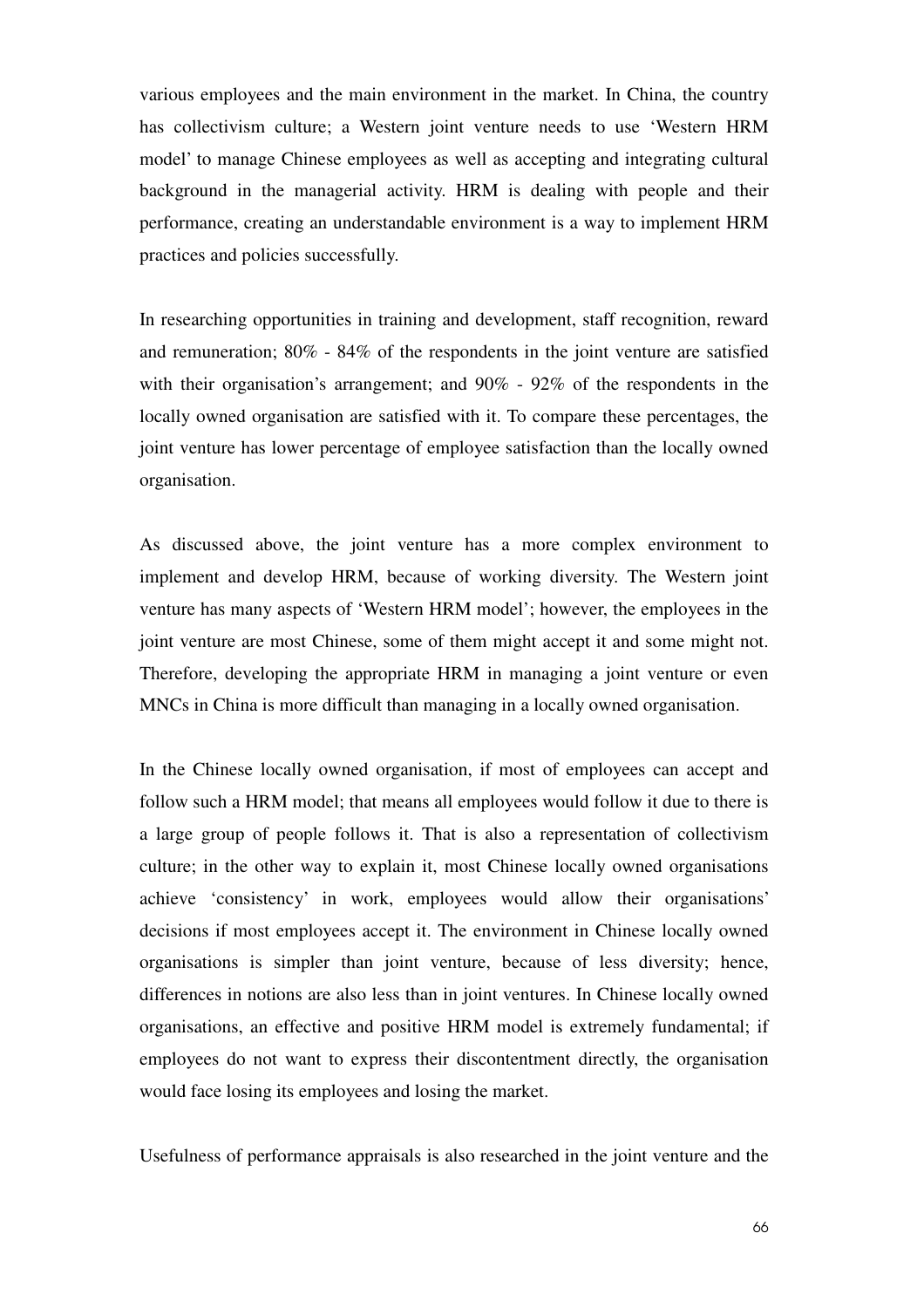locally owned organisation. A total of 96% of the respondents in the joint venture have experience of participating in performance appraisals in their organisation, and 86% of them think that performance appraisals are useful. The 14% of respondents who think that performance appraisals are useless, 4 respondents specify their reasons. The main aspects are lack of linkage with the organisation's goals, no authority of making decisions, and over formalised style. In the locally owned organisation, 100% of the respondents have experience of participating in performance appraisals and 96% of them think that performance appraisals are useful. The 4% of the respondents who think that performance appraisals are useless do not specify their reasons.

Performance appraisals are common instruments in performance management, and performance appraisals are often utilised in organisations in order to evaluate employees' KSAs with performance. It is also important to link performance appraisals with the organisation's goals; employees need to understand their organisation's goals, subsequently they can work out for themselves how to align themselves with the organisation's direction. Performance appraisals are also used as an instrument to evaluate and measure whether the organisation's HRM practices have a positive influence in an employee's performance. This is confirmed by answering the sub-question of evaluating and measuring HRM practices.

Employees must be aware of their organisation's developing direction in order to accurately perceive their own performance. Performance appraisals as an evaluation device in HRM, can strategically link with the organisation's business developing directions and goals. If managers evaluate an employee's performance and share feedback by linking with the organisation's goals, it will be easy for employees to understand the pathway to improvement.

One respondent mentioned that employees should be more involved in performance appraisals. It is necessarily important for managers to provide feedback to and discussions with employees. Communication also is an imperative factor in HRM. In the research 78% of the respondents in the joint venture have regular communication with their HR managers concerning HRM practices and policies and 94% of the respondents in the locally owned organisations have regular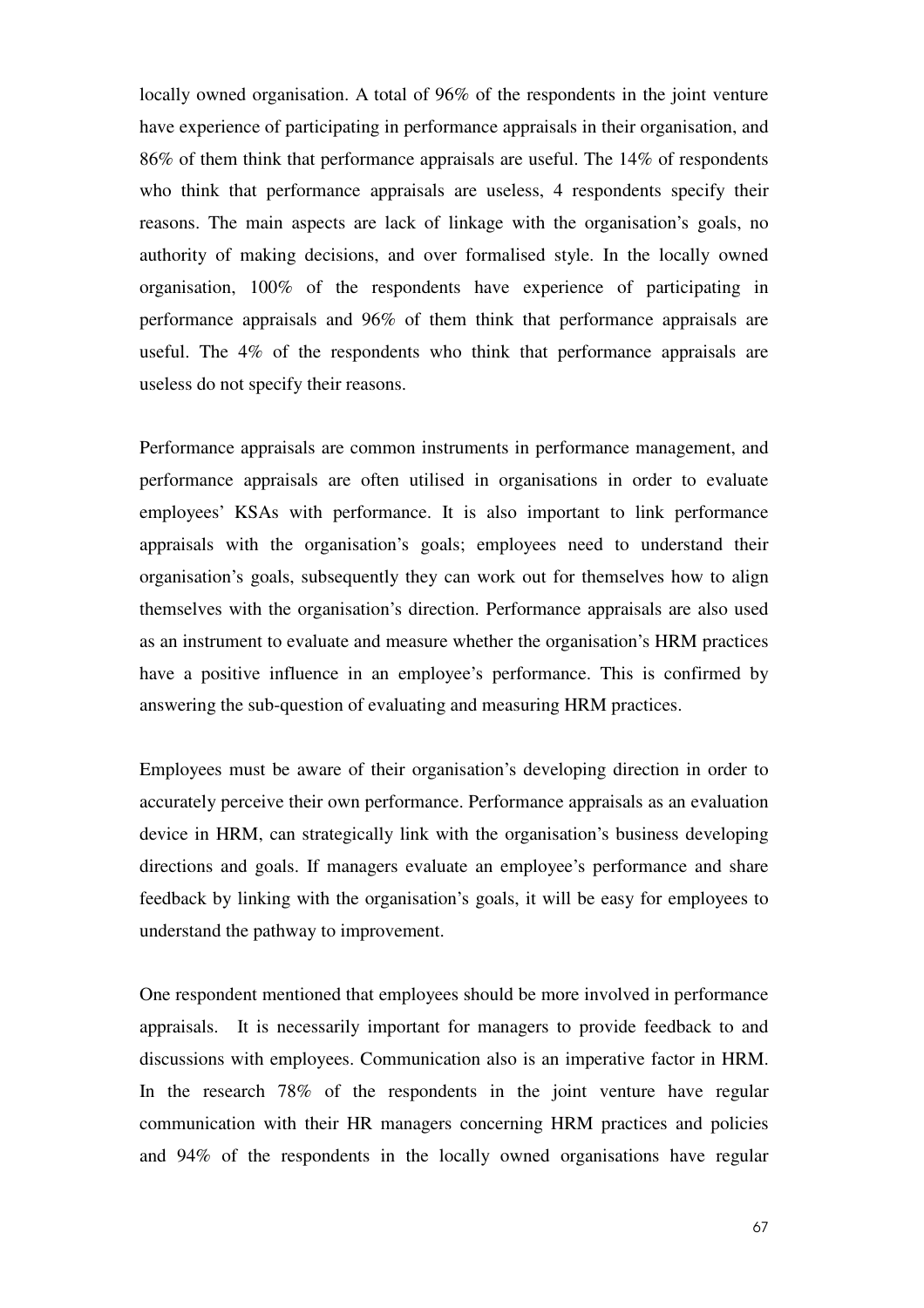communication with their HR managers concerning HRM practices and policies. Employees who regularly communicate with their HR manager or other managers concerning their performance can directly obtain their managers' requirements and achieve an improvement in their performance, as well as diminish the possibility of misunderstandings arising.

Communication is an extremely important technique for HR managers and other managers to learn and enhance, in order to build a positive employment relationship with their employees. In China, most Chinese locally owned organisations' HR managers prefer meetings or group discussions as the key communication technique. They do not prefer to give individuals feedback about their performance, but choose to gather together employees who are in similar situations, and give them suggestions and requirements in groups. If most employees in the group within the meeting accept their managers' suggestions, the others often follow suit.

In the joint venture, the percentage of communication with HR managers is less than in the locally owned organisation. In such a Western joint venture, managers like communicating with employees directly if there is any problem with an employee's performance. Some Chinese employees with a traditional cultural background might not adapt this kind of 'direct management style'. In most joint ventures, HR managers like allocating performance feedback to proper departmental managers and departmental managers, who feed back to their employees concerning their performance or other problems relating to HRM practices and policies.

The reason could be that they think departmental managers have more understanding of the employees as they belong to their department, the same background and working base makes for easier communication. This kind of communication style is designed in order to reduce misunderstanding and conflict, and most joint ventures prefer to select departmental managers with a local background. Therefore, communication with employees and the underlying perspectives that govern such communication are very different in the joint venture and the locally owned organisation in China.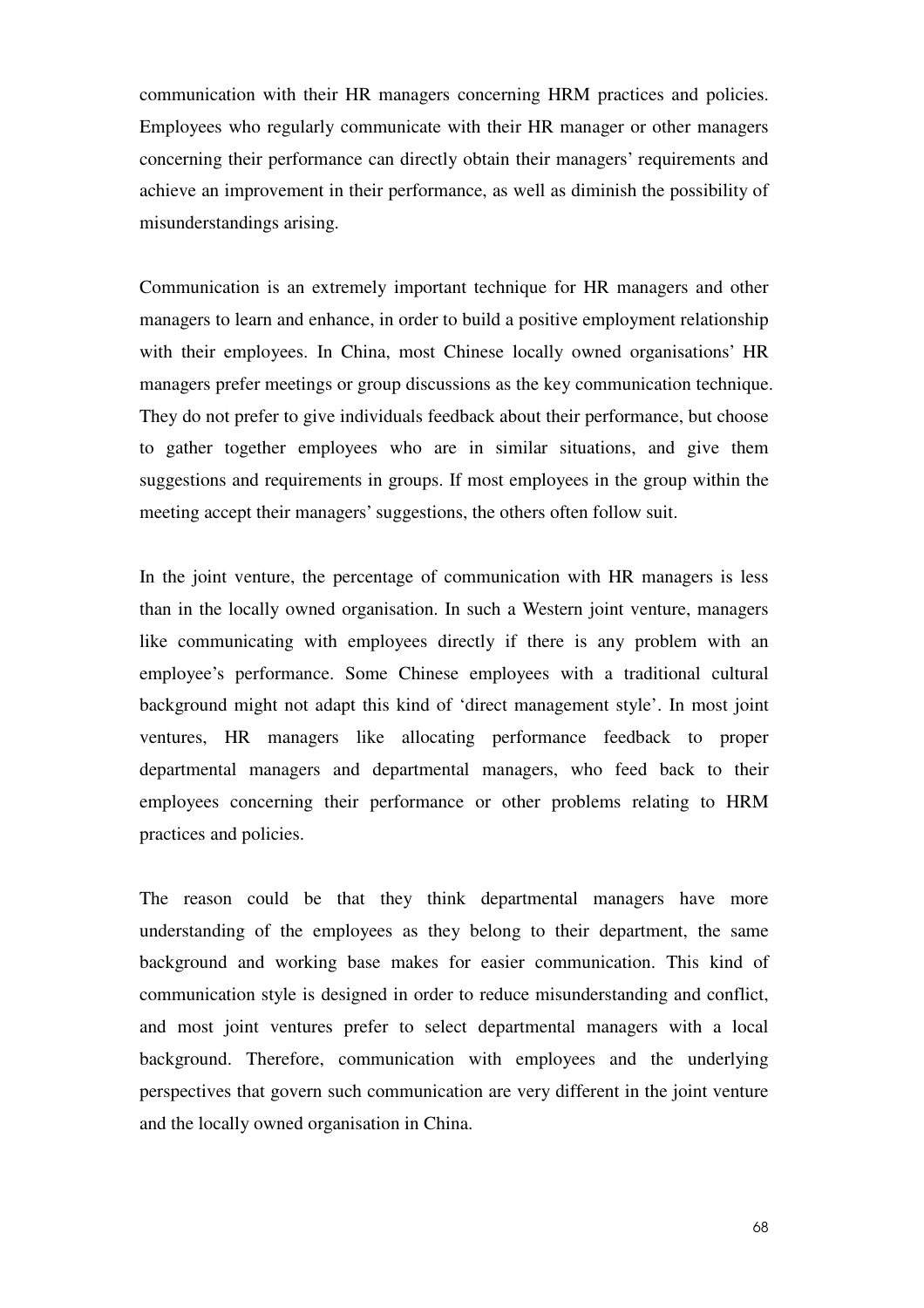#### **5.3.2 IMPORTANCE OF HRM**

#### **5.3.2.1 HR INTEGRATION**

The joint venture and the locally owned organisation both have 88% of the respondents agreeing that their organisations' HR strategy is integrated with the business strategy for achieving their organisation's goals. A total of 5 respondents in the locally owned organisation disagree with this and 1 respondent strongly disagrees with it. No participants in the joint venture disagree with it. From these percentages, it can be seen that participants in the joint venture have a very clear understanding of integrating HR strategy and the organisation's business strategy to achieve consistency in utilising appropriate employees to achieve the expected production or services.

In the locally owned organisation in China, HR integration is still new and unacquainted. As with the previous discussion in the interview with the HR manager, the local HR manager also mentions that their organisation's HRM still has a way to go before achieving the integration of HRM strategy with the organisation's business strategy, and the HR manager expects that their organisations can be successful in this in just a few years. Thus, employees in the locally owned organisation still do not understand HR integration; because in most Chinese organisations the HRM department is 'separate' from the organisation's business level strategy and decisions, HRM only focusing on recruiting and selecting employees to work in the organisation. Nowadays, new HRM concepts encourage HRM to be roundly strategic in supporting the organisation's goal achievement. HR integration can bring strong benefits for organisations, and can give employees the opportunity to understand their organisation's needs and developing direction.

HR integration is defined as a strategic transmutation in Western HRM concepts, and it makes HRM involved in setting business strategy and facilitating the organisation's business development by utilising the best employees and implementing the best HRM practices (Myloni et al., 2007). The research discloses that the joint venture has the understanding of how to develop and implement HR integration, and managers and employees are clear about the importance and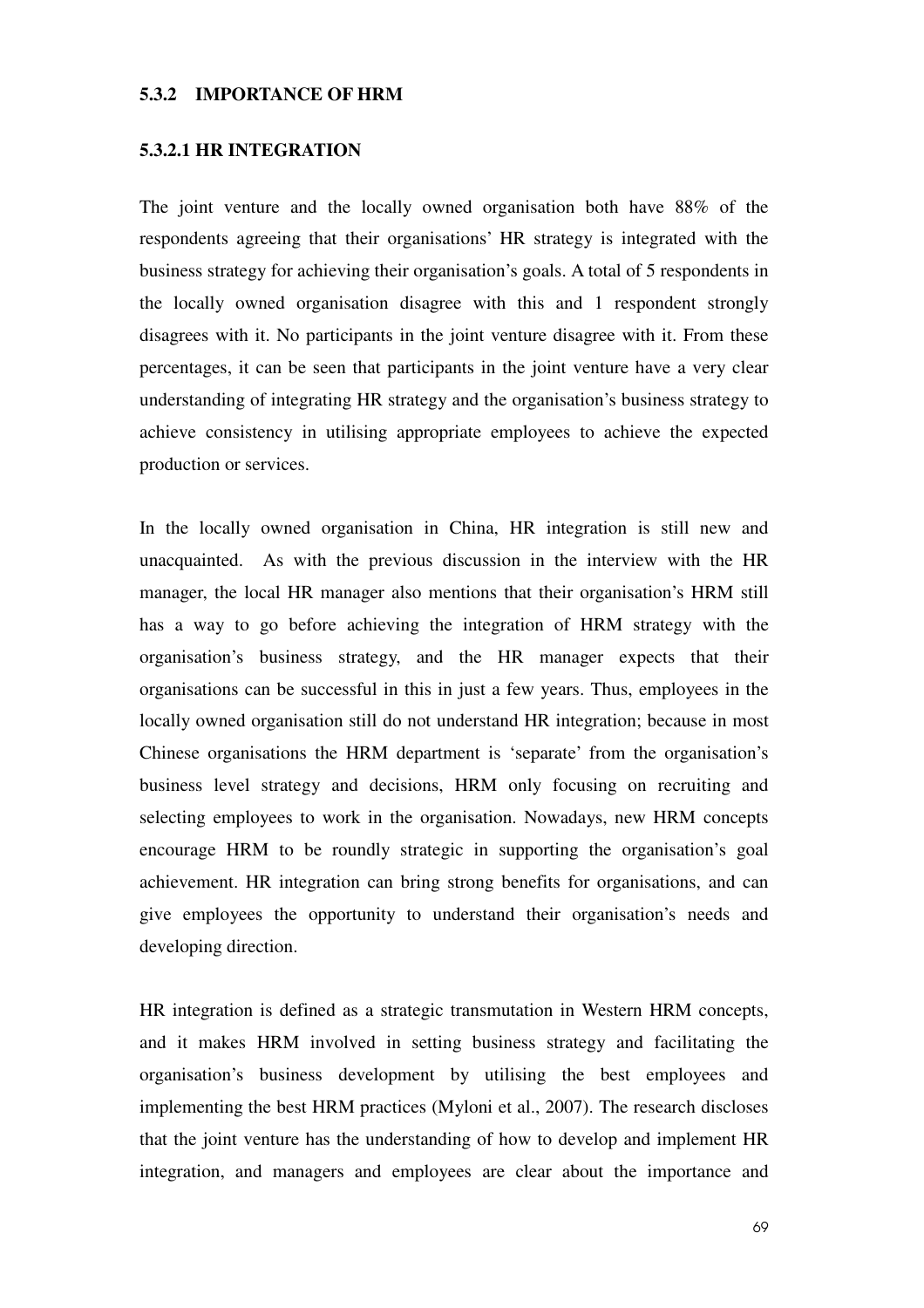benefits from developing HR integration in the organisation. The Chinese locally owned organisation still has some confusion around HR integration, especially in the group of employees. The HR manager should communicate with employees concerning the importance of HR integration and give them a comprehensive understanding for their organisation's transition to HRM. They should encourage them to support working under a well-integrated and strategic HRM model in the organisation.

### **5.3.2.2 INVOLVEMENT IN HR STRATEGIES**

A total of 40% of the respondents in the joint venture and 84% of the respondents in the locally owned organisation express that they are involved in their organisations' HR strategies. Involvement in HR strategies means different things to different organisations, and different organisations have their own way of implementing employee involvement in HR strategies. In Western joint ventures, HRM strategies are designed for the purpose of encouraging and motivating employees' passion and potential to present the expected performance. Not every employee has the opportunity to participate in designing the organisation's HR strategies; however, the designed HR strategies are implemented for the organisation's benefits as well as employees'. In fact as joint ventures, it is complicated to involve all or most employees in the organisation's HR strategies.

As the literature and research pointed out previously, the structure of joint ventures is more complex than locally owned organisations; thus, it is not possible to allow everyone to be involved in HR strategies. Because of diversity in joint ventures, HR managers must be very understanding and considerate to their employees' background and culture; HR strategies are designed to include employees' interests and worries. Consequently, involvement in HR strategies can be explained differently in the business construction of joint ventures; their employees cannot be involved in designing HR strategies because of the diverse conditions. However, employees' thoughts and perspectives are definitely involved in designing and implementing HR strategies for HR managers.

In the locally owned organisation, the percentage of employee involvement in HR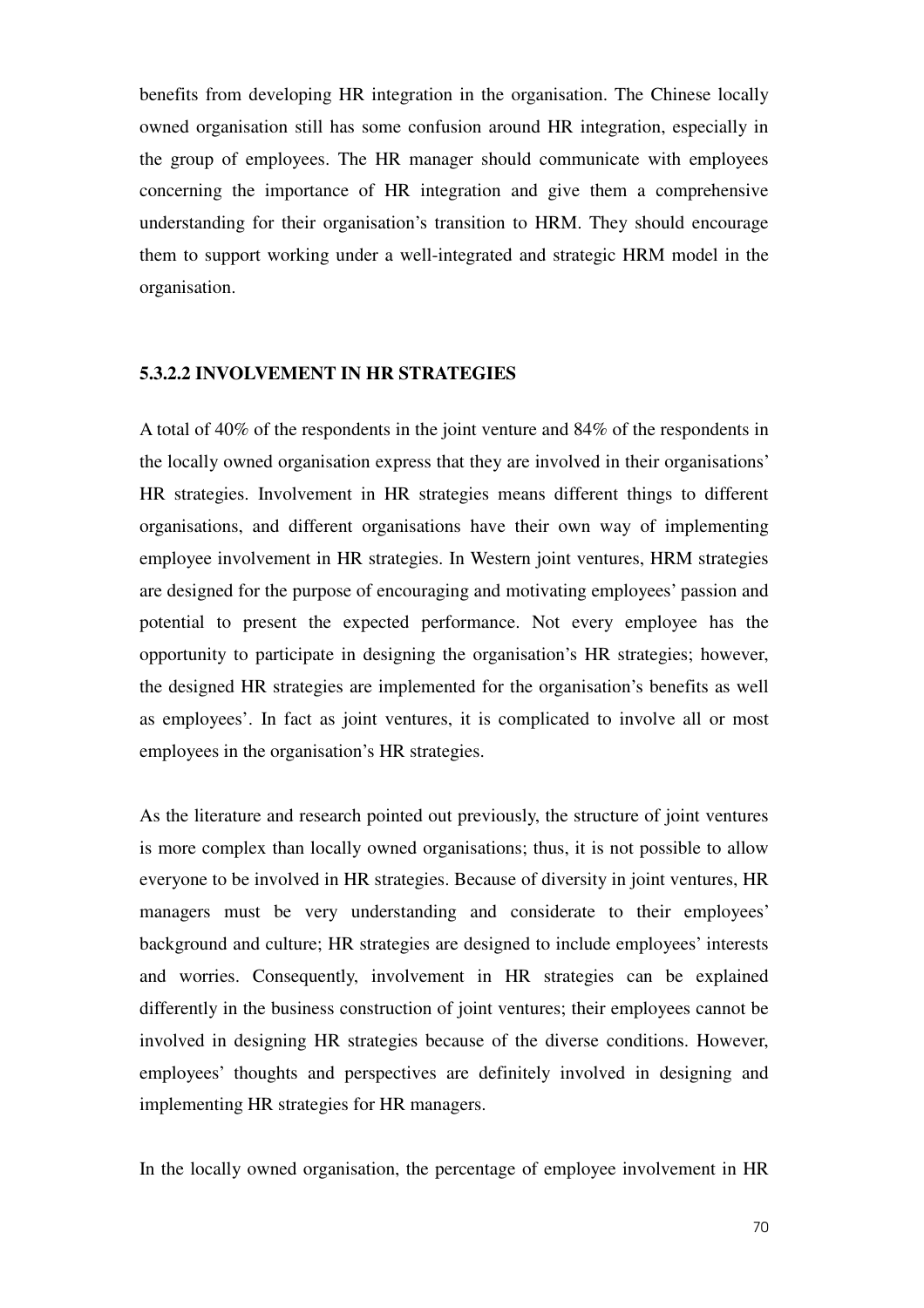strategies is 44% higher than in the joint venture (40% of respondents are involved in HR strategies in the joint venture, 84% of respondents are involved in the locally owned organisation). Most Chinese locally owned Chinese organisations still maintain a few aspects of the traditional Chinese management style. People working in Chinese organisations always perceive their organisations as families; because of the collectivist culture, most Chinese organisations like gathering information from employees to make decisions, though the final decision might not reflect the decision voted. The HR manager in the Chinese locally owned organisation treats the employees within the organisation as an entire group; therefore most employees have opportunities to be involved in the organisation's HR strategies.

This is very different from the perspective of involvement of HR strategies in the joint venture. Chinese locally owned organisation like involving all employees in making decisions to achieve collective consistency, and organisations expect that all employees can support one or a few strategies in decision making. Therefore, keeping employees involved in HR strategies means that HR managers obtain huge agreement and support for their decisions. As working environment and conditions in Chinese locally owned organisations is not as diverse as in joint ventures, developing employee involvement is easier.

### **5.3.2.3 HRM AS AN IMPORTANT ROLE**

An enormous number (92%) of respondents in the joint venture and 100% of the respondents in the locally owned organisation agreed that HRM plays an important role in their organisations. Currently more and more organisations perceive HRM as their weapon to enhance their competitive advantage; especially in China, due to the increase in joint ventures and MNCs. The Western HRM concept is a vital influence in Chinese locally owned organisations, and is transforming their understanding of traditional personnel and HRM. Nowadays, in China, most organisations utilise the HRM model to attract talent, and operate successful HRM practices and policies to manage and motivate their employees. It is necessary to say that HRM has the role of linking employees with required KSAs to the organisations' goals in order to add more value for the organisations' development and for the employees themselves.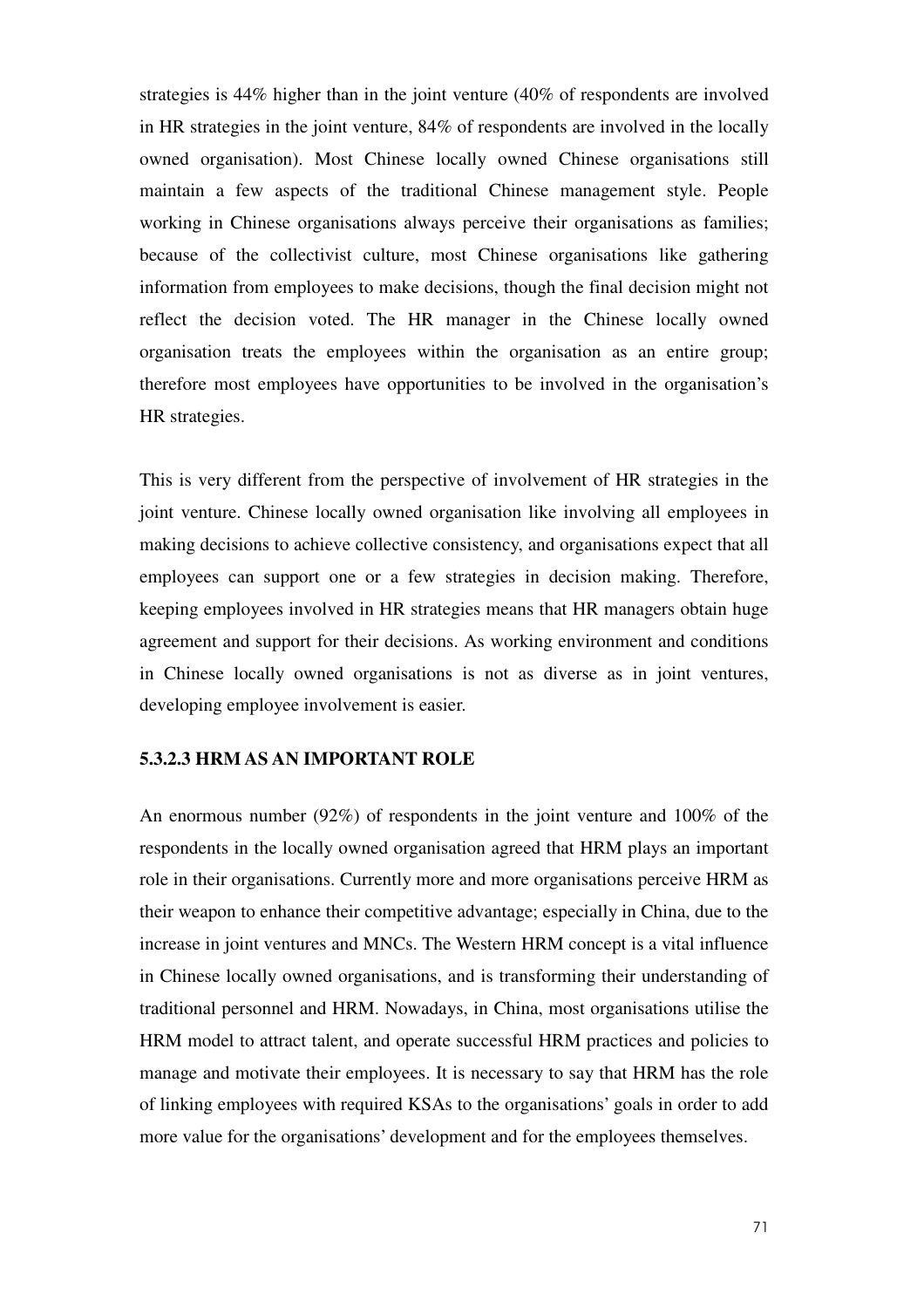# **5.3.3 TRADITIONAL CHINESE HRM PRACTICES VERSUS WESTERN HRM PRACTICES**

Not surprisingly, a total of 88% of the respondents in the joint venture prefer Western HRM practices, and only 12% of them prefer traditional Chinese HRM practices. Almost half (44%) of the respondents in the locally owned organisation prefer Western HRM practices, and 56% of them prefer traditional Chinese HRM practices. Traditional Chinese culture supports reciprocity, harmony, and stability in the working environment, and some cultural values such as collectivism, social obligations, loyalty, and respect for authority, are considered as key factors with employees (Ma & Trigo, 2008). Chinese locally owned organisations emphasise group/team work, with 100% of the respondents reporting experience of working in a team; and in the researched joint venture 96% of the respondents have team working experience. Team work is becoming very common in organisations; however, team work in different forms of organisations with different HRM practices has different underlying factors.

Western HRM practices focus on employee motivation and innovation. Even in a working team, employees have various opinions and they are encouraged to express their thoughts no matter if they are wrong. Traditional Chinese HRM practices focus on compliance under hierarchy. When employees work in a team, the team leader's suggestion is often the final decision. Employees are not passionate about articulating their opinions, because of compliance for authority and fear of mistakes. In Western joint ventures, HRM plays an important role in influencing employees. However, there are still a small group of employees who prefer traditional Chinese HRM practices, and most of them are affected by the culture of collectivism and Confucius for a long time.

In the locally owned organisation, over 50% of the respondents prefer traditional Chinese HRM practices, because they are conventional in the working environment and HRM practices. Another 44% of the respondents prefer Western HRM practices - normally they are young and educated, are passionate to express their opinions, and expect innovation in the organisation. Currently Western HRM practices in textbooks and Western joint ventures are strongly influencing Chinese locally owned organisations to transform their own HRM model. Most Chinese locally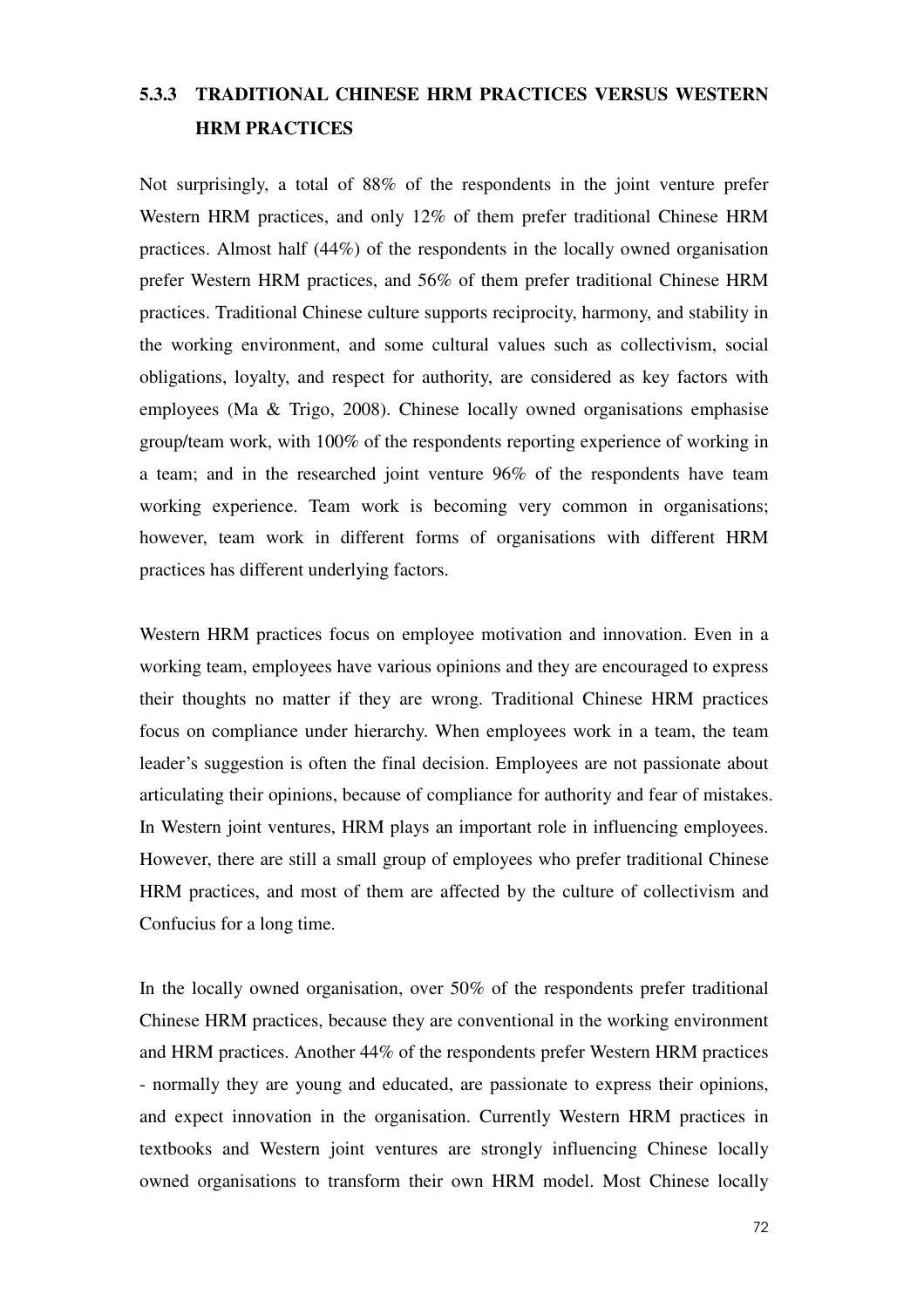owned organisations still operate under personnel management styles, or maintain some areas of personnel management. It is necessarily important for them to make a transition to effective and strategic HRM in order to enhance their success and create a sturdily competitive advantage.

The above discussion is summarised in the following table:

|  |  | Table 4: Traditional Chinese HRM practices versus Western HRM practices |  |  |
|--|--|-------------------------------------------------------------------------|--|--|
|--|--|-------------------------------------------------------------------------|--|--|

| <b>The Joint Venture</b>            |                | <b>The Locally Owned Organisation</b>            |  |  |  |
|-------------------------------------|----------------|--------------------------------------------------|--|--|--|
| More respondents prefer Western HRM |                | More respondents prefer traditional<br>$\bullet$ |  |  |  |
| practices                           |                | Chinese HRM practices                            |  |  |  |
| 100% of respondents have experience |                | 4\% of respondents have no experience            |  |  |  |
| in team work                        |                | in team work                                     |  |  |  |
| HRM practices focus on employee     |                | HRM practices focus on compliance in             |  |  |  |
| motivation and innovation           |                | hierarchy                                        |  |  |  |
| More respondents                    | prefer Western | More respondents prefer traditional              |  |  |  |
| <b>HRM</b> practices                |                | Chinese HRM practices                            |  |  |  |

This comparison has summarised the employees' perspectives in answering the main research question of finding the differences of HRM practices in the joint venture and the locally owned organisation.

## **5.3.4 EMPLOYEE EXPECTATIONS TO IMPROVE THE CURRENT HRM SYSTEM**

There are 10 respondents who give comments on the question about employee expectations in improving the current HRM system in their organisation. These comments, which are listed in Chapter Four, can be summarised in 5 key points.

- Respondents expect their organisation to integrate the HR strategy with the organisation's strategy effectively for creating a sustainable source of competitive advantage.
- Respondents expect to improve the organisation's employee motivation system, and they also want their organisation's HRM department to give clear explanations and guidelines about the organisation's goals, HR policies, and HRM expectations.
- Respondents expect their organisation's HRM department to improve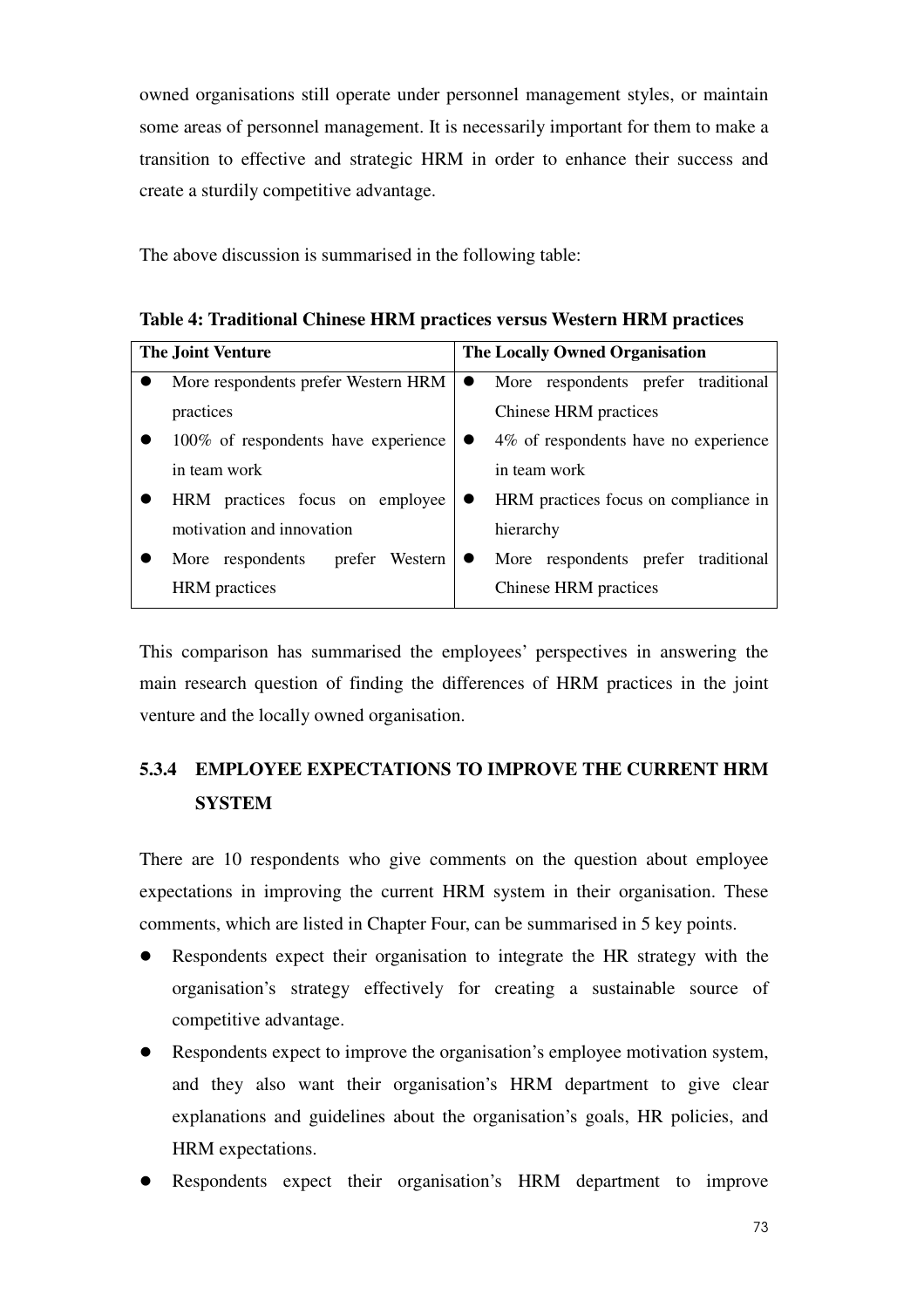transparency and equality, as well as making the HRM system fairer and more open to employees.

- Respondents expect their organisation to make improvements in its HRM models by learning from other successful organisations.
- Respondents expect their performance appraisals to be related to the organisation's reward system.

There are 24 respondents in the locally owned organisation who give their comments on their expectations for improving the current HRM system. Their comments are summarised in 10 key points.

- Respondents want their organisation to improve the organisation's HRIS.
- Respondents expect the organisation to provide more training opportunities.
- Respondents suggest that the organisation should learn from successful organisations.
- Respondents expect their organisation to link performance appraisals to employees' competency.
- Respondents want their organisation to create the most appropriate HRM model and strategies to manage employees.
- Respondents expect the organisation to offer a better working environment and communication techniques.
- Respondents expect the organisation's HRM department to share HRM information with employees.
- Respondents expect their HRM department to pay more attention to employee motivation.
- Respondents suggest their organisation creates an effective working team in order to achieve a competitive advantage.
- Respondents expect the organisation to improve transparency in the HRM system.

Reviewing the respondents' expectations for improving their organisation's HRM system, the respondents in the joint venture state that their perspectives focus on HR integration and the superiority of building HRM practices and policies. HR integration has an important responsibility to make the connection and alignment between HR strategies and the organisation's business development. It is extremely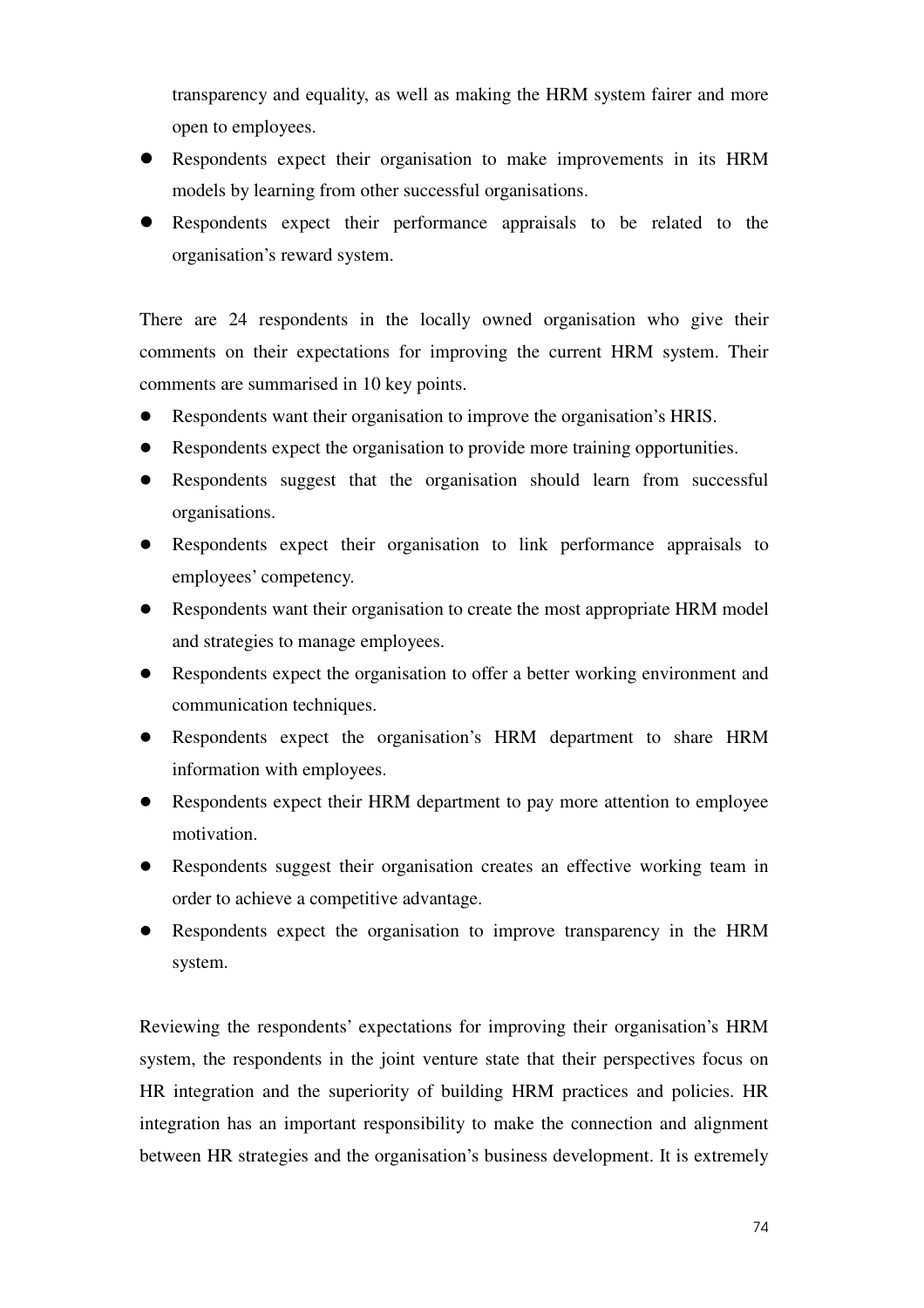necessary to involve HRM strategy in the organisation's business developing plan; HRM role in attracting and selecting talents is the first point of entry into the organisation. Therefore it must clearly understand the organisation's developing direction and expectations in order to make an accurate decision in hiring employees with the needed KSAs.

In developing successful HR integration, HR managers need to design a high quality of HRM practices and policies. In the diverse environment of joint ventures, HR managers should explain the HRM policies to employees clearly to ensure that employees with different backgrounds can understand and accept them.

Employees need the organisation's HRM policies to be transparent, open, fair, and equal to everyone, and this is the initial condition to create effectiveness in HRM, and obtain employees' loyalty. Performance appraisals linking with the organisation's reward decisions can be a way to make employees aware of the transparency and equality of HRM policies. Performance appraisals linked with a reward system can also stimulate employees' enthusiasm to excel. In one of the sub-questions, which is to explain how HRM practices can be associated with the organisation's success, most respondents referred to employee recognition and reward for good performance. Rewarding employees can be a strategy in developing HRM practices because it links the employee's success with their organisation's success. Therefore, rewarding employees' efforts helps achieve the organisation's success.

In the Western HRM concept, employee motivation, including monetary and non-monetary motivation, is imperative. Employees need to be recognised when they achieve the organisation's expectations. Organisations should recognise their employees in a positive way, as opposed to unnecessary controls and limitations. An employee's potential KSAs can be unearthed by receiving the organisation's recognition. Employees under an appropriate and fair reward system will obtain more trust from their organisations. Linking reward with performance is a way of aligning HRM practices with the organisation's success.

The respondents in the locally owned organisation have similar expectations about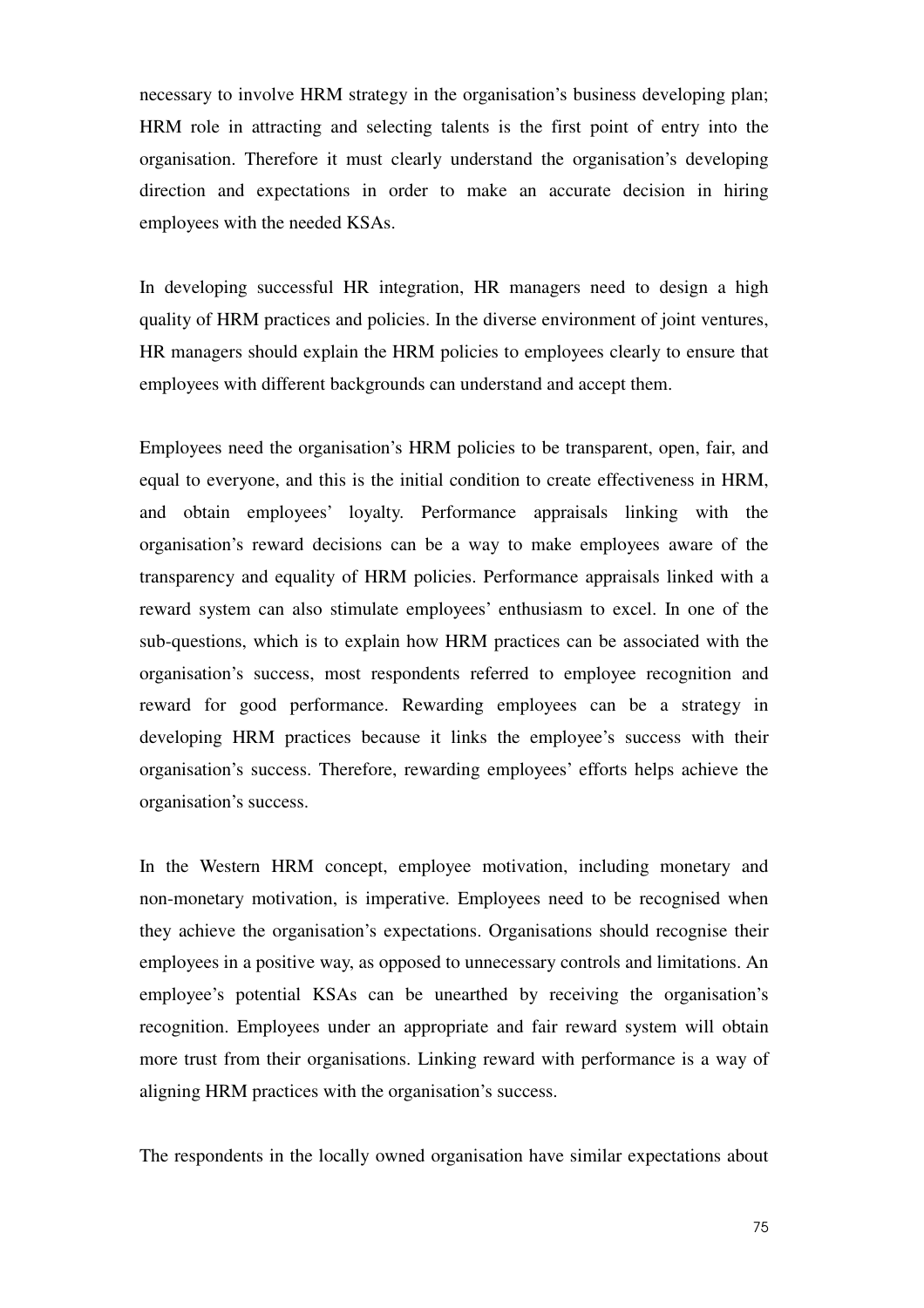improvements to the HRM system with the participants in the joint venture. These include making HRM policies equal and transparent, giving clear explanations, making more efforts to motivate employees, and learning from successful organisations to improve the current HRM model.

The concept of HRISs appears in some participants' comments in the locally owned organisation. HRISs include four components which are hardware, software, data, and the user, and they are interrelated. If any one component is defective, the one or more of the other components can be affected (Nel et al., 2008). HRISs play the role of collecting, recording, and analysing data concerning the organisation's HRM.

Most locally owned organisations in China still have less awareness of HRISs in their HRM system. HRISs are convenient; many locally owned organisations are willing to implement them in their HRM system. An effective HRIS can be used to create software concerning employee data maintenance, payroll process, competency management, recruitment and selection and other HRM activities (Nel et al., 2008). Nowadays, many Chinese locally organisations have improved their technology in the production line; now they need to consider innovative technology in HRM in order to create effectiveness and efficiency.

The respondents also have expectations concerning equal training opportunities in the organisation. The HRM department must arrange equal opportunities for employees to be trained and developed. A lack of training is often used as an excuse for poor performance among employees. HR managers should provide equal opportunities for every employee to develop his or her competency.

Because of the collectivist culture, Chinese people like working in groups, and effectively as part of a team is expected from employees. An effective team is built by good working conditions through the managers' and team leaders' ability to communicate well. Most Chinese organisations use visible hierarchy to manage employees, but this is not perceived as an effective arrangement in HRM. A lack of communication between managers and employees will bring about misunderstandings and conflict, and affect the quality of performance. Providing employees with good working conditions through implementing better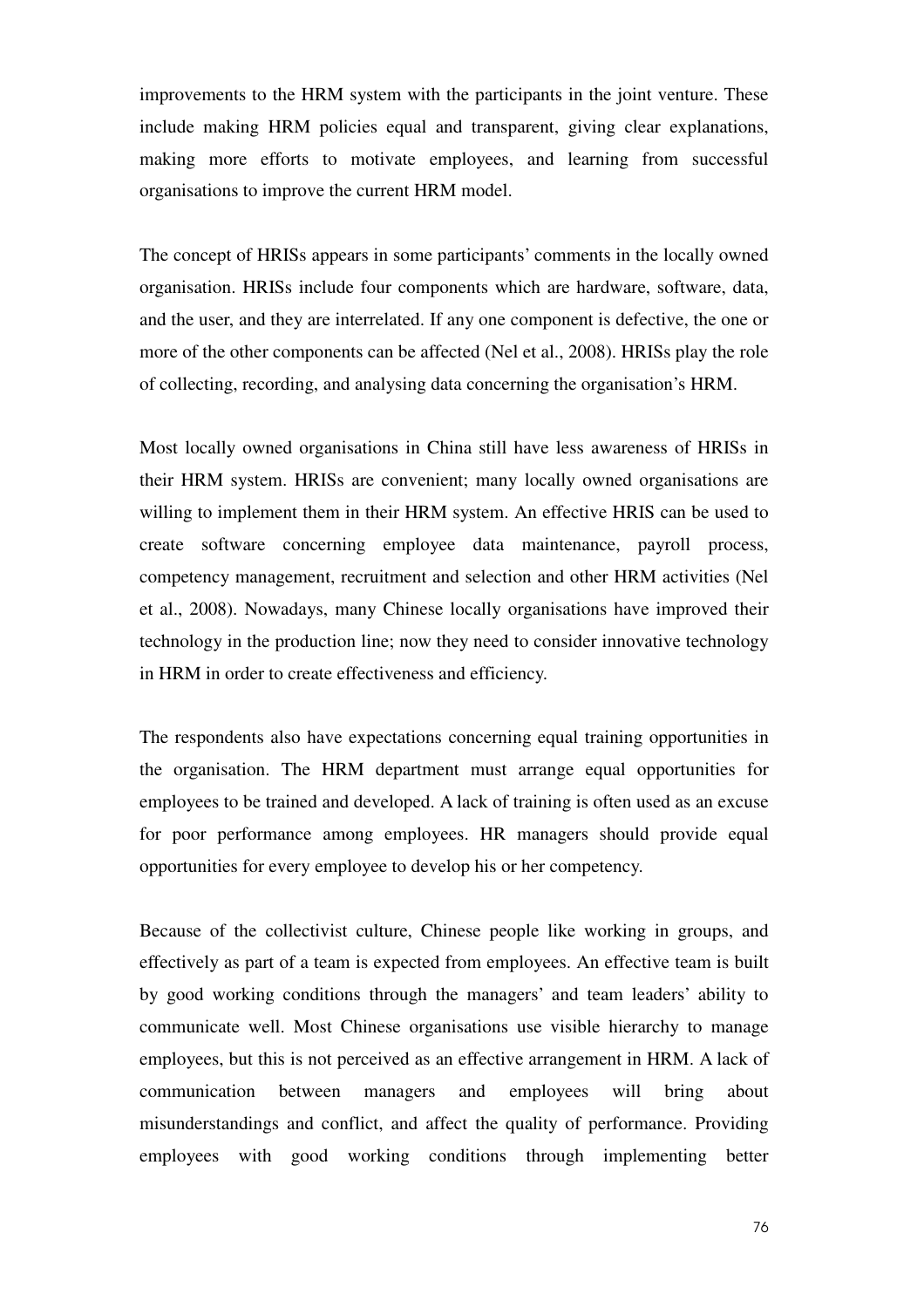communication techniques can enhance employees' positive attitudes towards their work.

#### **5.3.5 COMPARISON TO PREVIOUS STUDIES DONE**

Previous studies were done in the HRM field, and the researcher used studies by Burchell in 2000, Nel, Marx and Du Plessis in 2002 and Paine in 2008 to compare it with her own. Some interesting commonalities as well as some differences have been noted as shown in Table 5, below.

In the 2000 study a very comprehensive HRM questionnaire covering 358 items to identify HRM and management trends was jointly compiled in New Zealand and Australia in 1994: it was used for a survey to identify, among other factors, the future role, quality and expectations of HR in those countries for the year 2000 to be used by the Institute of Personnel Managers of New Zealand (IPMNZ, 1994). The same questionnaire was modified and refined and used again in 2000 by Burchell (2001) in association with the Human Resource Institute of New Zealand (HRINZ) to determine the current (i.e. 2000) and future perspective on HR in 2010 in New Zealand. The same questionnaire was used with permission after minor modifications for an identical survey in South Africa in 2002.

In the South African research that was executed and used to compare this study with, a comparison of the responses of the respondents for 2002 (see Table 5 below) was envisaged for 2010. The envisaged 2010 results are not reflected in Table 5 below. Results were recorded to reflect the percentage of all respondents. The profile of the respondents is spread over a wide spectrum (and each respondent has some relationship to HR). The fact that 67.9% of the respondents are HR practitioners in South Africa, and more than 70% in the comparison studies makes their opinions for the current and future role of HR very reliable and valuable. There is basically very little difference between the two countries in this regard.

In the 2008 study done by Sonja Paine (Paine, 2008), five of the most important but closely related themes were used to compare her study to previous studies done in the same areas of HR functions and HRM practices. Data was collected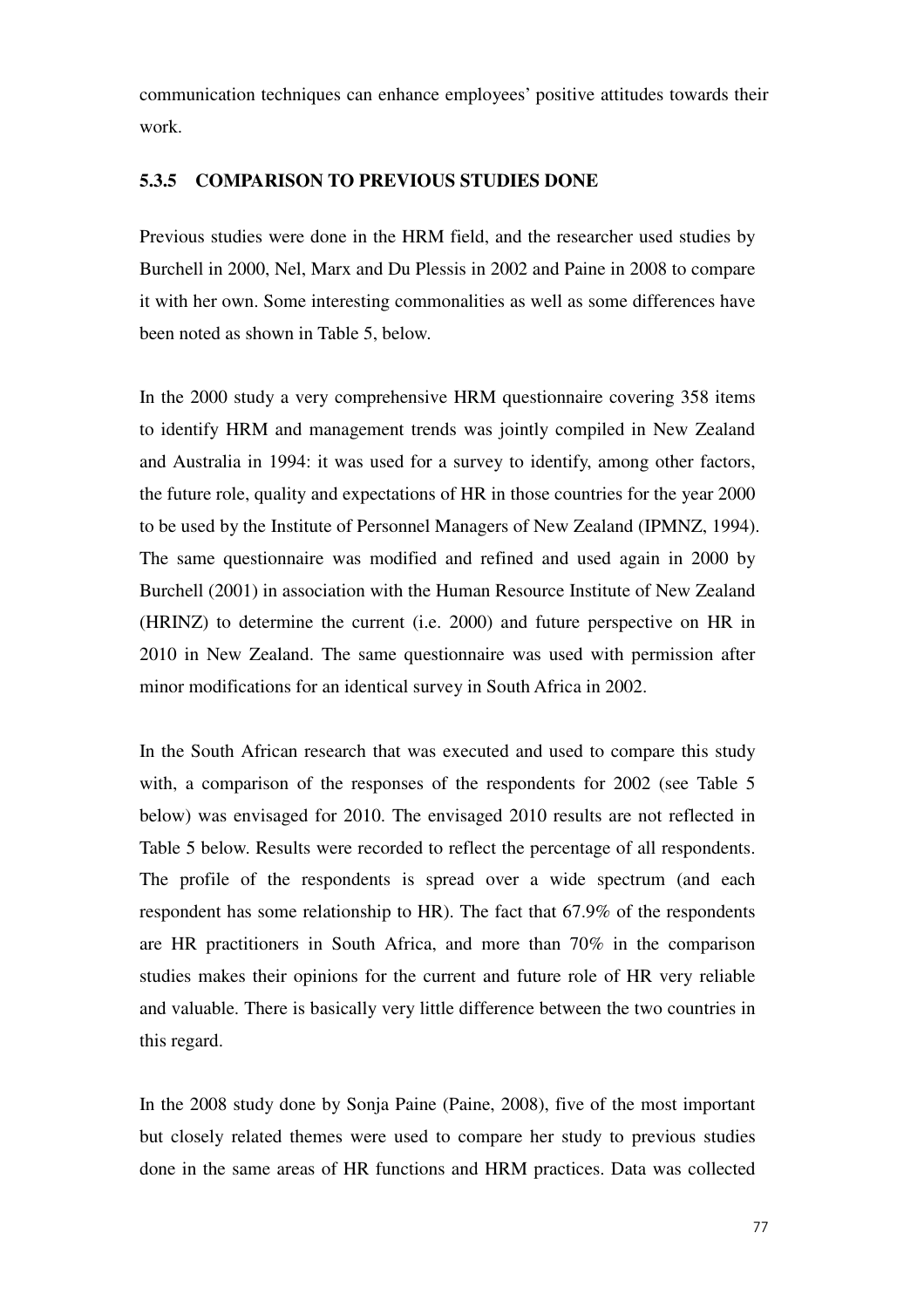via the e-survey, which was specifically designed for her study. The invitation to participate in her study went to 364 members of HRINZ. A response rate of 41% was achieved. Five HR themes were researched in her study and it is therefore very valuable and useful for a comparison with the current (2009) study. The comparison gives an overview of the same HRM practices by respondents from three different countries over four different periods (Table 5 below).

|                                      | 2000 | 2002      | 2008 | 2009  | 2009  |
|--------------------------------------|------|-----------|------|-------|-------|
| <b>Issues in the Comparison</b>      | NZ.  | <b>SA</b> | NZ.  | JV    | LO    |
|                                      |      |           |      | China | China |
|                                      | $\%$ | $\%$      | $\%$ | $\%$  | $\%$  |
| Recruit and retain employees         | 61.3 | 61.9      | 63.6 | 78.0  | 88.0  |
| Strategic role aligned with business | 16.4 | 70.8      | 78.9 | 88.0  | 88.0  |
| Training opportunities               | 13.0 | 30.6      | 76.8 | 84.0  | 90.0  |
| Employee motivation                  | 66.3 | 58.7      | 78.0 | 80.0  | 92.0  |
| Transparent HRM system               | 38.0 | 32.2      | N/A  | 96.0  | 100   |

**Table 5: Comparison of expectation in HRM practices** 

Referring to the above table, in this research, the respondents' expectations on recruitment and HR integration with business has a similar percentage to data obtained from previous research in New Zealand and South Africa. However, the percentage of HR integration with business in New Zealand in 2000 was very low (16.4%), and it has increased to 78.9% in 2008. A total of 88% respondents in the joint venture and the locally owned organisation in China think HR integration is important to their organisations, and expect their organisations to implement HR integration in future directions.

Training opportunities, employee motivation, and transparency in the HRM system are also represented as a high percentage in the joint venture and the locally owned organisation. These three issues are explored as having the most similarities on improving the current HRM system. This is a comprehensive comparison with different respondents in different countries. It gives a broader view of expectations and perception, as well as trends employees have on how to improve the HRM system.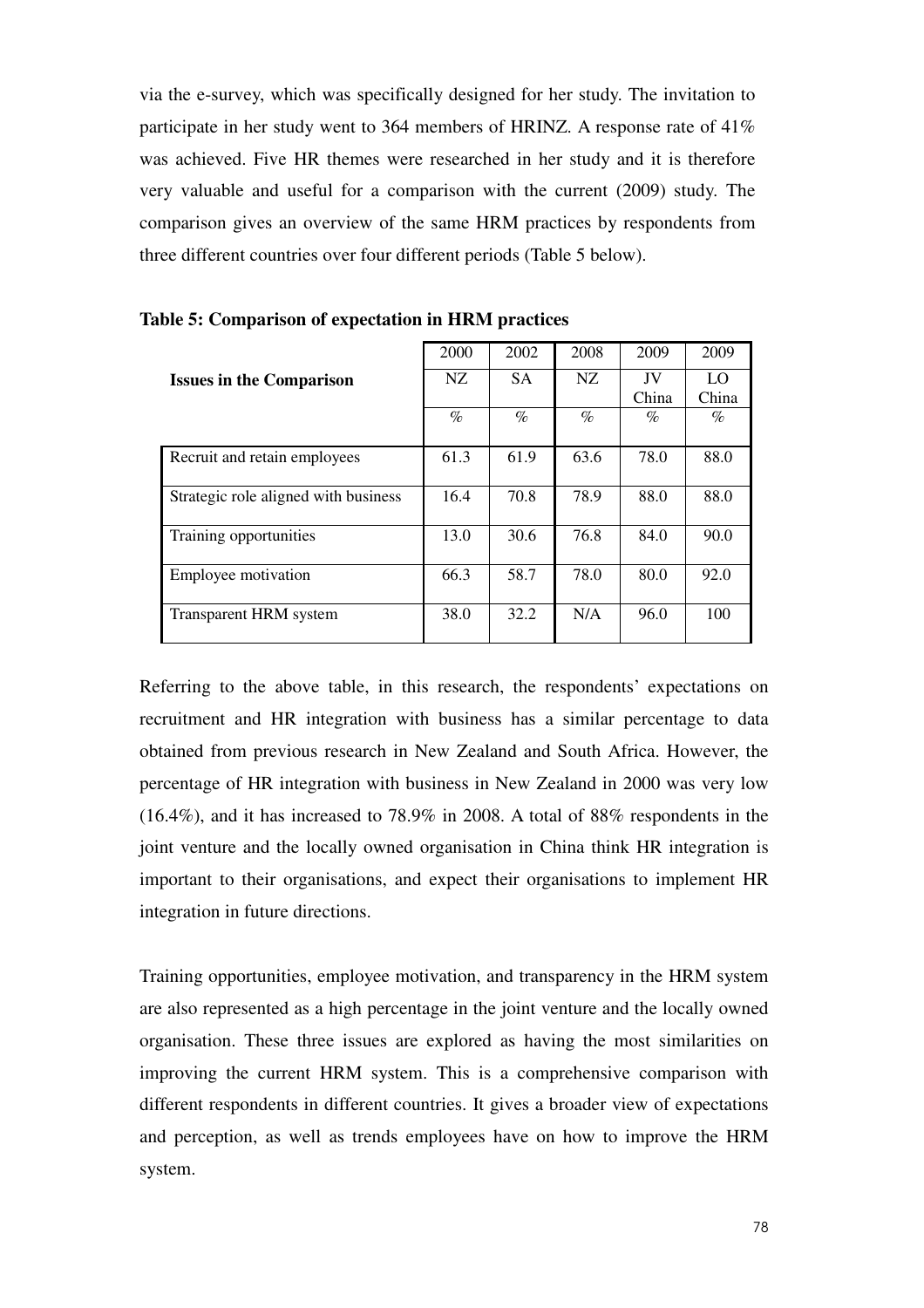Overall, the respondents' expectations in the joint venture and the locally owned organisation have different emphasised aspects as well as some similar emphases. The respondents in the joint venture expect the development of their organisation's HR strategy, and the respondents in the locally owned organisation expect more of the innovation in HRM technology.

### **5.4 CHAPTER SUMMARY**

The discussed results provide some aspects of similarities and differences in the joint venture's and the locally owned organisation's HRM systems. The joint venture focuses on developing HR integration to make the HRM system strategic and long-term oriented, and the locally owned organisation focuses on improving the quality of the system by innovating HRM practices and policies. The HR manager in the locally owned organisation expresses the view that the organisation still has a distance to go before achieving HR integration as the main HR strategy in their current HRM system. Therefore, these two different organisations with different forms and cultural backgrounds, but in the same business environment, both realise that HRM is necessarily influential to their competitive advantage and the achievement of their business goals.

The discussion of results presents two main perspectives, that of HR managers and employees. HR managers expect that the organisation can provide more support to the HRM department for HR integration and innovation in HRM practices and policies. Employees expect that their HR managers can improve their HRM system by developing better communication, opportunities for training and development, and employee motivation. The respondents in these two organisations have different backgrounds, ages, genders, and educational levels; thus, they all have a different understanding of their HRM system. The joint venture with high cultural diversity, and the locally owned organisation with a lack of HR integration both have to face problems concerning their HRM development, and need to solve these by selecting the most appropriate HRM model and strategy.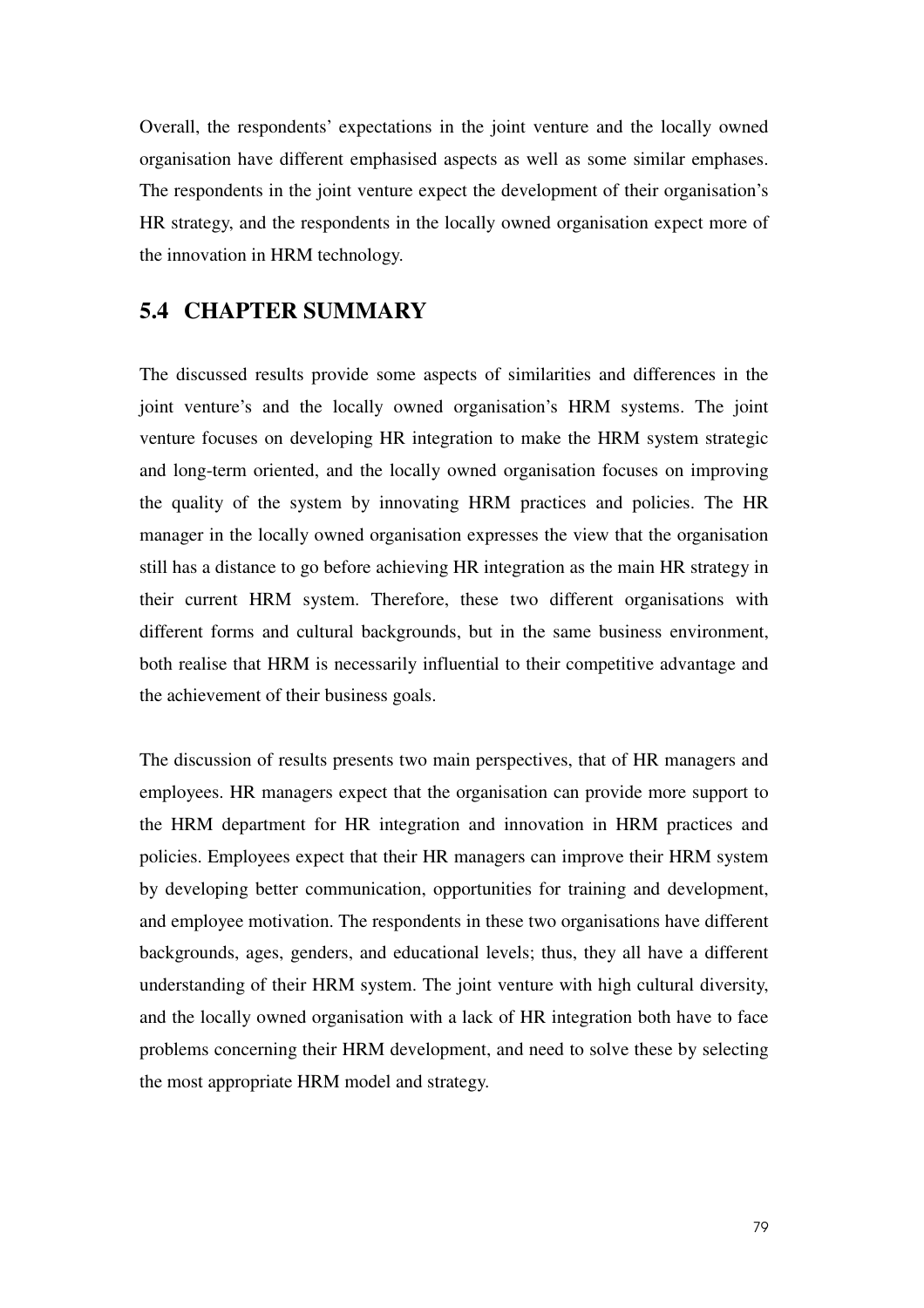## **5.5 RESEARCH CONCLUSIONS**

The research focuses on investigating HRM practices in two different forms of organisations in China – a Western joint venture and a locally owned organisation – in order to make a comparison between these two organisations concerning the implementation and development of HRM practices and policies, as well as their expectations about future HRM development.

The research developed interviews with HR managers from these two organisations, and conducted surveys among employees by implementing questionnaires. The researcher obtained expected results from these organisations. In analysing the results, the researcher observed that HRM is becoming more and more compulsory in an organisations' management, and the Western concept of HRM is having an initial and important influence in the transition from personnel management to HRM in China. Moreover, HRM as a Western concept brings benefits in establishing positive relationships among organisation, managers, and employees.

The investigated issues from the research of these two different organisations show similarities and differences in their HRM practices, models, and policies. These organisations have various understandings in operating their HRM practices. Although they face different issues - different working environments and conditions with a variety of culture and diversity - HRM is a unique and essential managerial function to formulate and regulate relationships in the work.

Nowadays, in China, organisations are influenced by the Western concept of HRM. Chinese locally owned organisations are intending to make innovation in their HRM styles by improving HRM practices. The joint venture has a clear direction to enhance HR integration within the diverse environment. HRM is extremely significant in promoting an organisation's competitive advantage by utilising the most appropriate people to conduct business among strong rivals in the competitive market. China has a huge population and there is a visible increase in population diversity. For organisations in China, no matter what model of organisation, HRM is a unique and effective weapon to achieve an organisation's goals.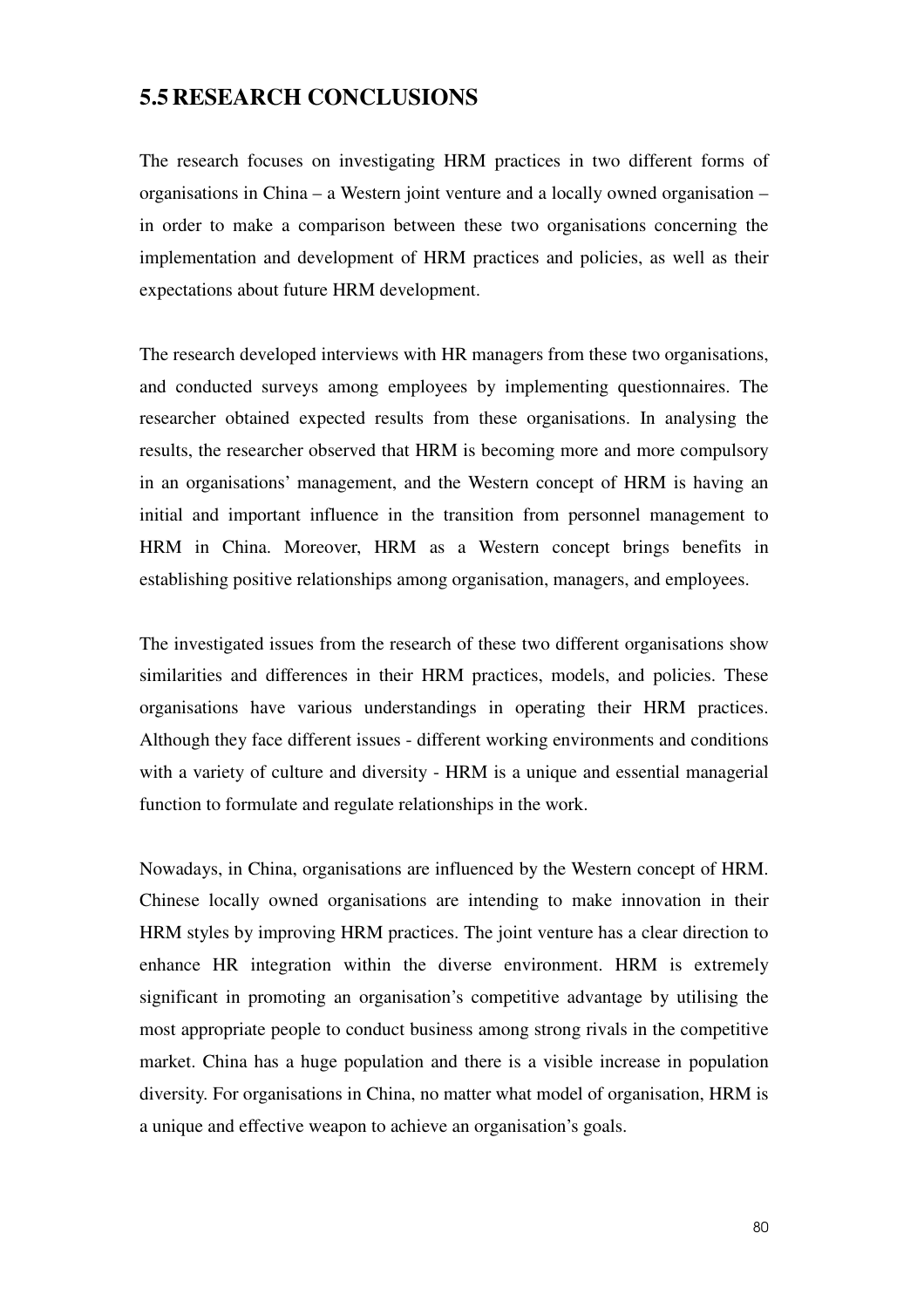The main research question, (see page 77 in Section 5.3.3), focused on HRM differences in a joint venture and locally owned organisation, has been answered. The main difference in HRM practices was explored from different perspectives and cultural influences and it was found that the joint venture has a focus on employee motivation and innovation while the locally owned organisation's HRM practices are more focused on compliance in a hierarchy. A total of 88% of respondents in the joint venture prefer Western HRM practices, and 56% of respondents in the locally owned organisation prefer traditional Chinese HRM practices.

The first sub-question requested answers from different respondents regarding HRM practices from the joint venture and the locally owned organisation and the research provided evidence from the HR managers of these organisations by conducting interviews. A total of 100 respondents responded by answering the questionnaire with 17 questions. The main conclusion is that the joint venture and the locally owned organisation have different focuses on implementing their HRM practices, and they have different strategies to improve their HRM system in the future. The collected results in detail are presented in Chapter Four.

Referring to the second sub-question concerning responsible involvement in implementing HRM practices, the HR managers in the organisation indicated that other managers – production and line managers – also have the capability of implementing the organisation's HR practices. This is explored in the literature review in Section 2.4.2 (page 19). In Figure 5 (page 51), the rate of involvement in HR strategies from respondents is explored, from which it was deduced that the locally owned organisation, with a strong collectivist culture, has a high rate of employee involvement (84%); and in the joint venture with the Western culture of individualism, less than half (40%) respondents are involved in the organisation's HR strategies. In Section 5.3.2.2 (page 75), this is discussed in detail.

HR integration is discussed in the third sub-question concerning HR strategy formulation and integration. The research found that the joint venture focused on HR integration in its HRM practices and business development, and the joint venture recognised HR integration as the key in improving its HRM system.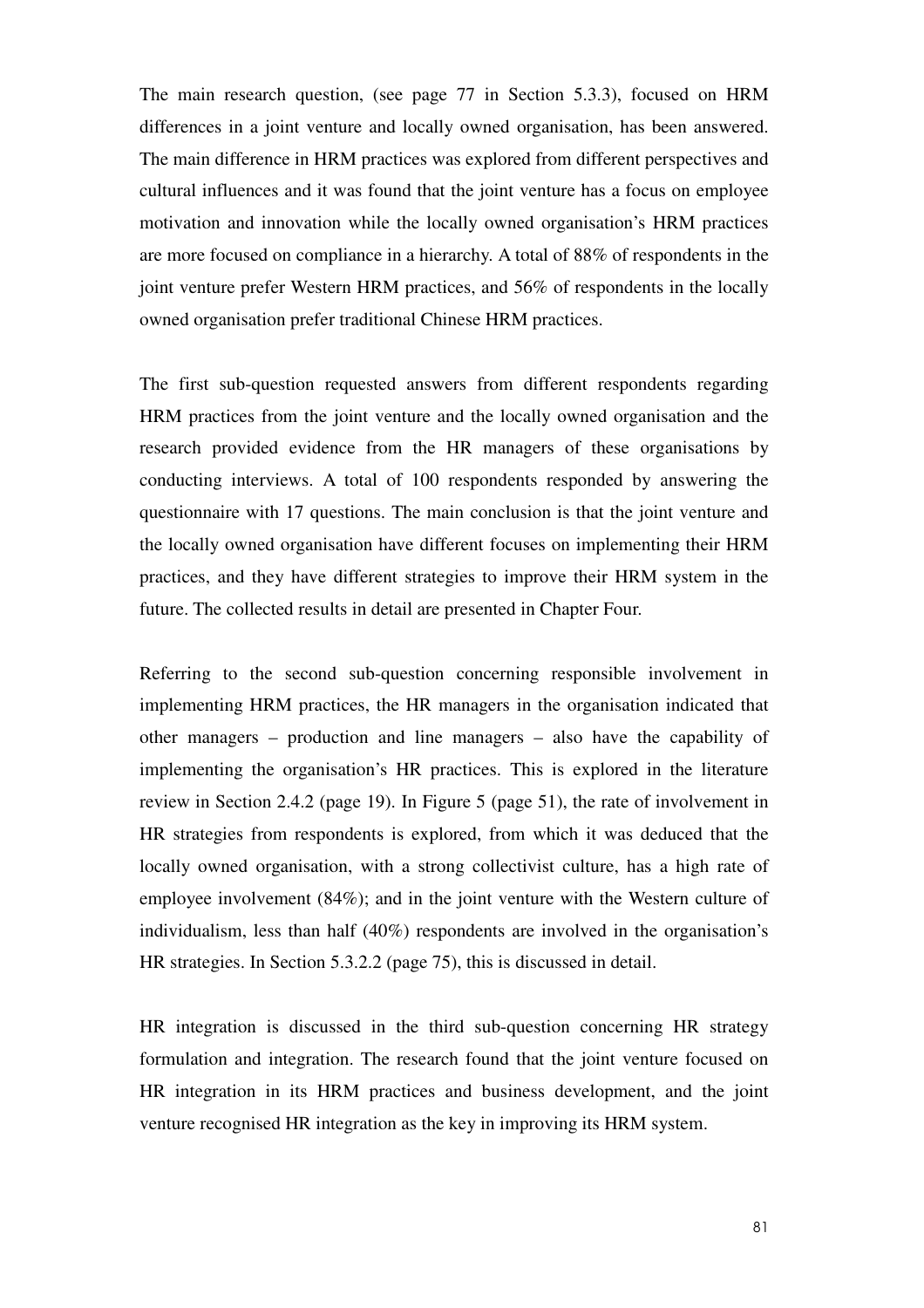In researching the consistency between the 'Western HRM model' and the 'Chinese HRM model' (sub-question 4), the HR manager in the joint venture expressed that in their organisation they must achieve success in HRM practices by obtaining consistency between developing the 'Western HRM model' and the 'Chinese HRM model'.

Sub-question Five is concerning measurement and evaluation in HRM practices. Performance appraisals were discussed in the research; a total of 100% of respondents in the locally owned organisation expressed that they had experience of participating in performance appraisals. Performance appraisals are considered as an instrument of analysing employees' capabilities as well as evaluating the impact on the organisation's HRM practices.

The final sub-question (sub-question 6) refers to HRM practices associated with the organisation's success, and the research gained support from respondents in the joint venture and the locally owned organisation. The HR managers from these two organisations stated that HRM practices contribute to the organisation's success. A total of 100% of respondents in the locally owned organisation and 92% of respondents in the joint venture perceived that HRM has an important role in influencing the organisation's future success.

## **5.6 RECOMMENDATIONS**

There are some recommendations from the research project that the researcher would recommend, applicable to both the joint venture organisation and the locally owned organisation. The culture differences have influenced the recommendations made by the researcher, which can be summarised as follows:

# **5.6.1 RECOMMENDATIONS FOR THE JOINT VENTURE ORGANISATION**

- Develop better HR integration to improve the organisation's HR strategy by creating linkage between product development and employee development.
- Review the organisation's HR policies and employee guidelines. Ensure that these are open, transparent, fair, and equal to every employee. Create a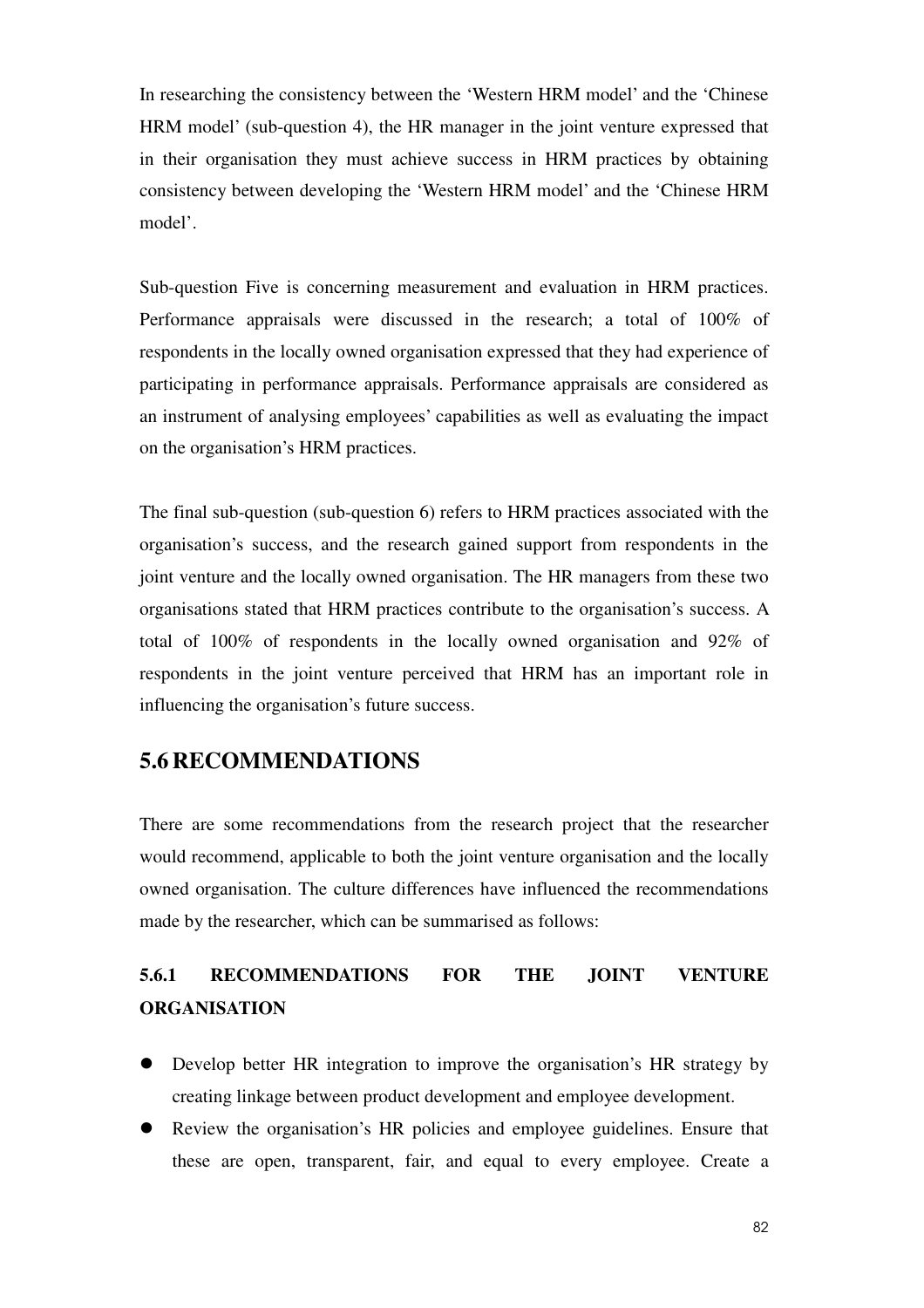'suggestion box', to allow employees to express their suggestions and consider and discuss these suggestions.

- Provide clear expectations from the organisation's HRM department in order to make employees involved in the organisation's HRM plan, and understand what contribution they can make to the organisation.
- Pay more attention to employee motivation in order to motivate their potential to achieve improved production.
- Keep conducting performance appraisals, and link performance appraisals with employee recognition. The recognised employees have more passion and potential to develop their KSAs within the organisation.
- Enhance communication with employees. This should not only apply to the HR managers, but also to other managers who must be aware of using appropriate communication skills to encourage and even criticise their employees. As a joint venture with complex diversity, communication is one of the most important skills to apply.
- Review the organisation's HRM model regularly and make necessary changes. The changes must be met to develop employees' competency.

# **5.6.2 RECOMMENDATIONS FOR THE LOCALLY OWNED ORGANISATION**

- Create a proper HRIS in the organisation in order to make the HRM system operate better from a technological point of view. HRISs are convenient and efficient in managing employee information and data systematically.
- Provide equal opportunities for employee training and development. Give employees a chance to expand their KSAs in order to perform to expectations.
- Improve employee motivation by utilising employee recognition and encouragement instead of compulsion with the organisation's hierarchy.
- Create good working conditions for employees in order to promote a positive organisational culture.
- Use communication with employees in order to make them understand the organisation's HRM system. Share information about the HRM system with them.
- Develop an effective working team in the organisation, and use it as the paradigm to stimulate a positive internal 'competition' within the organisation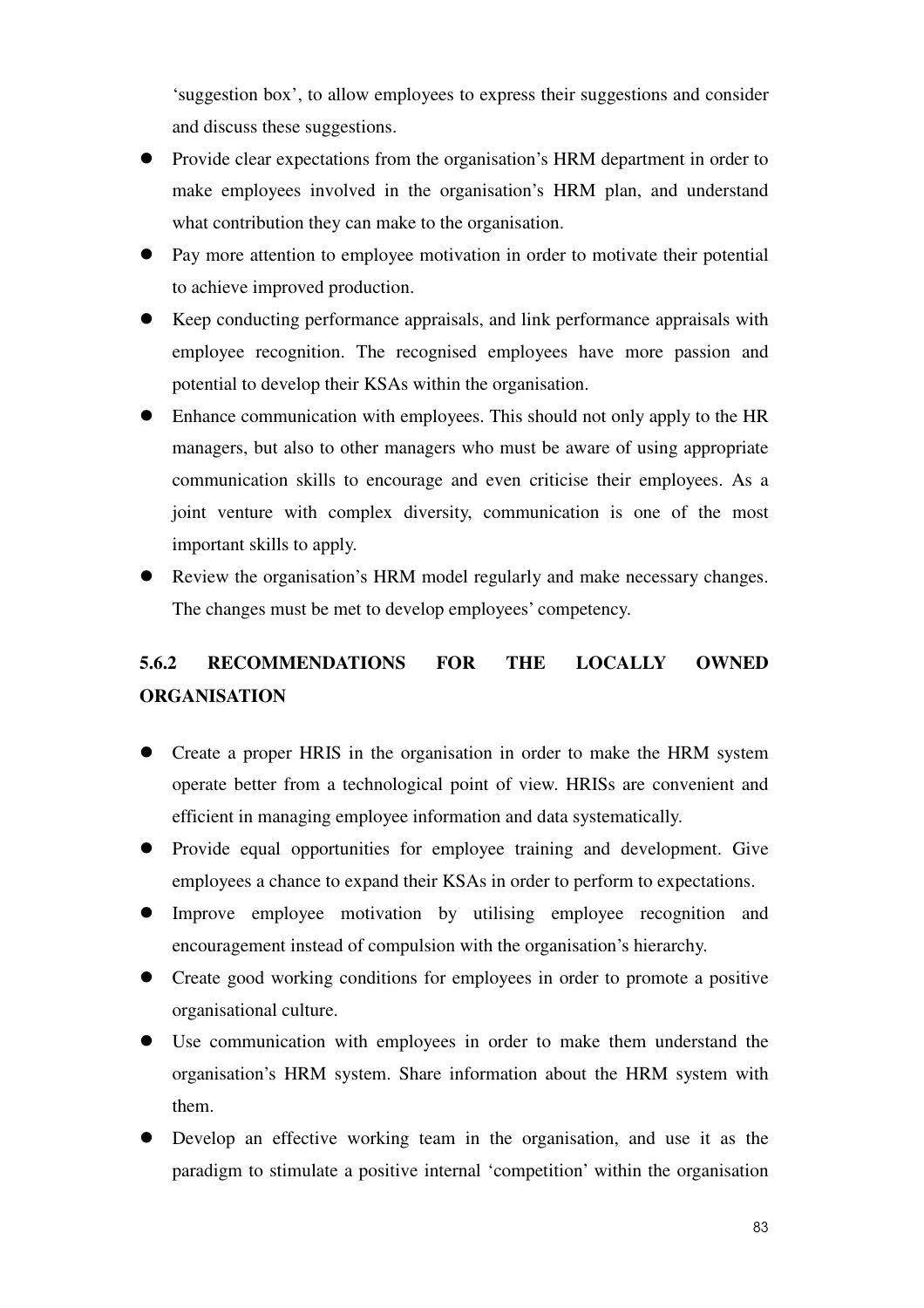to motivate employees. In a collectivist culture, people are very serious and passionate about achieving their group's reputation.

 Review the HRM system with the organisation's goals to verify whether it can sustain contributions to the organisation's long term and strategic development.

## **5.7LIMITATIONS**

The study has several limitations in the research process, though the researcher has conducted both qualitative and quantitative methods for the research. The interviews with the HR managers in the joint venture and the locally owned organisation in China have limitations at a managerial level. For example, interviews with the production manager and the organisational director in these organisations would have brought different points of view about the organisation's HRM practices and policies.

In surveying these organisations by questionnaire, there are some areas missing from the respondents. In the question to specify the reason why performance appraisals are not useful, in the joint venture 92% of respondents missed out this question; in the locally owned organisation, 100% respondents missed it. The open-ended questions were also left out by 80% respondents in the joint venture and 52% respondents in the locally owned organisation. The missed information affects the analysis negatively by collecting insufficient evidence in order to support the research.

If the researcher could have conducted a focus group with respondents, there would have been more information collected, and an in-depth analysis could have provided a wider range of findings to support the entire research.

## **5.8 AREAS FOR FURTHER RESEARCH**

The research has revealed certain areas for further study in investigating the comparison between Western HRM and traditional HRM in different organisations. Suggestions are made in this section to improve the study of HRM practices in various forms of business in today's China.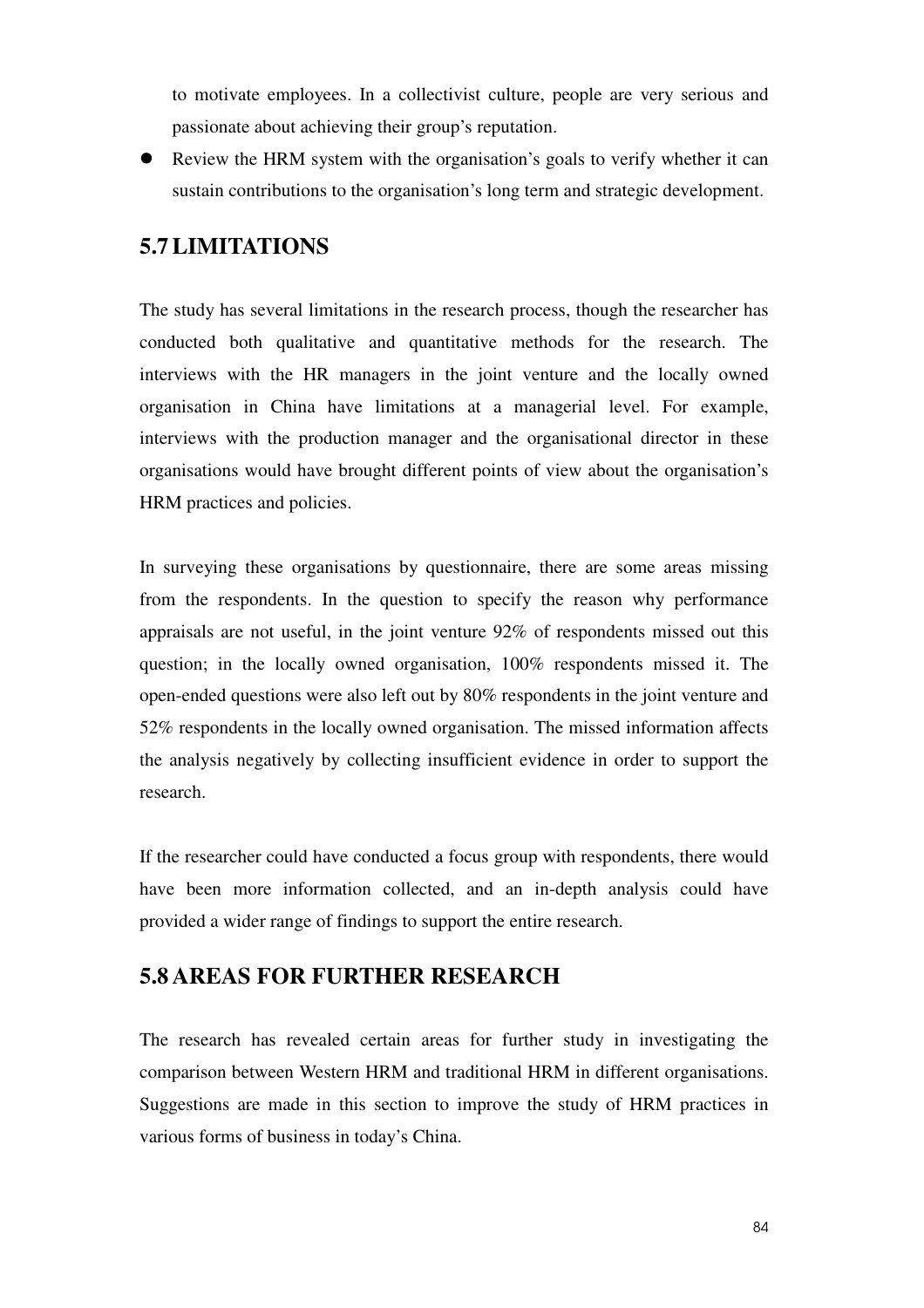The literature is focused on the discussion of initial HRM concepts, HR functions, HRM process and IHRM as well as comparing differences between the Western and Chinese HRM models. It summarises differences in the implementation of HRM practices in the organisation's efforts to sustain its effectiveness in using and developing its employees as a key resource in the organisation's success.

For further research, it is suggested that there be more focus on discussing HR integration as an important concept in promoting HRM to create a strategic relationship with the organisation's goals. HR integration expands the effectiveness of traditional HRM, and creates innovation in enhancing the organisation's competitive advantage.

It is also suggested to explore HRISs as the 'technology of HRM' for further study. In this study, from the answered questionnaires of locally owned organisations in China, some respondents mentioned HRISs in answering the last open-ended question. In most Chinese locally owned organisations, HRISs are thought of as innovative and technical 'software' to manage employee data and information.

Regarding the research methodology, it is suggested that interviews be conducted with the production manager and the managing director, or even the line manager, to obtain different perspectives of HRM practices from the managerial level. Thus the sample size would enlarge to improve research accuracy. It is also suggested that a focus group be organised with selected employees to discuss their opinions and expectations concerning their organisation's HRM practices. Consequently, more information will be collected from various respondents, and a more persuasive argument will be made to convince readers.

#### **5.8.1 CLOSING STATEMENT**

In conclusion, HRM practices are implemented and developed as a beneficial instrument to manage relationships among managers, employees and the organisation. In China, due to the influence of the Western HRM concept and HRM models in Western joint ventures and MNCs, most Chinese locally owned organisations are supporting innovation in their current HRM system. There is a long way to go for Chinese locally owned organisations to develop a completely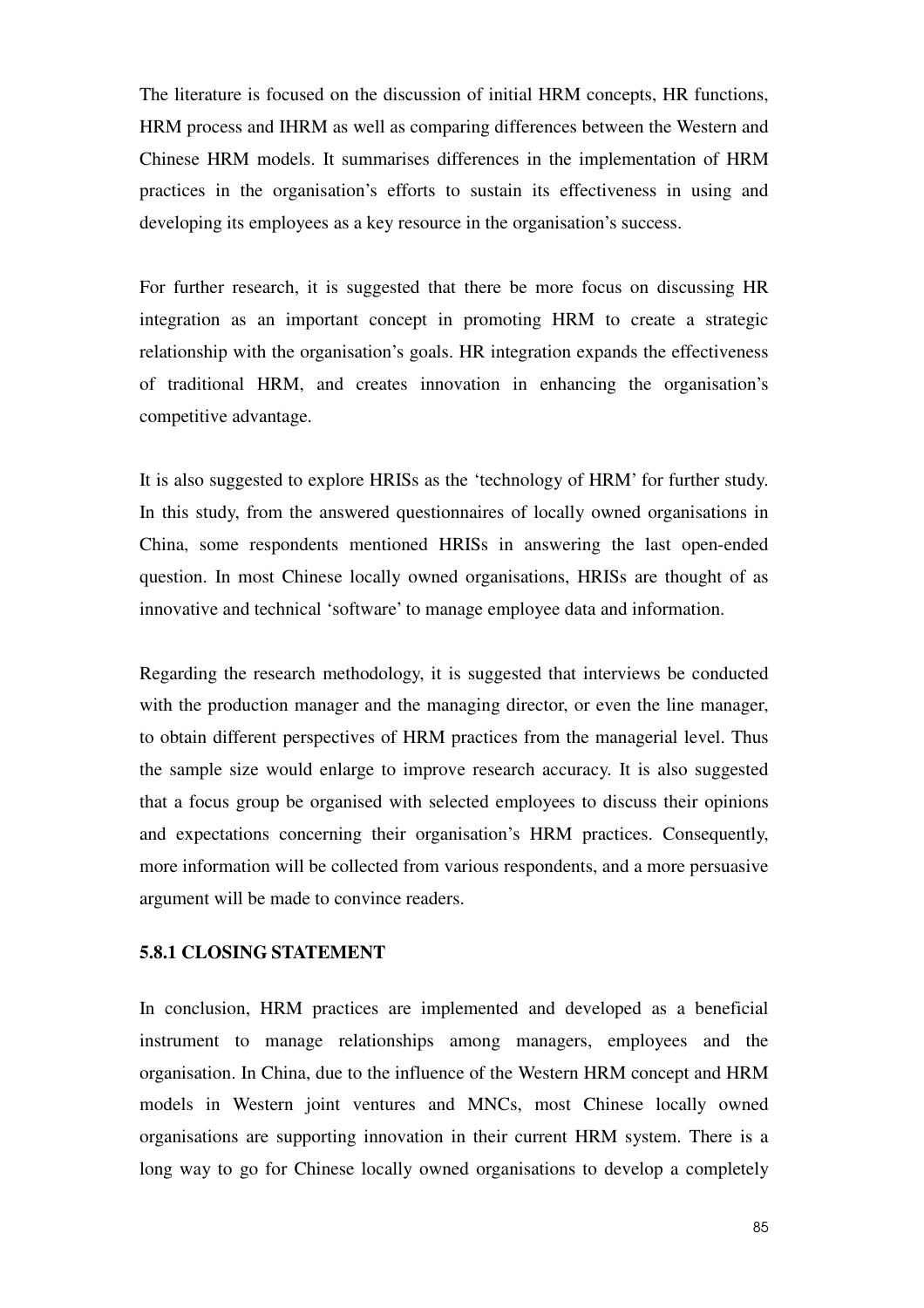Western HRM model, because of traditional cultural influences. However, there are already visible changes in Chinese locally owned organisations as they move from traditional personnel management to HRM. Accordingly, there is an extensive and meaningful range of investigations for HR researchers to inspect the future development and improvement of HRM in China.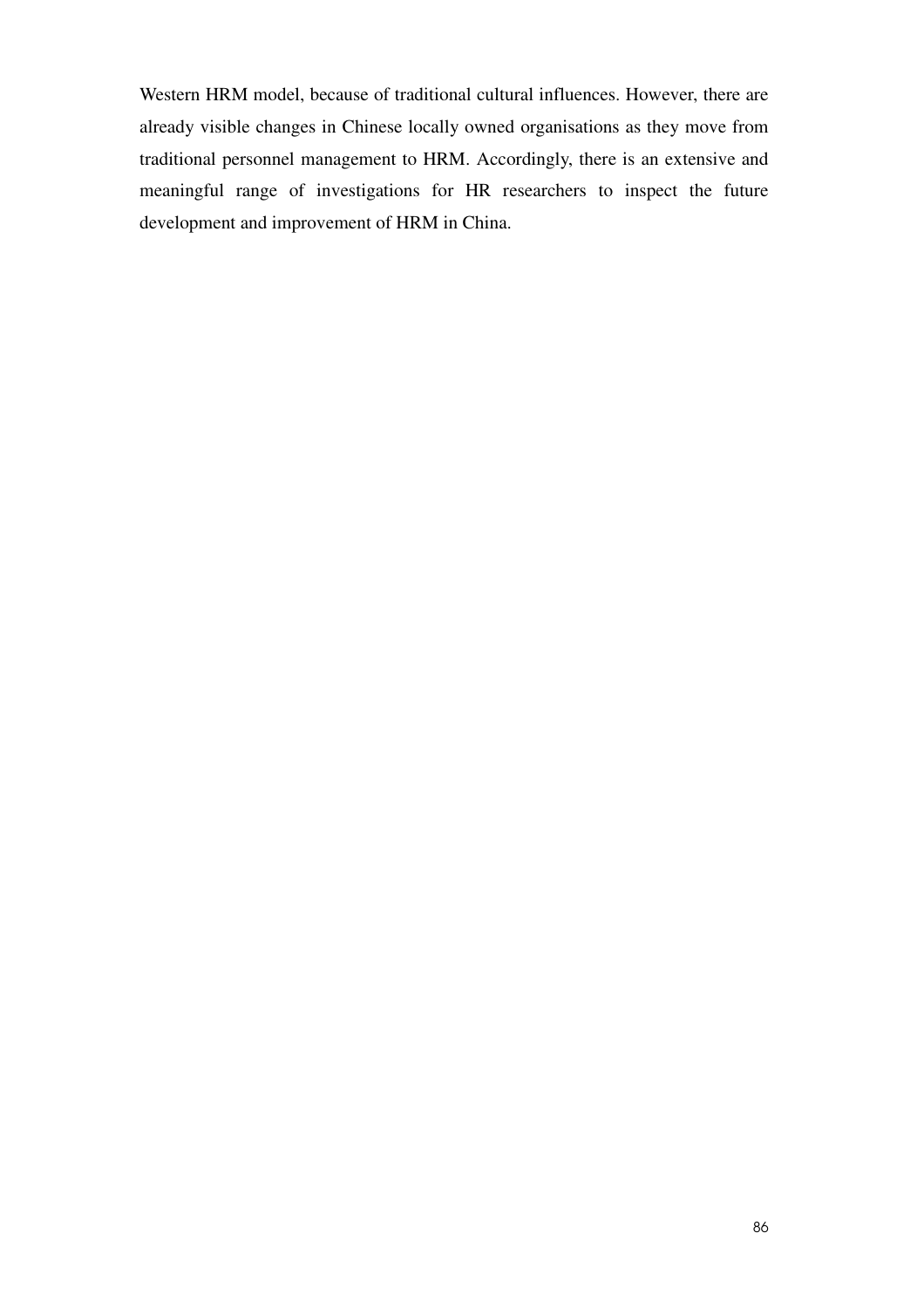## **REFERENCES**

Amaratunga, D., Baldry, D., Sarshar, M., & Newton, R. (2002). Quantitative and qualitative research in the built environment: application of "mixed" research approach. *Work Study,* 51(1), 17 – 31.

Andolsek, D. M., & Stebe, J. (2005). Devolution or (de)centralisation of HRM function in European organisations. *The International Journal of Human Resource Management,* 16(3), 311 – 329.

Antila, E. M., & Kakkonen, A. (2008). Factors affecting the role of HR managers in international mergers and acquisitions: A multiple case study. *Personnel Review,*   $37(3)$ ,  $280 - 299$ .

Antonacopoulou, E. P. (2000). Reconnecting education, development and training through learning: A holographic perspective. *Education and Training,* 42(4/5), 255 – 263.

Argyrous, G. (2000). *Statistics for Social and Health Research*. London: SAGE.

Baruch, Y. (1997). Evaluate quality and reputation of human resource management. *Personnel Review,* 26(5), 377 – 394.

Berge, Z., Verneil, M. D., Berger, N., Davis, L., & Smith, D. (2002). The increasing scope of training and development competency. *Benchmarking: An International Journal,* 9(1), 43 – 61.

Birdi, K., Clegg, C., Patterson, M., Robinson, A., Stride, C. B., Wall, T. D., & Wood, S. J. (2008). The impact of human resource and operational management practices on company productivity: A longitudinal study. *Personnel Psychology,* 61, 467 – 501.

Bjorkman, I., & Lervik, J. E. (2007). Transferring HR practices within multinational corporations. *Human Resource Management Journal,* 17(4), 320 – 335.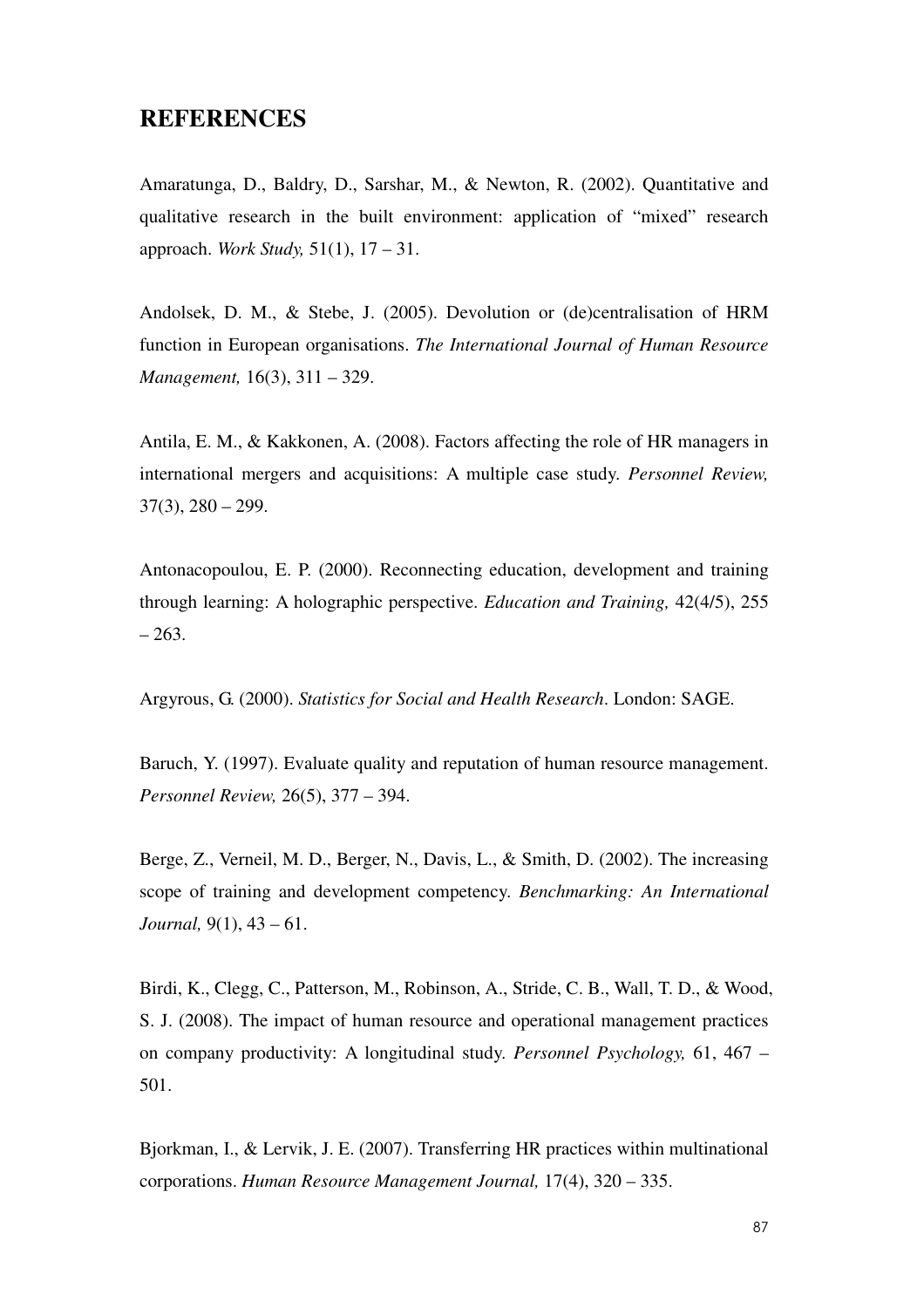Blake, J., Gao, S., & Wraith, P. (2000). Joint ventures in China – accounting implications. *Managerial Finance,* 26 (5), 1 – 11.

Boselie, P., & Van Der Wiele, T. (2002). Employee perceptions of HRM and TQM, and the effects on satisfaction and intention to leave. *Managing Service Quality,*   $12(3)$ ,  $165 - 172$ .

Brewster, C. (2007). Comparative HRM: European views and perspectives. *The International Journal of Human Resource Management,* 18(5), 769 – 787.

Broadway, M. (2006). Exploring Culture: Exercises, Stories, and Synthetic Cultures. *Academy of Management Learning and Education,* 5(1), 133 – 147.

Bryman, A., & Cassell, C. (2006). The researcher interview: A reflective perspective. *Qualitative Research in Organisations and Management: A International Journal,* 1(1), 41 – 55.

Budhwar, P. S. (2000). Evaluating strategic levels of integration and development of human resource management in the UK. *Personnel Review,* 29(2), 141 – 161.

Budhwar, P. S., & Debrah, Y. (2001). Rethinking comparative and cross-national human resource management research. *The International Journal of Human Resource Management,* 12(3), 497 – 515.

Burchell, N. (2001). 2000 to 2001: Future directions for HR in New Zealand. Auckland: New Zealand. Unitec Institute of Technology.

Burke, L. A., & Hsieh, C. (2005). Operationalising the strategic net benefit (SNB) of HR. *Journal of Human Resource Costing and Accounting,* 9(1), 26 – 39.

Cabrales, A. L., Medina, C. C., Lavado, A. C., & Cabrera, R. V. (2008). Managing functional diversity, risk taking and incentives for teams to achieve radical innovations. *R & D Management,* 38(1), 35 – 50.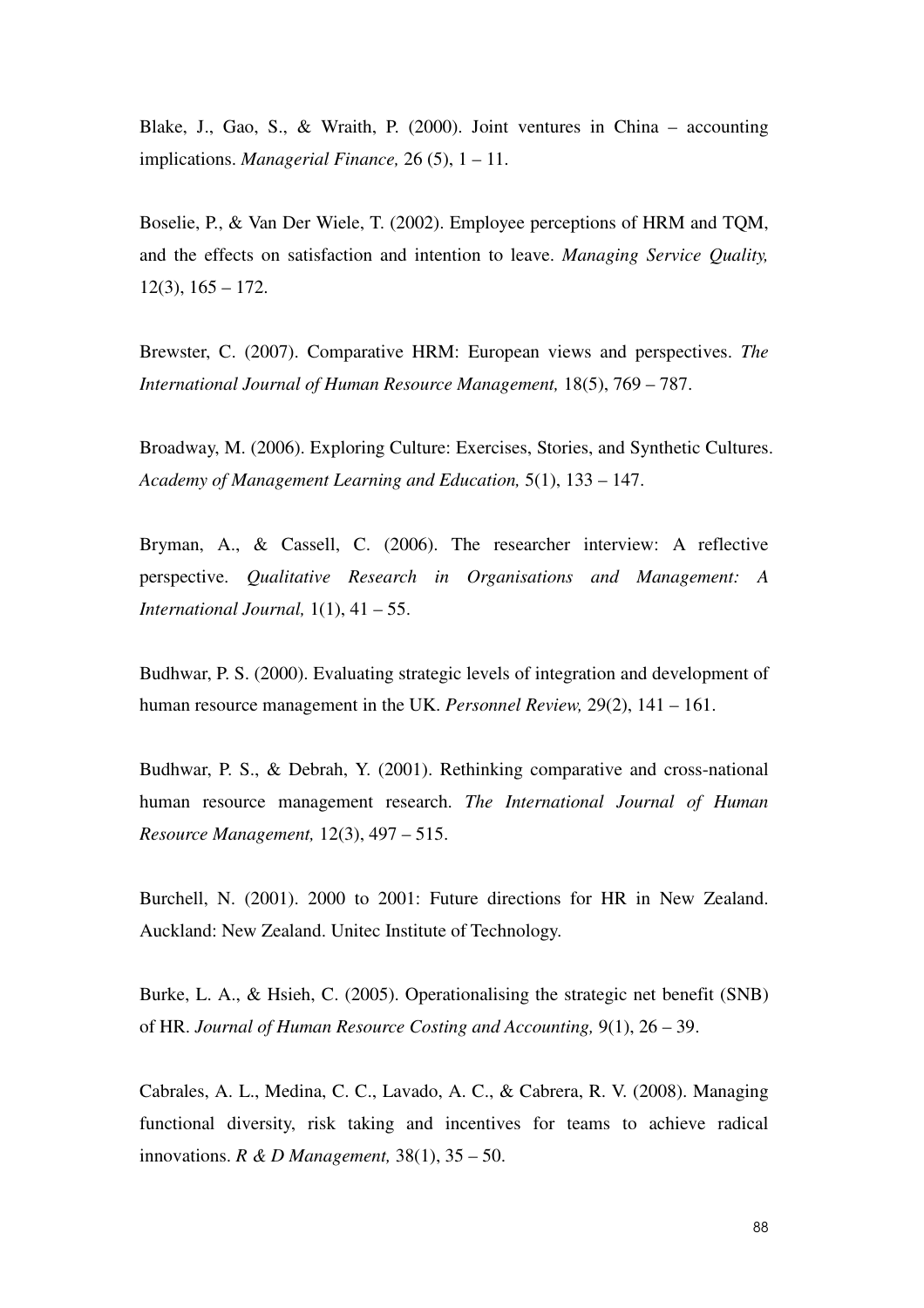Cakar, F., Bititci, U. S., & MacBryde, J. (2003). A business process approach to human resource management. *Business Process Management Journal,* 9(2), 190 – 207.

Cassell, C., Symon, G., Buehring, A., & Jonhson, P. (2006). The role and status of qualitative methods in management research: an empirical account. *Management Decision,* 44(2), 290 – 303.

Chandrakumara, A., & Sparrow, P. (2004). Work orientation as an element of national culture and its impact on HRM policy-practice design choice: Lessons from Sri Lanka. *The International Journal of Manpower,* 25(6), 564 – 589.

Cheng, M. I., Dainty, A., & Moore, D. (2007). Implementing a new performance management system within a project-based organisation. : A case study. *The International Journal of Productivity and Performance Management,* 56(1), 60 – 75.

Chien, M. H. (2004). A study to improve organisational performance: A view from SHRM. *The Journal of American Academy of Business,* 3, 289 – 291.

Christie, B. & Kleiner, B. H. (2000). What is an employee unsalvageable. *Equal Opportunities International,* 19(6/7), 40 – 44.

Collis, J., & Hussey, R. (2003). *Business Research: A practical guide for undergraduate and postgraduate students* (2<sup>nd</sup> edition). Palgrave Macmillan.

Cooke, F. L. (2009). A decade of transformation of HRM in China: A review of literature and suggestions for future studies. *Asia Pacific Journal of Human Resources,* 47(1), 6 – 40.

Cowham, C. W. (2008). HR structure and HR knowledge transfer between subsidiaries in China. *The Learning organisation,* 15(1), 26 – 44.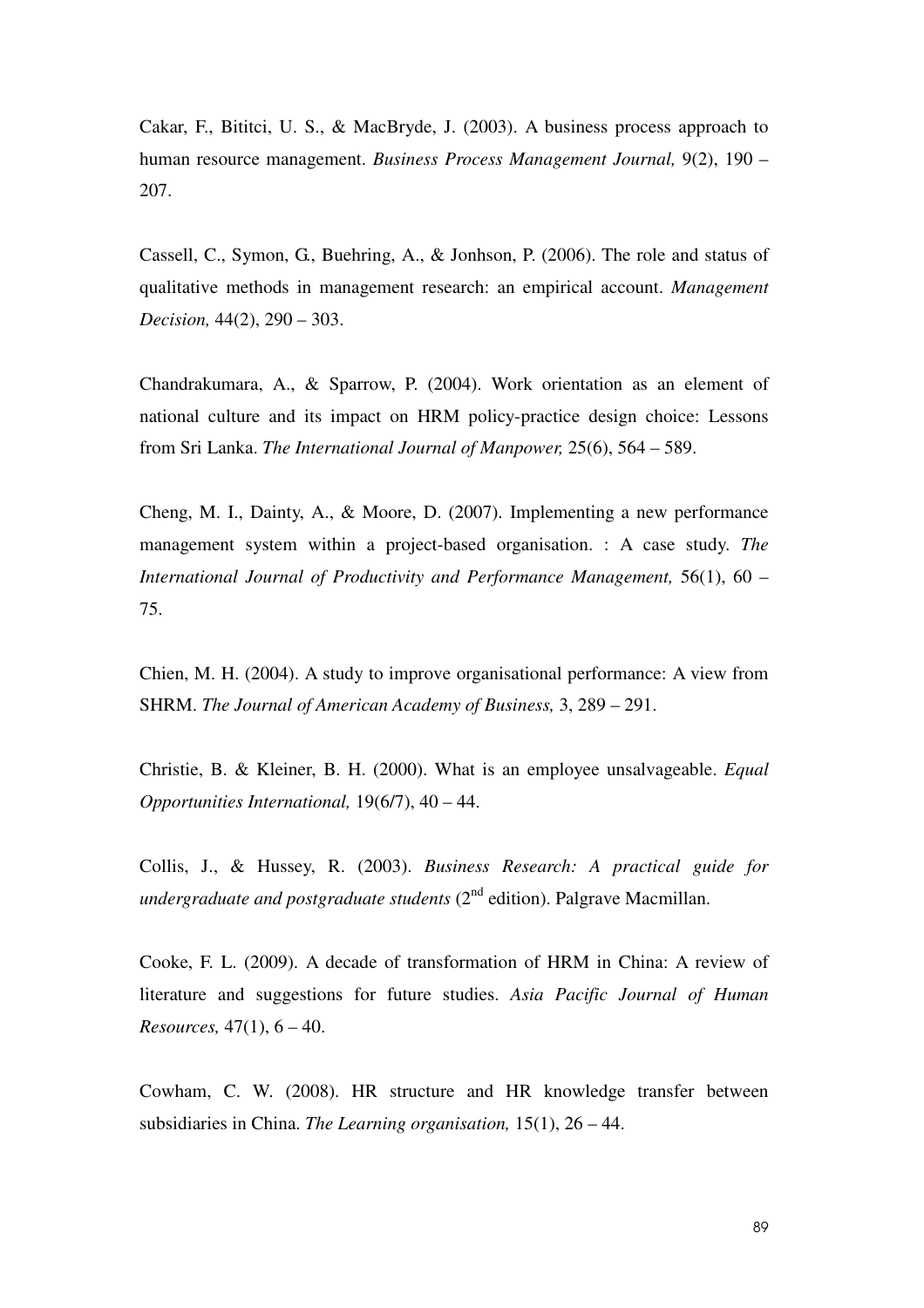Cunningham, I. (2007). Talent management: Making it real. *Development and Learning in Organisations,* 21(2), 4 – 6.

Desmarais, C. (2008). The French research community's perspectives on new public human resource management. *Public Management Review,* 10(1), 139 – 150.

Drumm, H. J. (1999). Transaction costs in human resource management: Integration and interdependence with organisational structure. *Employee Relations,* 21(5), 463 – 484.

Du Plessis, A. J., Venter, F., & Prabhudev, N. (2007). IHRM and HRM: Two sides of the same coin. *International Journal of Knowledge, Culture & Change Management,* 7(4), 59 – 68.

Eldabi, T., Irani, Z., Paul, R. J., & Love, P. E. D. (2002). Quantitative and qualitative decision-making methods in simulation modelling. *Management Decision,* 40(1), 64 – 73.

Fisher, G. B. & Härtel, C. E. (2003). Cross cultural effectiveness of Western Expatriate-Thai client interactions: Lessons learned for IHRM research and theory. *Cross Cultural Management,* 10(4), 4 – 28.

Fleetwood, S., & Hesketh, A. (2008). Theorising under-theorisation in research on the HRM performance link. *Personnel Review,* 37(2), 126 – 144.

Garavan, T. N. (1997). Training, development, education and learning: Different or the same. *Journal of European Industrial Training,* 21(2), 39 – 50.

Gardner, T., Moynihan, L., & Wright, P. (2007). The influence of human resource practices and collective affective organisational commitment on aggregate voluntary turnover. *CAHRA Working Paper.* NY: Cornell University.

Gibb, S. (2000). Evaluating HRM effectiveness: The stereotype connection. *Employee Relations,* 22(1), 58 – 75.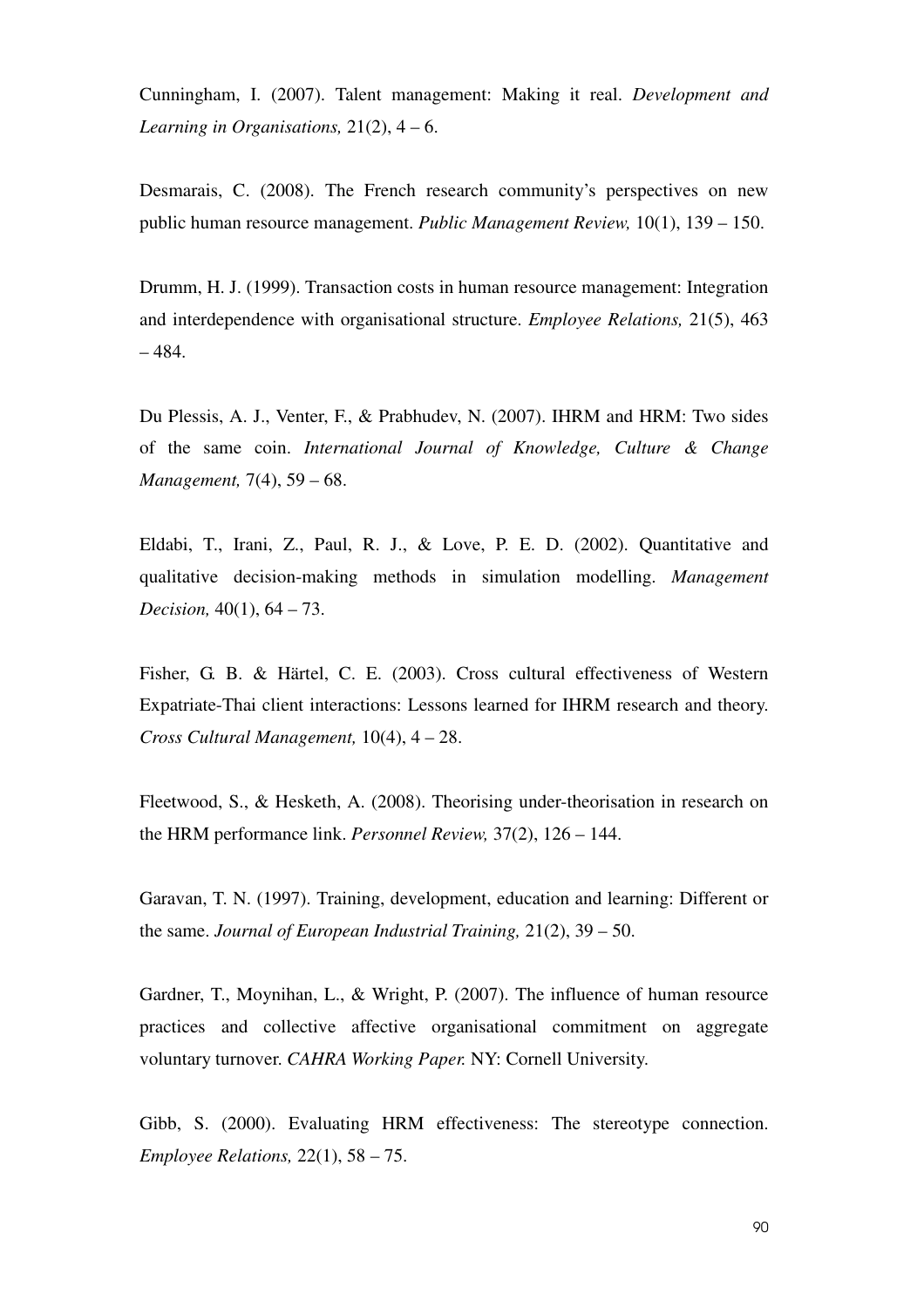Given, L. (2006). Qualitative research in evidence-based practice: a valuable partnership. *Library Hi Tech,* 24(3), 376 – 386.

Godard, J. (2009). Institutional environments, work and human resource practices, and unions: Canada versus England. *Industrial and Labour Relations Review,* 62(2),  $173 - 199.$ 

Gowen, C. R., & Tallon, W. J. (2003). Enhancing supply chain practices through human resource management. *Journal of Management Development,* 22(1), 32 – 44.

Gubbins, C., Garavan, T. N., Hogan, C., & Woodlock, M. (2006). Enhancing the role of HRD function: The case of a health services organisation. *Irish Journal of Management,* 27(1), 171 – 206.

Hannabuss, S. (2004). RoutledgeCurzon encyclopedia of Confucianism. *Reference Reviews,* 18(4), 14 – 16.

Hay, M. (2002). Strategies for survival in the war of talent. *Career Development International,* 7(1), 52 – 55.

Haynes, P., & Fryer, G. (2000). Human resources, service quality and performance: A case study. *The International Journal of Contemporary Hospitality Management,*   $12(4)$ ,  $240 - 248$ .

Heijltjes, M. G. (2000). Advanced manufacturing technologies and HRM policies: Findings from chemical and food and drink companies in the Netherlands and Great Britain. *Organisation Studies,* 21(4), 775 – 805.

Holland, P., & Cieri, H. D. (2006). *Contemporary Issues in Human Resource Development: An Australian Perspective.* Pearson Prentice Hall.

Holmlund-Rytkonen, M., & Strandvik, T. (2005). Stress in business relationships.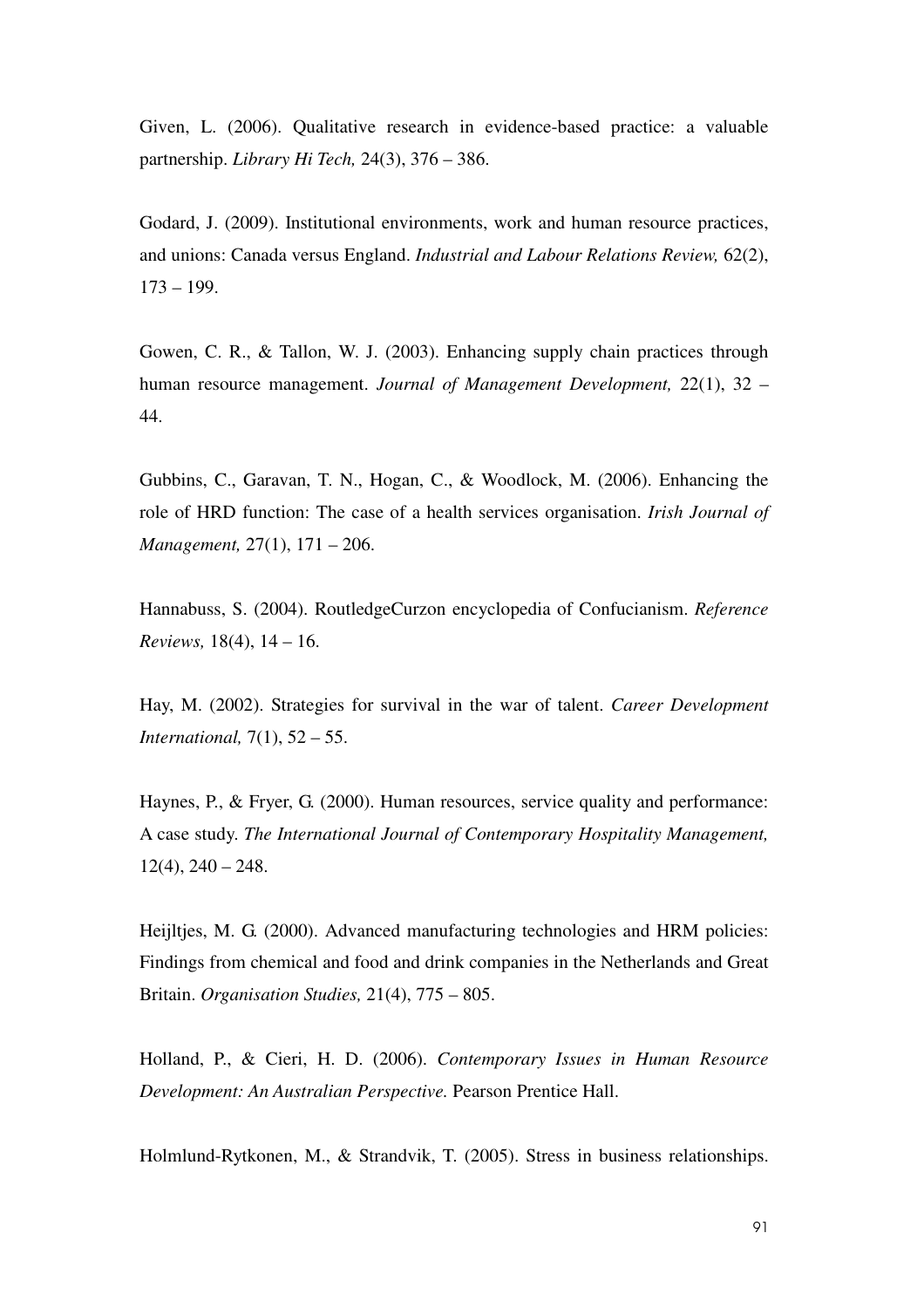*Journal of Business and Industrial Marketing,* 20(1), 12 – 22.

Houtzagers, G. (1998). Business models for human resource management discipline: A key instrument for selection, implementation and optimising your HRM system. *Empowerment in Organisations,* 6(7), 187 – 196.

Huang, T. C. (2001). The effects of linkage between business and human resource management strategies. *Personnel Review,* 30(2), 132 – 151.

Hyman, R. (2001). *Understanding European Trade Unionism: Between Market, Class and Society.* London: Sage.

Hyland, M. M., & Verreault, D. A. (2003). Developing a strategic internal audit-human resource management relationship: A model and survey. *Managerial Auditing Journal,* 18(6/7), 465 – 477.

Jolly, D. R. (2006). Sino-foreign joint ventures: From exogamy to endogamy. *Journal of Technology Management,* 1(2), 131 – 146.

Jorgensen, F., Laugen, B. T., & Boer, H. (2007). Human resource management for continuous improvement. *The Authors Journal Compilation,* 16(4), 363 – 375.

Keegan, A., & Boselie, P. (2006). The lack of impact of dissensus inspired analysis on developments in the field of human resource management. *Journal of Management Studies,* 43(7), 1491 – 1511.

Kleiner, B. H. (2003). Principles and techniques for rightful termination. *Equal Opportunities International,* 22(6/7), 74 – 79.

Kock, R., & Burke, M. (2008). Managing talent in the South African public service. *Public Personnel Management,* 37(4), 457 – 470.

Kooij, D., Lange, A., Jansen, P., & Dikkers, J. (2008). Older workers' motivation to continue to work: Five meanings of age. *Journal of Managerial Psychology,* 23(4),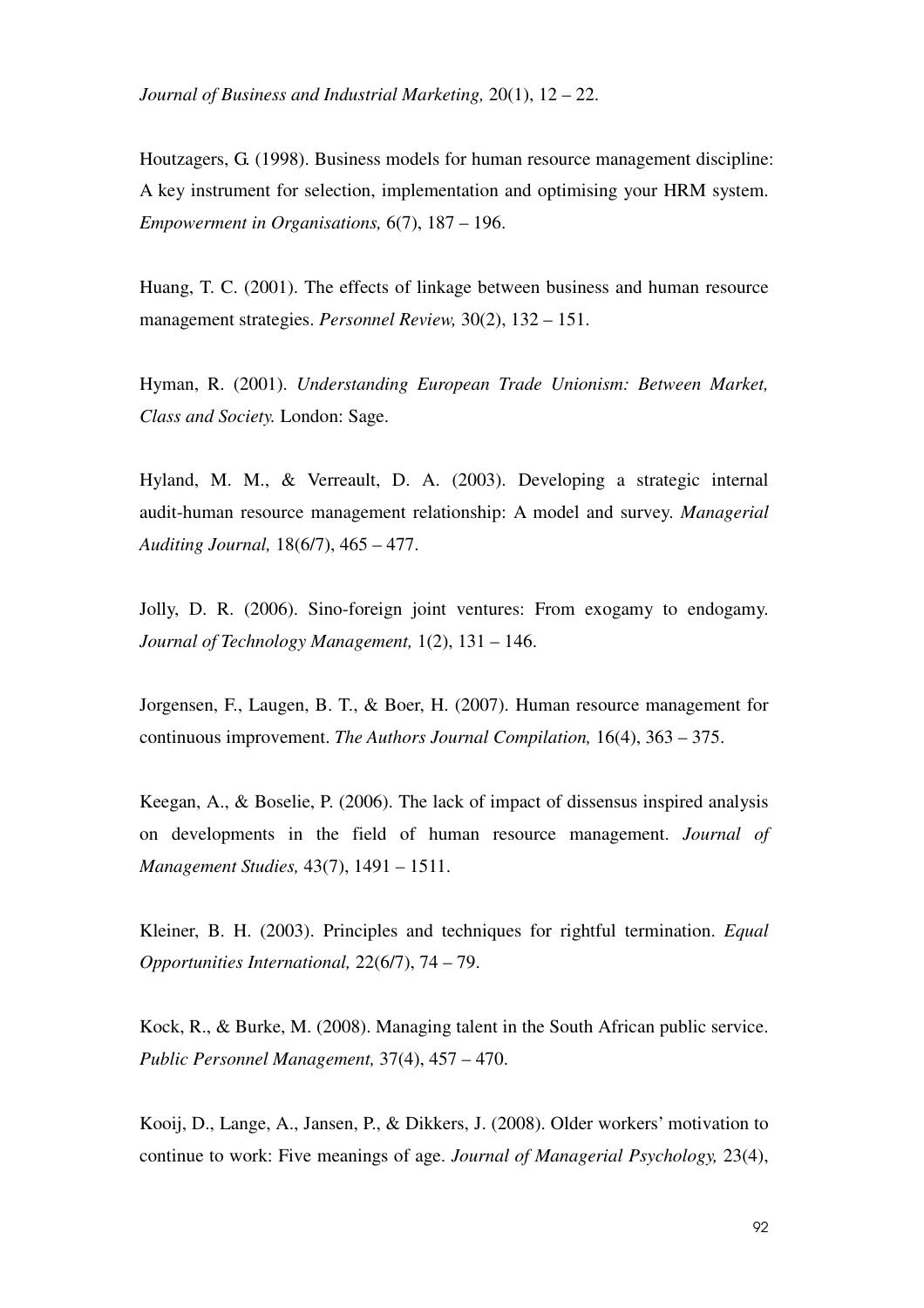Lajara, B. M., Lillo, F. G., & Sempere, V. S. (2003). Human resources management: A success and failure factor in strategic alliances. *Employee Relations,* 25(1), 61 – 80.

Lerentang. (2009). *Company Profile.* Retrieved April 20, 2009, from http://www.leren1935.com/index.asp

Li, H., & Clarke-Hill, C. M. (2004). Sino-British joint venture in China: Investment patterns and host country conditions. *European Business Review,* 16(1), 44 – 63.

Liao, Y. S. (2005). Business strategy and performance: The role of human resource management control. *Personnel Review,* 34(3), 294 – 309.

Lightfoot, W. S., & Almeida, J. (2007). Leveraging knowledge in China: The experience of a foreign entrepreneur. *Journal of Technology Management in China,*  2(2), 177 – 188.

Liu, W. (2004). The cross-national transfer of HRM practices in MCNs: An integrative research. *The International Journal of Manpower,* 25(6), 500 – 517.

Ma, S., & Trigo, V. (2008). Winning the war for managerial talent in China. *The Chinese Economy,* 41(3), 34 – 57.

Macky, K. (2008). *Managing Human Resources: Contemporary Perspectives in New Zealand.* Sydney: McGraw Hill.

Marques, J. (2007). HR in all its glory. *Human Resource Management International Digest,* 15(5), 3 – 6.

Marx, A. E., Nel, P. S., & Du Plessis, A. J. (2005). *Report on Human Resources Priorities for South Africa from 2002 to 2010 onwards.* Unitec New Zealand.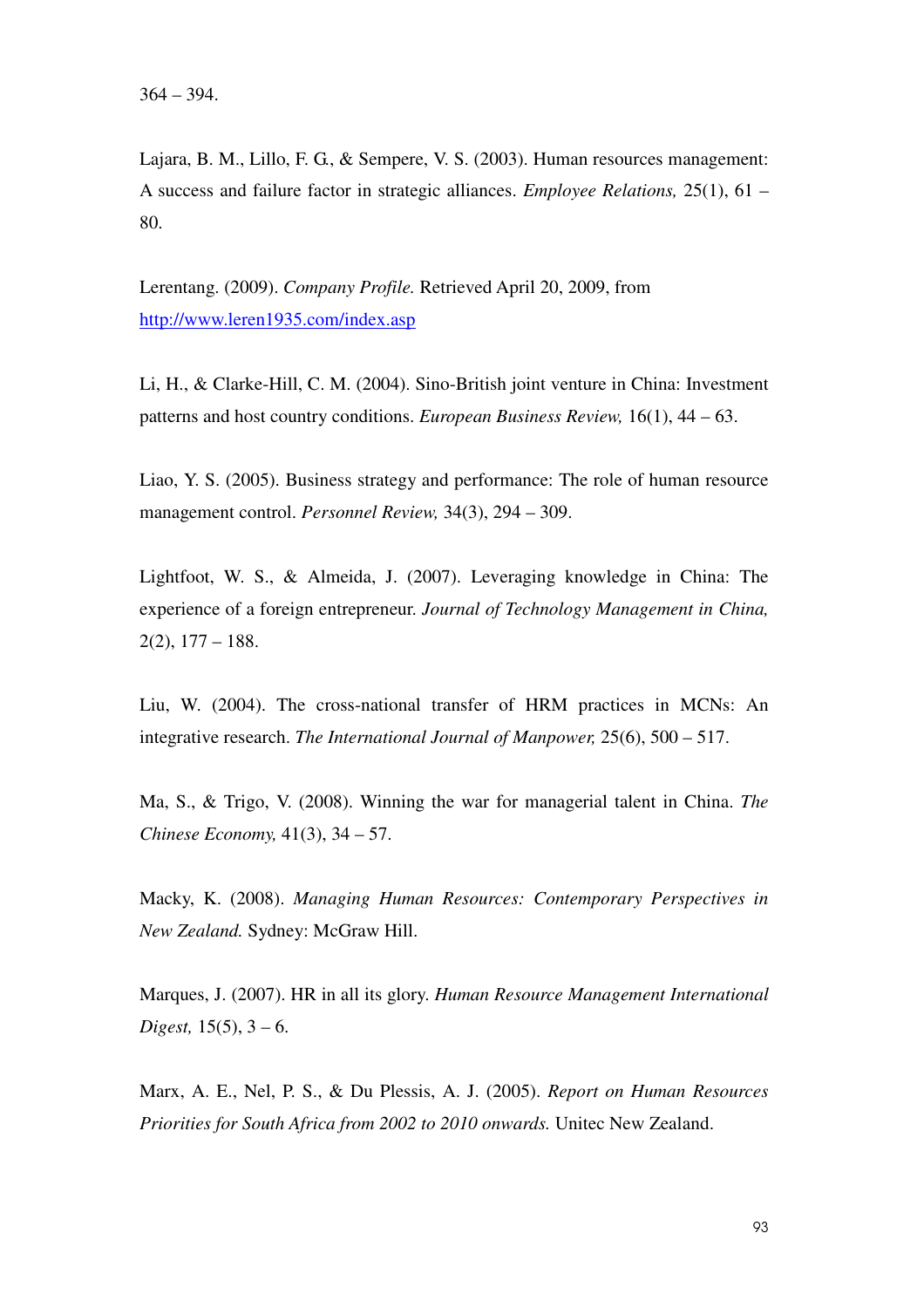Maxwell, G., & Farquarson, L. (2008). Senior managers' perceptions of the practice of human resource management. *Employee Relations,* 30(3), 304 – 322.

McGuire, D., Stoner, L., & Mylona, S. (2008). The role of line managers as human resource agents in fostering organisational change in public services. *Journal of Change Management,* 8(1), 73 – 84.

McKenzie, B. (2006). Retail service quality success factors in Estonia: a qualitative approach. *Baltic Journal of Management,* 1(3), 352 – 369.

Miah, M. K., & Bird, A. (2007). The impact of culture on HRM styles and firm performance: Evidence from Japanese parents, Japanese subsidiaries/joint ventures and South Asian local companies. *The International Journal of Human Resource Management,* 18(5), 908 – 923.

Muratbekova-Touron, M. (2008). From an ethnocentric to a geocentric approach to IHRM: The case of a French multinational company. *Cross Cultural Management,*   $15(4)$ ,  $335 - 352$ .

Murphy, L. (1995). A qualitative approach to researching management competences. *Executive Development,* 8(6), 32 – 34.

Myloni, B., Harzing, A. W., & Mirza, H. (2007). The effect of corporate-level organisational factors on the transfer of human resource management practices: European and US MNCs and their Greek subsidiaries. *The International Journal of Human Resource Management,* 18(12), 2057 – 2074.

Nel, P. S., Burchell, N., du Plessis, A. J., & Beaver, R. (2005). *Consolidated Report on a Comparison of Human Resources Management Trends in South Africa and New Zealand in the First Decade of the New Millennium.* Unitec New Zealand.

Nel, P. S., Werner, A., Haasbroek, G. D., Poisat, P., Sono, T., & Schultz, H. B. (2008). *Human Resource Management* ( $7<sup>th</sup>$  edition). Oxford University Press, Cape Town.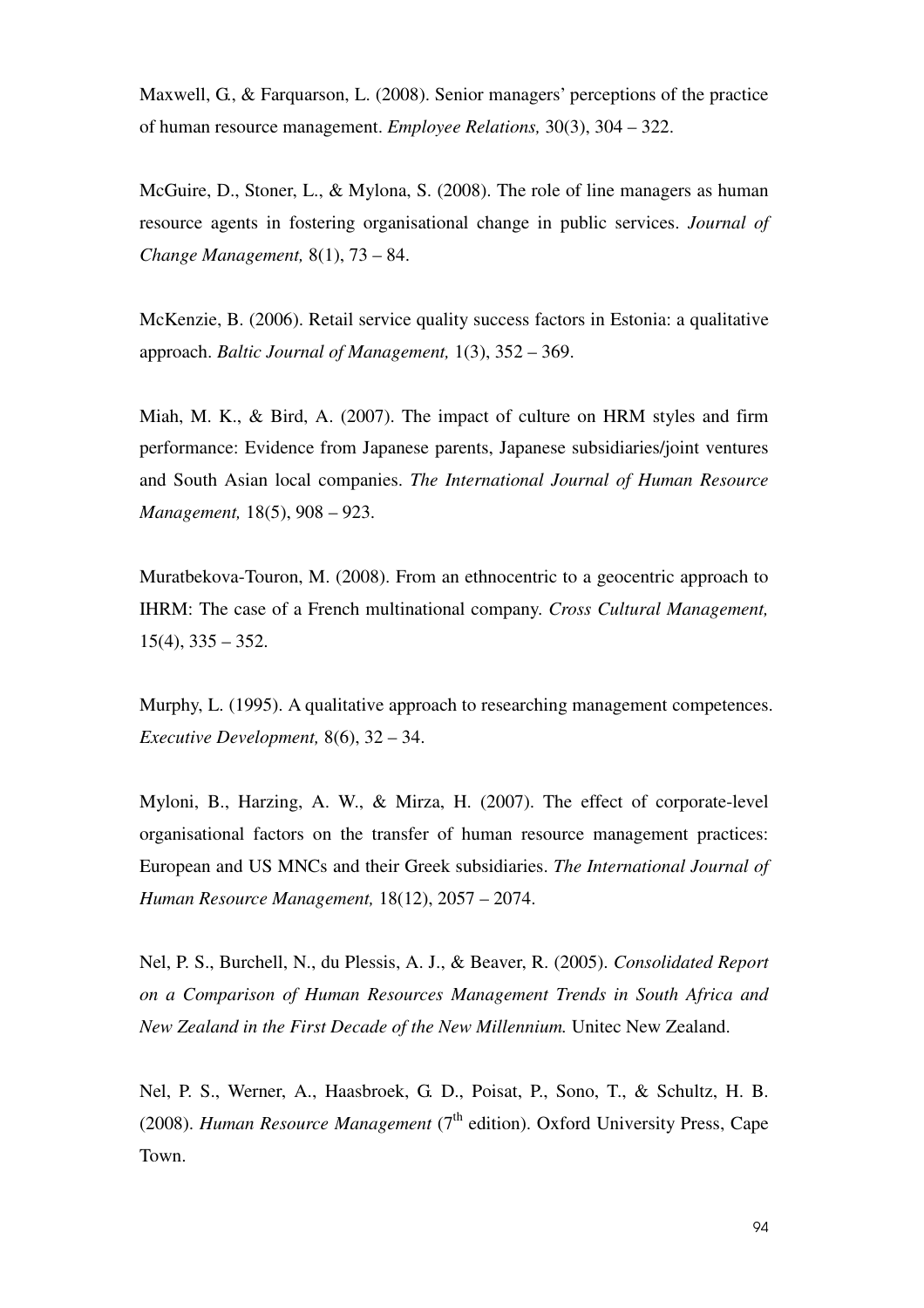Nishii, L. H., Lepak, D. P., & Schneider, B. (2008). Employee attributions of the "why" of HR practices: Their effects on employee attitudes and behaviours, and customer satisfaction. *Personnel Psychology,* 61, 503 – 545.

Nanjing Phoenix Contact. (2009). *Company History.* Retrieved April 20, 2009, from http://phoenix.applegold.com.cn/virtualexpo/CorpInfo.aspx?CorpID=950&NewsID  $=38$ 

Nanjing Phoenix Contact. (2009). *Product Directory.* Retrieved April 20, 2009, from

http://www.made-in-china.com/china-products/ZxQJmVnbtEQtproduct1/product-ca talog.html

Naslund, D. (2002). Logistics needs qualitative research – especially action research. *The International Journal of Physical Distribution & Logistics Management, 32(5),*  $321 - 338.$ 

Ozbilgin, M. (2004). International human resource management: Academic parochialism in editorial boards of top 22 journals on international human resource management. *Personnel Review,* 33(2), 205 – 221.

Paine, S. (2008). The emerging role of HR practitioners: Expectations, challenges and trends. *Unpublished Thesis of Master of Business*. Unitec New Zealand.

Paul, A. K., & Anantharaman, R. N. (2004). Influence of HRM practices on organisational commitment: A study among software professionals in India. *Human Resource Development Quarterly,* 15, 77 – 88.

Perkins, S. J. (2003). Globalisation and IHRM: Partners in comparative perspective. *Journal of European Industrial Training,* 461 – 472.

Perry, E. L., & Kulik, C. T. (2008). The devolution of HR to the line: Implications for perceptions of people management effectiveness. *The International Journal of*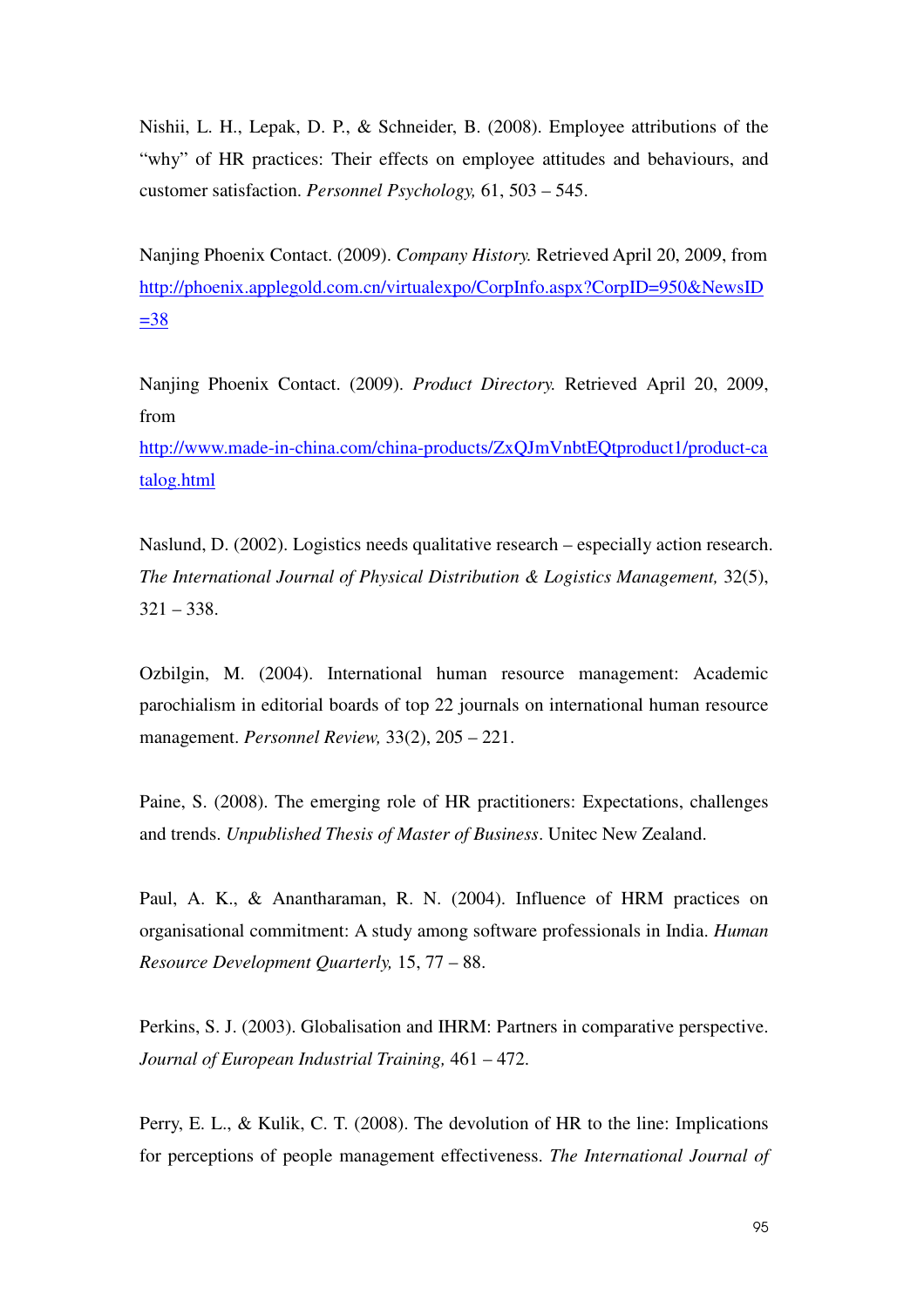*Human Resource Management,* 19(2), 262 – 273.

Richard, O. C., & Johnson, N. B. (2001). Strategic human resource management effectiveness and firm performance. *The International Journal of Human Resource Management,* 12(2), 299 – 310.

Rodwell, J. J., & Teo, S. T. T. (2004). Strategic HRM in for-profit and non-profit organisations in a knowledge-intensive industry: The same issues predict performance for both types of organisation. *Public Management Review,* 6(3), 311 – 331.

Rowley, J. (2003). Designing student feedback questionnaires. *Quality Assurance in Education,* 11(3), 142 – 149.

Sheehan, C. (2005). A model for HRM strategic integration. *Personnel Review,*   $34(2)$ ,  $192 - 209$ .

Shen, J. (2005). Towards a generic international human resource management (IHRM) model. *Journal of Organisational Transformation and Social Change,* 2(2),  $83 - 102$ .

Shen, J., & Edwards, V. (2004). Recruitment and selection in Chinese MNEs. *The International Journal of Human Resource Management,* 15(4), 814 – 835.

Silverman, D. (1999). *Doing qualitative research: A practical handbook*. Sage, London.

Stokes, D., & Bergin, R. (2006). Methodology or 'Methydolatry': A evaluation of focus groups and depth interviews. *Qualitative Market Research: An International Journal,* 9(1), 26 – 37.

Stone, R.J. (2008). *Human Resource Management* (6<sup>th</sup> edition). John Wiley & Sons, Australia.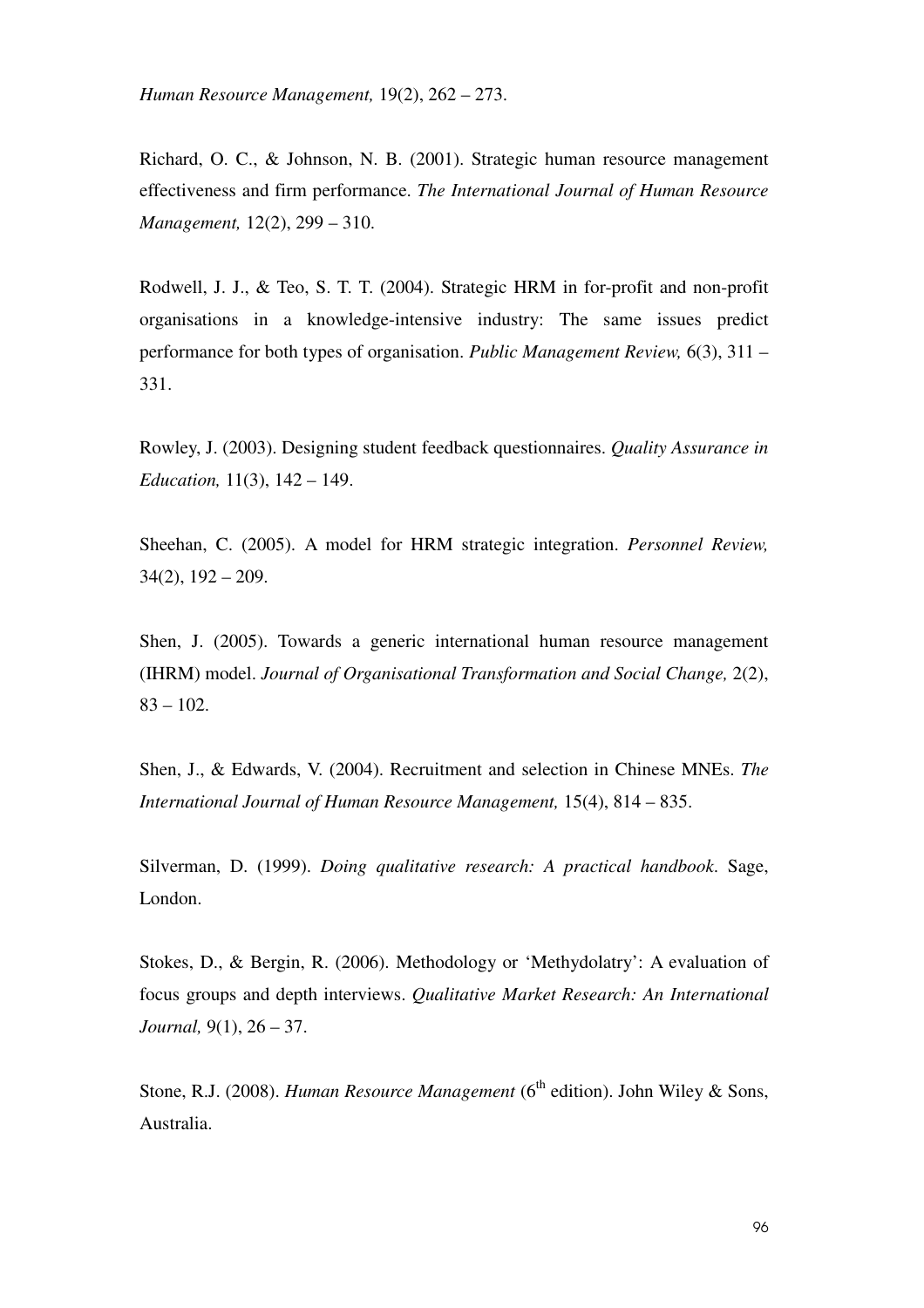Sun, J. (2000). Organisation development and change in Chinese state-owned enterprises: A human resource perspective. *Leadership and Organisation Development Journal,* 21(8), 379 – 389.

Sutiyono, W. (2007). Human resource management in state-owned and private enterprises in Indonesia. *Bulletin of Indonesian Economic Studies,* 43(3), 377 – 394.

Swartz, E., & Boaden, R. (1997). A methodology for researching the process of information management in small firms. *The International Journal of Entrepreneurial Behaviour & Research,* 3(1), 53 – 65.

Symon, G., & Cassell, C. M. (1999). *Readings in Organisation Science: Organisational Change in a Changing Context*. ISPA, London.

Synodinos, N. E. (2003). The 'art' of questionnaire construction: Some important considerations for manufacturing studies. *Integrated Manufacturing Systems,* 14(3),  $221 - 237.$ 

Taylor, P. J., Li, W. D., Shi, K., & Borman, W. C. (2008). The transportability of job information across countries. *Personnel Psychology,* 61, 69 – 111.

Teo, E. A. L., Ling, F. Y. Y., & Ong, D. S. Y. (2005). Fostering safe work behaviour in workers at construction sites. *Engineering, Construction, and Architectural Management,* 12(4), 410 – 422.

Teo, S. T. T., Lakhani, B., Brown, D., & Malmi, T. (2008). Strategic human resource management and knowledge workers: A case study of professional service firms. *Management Research News,* 31(9), 683 – 696.

Thory, K. (2008). The internationalisation of HRM through reverse transfer: Two case studies of French multinationals in Scotland. *Human Resource Management Journal,* 18(1), 54 – 71.

Tsang, D. (2007). Leadership, national culture and performance management in the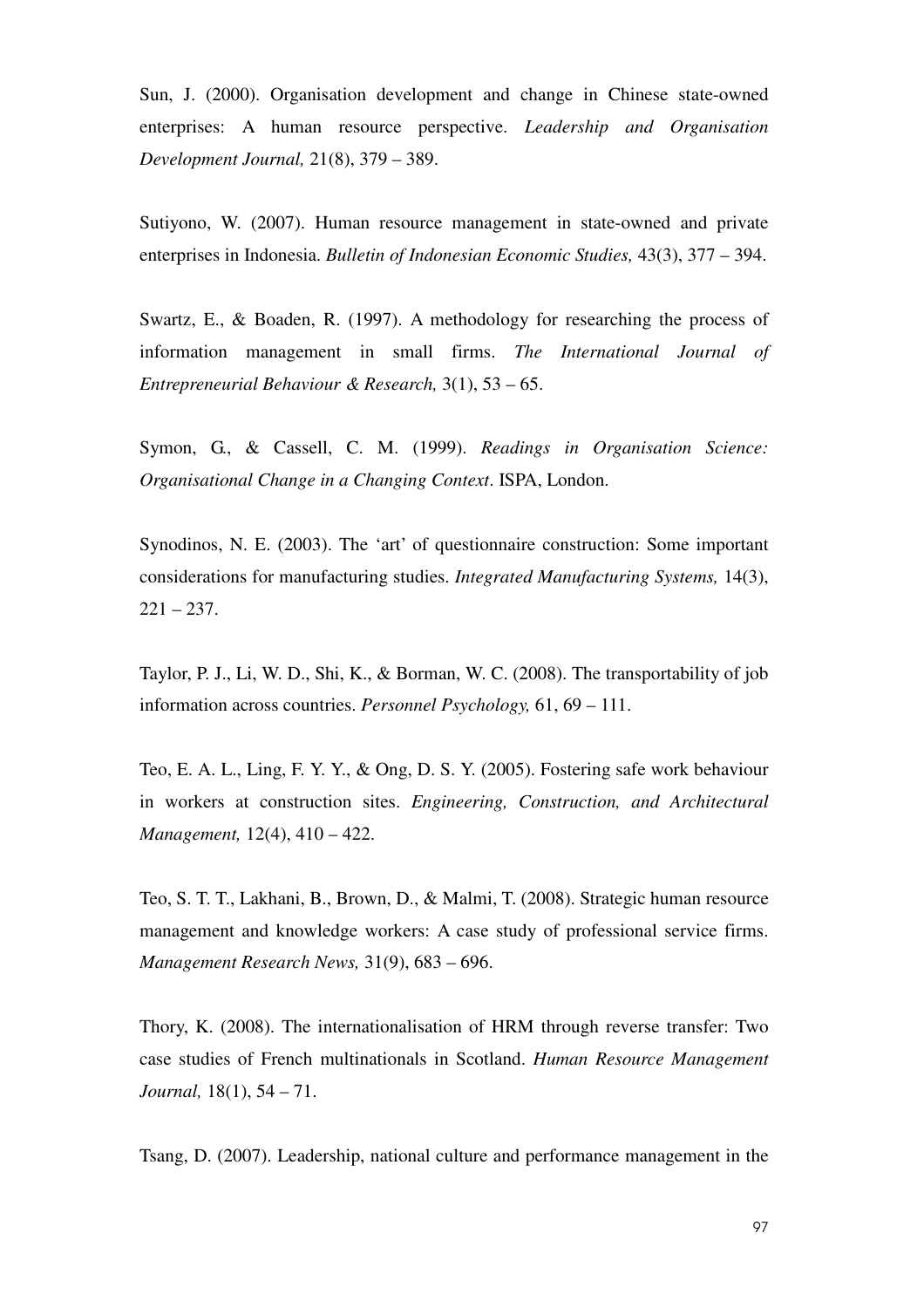Chinese software industry. *International Journal of Productivity and Performance Management,* 56(4), 270 – 284.

Verreault, D. A., & Hyland, M. A. (2005). Evidence for increasing the focus on strategic risk in HRM audits. *Managerial Auditing Journal,* 20(5), 524 – 543.

Vlachos, I. (2008). The effect of human resource practices on organisational performance: Evidence from Greece. *The International Journal of Human Resource Management,* 19(1), 74 – 97.

Wang, D. S., & Shyu, C. L. (2008). Will the strategic fit between business and HRM strategy influence HRM effectiveness and organisational performance. *The International Journal of Manpower,* 29(2), 92 – 110.

Wang, Z. M., & Satow, T. (1994). Leadership styles and organisational effectiveness in Chinese-Japanese joint ventures. *Journal of Managerial Psychology,* 9(4), 31 – 36.

Warner, M. (2004). Human resource management in China revisited: Introduction. *The International Journal of Human Resource Management,* 15(4/5), 617 – 634.

Watson, S., & Maxwell, G. A. (2007). HRD from a functionalist perspective: The views of line managers. *Advances in Developing Human Resources,* 9(1), 31 – 41.

Wei, L. Q., & Lau, C. M. (2005). Market Orientation, HRM Importance and Competency: Determinants of strategic HRM in Chinese firms. *The International Journal of Human Resource Management,* 16 (10), 1901 – 1918.

Wilkinson, A., & Holden, L. (2001). Long term patterns in strategic human resource management: A case study from financial services. *The International Journal of Employment Studies,* 9(2), 1 – 26.

Williams, P., & Gunter, B. (2005). Triangulating qualitative research and computer transaction logs in health information study. *New Information Perspectives,* 58(1/2),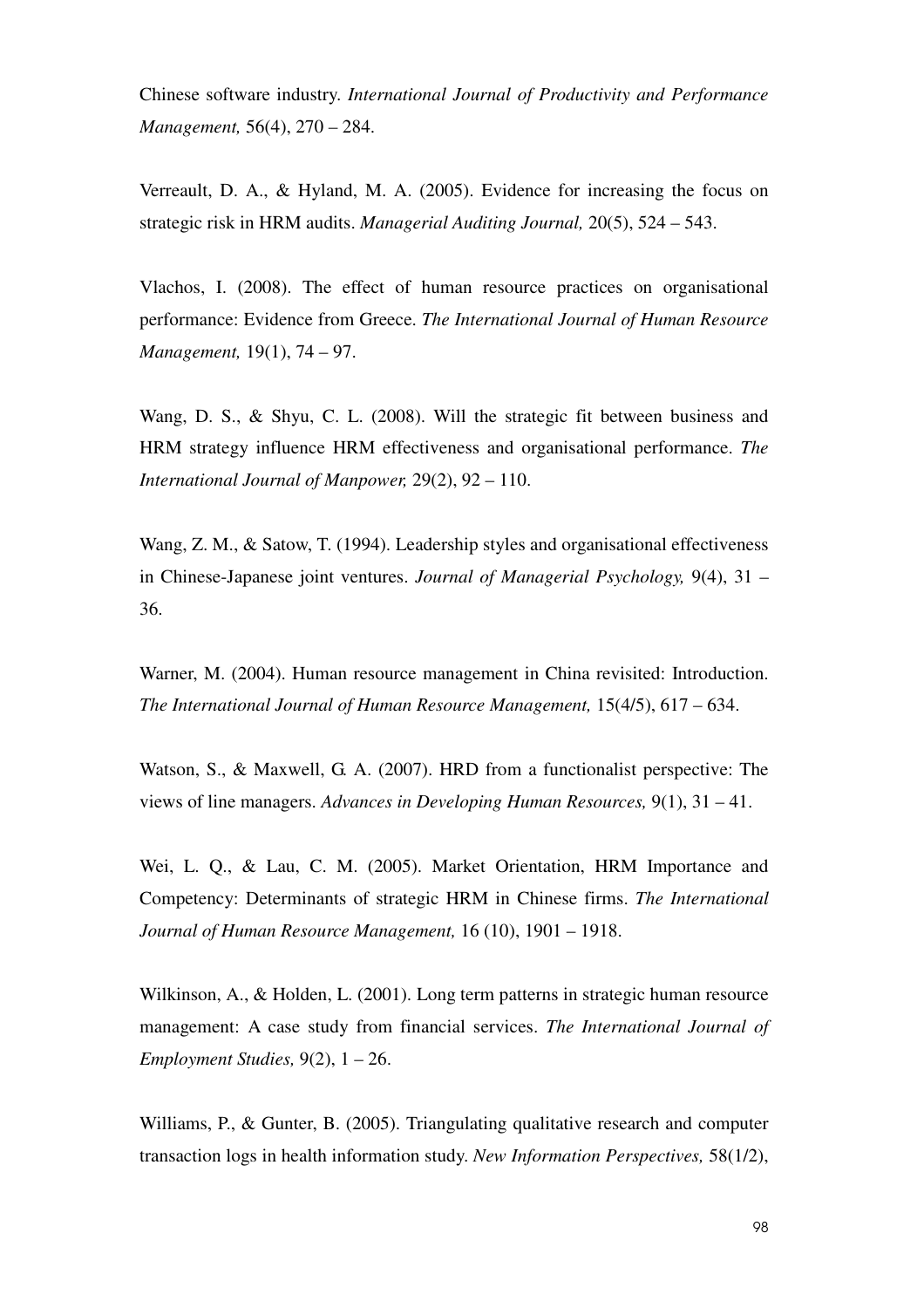Wong, Y. Y., Maher, T. E., & Luk, S. T. K. (2002). The hesitant transfer of strategic management knowledge to international joint ventures in China: Greater willingness seems likely in the future. *Management Research New,* 25(1), 1 – 15.

Wood, S., Holman, D., & Stride, C. (2006). Human resource management and performance in UK Call Centres. *British Journal of Industrial Relations,* 44(1), 99 – 124.

Wright, P. M., & Kehoe, R. R. (2008). Human resource practices and organisational commitment: A deeper examination. *Asia Pacific Journal of Human Resources,*   $46(1)$ ,  $6 - 20$ .

Yang, C. C. (2006). The impact of human resource management practices on the implementation of total quality management: An empirical study on high-tech firms. *The TQM Magazine,* 18(2), 162 – 173.

Yang, J., & L, H. (2002). Identifying key factors for successful joint venture in China. *Industrial Management & Data Systems,* 102(2), 98 – 109.

Zaugg, R. J., & Thom, N. (2003). Excellence through implicit competencies: Human resource management – organisational development – knowledge creation. *Journal of Change Management,* 3(3), 199 – 211.

Zhao, S. (2008). Guest editor's introduction. *The Chinese Economy,* 41(3), 3 – 6.

Zhang, L., & Goffin, K. (1999). Joint venture manufacturing in China: An exploratory investigation. *International Journal of Operations and Production Management,* 19(5/6), 474 – 490.

Zhu, Y., Warner, M., & Rowley, C. (2007). Human resource management with 'Asian' characteristics: a hybrid people-management system in East Asia. *The International Journal of Human Resource Management,* 18(5), 745 – 768.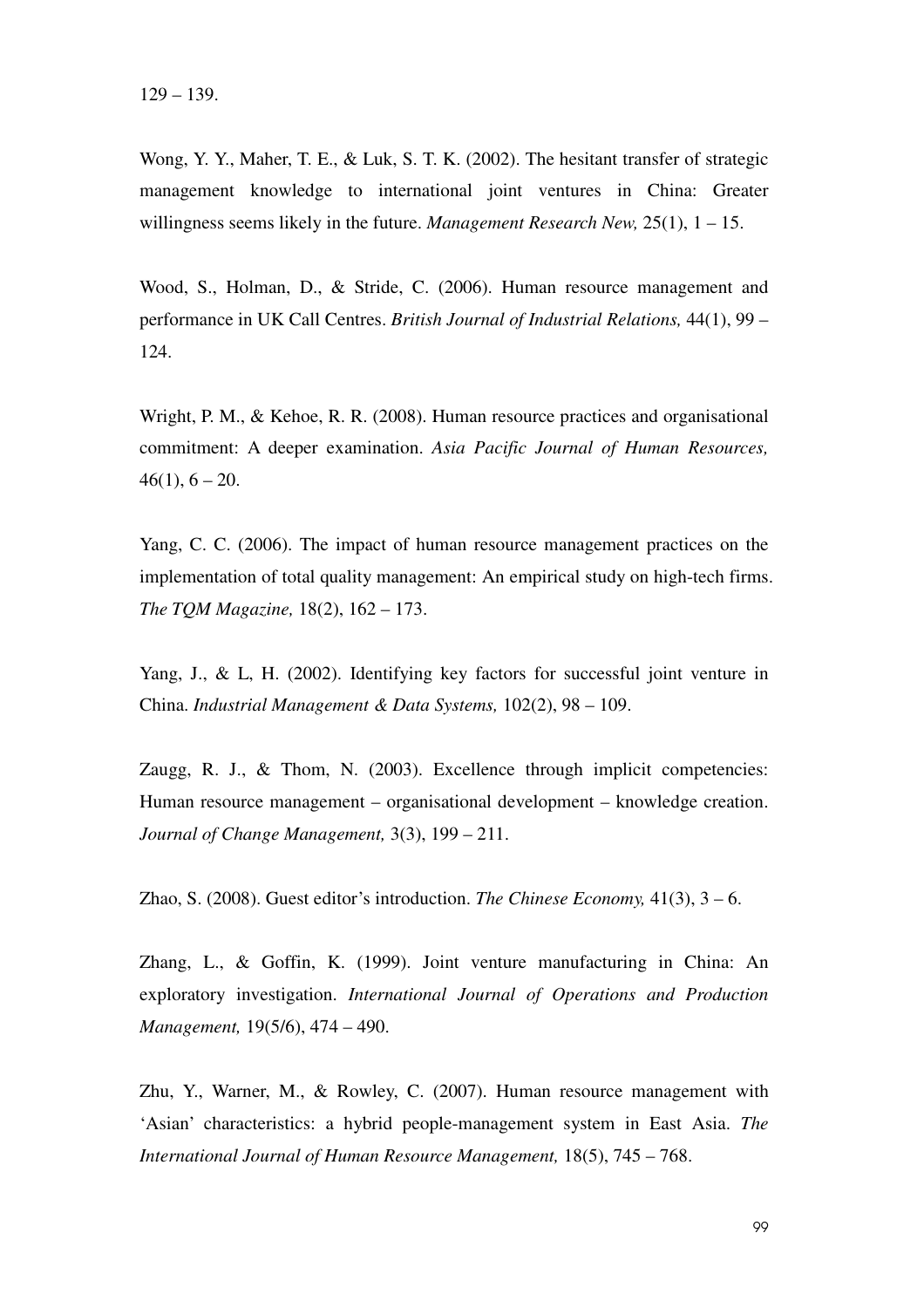Zhu, Y. & Warner, M. (2004). Changing patterns of human resource management in contemporary China. *Industrial Relations Journal,* 35(4), 311 – 328.

Zouwen, J., & Smit, J. H. (2005). Control process in survey interviews: A cybernetic approach. *Kybernetes,* 34(5), 602 – 616.

Zupan, N., & Kase, R. (2007). The role of HR actors in knowledge networks. *The International Journal of Manpower,* 28(3/4), 243 – 259.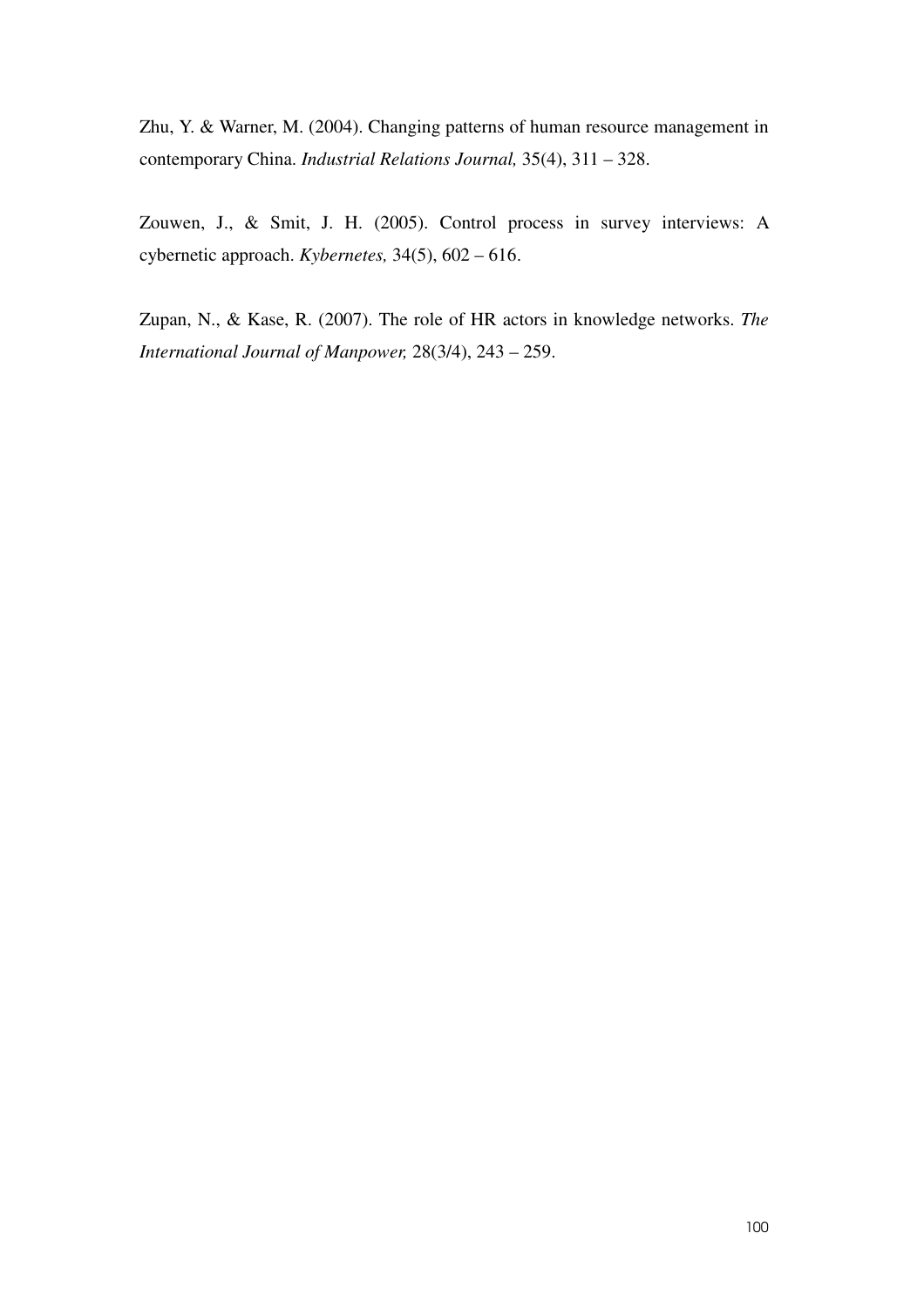# **APPENDIX 1: THE INTERVIEW QUESTIONS**

- 1. Do you think your organisation focuses more on production than on developing HRM practices?
- 2. Does your organisation practice HR functions such as health and safety, and good working conditions?
- 3. Do you carry out performance management, such as performance appraisals, motivation, reward ceremonies, evaluation, and auditing? If so, do employees obtain feedback from their managers?
- 4. Do you think it is important to formulate and integrate HR strategy with your organisation's business strategy? If so, please give an example; if not, please explain.
- 5. Do you think HRM practices are still new in the locally owned Chinese/joint venture business environment?
- 6. What do you think about the link between 'Chinese HRM model' (hierarchical model) and 'Western HRM model' ('soft' HRM and 'hard' HRM)?
- 7. What medium/technique do you use to communicate with your employees?
- 8. What behaviour do you expect from your employees in an indigenous Chinese organisation/a joint venture organisation?
- 9. Do you think HRM practices contributed to your organisation's success?
- 10. What is your future expectation of HRM practices in your organisation?
- 11. If you have a choice would you support a joint venture with a Western organisation? (for the locally owned Chinese organisation only)
- 12. If you have a choice would you support a change to traditional Chinese HRM practices? (for the joint venture organisation only)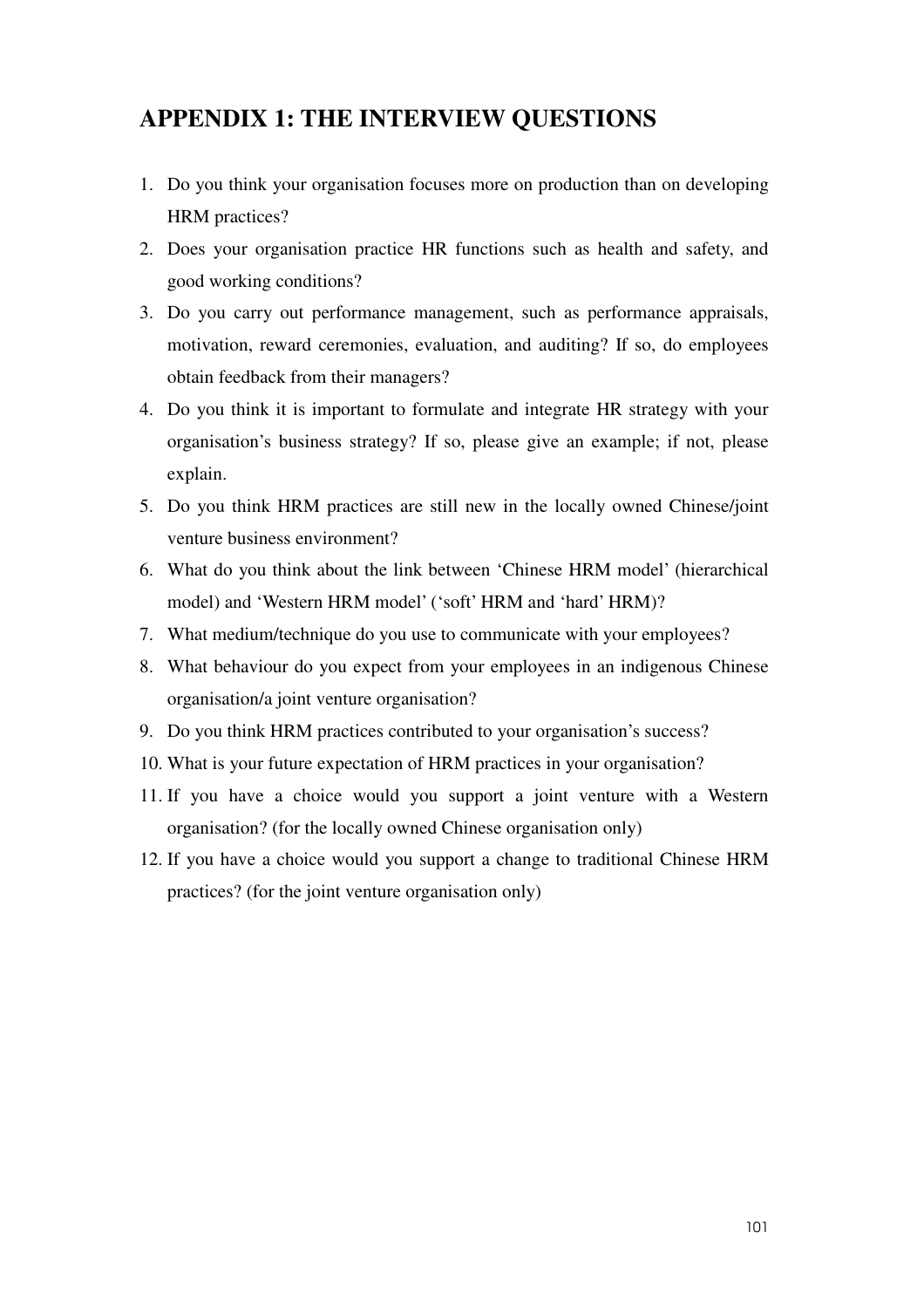# **APPENDIX 2: THE RESEARCH QUESTIONNAIRE**

# **Section A: HRM Practices**

- 1. Do you think your organisation have an effective HRM department?
	- A. Strongly agree
	- B. Agree
	- C. Disagree
	- D. Strongly disagree
- 2. Does your organisation have written HRM practices and policies such as selection, promotion, termination etc?
	- A. Yes
	- B. Not sure
	- C. No
- 3. How would you rate the effectiveness of your HRM practices?
	- A. Highly effective
	- B. Effective
	- C. Ineffective
	- D. Totally ineffective
- 4. Does your HR manager communicate the HRM practices and policies with you?
	- A. Always
	- B. Often
	- C. Usually
	- D. Sometimes
	- E. Never
- 5. What is your involvement in HR strategies
	- A. Highly involved
	- B. Not involved at all
- 6. Would you prefer traditional Chinese HRM practices (focused on hierarchy and bureaucracy) rather than Western HRM practices (communication, participation and involvement)?
	- A. Traditional Chinese HRM practices
	- B. Western HRM practices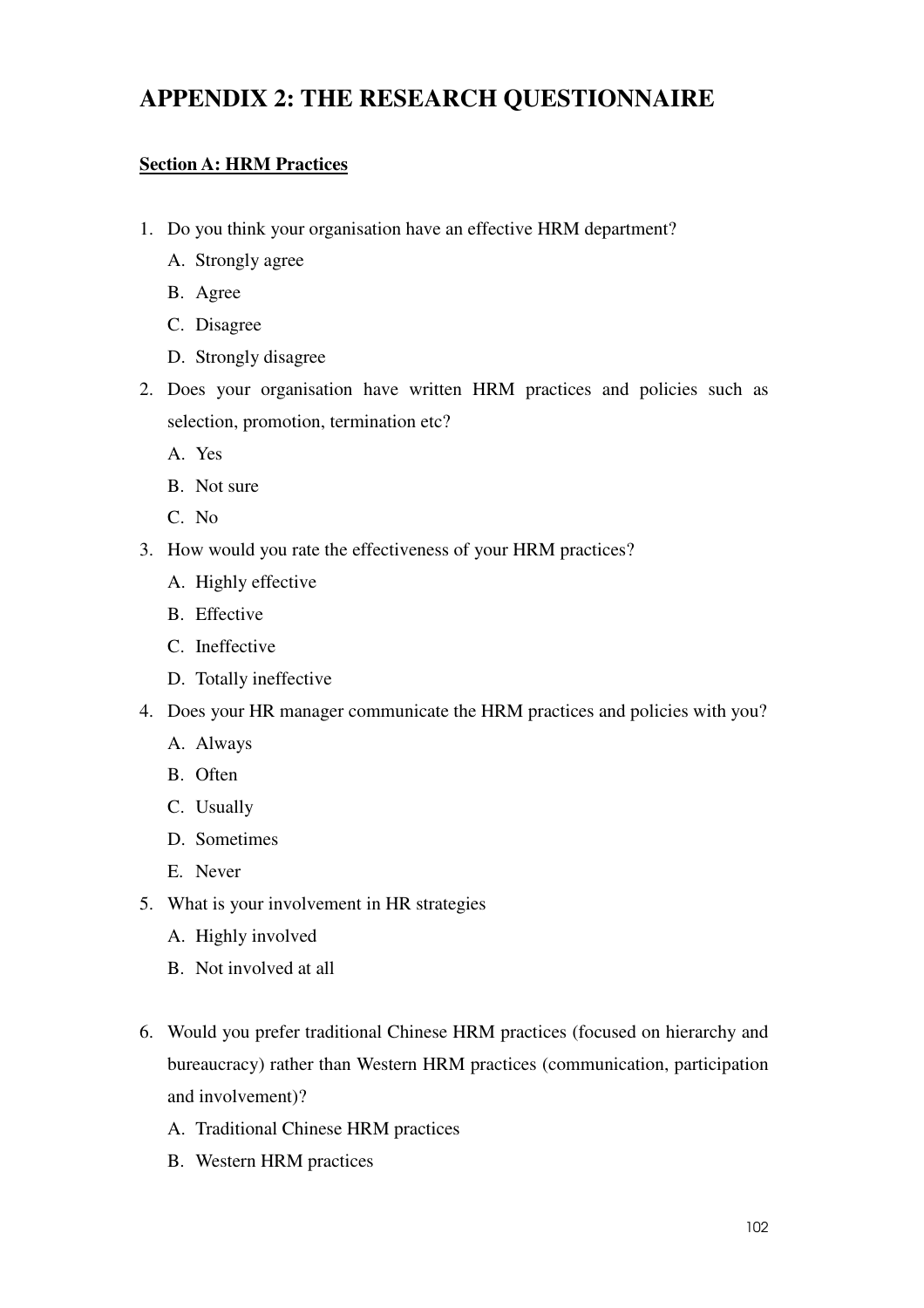- 7. Are you requested to work with other colleagues from different departments in a group/team work?
	- A. Always
	- B. Often
	- C. Usually
	- D. Sometimes
	- E. Never
- 8. Do you think the current HR strategy is integrated with your organisation's business strategy for achieving the organisation's goals?
	- A. Strongly Agree
	- B. Agree
	- C. Disagree
	- D. Strongly Disagree
- 9. Do you participate in performance appraisals?
	- A. Always
	- B. Often
	- C. Usually
	- D. Sometimes
	- E. Never
- 10. If you do participate in performance appraisals, do you think it is useful?
	- A. Yes, it is useful.
	- B. No, it is not useful.
		- If no, please specify\_\_\_\_\_\_\_\_\_\_\_\_\_\_\_\_\_\_\_\_\_\_\_\_\_\_
- 11. Do you think you have equal opportunities in training and developing your career in your organisation?
	- A. Strongly Agree
	- B. Agree
	- C. Disagree
	- D. Strongly Disagree
- 12. Are you satisfied with your organisation's recognition, reward and remuneration system/policy?
	- A. Strongly Satisfied
	- B. Satisfied
	- C. Unsatisfied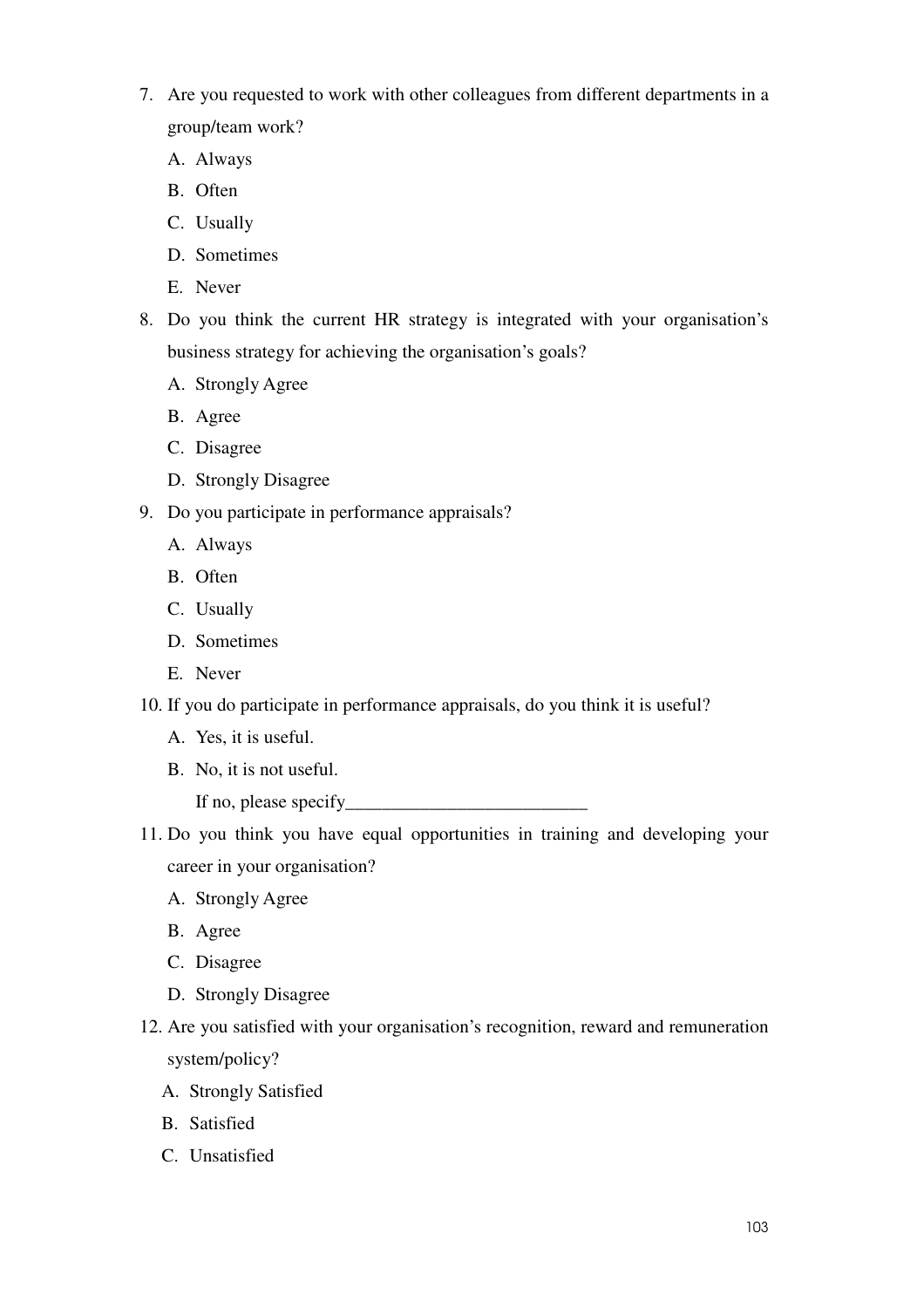- D. Strongly Unsatisfied
- 13. Do you think HRM plays an extremely important role in your organisation's future?
	- A. Strongly Agree
	- B. Agree
	- C. Disagree
	- D. Strongly Disagree

## **Section B: Background Information**

14. What is your gender?

- A. Male
- B. Female
- 15. What is your age?
	- A.  $20 25$
	- B.  $26 31$
	- C.  $32 37$
	- D. 38 43
	- E.  $44 49$
	- F. 50 and above
- 16. What is your level of education?
	- A. Secondary School
	- B. High School
	- C. Bachelor Degree / Diploma in Business
	- D. Master Degree
	- E. PhD

17. What is your expectation to improve the current HRM system in your organisation?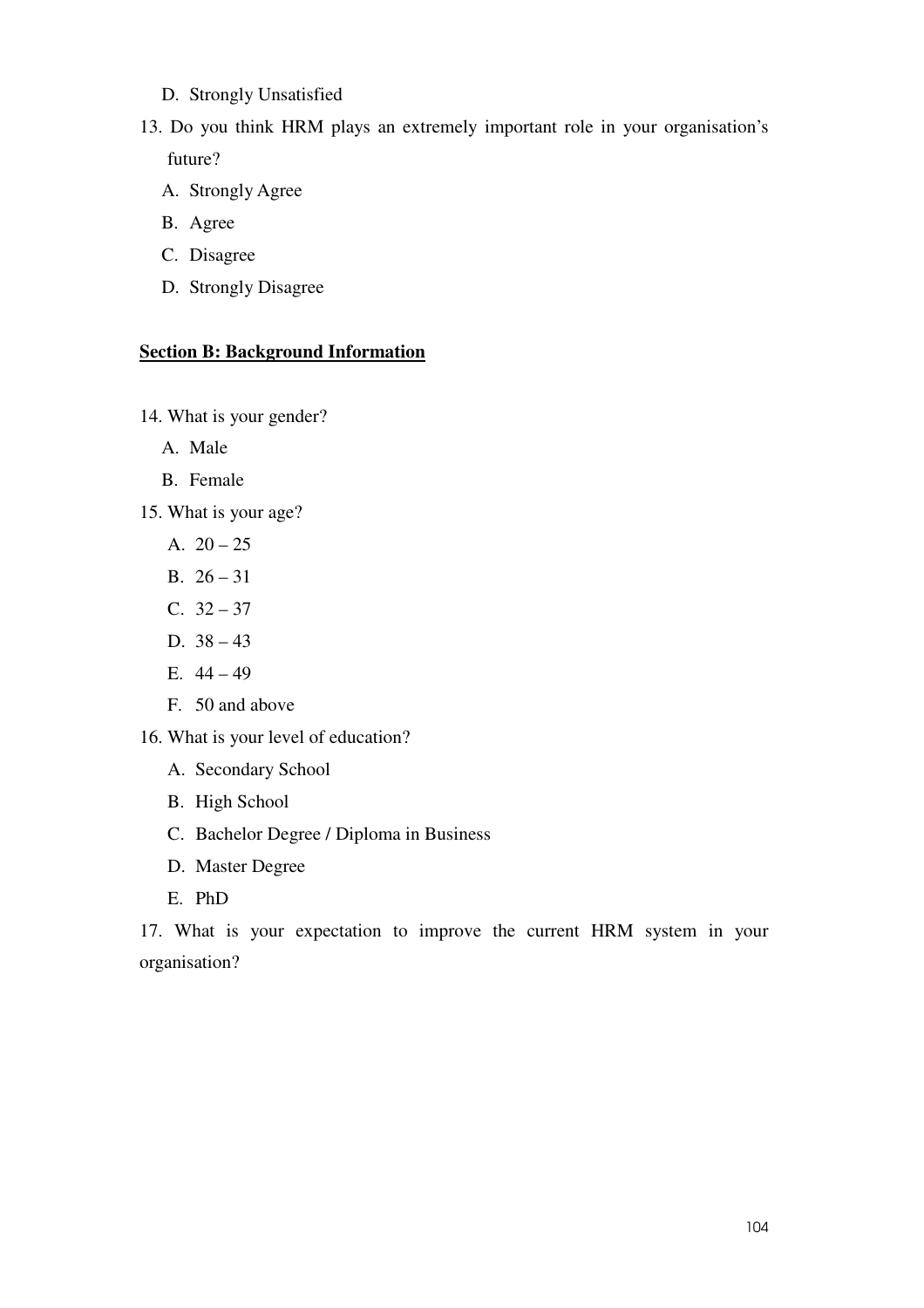# **APPENDIX 3: INFORMATION SHEET**



# **Information for participants**

**A study of human resource management in a joint venture organisation compared to a locally owned organisation in China** 

My name is Jindi SUN and I am a Master of Business student at Unitec Institution of Technology. Part of my degree programme involves a research paper on a subject of my choice. My research topic looks at the part HRM practices in a joint venture and a locally owned organisation in China. I am doing the research at your organisation and have the approval of Unitec Business School (UBS) to carry out the research.

### *What am I doing*

I want to find out if there are any differences in HRM practices between a joint venture and a locally owned organisation in China. By taking part in this research project you will be helping me to understand what is relevant and important for employees and HR managers regarding HRM practices.

### *What it will mean for you*

I want to interview you and ask the questions as per the questionnaire.

I would appreciate it if you could meet with me for about 30 minutes to talk about the questions on the interview schedule. I will visit your organisation at the suitable time for you as pre-arranged between us. I will record the interview and will use it as a backup later. All features that could identify you will be removed and the tapes used will be locked for 5 years and then destroyed.

If you agree to participate, you will be asked to sign a consent form. This does not stop you from changing your mind if you wish to withdraw from the project.

Your name and information that may identify you will be kept completely confidential. All information collected from you will be stored on a password protected file and only you and I will have access to this information.

Please contact me if you need more information about the project. At any time if you have any concerns about the research project you can contact our supervisor:

My supervisor is Dr Andries Du Plessis, phone 815 4321 ext. 8923 or email aduplessis@unitec.ac.nz

### **UREC REGISTRATION NUMBER: 2009 - 928**

**This study has been approved by the UNITEC Research Ethics Committee from 25/03/2009 to 24/03/2010. If you have any complaints or reservations about the ethical conduct of this research, you may contact the Committee through the UREC Secretary (ph: 09 815-4321 ext 7248). Any issues you raise will be treated in confidence and investigated fully, and you will be informed of the outcome.**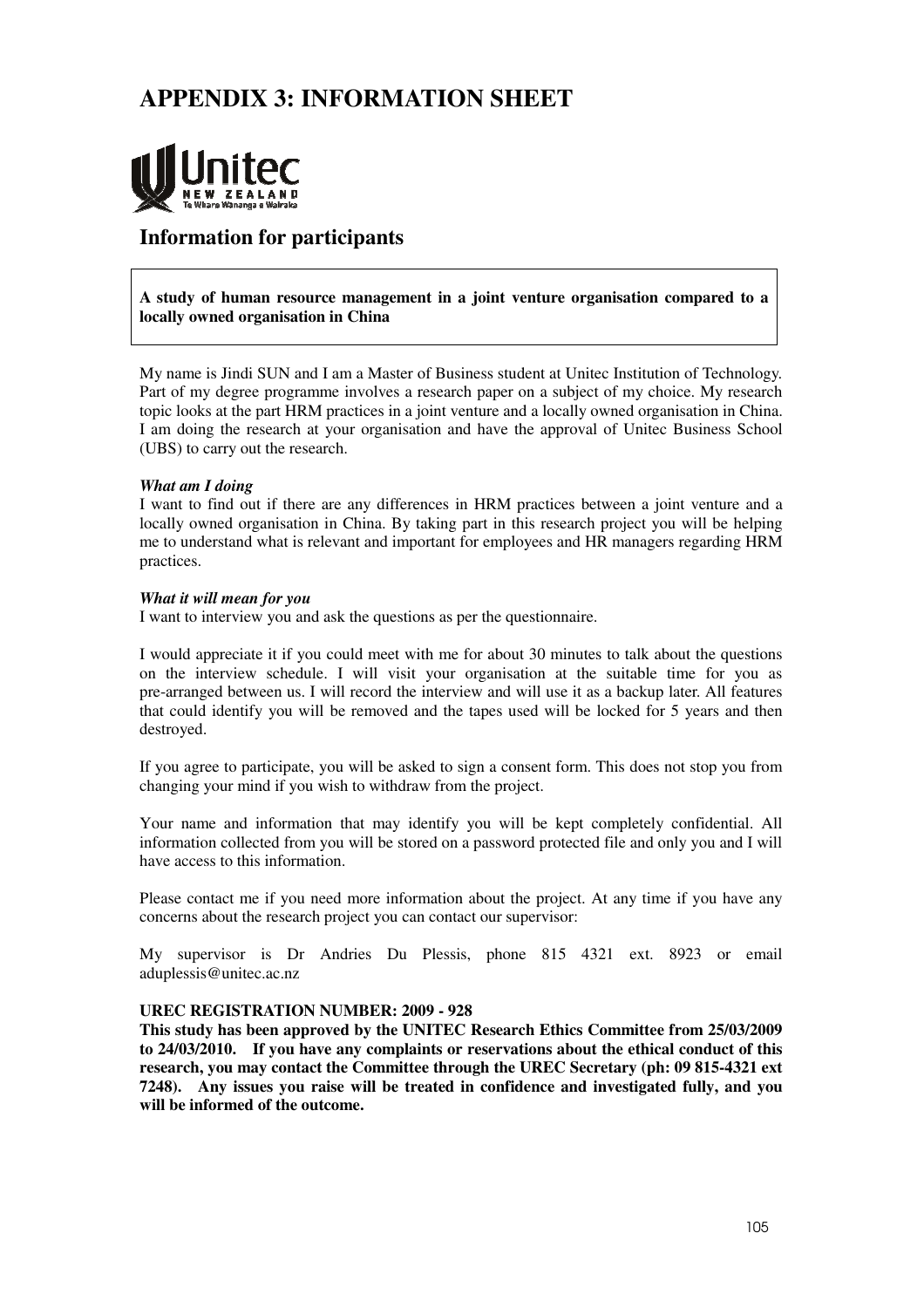

# **PARTICIPANT INFORMATION FORM**

My name is Jindi SUN. I am currently enrolled in the *Master of Business* degree in the School of Business at Unitec Institution of Technology and seek your help in meeting the requirements of research for a Thesis course which forms a substantial part of this degree.

The aim of my project is: A study of human resource management in a joint venture organisation compared to a locally owned organisation in China.

I request your participation in the following way:

Answering the questions on the interview schedule

You will not be identified in the Thesis. The results of the research activity will not be seen by any other person in your organisation without the prior agreement of everyone involved. You are free to ask me not to use any of the information you have given, and you can, if you wish, ask to see the Thesis before it is submitted for examination.

I hope that you will agree to take part and that you will find your involvement interesting. If you have any queries about the research, you may contact my principal supervisor at Unitec Institution of Technology.

My supervisor is Dr Andries Du Plessis, phone 815 4321 ext. 8923 or email aduplessis@unitec.ac.nz

### **UREC REGISTRATION NUMBER: 2009 - 928**

**This study has been approved by the UNITEC Research Ethics Committee from 25/03/2009 to 24/03/2010. If you have any complaints or reservations about the ethical conduct of this research, you may contact the Committee through the UREC Secretary (ph: 09 815-4321 ext 7248). Any issues you raise will be treated in confidence and investigated fully, and you will be informed of the outcome.**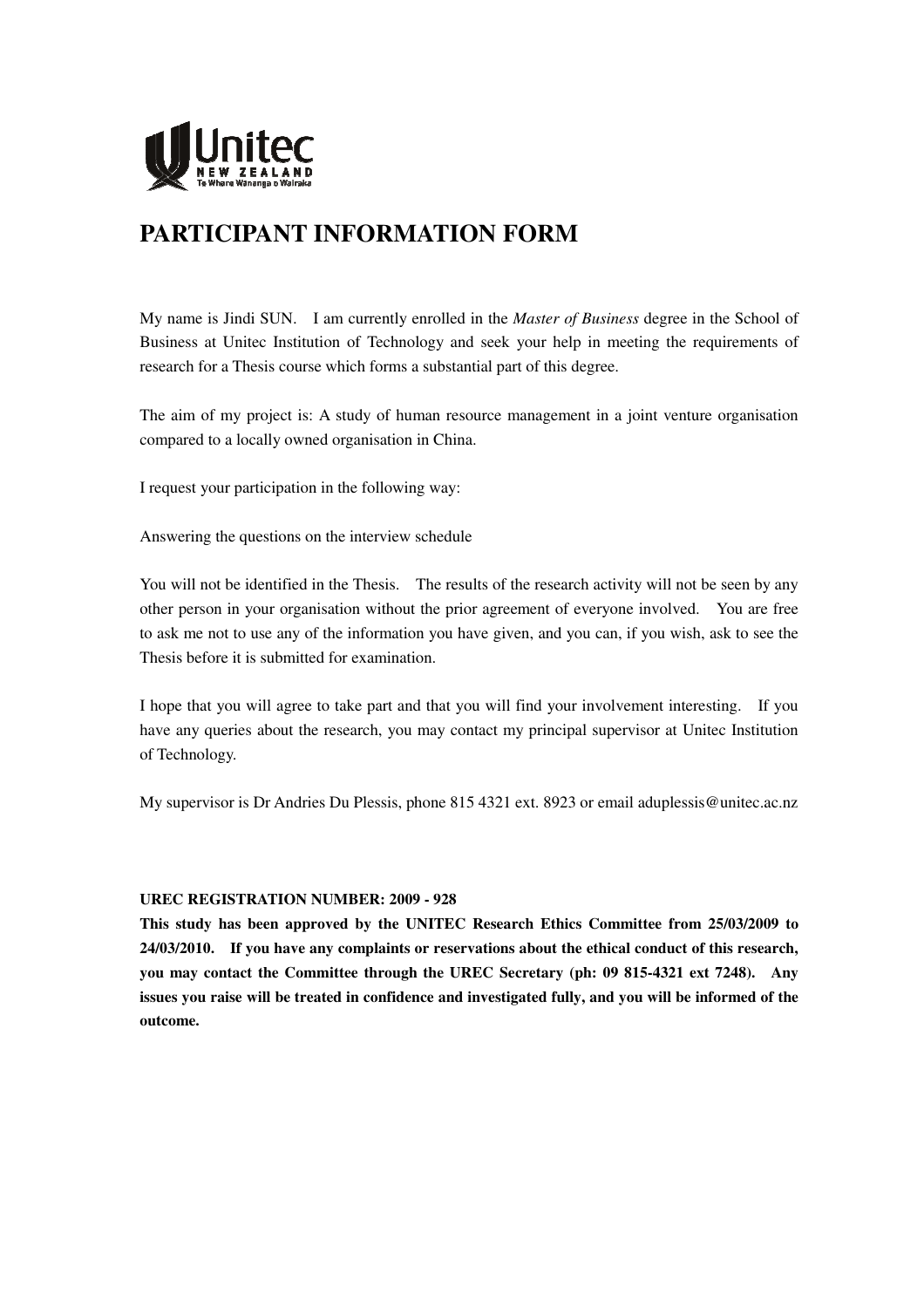# **APPENDIX 4: CONSENT FORM**

# **Participant consent form**

**A study of human resource management in a joint venture organisation compared to a locally owned organisation in China** 

I have had the research project explained to me and I have read and understand the information sheet given to me.

I understand that I don't have to be part of this if I don't want to and I may withdraw in two weeks prior to the completion of the research project.

I understand that everything I say is confidential and none of the information I give will identify me and that the only persons who will know what I have said will be the researchers and their supervisor. I also understand that all the information that I give will be stored securely on a computer at United for a period of 5 years.

I understand that my discussion with the researcher will be taped and transcribed.

I understand that I can see the finished research document.

I have had time to consider everything and I give my consent to be a part of this project.

*Participant Signature: ………………………….. Date: ……………………………* 

*Project Researcher: ……………………………. Date: ……………………………* 

### **UREC REGISTRATION NUMBER: 2009 - 928**

**This study has been approved by the UNITEC Research Ethics Committee from 25/03/2009 to 24/03/2010. If you have any complaints or reservations about the ethical conduct of this research, you may contact the Committee through the UREC Secretary (ph: 09 815-4321 ext 7248). Any issues you raise will be treated in confidence and investigated fully, and you will be informed of the outcome.**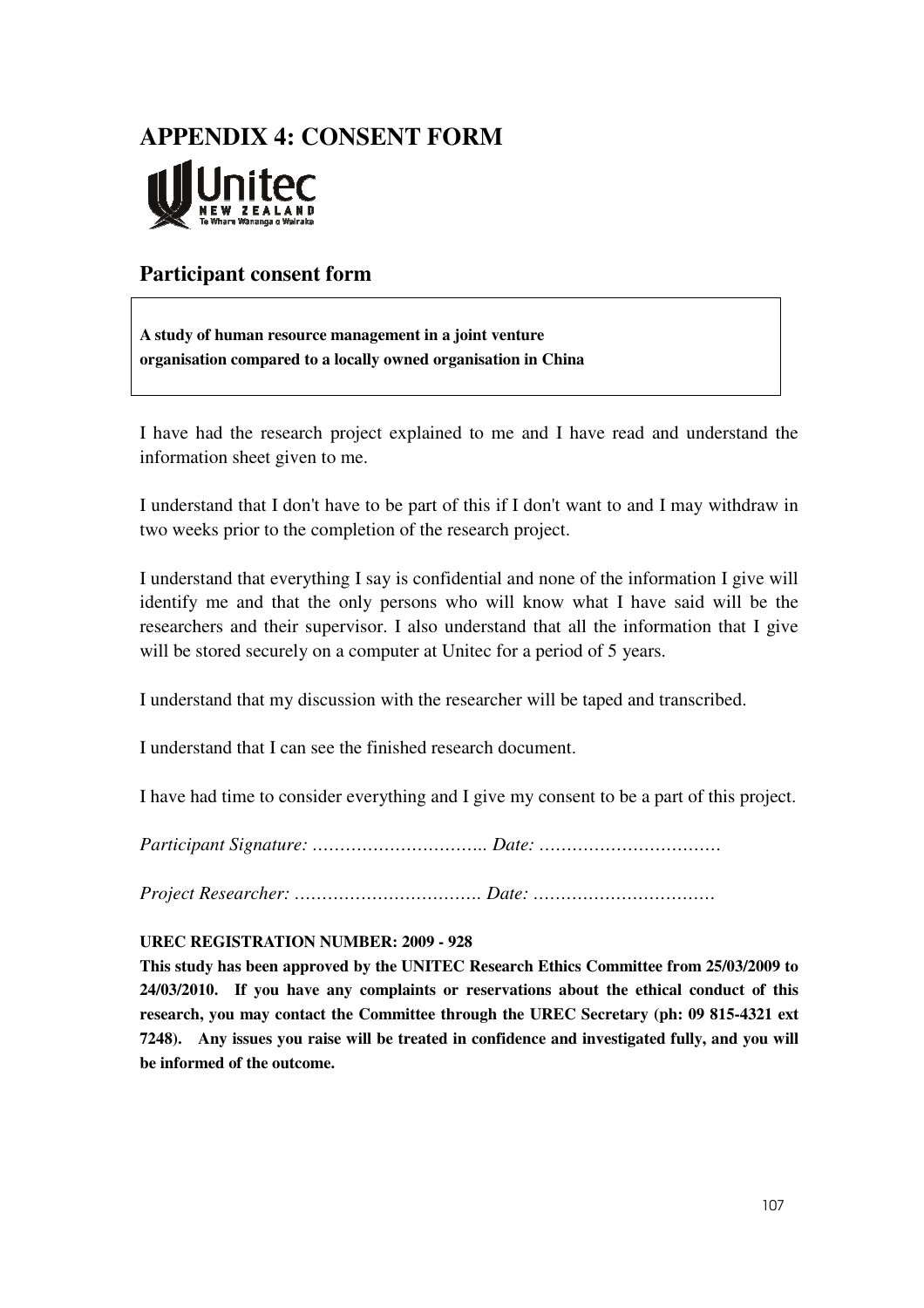

# **CONSENT FORM**

**TO:** 

**FROM: Jindi SUN** 

**DATE: 25/03/2009** 

# **RE: A study of human resource management in a joint venture organisation compared to a locally owned organisation in China**

I have been given and have understood an explanation of this research project for the *Master of Business*. I have had an opportunity to ask questions and have had them answered. I understand that neither my name nor the name of my organisation will be used in any public reports, and that I may withdraw myself or any information I have provided for this project without penalty of any sort.

**I agree to take part in this project.**

Signed:

**Name:** \_\_\_\_\_\_\_\_\_\_\_\_\_\_\_\_\_\_\_\_\_\_\_\_\_\_\_\_\_\_\_\_\_

Date:

### **UREC REGISTRATION NUMBER: 2009 - 928**

**This study has been approved by the UNITEC Research Ethics Committee from 25/03/2009 to 24/03/2010. If you have any complaints or reservations about the ethical conduct of this research, you may contact the Committee through the UREC Secretary (ph: 09 815-4321 ext 7248). Any issues you raise will be treated in confidence and investigated fully, and you will be informed of the outcome.**